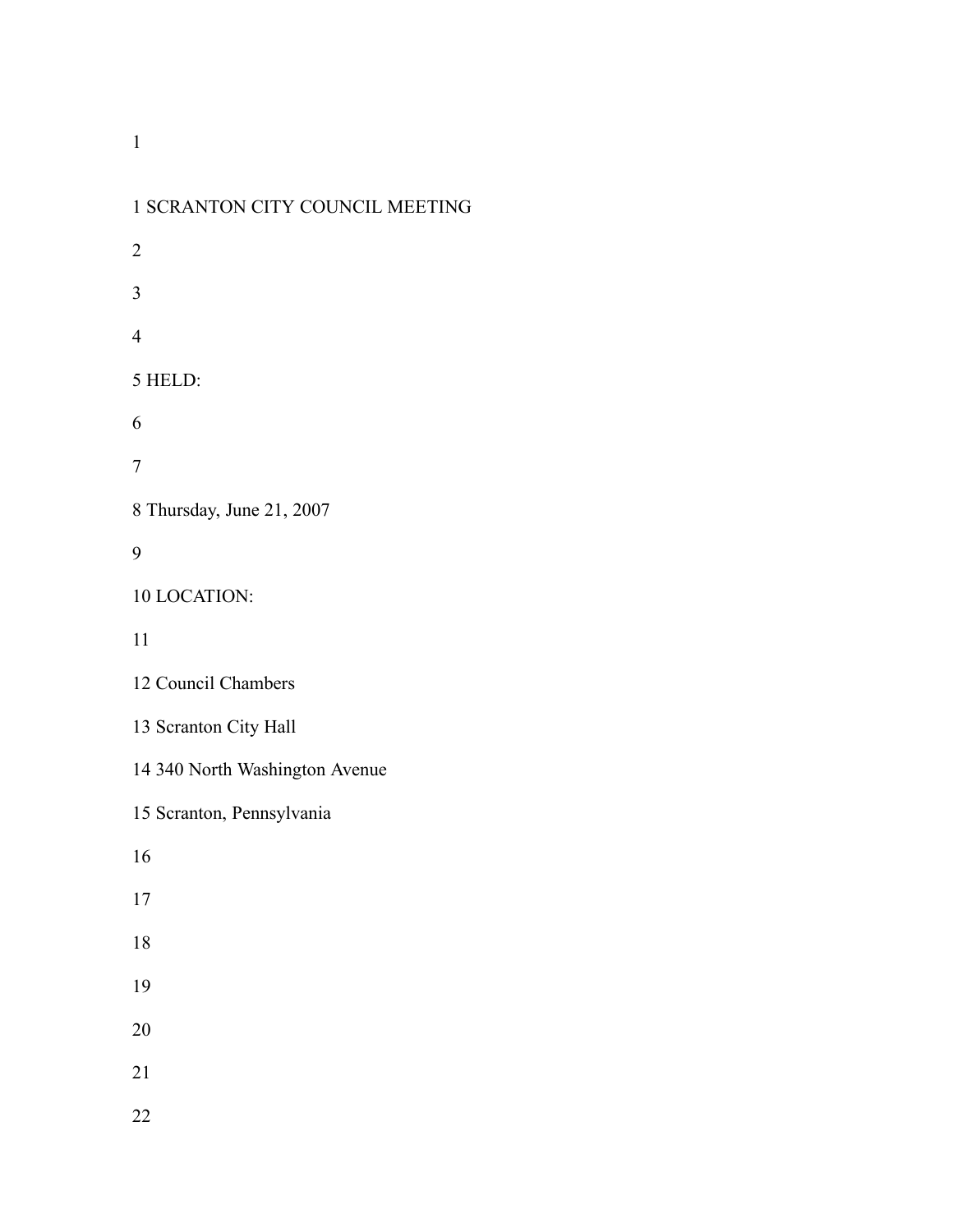LAURA BOYANOWSKI, RPR . CITY OF SCRANTON COUNCIL: MS. JUDY GATELLI, PRESIDENT MS. JANET EVANS MS. SHERRY NEALON FANUCCI MR. ROBERT McGOFF (Not Present) MR. WILLIAM COURTRIGHT MS. GARVEY, CITY CLERK MS. NEIL COOLICAN, ASSISTANT CITY CLERK MR. AMIL MINORA, ESQUIRE, SOLICITOR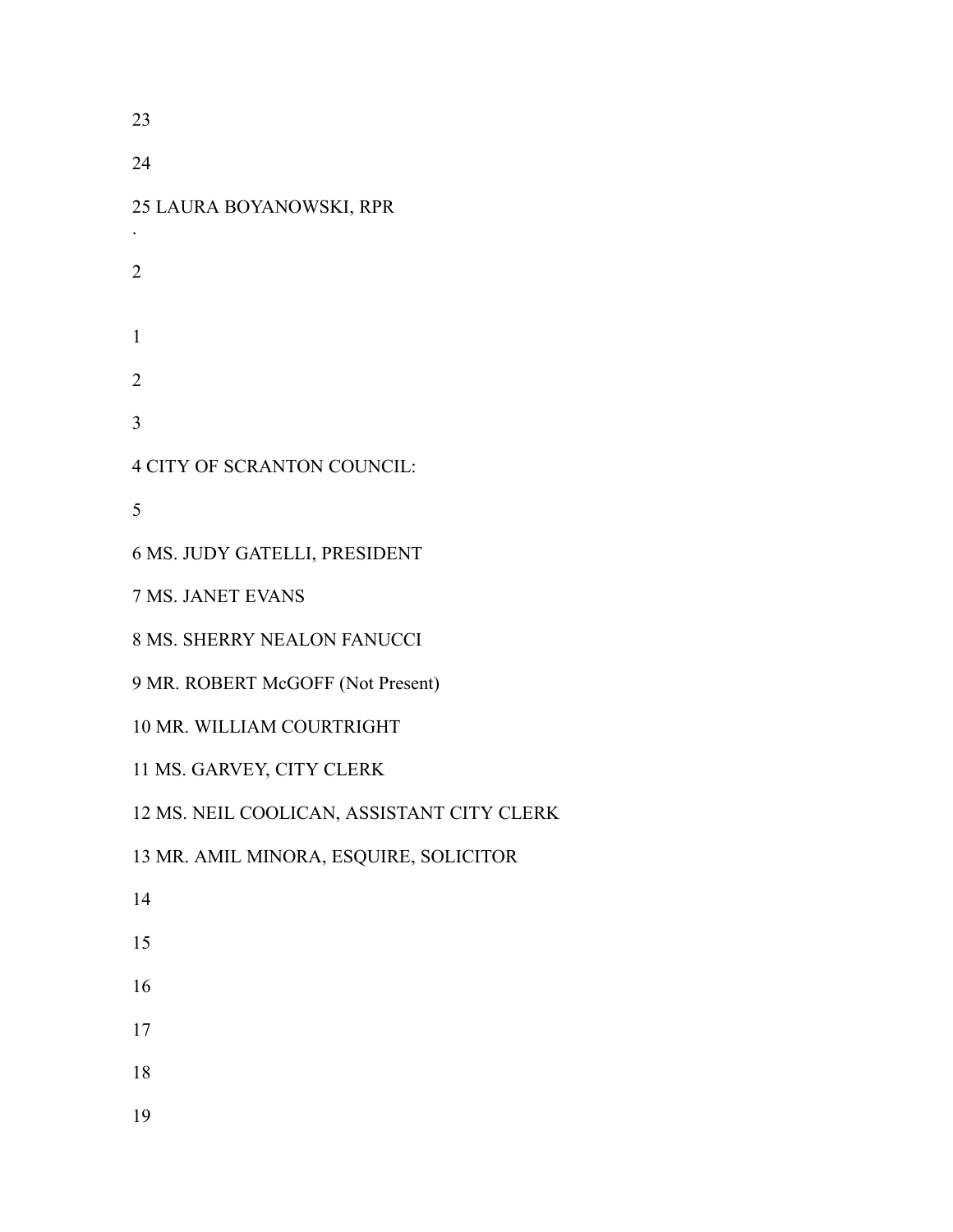| 20 |  |  |
|----|--|--|
| 21 |  |  |
| 22 |  |  |
| 23 |  |  |
| 24 |  |  |
| 25 |  |  |
|    |  |  |
| 3  |  |  |

- MS. GATELLI: Roll call.
- MR. COOLICAN: Mrs. Evans?

MS. EVANS: Here.

MR. COOLICAN: Mrs. Fanucci?

MS. NEALON FANUCCI: Here.

MR. COOLICAN: Mrs. Gatelli?

MS. GATELLI: Here.

MR. COOLICAN: Mr. McGoff?

MR. McGOFF: (Not Present.)

MR. COOLICAN: Mr. Courtright?

- MR. COURTRIGHT: Here.
- MS. GATELLI: Dispense with reading

of the minutes.

MS. GARVEY: THIRD ORDER - 3 A. -

CONTROLLER'S REPORT FOR THE MONTH ENDING MAY

31, 2007.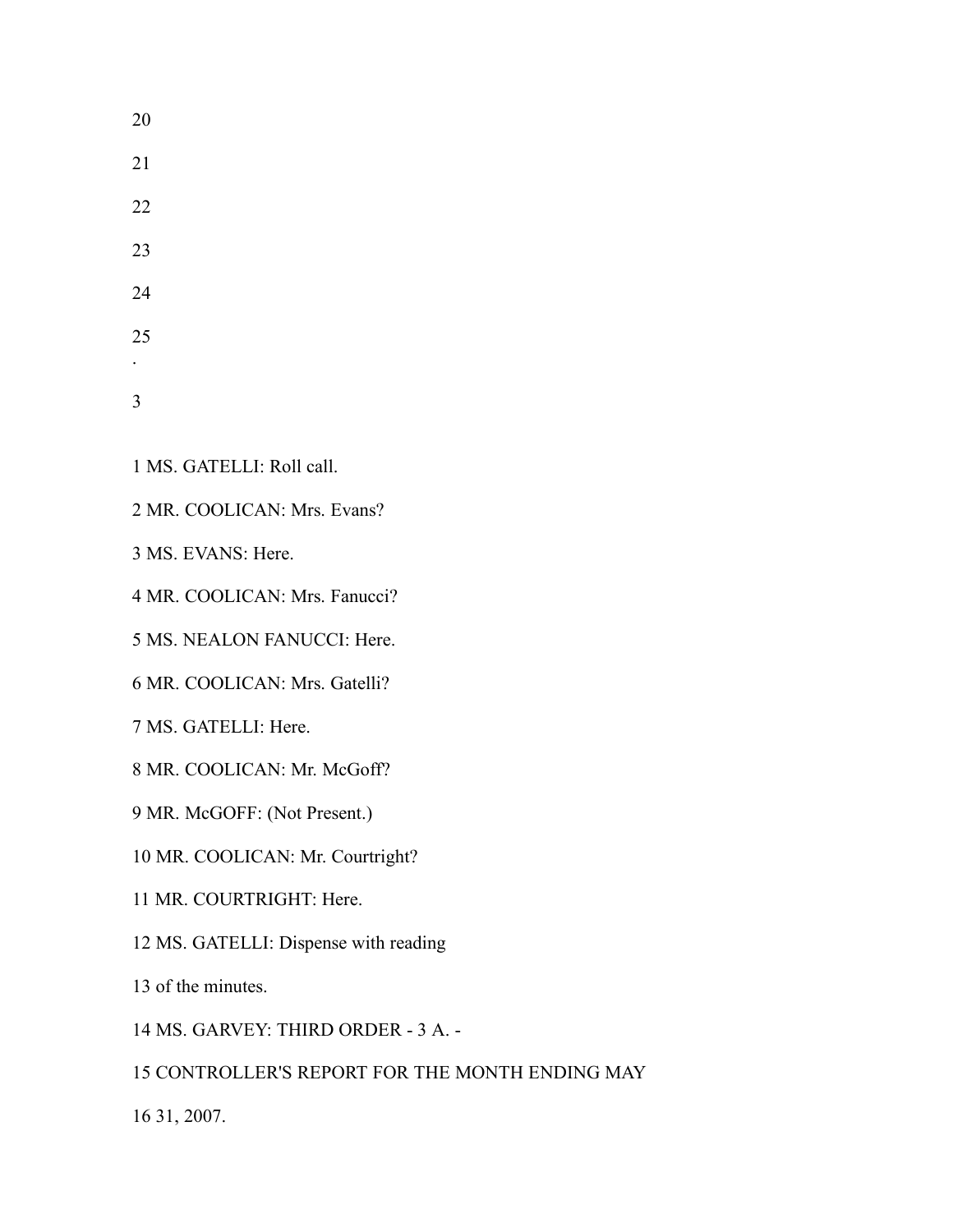MS. GATELLI: Are there any

comments? If not, received and filed.

MS. GARVEY: That's all I have for

third order.

MS. GATELLI: Thank you, Mrs.

Garvey. I just have a few announcements.

First of all, I am sure many of you know for

the last several days in the City of

Scranton we have been hosting the

#### 

.

 Pennsylvanian League of Cities and Municipalities Convention. It has been very interesting, and it has been quite successful. And one of the speakers today was Chief Richard Prishodi. He was the fireman who survived 911. He was the chief, and he gave a wonderful presentation, very tearful and very emotional. He has a book called Last Man Standing. I was going to buy a copy, but they were all out of them. That's how many people bought a copy of his book, but it was very, very moving. So if anyone can pick up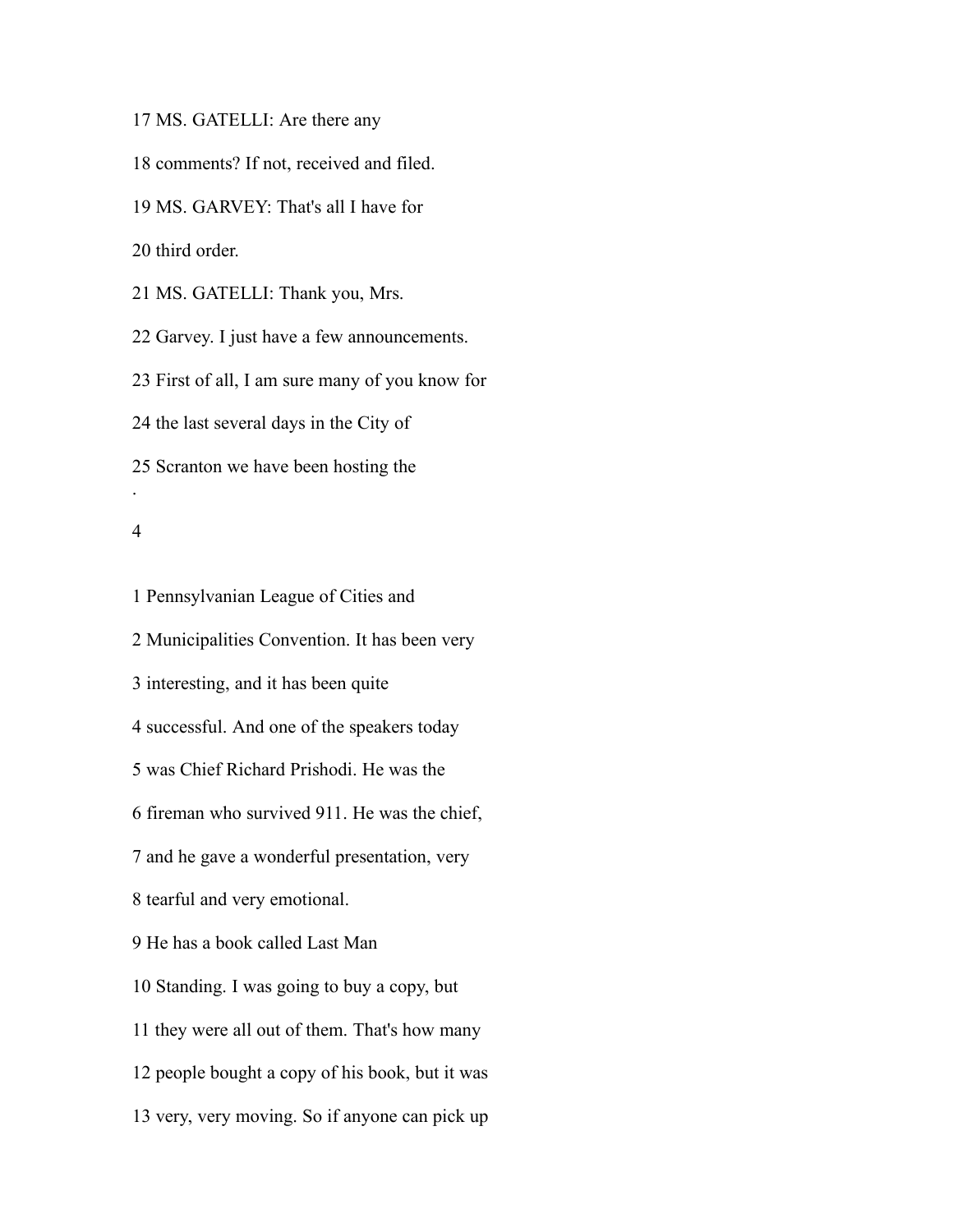that book at the library, it would be worthwhile to hear what he has to say. Secondly, I brought a friend back with me. It's a friend I met when I was out in Pittsburgh last year at the League of Cities meeting out there. And we became pals, and she's also a council president. And she's the council president in Harrisburg. Her name is Vera Jean White. Vera, stand up. In the paper this week I guess it was teacher's week because in one article .

 there were two retired art teachers, one of whom I worked with, Lenore Fiore Mills, an art teacher, and Francine Douighy and they had a big article about their art show in Philadelphia. So I just wanted to congratulate them on that endeavor. The other one was Bernice McAndrew. She's a teacher at Willard and she was Northeast Woman in Sunday's paper. She teaches the children a lot about the environment. So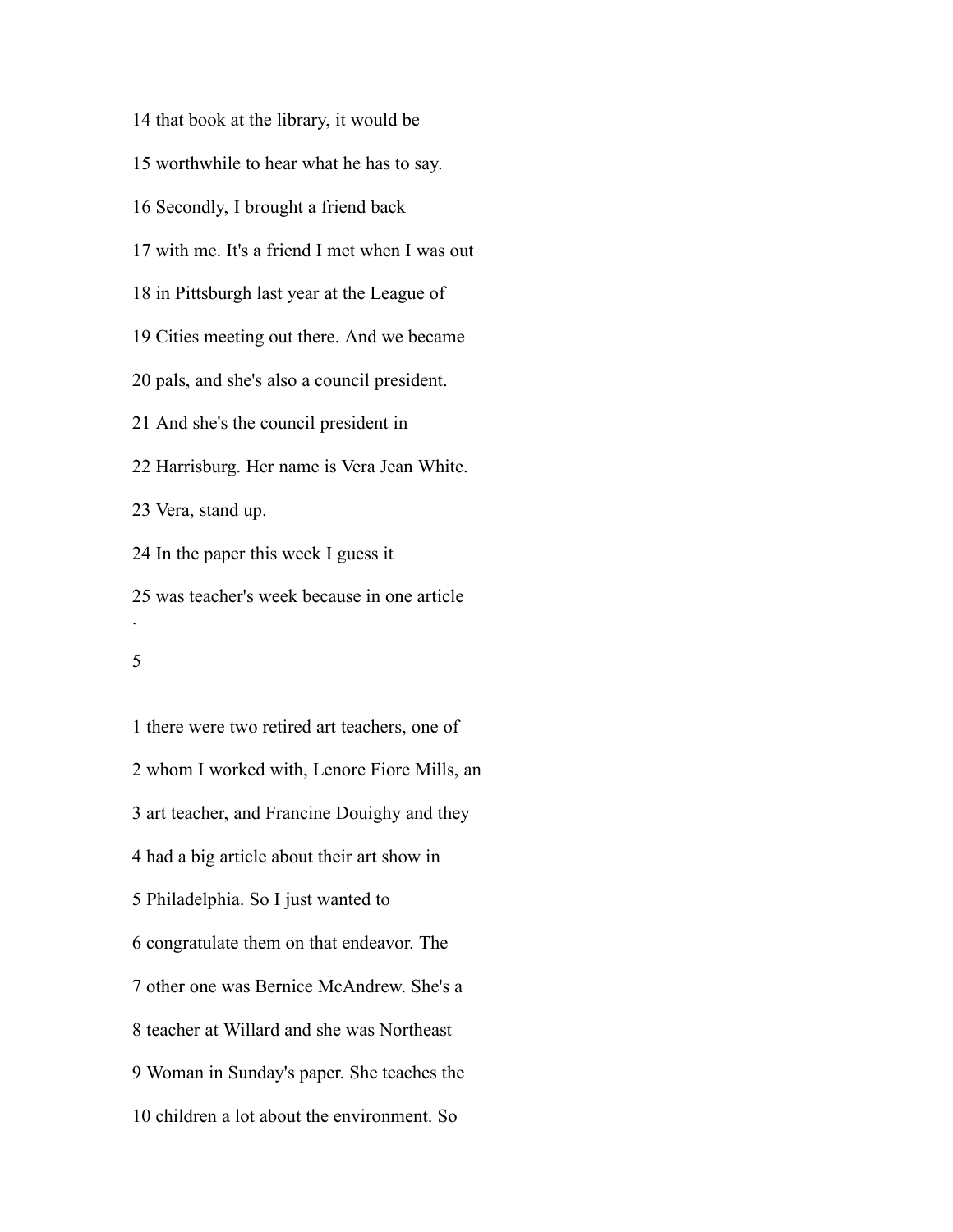we'd like to congratulate her.

And our last teacher is our

 colleague, Mrs. Evans. And she's leaving tomorrow with her students. And we'd like to wish her good luck, and we want her to bring home the trophy. Good luck, Mrs. Evans. MS. EVANS: Well, win or lose, I am very proud of these students who have performed in an exceptional manner and it

is, indeed, a great honor to represent the

Commonwealth of Pennsylvania in the

Panasonic Academic Championship and even

greater honor to be playing against teams of

such extraordinary skill. So we wish the

.

team the best.

 MS. GATELLI: Next week PP&L is having their hearing. We had sent a letter requesting a hearing in Scranton. So the hearing will be next Thursday at 2:00. I am going to see if Kay can't make it maybe we can send Neil to represent council.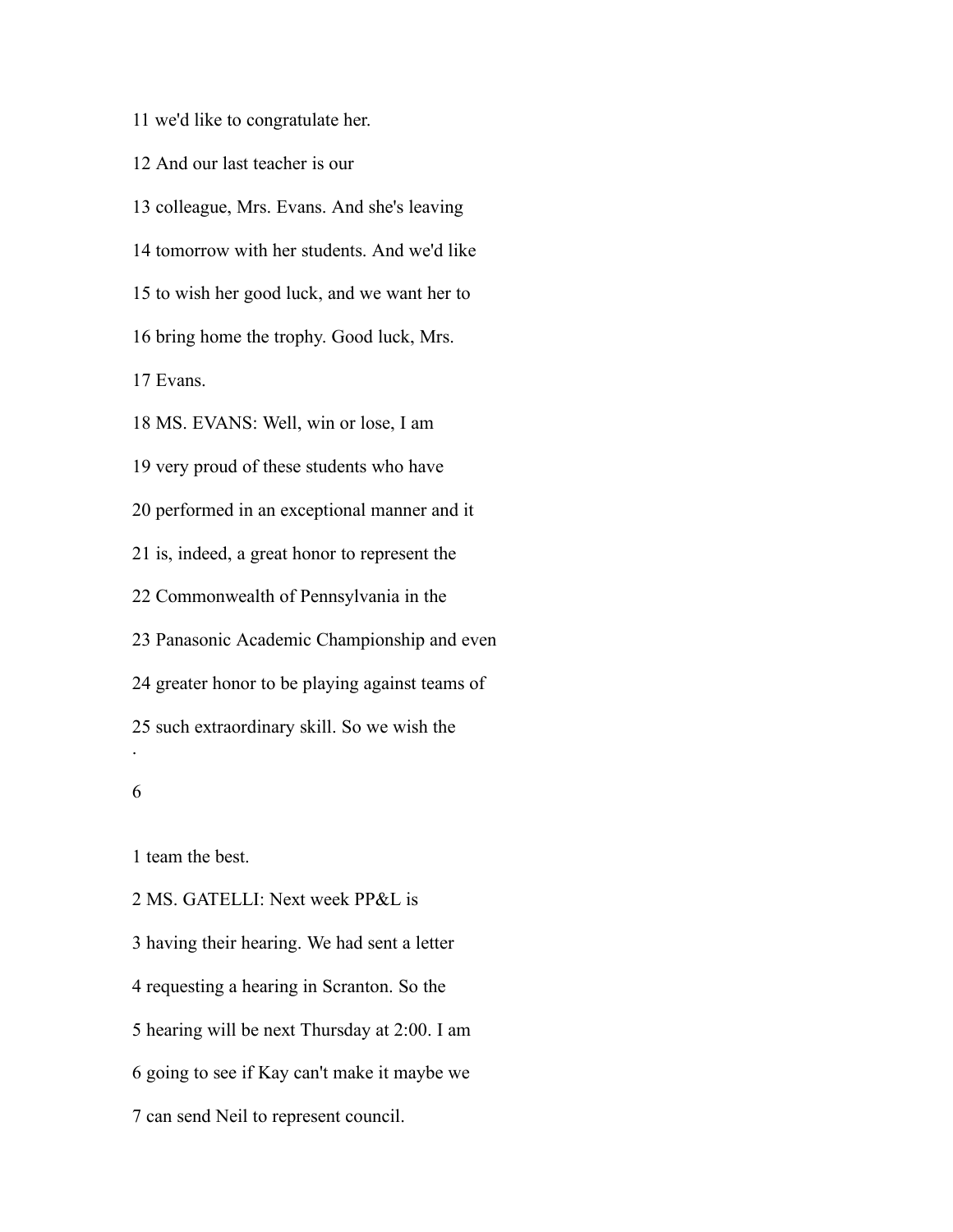It's in the state office building in Room 317 for anyone that's interested in attending. That's the rate hike for PP&L. And staring this evening through Saturday evening is the annual Saint Joe's Picnic in Minooka on Davis Street. So I just wanted to tell everyone about that. And the last thing I have is on Saturday July 8, the Scranton police officers and fire fighters are hosting a benefit for Officer Dan Shauffler of the Scranton Police Department. It will be held at Tink's from 1 to 6. He has been diagnosed with cancer, and he's going to require extensive chemotherapy. So I would encourage everyone to try to support this endeavor. I do have some fliers here. If anyone wants to take them and hang them anywhere, I'll leave them . 

with Neil.

And that's all I have for

announcements. Bill?

MR. COURTRIGHT: I will ask for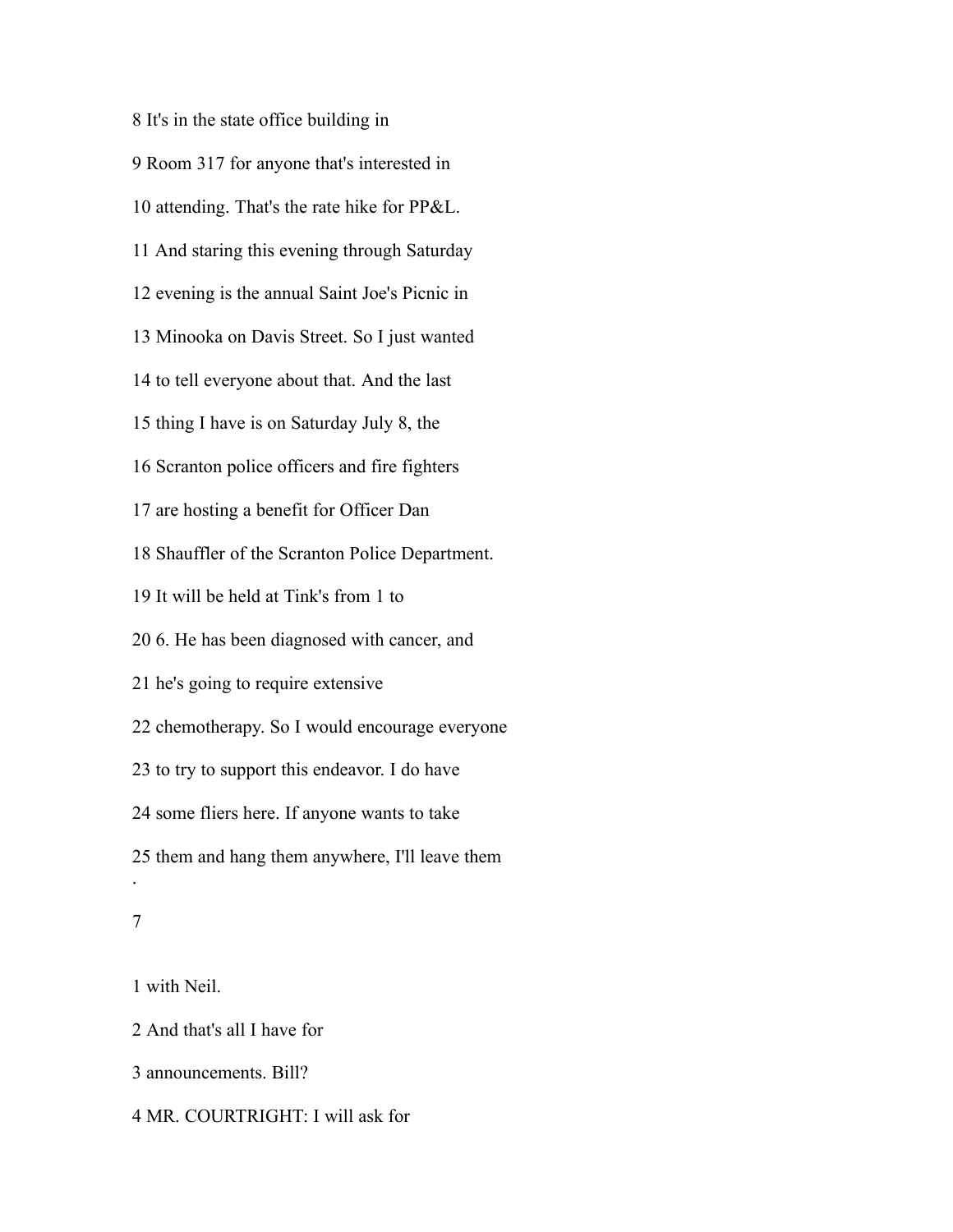council's indulgence on this. This is out of the ordinary and maybe not 100 appropriate, but maybe I can explain to you why I am announcing this. There's two elderly senior citizens in Scranton -- I believe they're 80 years old. And they rely on this dog they have to help them and the dog is missing. And I don't normally announce missing dogs, all right, but because they are so old and they rely on this dog -- the dog got loose on them somehow. It's a German Shepard. It's eight years old. It's black and brown, and it's been missing since Saturday in upper South Side. And again, these people rely on it. They're 80 years old, both of them. And if somebody has any idea where the dog is or sees it, they can reach a gentleman by the name of Joe Bowen at 346-3050. And they're also willing to offer a reward if you find this dog. It's very . 

important to these two senior citizens. I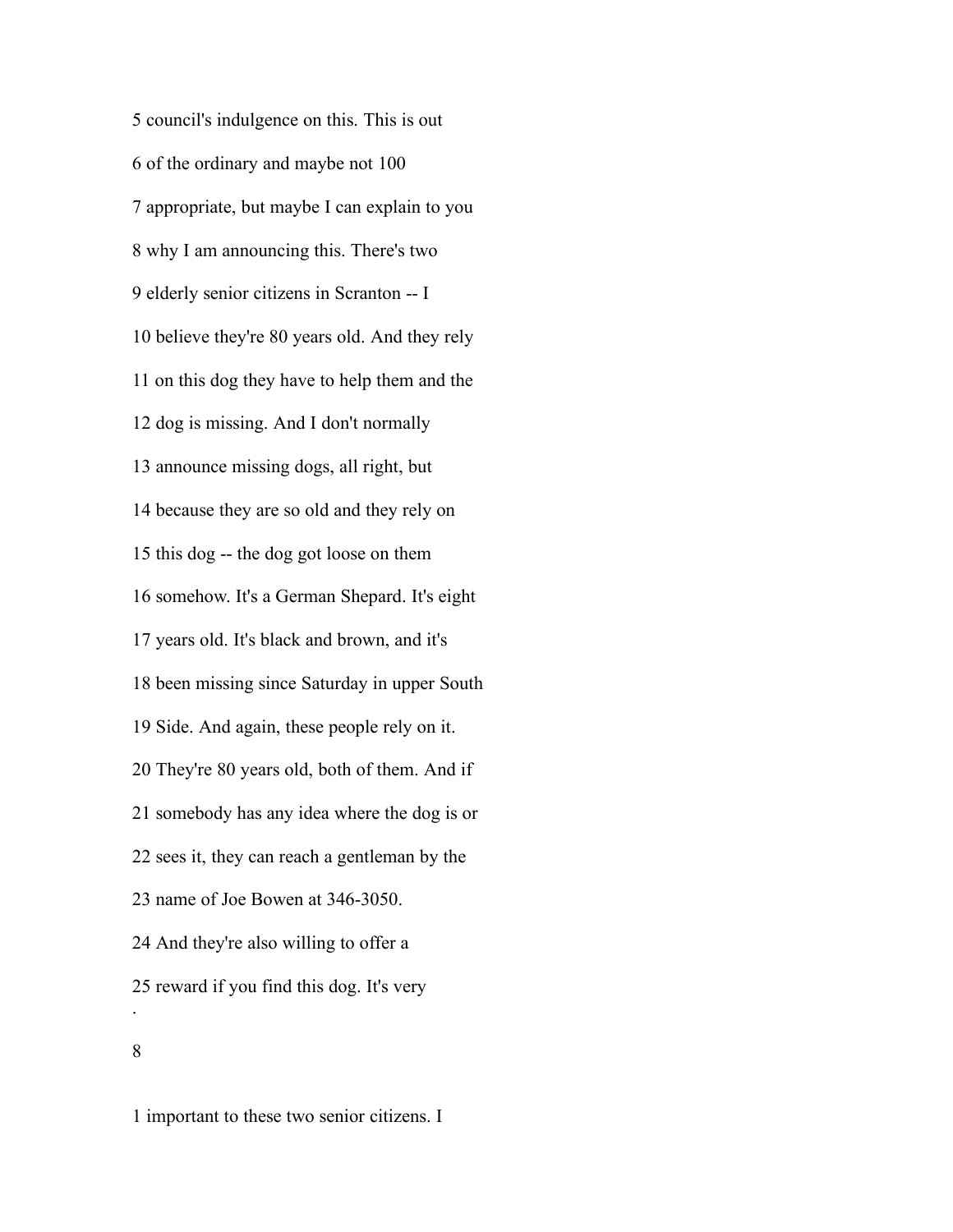will leave the name and number with Kay so if anybody would like it. There is no collar it. It slipped its collar. That's how it got away. And, again, I don't normally announce missing dogs, but it's very important to them. And I'd appreciate it if you can help them out with this. And that's all I have. Thank you. MS. GATELLI: No one else? Mrs. Evans? MS. EVANS: Good afternoon. I hope that all the fine gentlemen of our area enjoyed a very happy father's day on Sunday. And please remember in your prayers William Lyden, a retired principal and teacher in our local schools and his family and friends that he leaves behind. I attended the Hill Neighborhood Association meeting this week where I learned that this association will be actively seeking donations to purchase a drug dog and a bomb sniffing dog for the Scranton Police Department. In past years the hill neighborhood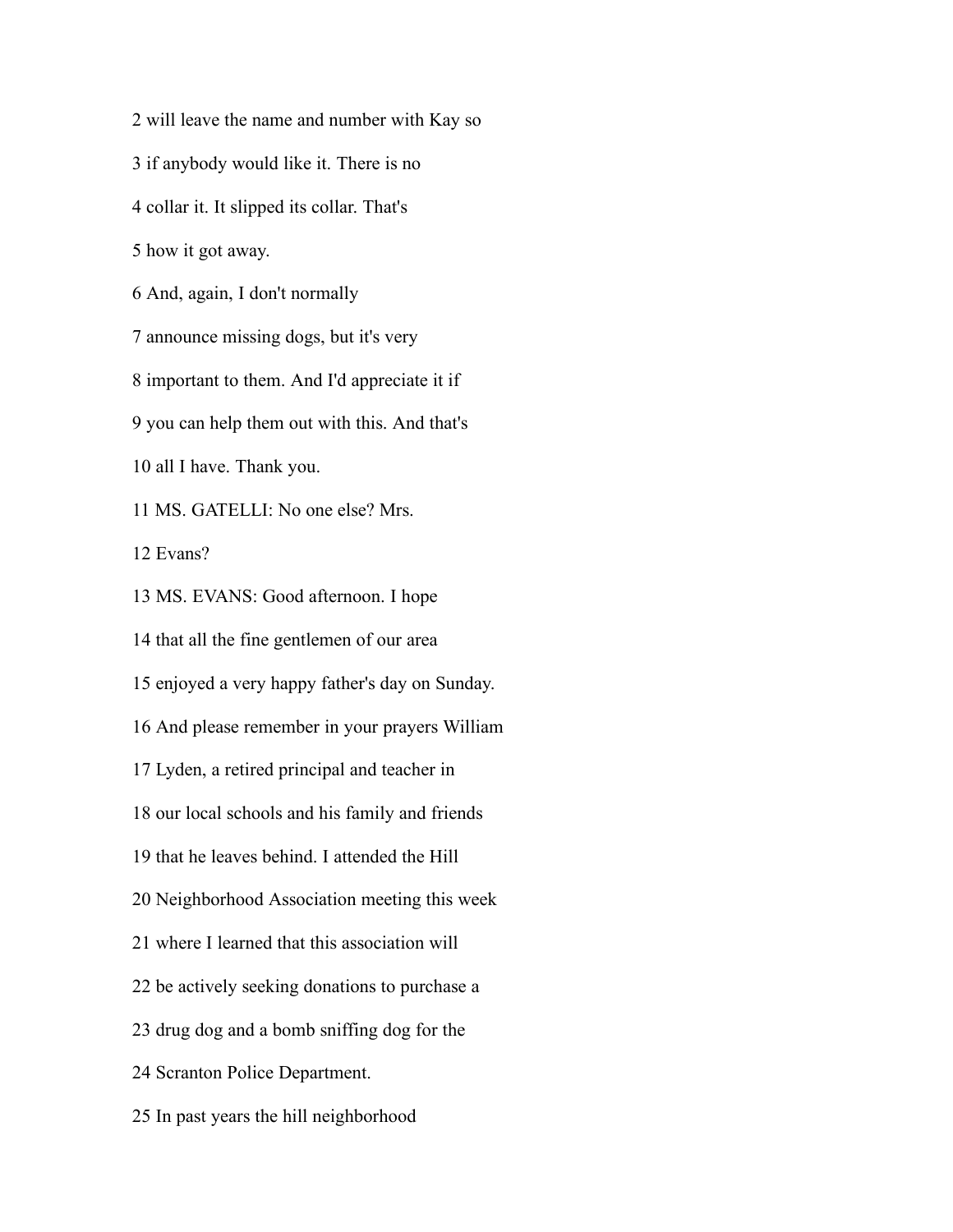has often assisted our police department and our city by donating two drug dogs and police bicycles. We thank this great association for their never ending generosity to our city. I also listened to the problems and concerns of the hill residents which I have included in my list of citizens' requests for this week. I do hope that OECD and the DPW will address these issues as soon as possible. And, Kay, I would like to see a copy of the study by Wallace, Roberts and Todd that pertains to approximately 40 blocks of lower South Side. I'm not certain in whose office this may be located, which is why I'm requesting your assistance. MS. GATELLI: I have a copy of that. MS. EVANS: Oh. May I borrow that? MS. GATELLI: Yes. MS. EVANS: Thank you. Comcast is beginning a major project to upgrade our

.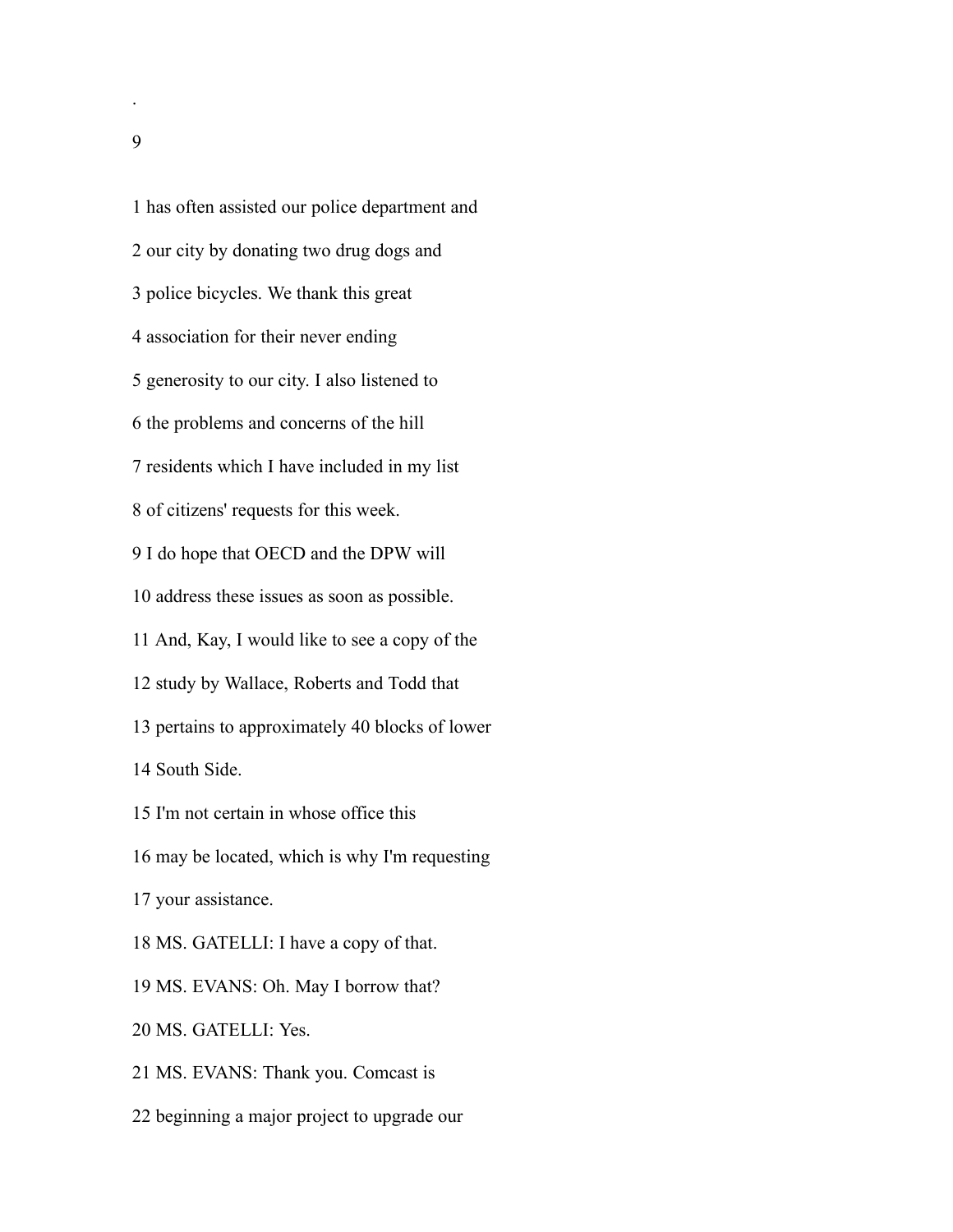cable system in the Scranton area. Work will proceed neighborhood by neighborhood with sections of Scranton being completed . 

 each day. Work each week day will begin at 6 a.m. and be completed by 3 p.m. Scranton contains 75 upgrade areas, and construction dates begin July 23 and August 31st. You will be alerted to this work the day before the company will appear in your neighborhood. Finally, I have citizens' requests for the week. And it's been a very busy week. 1027-1029 Woodlawn Street, please send an inspector to notify the owner about garbage on the property and the ordinance restricting trash to sit outside for no more than 24 hours. A letter to Mr. Kearns of Municipal Energy Management regarding the 2200 block of Woodlawn Street. A petition for a streetlight was submitted to Mr. Hayes in April 2006, and residents were told that a light was a proved for installation by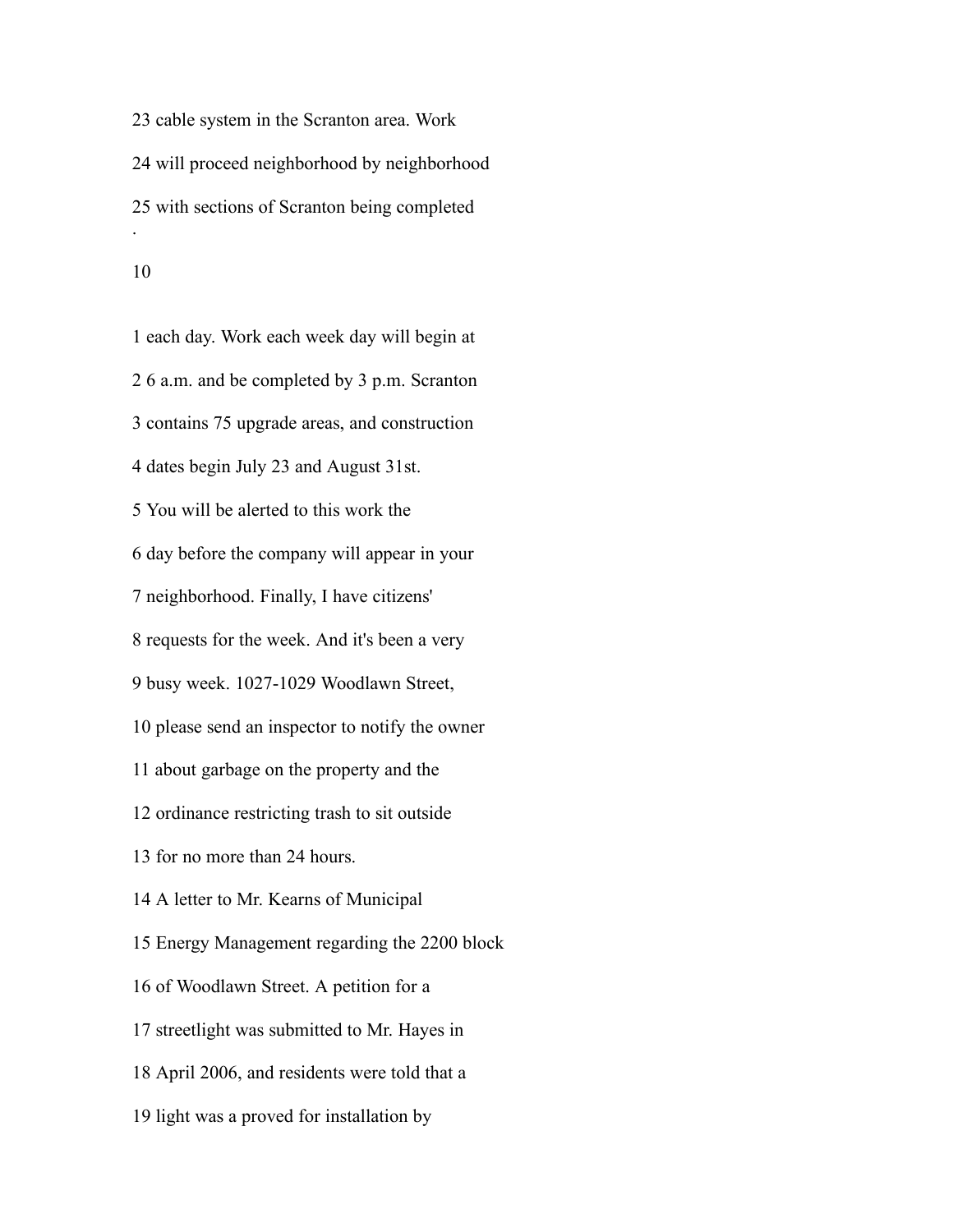Kearney Electric according to residents of the block. When Kearney Electric was contacted by the residents, they did not know of any reason for the holdup, so, please update council on this matter. A letter to the DPW, pave the 900 .

 block of Stipp Court. Residents of the neighborhood report that this court has not been paved in 33 years. Also, pave the 200 block of North Dewey Avenue. This was originally requested in July 2006. Residents of the area have been most patient for the last year and request this paving again this summer. A letter to Chief Elliott, the Hill Neighborhood Association states that it is missing one patrol bicycle. They have contacted the police department about this matter and have received no response. Please update city council about the location of the bicycle and when to expect its return. Further, when will beat cops be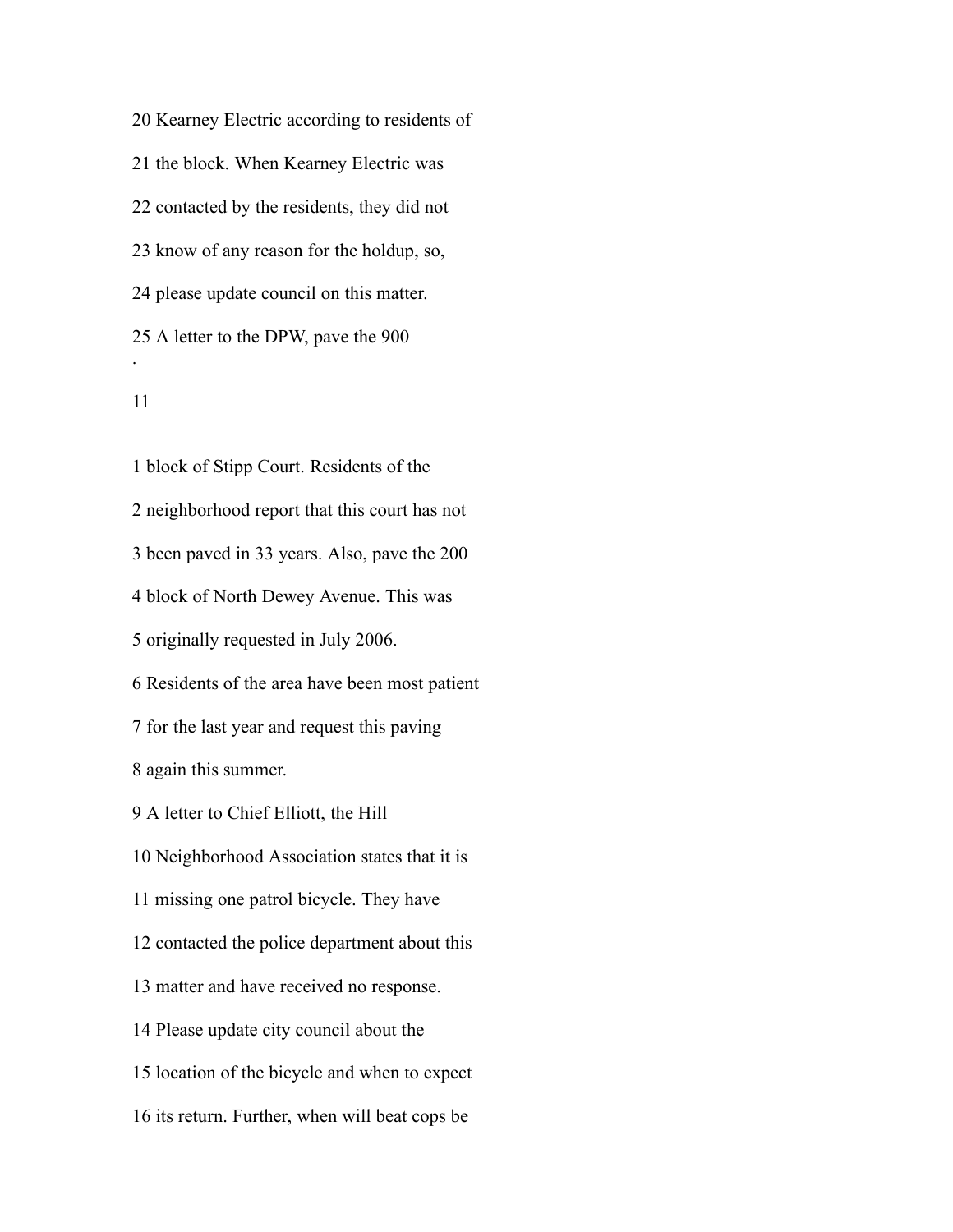assigned to the hill again. Residents report the open observable lack of patrol cars and beat cops in their neighborhoods and consequently are very anxious about public safety. A letter to Mr. D'Angelo, OECD, when

 will the \$30,000 in Community Development Block Grants be -- which was approved for allocation to the Hill Neighborhood .

#### 

 Association two or three years ago be released to the association? Mr. Neverosky reports that he spoke to OECD within the last few months in response to its request for \$10,000 from the hill neighborhood's allocation to transfer to the Women's Resource Center. And they are aware that within the Hill Section there are areas which do not fall into low to moderate income ranges. However, the Hill Neighborhood Association's office itself is indeed located in a low to moderate income area.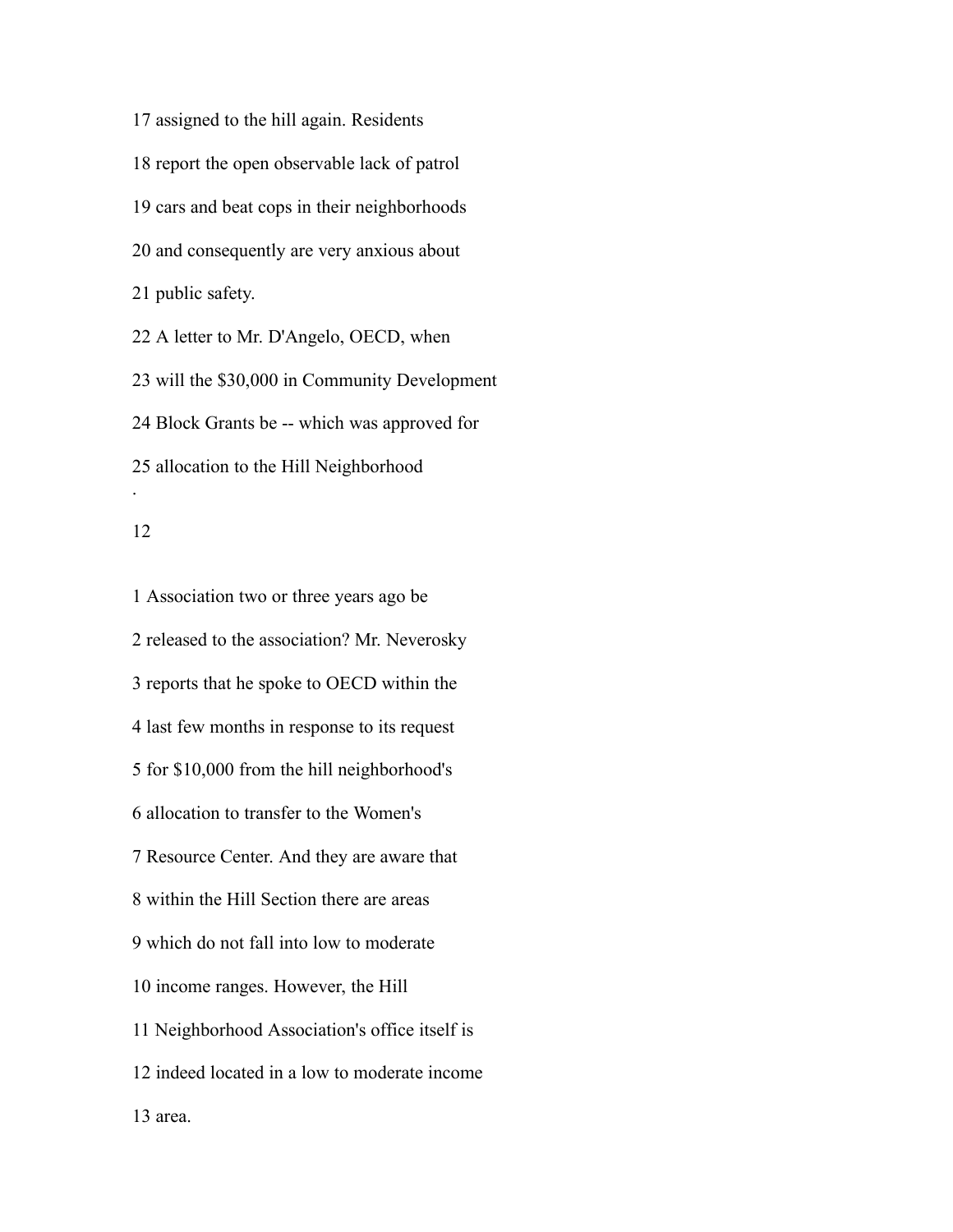A letter to Mr. Eugene Barrett,

 Scranton Sewer Authority, please repair a water catch basin in the 100 block of West Mountain Road. This problem has been ongoing since 1994 and has damaged residential properties. I have a letter from a resident and a photo for Mr. Barrett's examination that we can attach to that correspondence. Please send an inspector to Riley Landscaping on Mylard Avenue. Residents are concerned by the amount of mud which later turns to dust .

## 

 Electric Street. Previously neighbors asked Riley to use Market Street as an alternative route. And they complied. However, Riley is again traveling Electric Street and if they must use this travel route residents request that Riley would clean up the dirt and mud they create.

clouds left by Riley trucks on lower

A letter to Mr. Parker and Mr.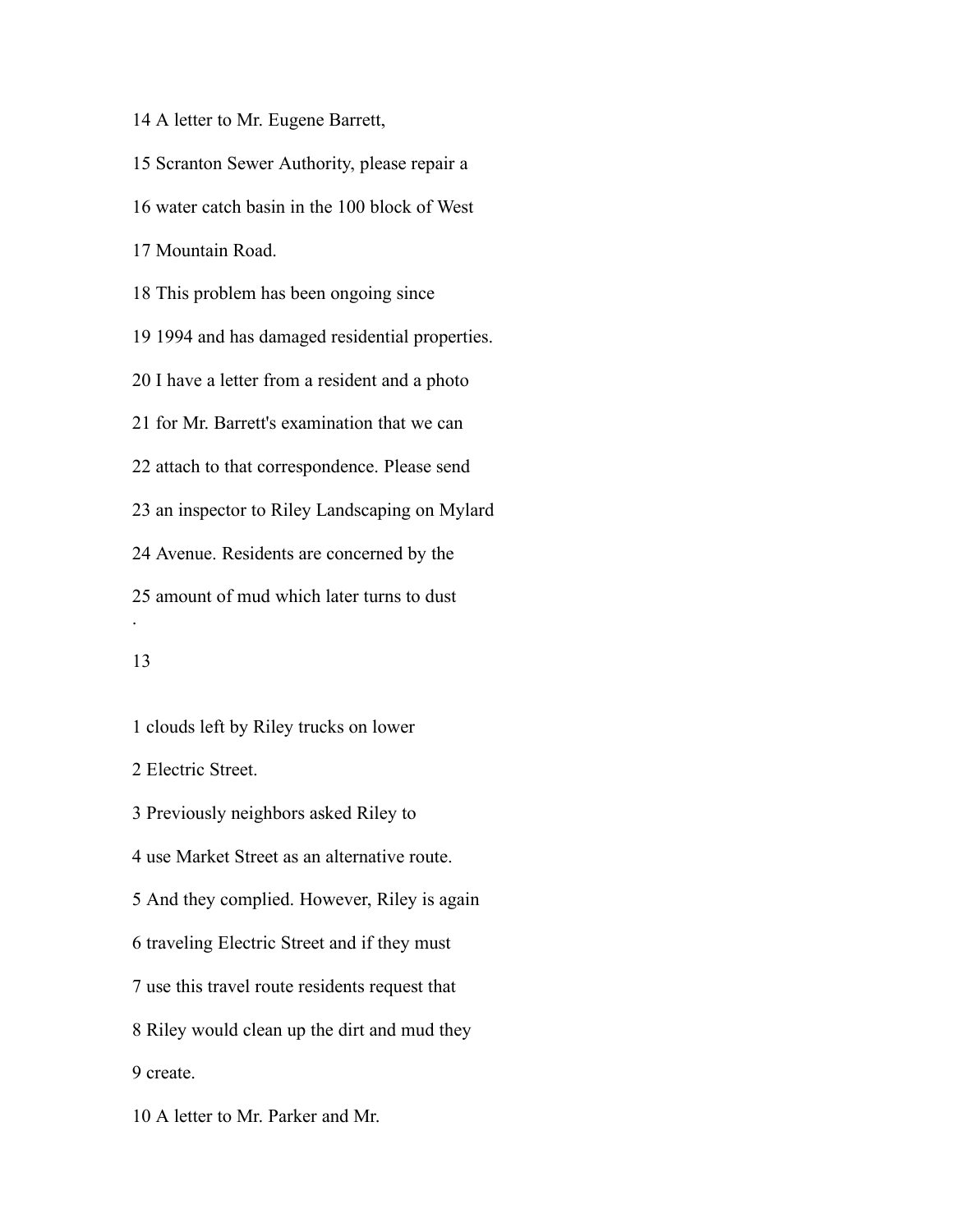McMullen, residents request an appropriate sign on lower Electric Street between Mylard and Sanderson Avenue. Although it's a small will stretch of road, vehicles speed excessively. And since many children reside in this neighborhood, parents fear for their safety. A letter to Mr. McDowell, tax collector, when will EMS Tax refunds be issued. Council has received numerous complaints, and it requests an update on the progress of 2006 and 2007 refunds. Please

send an inspector to 895 Providence Road.

Neighbors report overgrown grass, brush and

trees. Contact the owner and direct him or

#### 

.

 her to address this eyesore which blemishes not only the surrounding homes but the businesses as well. Please send an inspector to the corner of Luzerne Street and the 400 block of 14th Avenue. Neighbors complain of broken windows and concrete, rocks,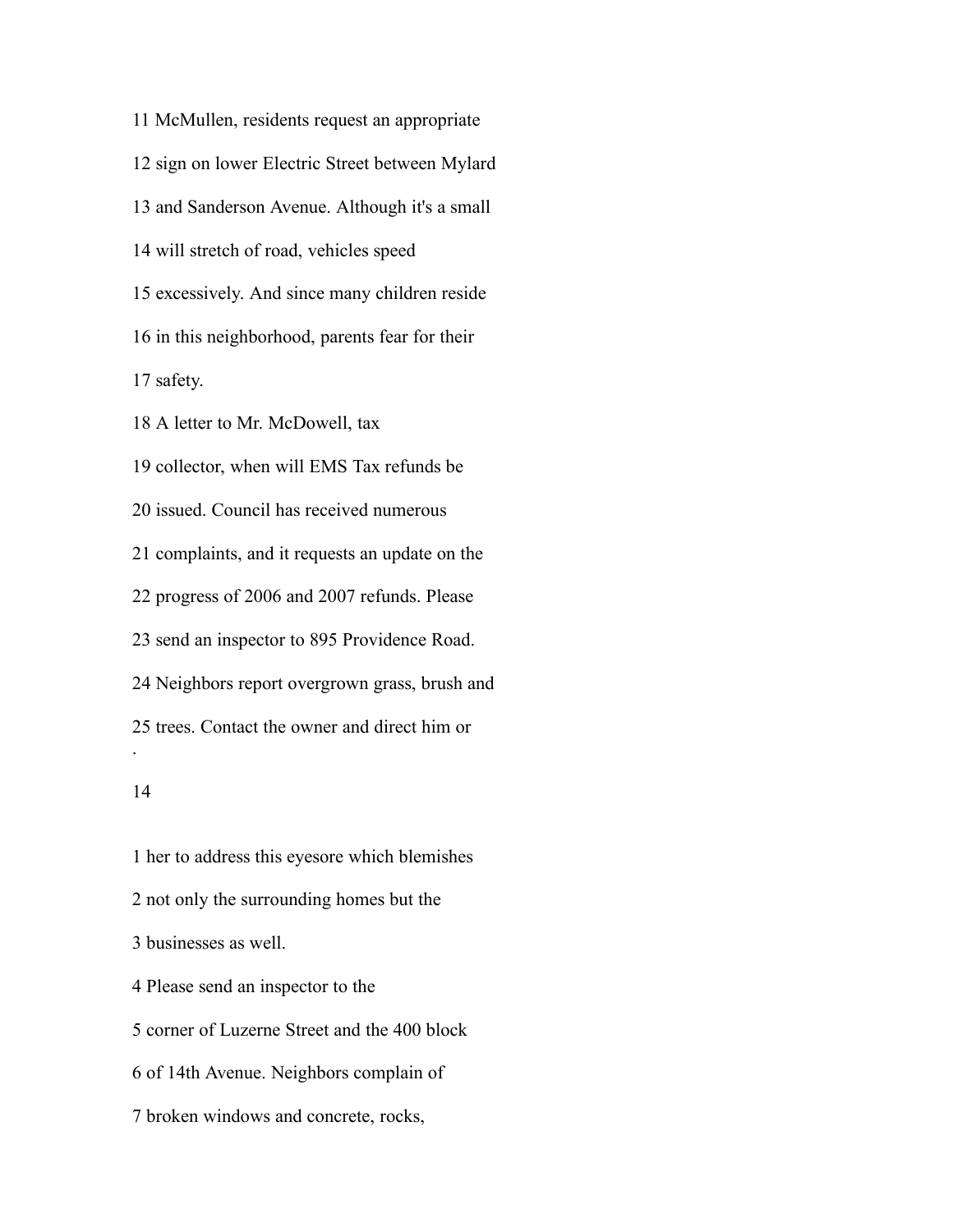overgrown grass and weeds, et cetera. Garbage sits on sidewalks seven days per week. They further state that Mr. Setizinger informed them that he did cite the property owner in November of 2006 and was awaiting a date before the magistrate. Please provide an update on this eyesore. Nearly eight months later, council wishes to know if the case has been heard and if proper measures have been taken. And an address correction to a request I made on June 14, 2007, regarding a property at 1217 Luzerne Street. Please send a new memo, it is 1712 Luzerne Street. And that concerns overgrown grass, garbage, beer bottles, mattresses, et cetera. It was, indeed, a very busy week for me in terms of the many problems of the . 

 citizens, but I do intend to do my best to get all of this solved for you, and that's it. MS. GATELLI: Thank you. Mrs.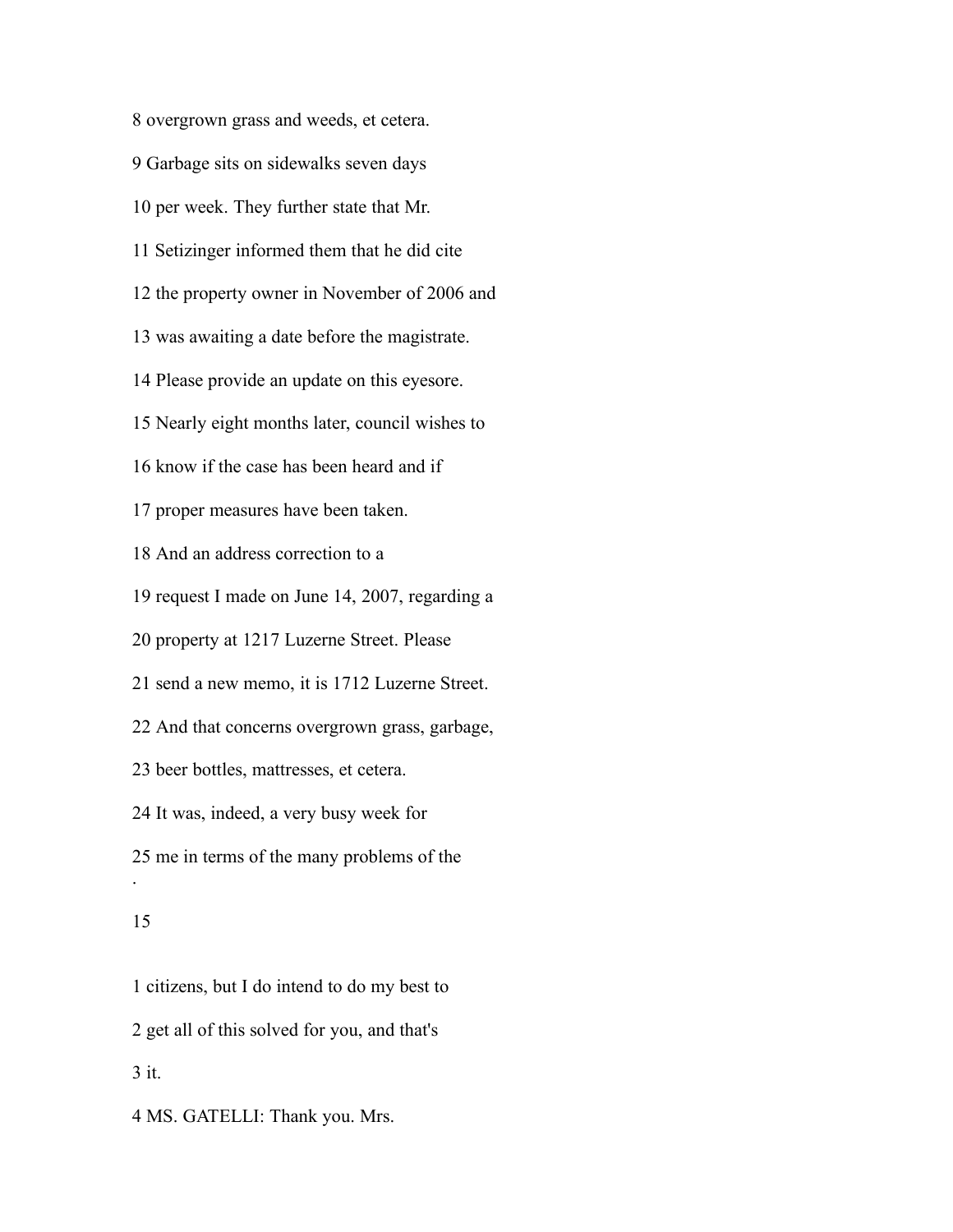## Fanucci?

 MS. NEALON FANUCCI: Last weak we were talking about the Radisson and the fact that they had a lien put on them, and we were going to loan them money from OECD. That lien has been satisfied. But as of right now, they have not had their closing and none of the moneys has exchanged hands. So we did not close on that lien. There was also a question about Northern Lights. This property had been sold, and we had already loaned them money from OECD twice. One of the loans has been satisfied. The other one is \$22,000 which they were in contact with the original owner and it will be satisfied very shortly. The other good news, Whistles, which was really deferred on one of our loans -- he had made arrangements to pay this week with one of his attorneys. And he's going to pay the loan back and also the legal fees that have been incurred from . 

the city. So that's really great, and I'm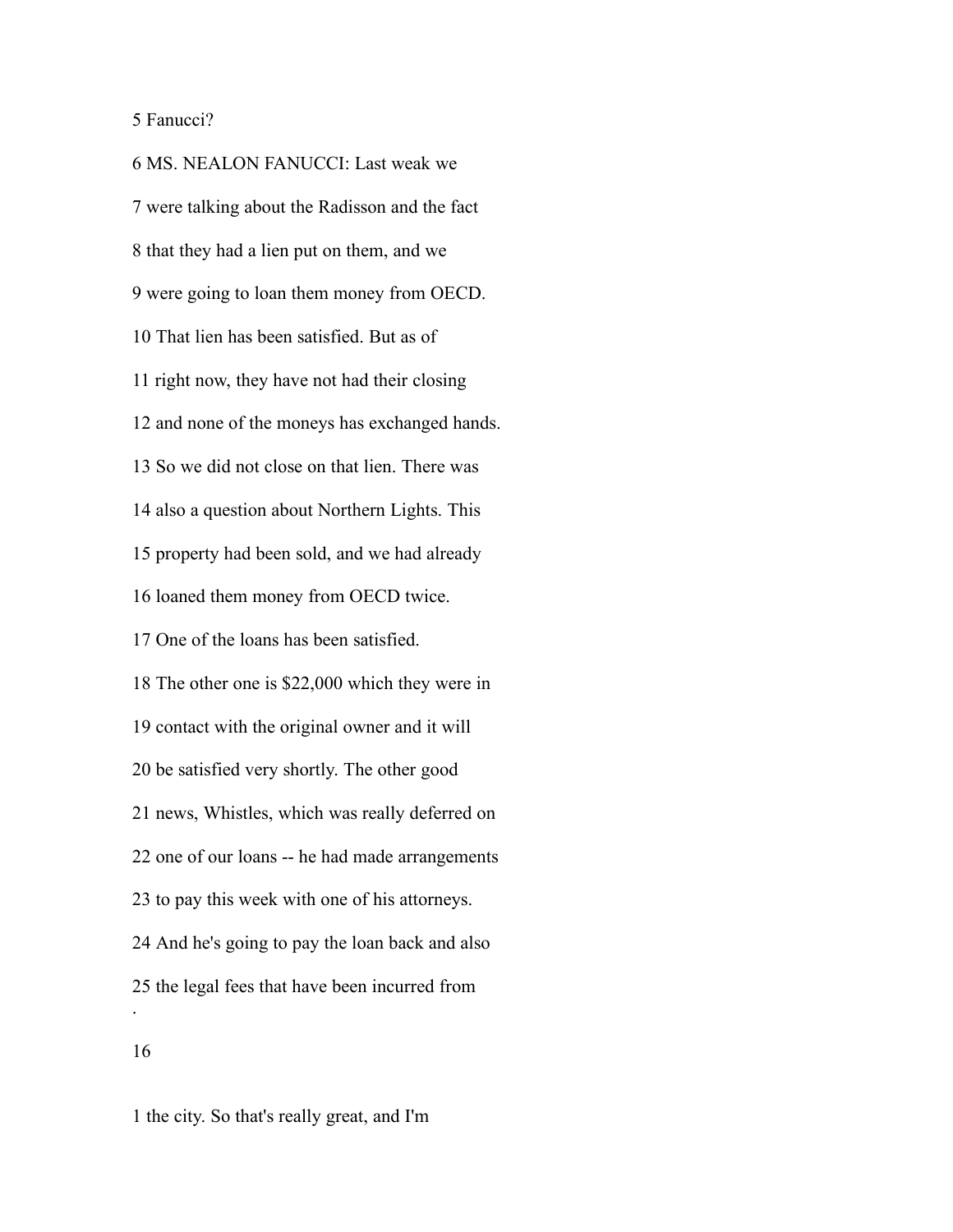happy for that. That really was the only one that we have had problems with. And I want request a letter to DPW. I'd like have the lines painted outside of Robert Morris School. There has been some problems over there at the end of the school year with people not knowing where the crosswalks were, so if we could update the crosswalks before school is in, that would be really a big help for those people. And also I want to just say thank to you to Mark Setizinger. He did very, very quick action this week helping some of the residents in the Hill Section. And I just want to thank him. And the neighbors thank him also, and that is all I have. MS. GATELLI: Thank you. Mr. Courtright? MR. COURTRIGHT: Just two brief items. I don't see Jimmy Stucker there his week. I went up to Church Street. The sign is missing as Mr. Stucker said. And I spoke with the DPW today. They're going to put another sign up on Church Street. And, Kay,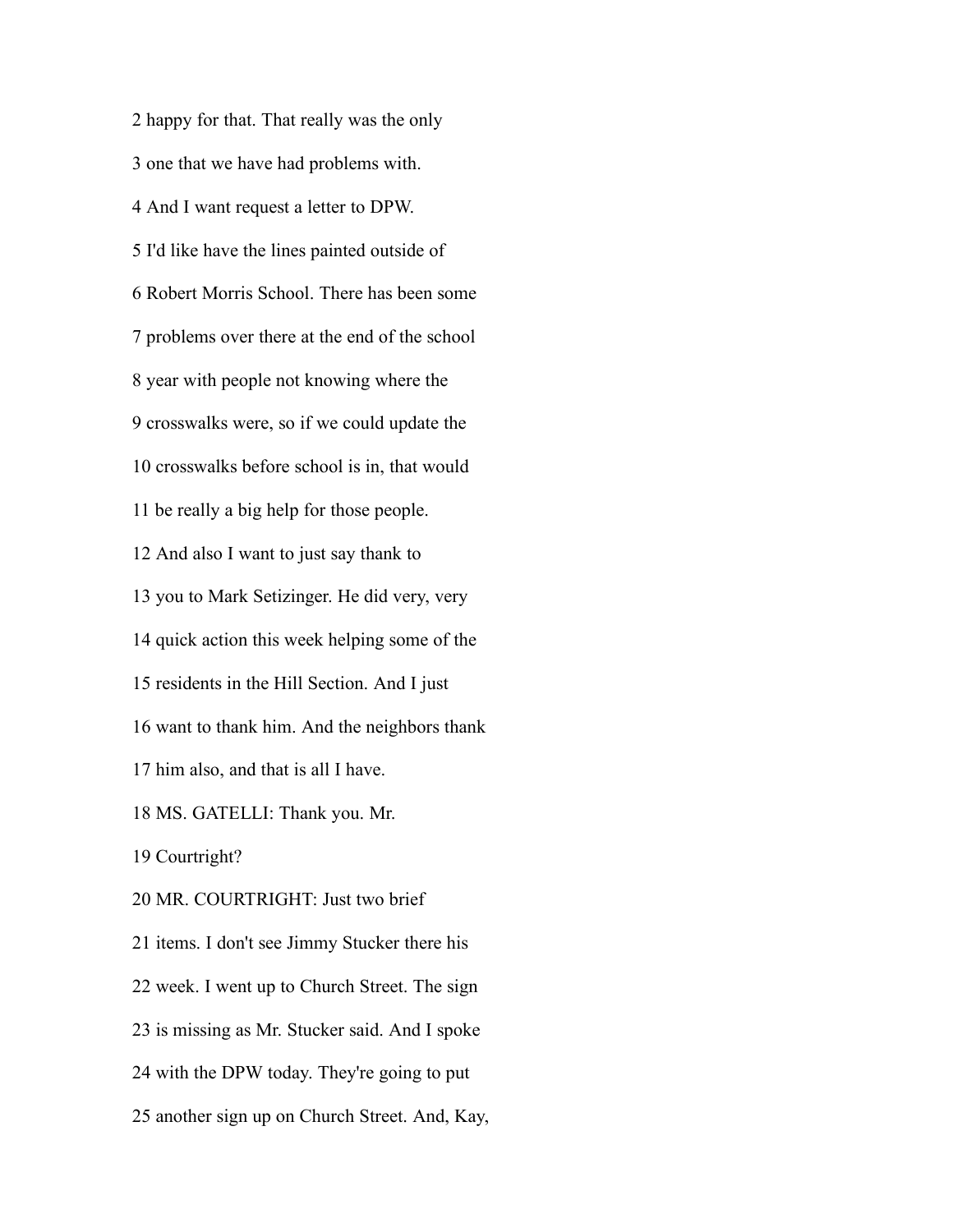just one item. Then I will be finished. I asked for a report from Mr. Parker on Canaan and Pittston Avenue, and I haven't gotten any. And I would like to see if we can get it before he exits the city. So if we can ask him again if I could get that. And that's all I have. Thank you. MS. GATELLI: Thank you. Just three items -- there was an article on the television last night about Cemetery Avenue back in South Side where they're -- have started to dump. So if anyone is ever in that area, please watch because Marty Corbett volunteers to clean up that area. And he's to be commended for that. He's been in that neighborhood all of his life. And Marty Tomarelli also also takes care of the cemetery. And it's disheartening when you go back and see all of this trash that they've just dumped overnight in that area. So I'd like to encourage people that see anyone dumping to please get a license

.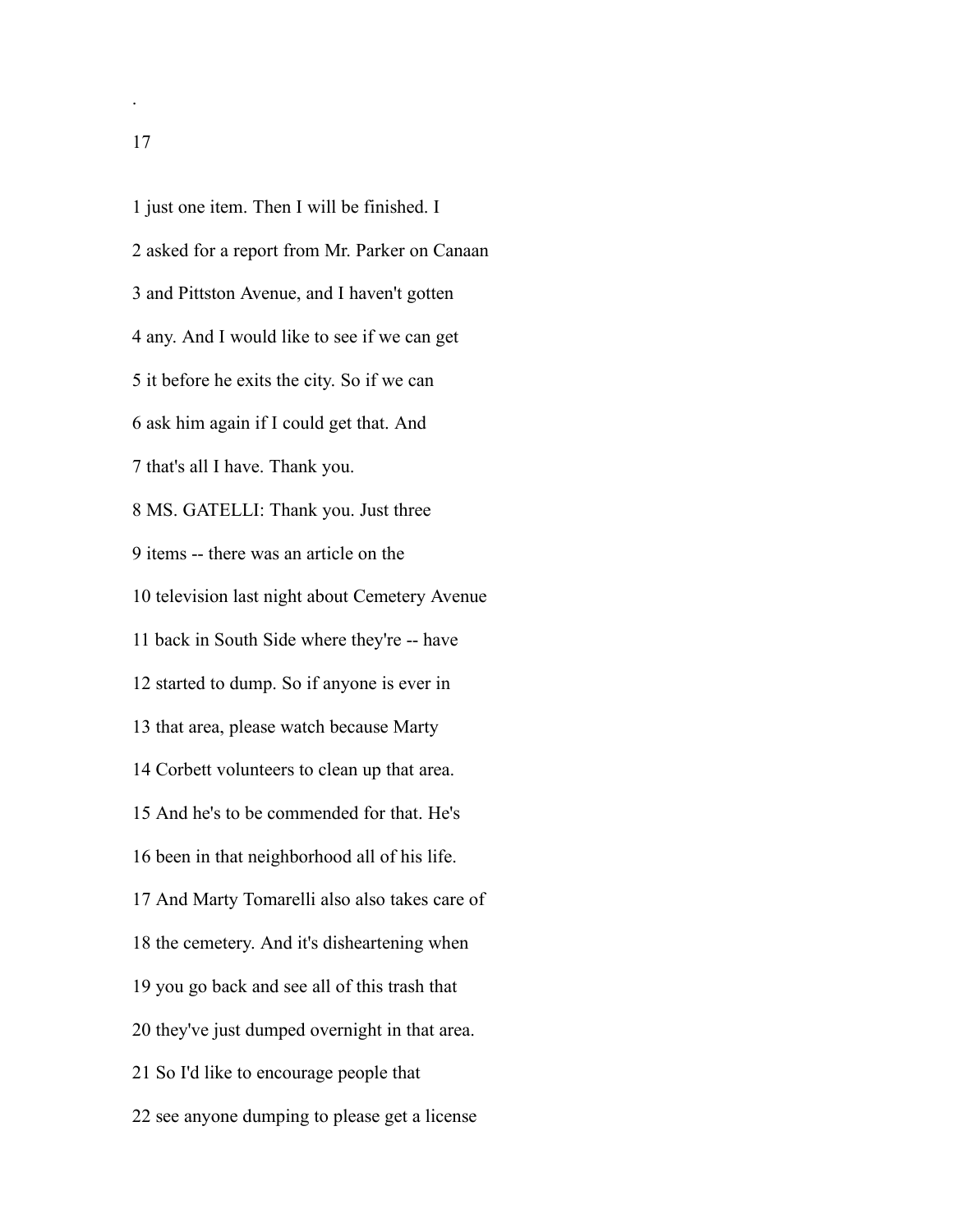number. I went on a neighborhood walk this week with our community justice council, and there's a very serious problem in O'Connor .

#### 

 Place in South Scranton. And I'd like to assure the neighbors that it is going to be rectified very shortly. We're going to use some of our money that we have for our Elm Street project in South Scranton from Rick Santorum to purchase and demolish these particular properties. So that's going to be addressed. And I just wanted to comment on one thing that Mrs. Evans said about citing people at the magistrate's. I'd like the public to be aware that the inspectors do cite people at the magistrate. It is not always corrected. The magistrates sometimes let the people go or they extend the time to them to clean up the property, and sometimes then it's never cleaned up because the followup isn't there. It is not always the inspector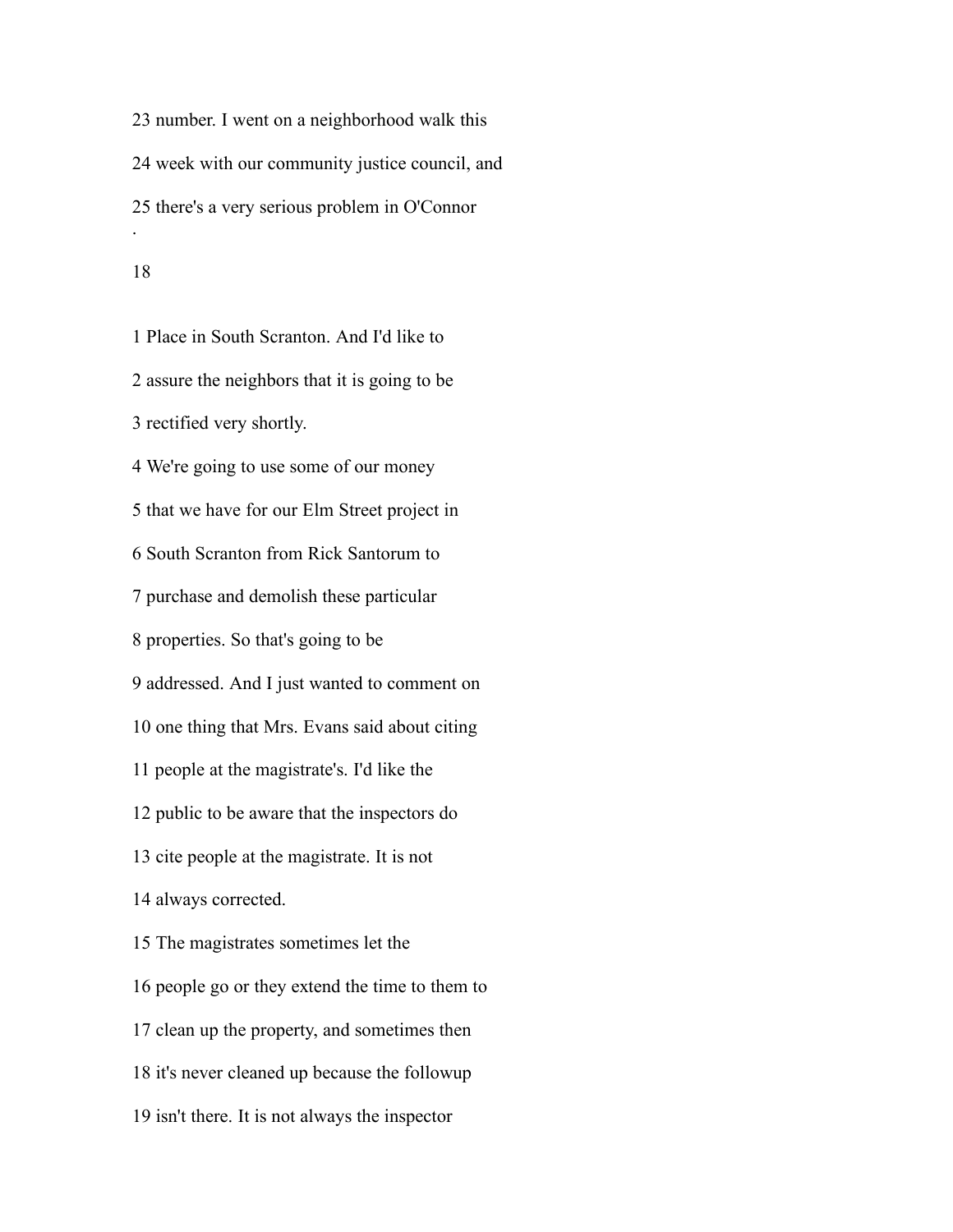who gets the blame. I mean, it is often the inspector that gets the blame. And it's not totally true in all cases. So you need to contact the magistrate in your area when there is a property that needs to be taken care of and ask him if there was a citation .

#### 

 issued, when the hearing is, possibly if you're not working and you can attend, it does help when the neighbors are at the hearing and to find out what happens at the hearing, because often it is in the magistrate's office that the problem goes unattended. So I just wanted people to be aware of that also. And that's all I have. MS. EVANS: May I just comment on that? Certainly my purpose was not to indict the inspectors. MS. GATELLI: No, no. I knew that. MS. EVANS: They do a wonderful job. And really there are means of outreach to a followup on any property. And if that is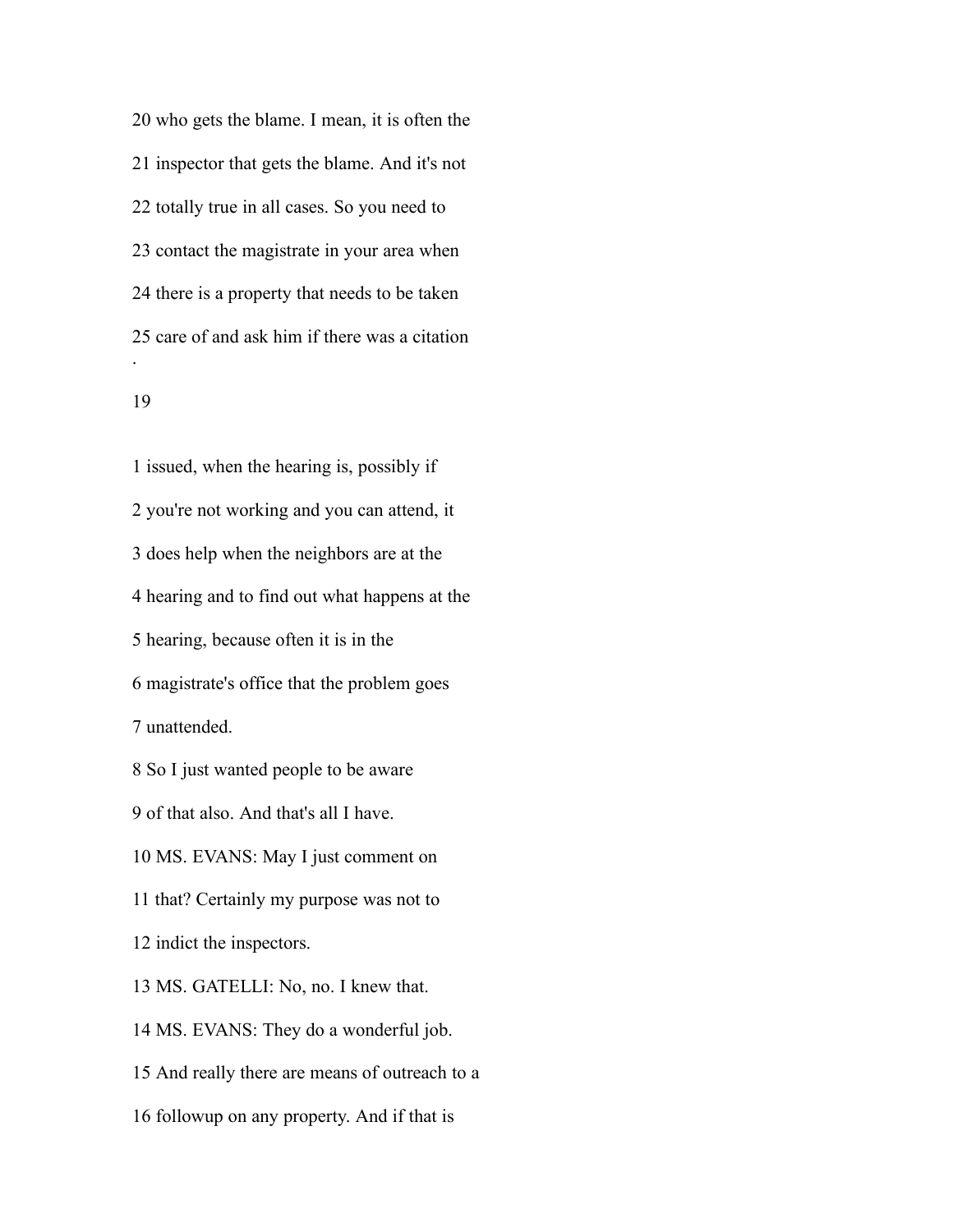the case as you said, that the magistrate

has ruled and still nothing has happened,

then together with the neighbors I think the

inspector, you know, can officially write a

report on that again so that stricter

measures can be taken against that property

owner.

MS. GATELLI: Okay. Anyone else?

MS. GARVEY: 4 B. - FOR INTRODUCTION

## 

.

- AN ORDINANCE - APPROVING AND AUTHORIZING

THE TRANSFER OF THE REAL ESTATE AND

IMPROVEMENTS LOCATED AT THE CORNER OF ADAMS

AND LACKAWANNA AVENUES IN THE CITY OF

SCRANTON KNOWN AS THE CASEY GARAGE OWNED BY

THE REDEVELOPMENT AUTHORITY OF THE CITY OF

SCRANTON TO THE PARKING AUTHORITY OF THE

CITY OF SCRANTON.

MS. GATELLI: At this time I'll

entertain a motion that 4 B. Be introduced.

MR. COURTRIGHT: So moved.

MS. NEALON FANUCCI: Second.

MS. GATELLI: On the question? All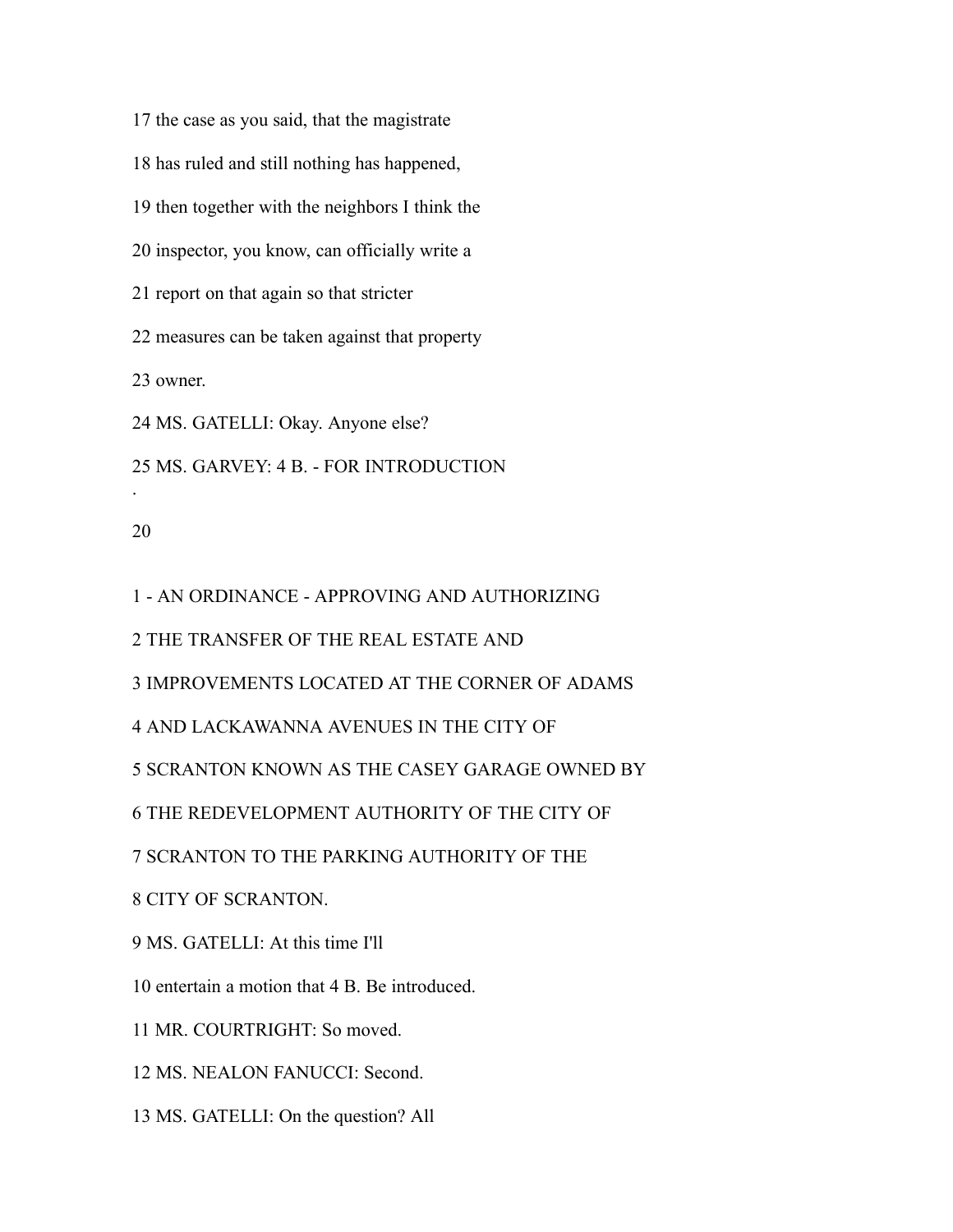those in favor?

MS. NEALON FANUCCI: Aye.

MS. EVANS: Aye.

MR. COURTRIGHT: Aye.

MS. GATELLI: Opposed? The ayes

have it and so moved.

MS. GARVEY: 4 C - FOR INTRODUCTION

- A RESOLUTION - APPROVING THE AMENDMENT OF

THE SEWER AUTHORITY OF THE CITY OF

SCRANTON'S ARTICLES OF INCORPORATION TO

EXTEND THE AUTHORITY'S CURRENT CHARTER TO

JANUARY 9, 2058 TO ACCOMMODATE A THIRTY YEAR

.

BOND ISSUE AND DEFEASANCE SCHEDULE FOR THE

PURPOSE OF FINANCING NECESSARY AND REQUIRED

COLLECTION SYSTEM IMPROVEMENTS.

MS. GATELLI: At this time I'll

entertain a motion that 4 C. be introduced.

MR. COURTRIGHT: So moved.

MS. NEALON FANUCCI: Second.

MS. GATELLI: On the question?

MS. EVANS: Yes. I would ask if

council would consider tabling this issue in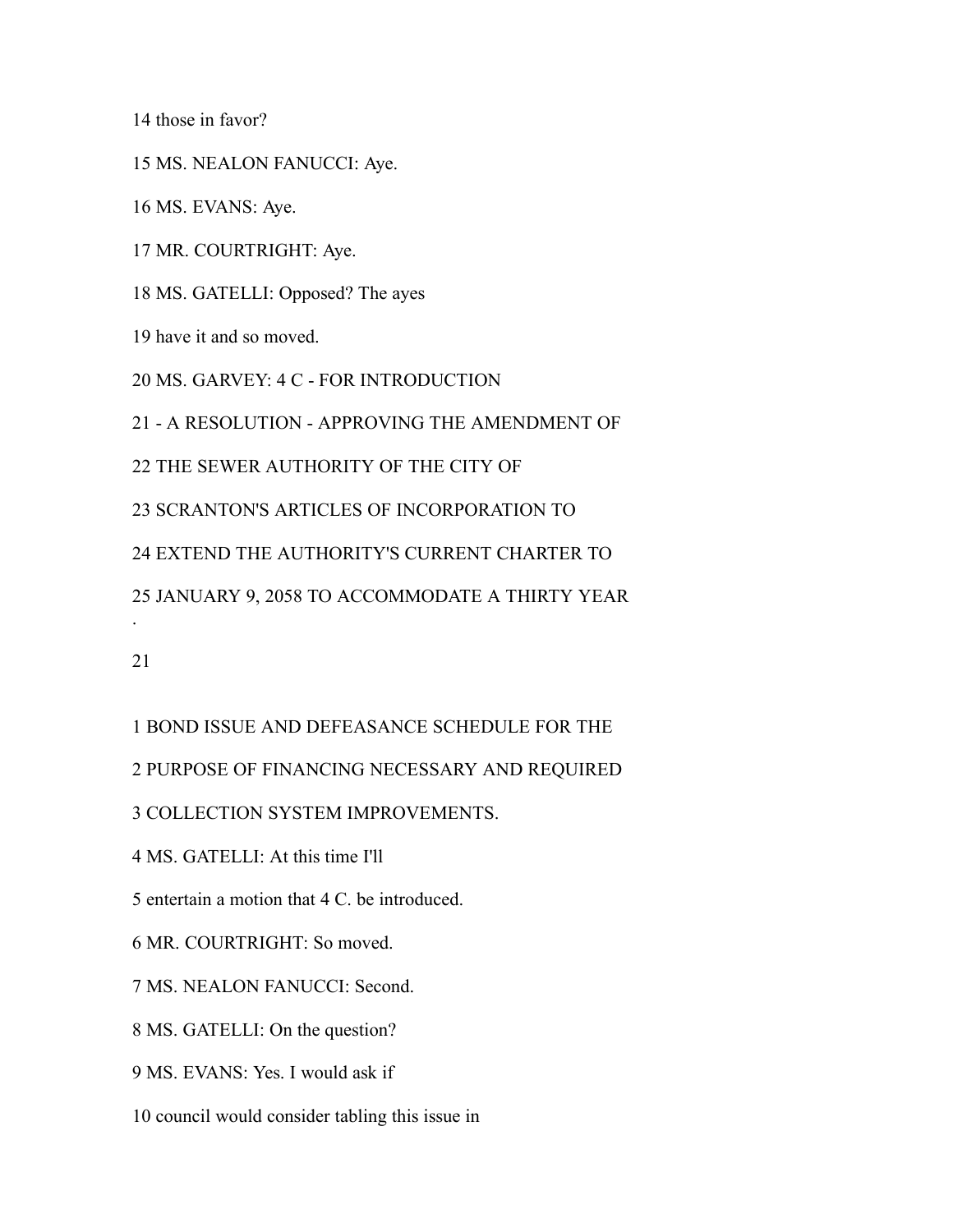that I was not able to read the backup on

this particular issue, and I even have

questions just from that brief perusal where

amending to 2058 to accommodate a 30 year

bond issue, which actually I think would be

more like 2038 rather than 2058. But I

really would like the time to examine the

specifics.

It's a resolution requiring only two

readings, and so I would beg your indulgence

for more time.

MS. GATELLI: I'll second that

motion. On the question? All those in

favor?

MS. NEALON FANUCCI: Aye.

## 

.

MS. EVANS: Aye.

MR. COURTRIGHT: Aye.

MS. GATELLI: Opposed? The ayes

have it and so moved. By the way, I think

most of us won't even be here in 2058.

MS. EVANS: I know, but our children

and grandchildren will.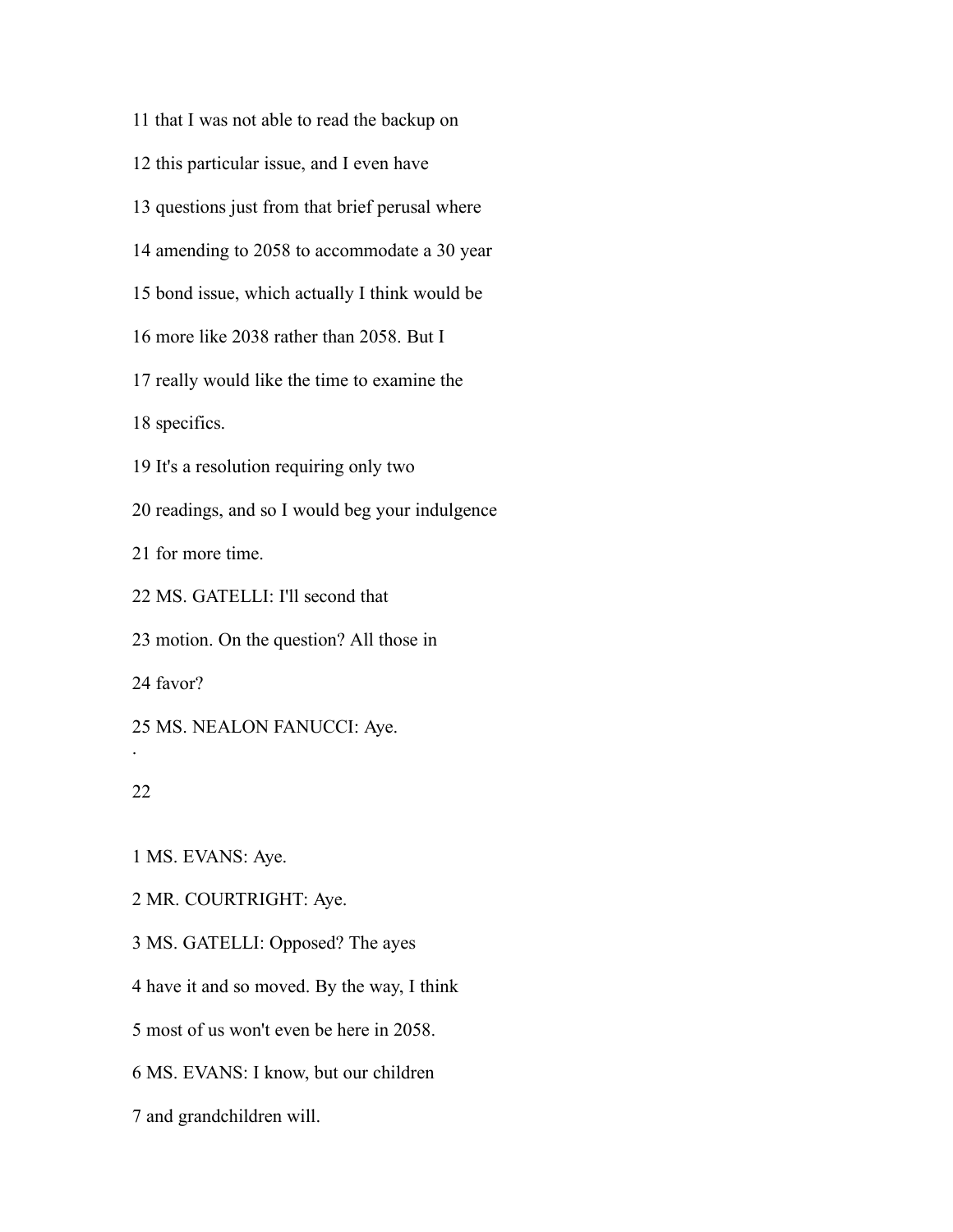MS. GATELLI: Yes. It's kind of

scary to look at that number.

MS. GARVEY: FIFTH ORDER. No

business at this time. SIXTH ORDER. 6-A -

FOR CONSIDERATION BY THE COMMITTE ON

FINANANCE - FOR ADOPTION - FILE OF COUNCIL

NO. 98, 2007 - CREATING AND ESTABLISHING

SPECIAL CITY ACCOUNT NO. 02.229586 ENTITLED

"SCRANTON POLICE CRIME SCENE UNIT

INVESTIGATION" TO RECEIVE AND DISBURSE FUNDS

FROM AND FOR THE CRIME SCENE UNIT OF THE

SCRANTON POLICE DEPARTMENT.

MS. GATELLI: What is the

recommendation of the chair on finance?

MS. EVANS: As chair for the

committee on finance, I recommended passage

of 6-A.

MR. COURTRIGHT: Second.

#### 

.

MS. GATELLI: On the question? Roll

call.

MR. COOLICAN: Mrs. Evans?

MS. EVANS: Yes.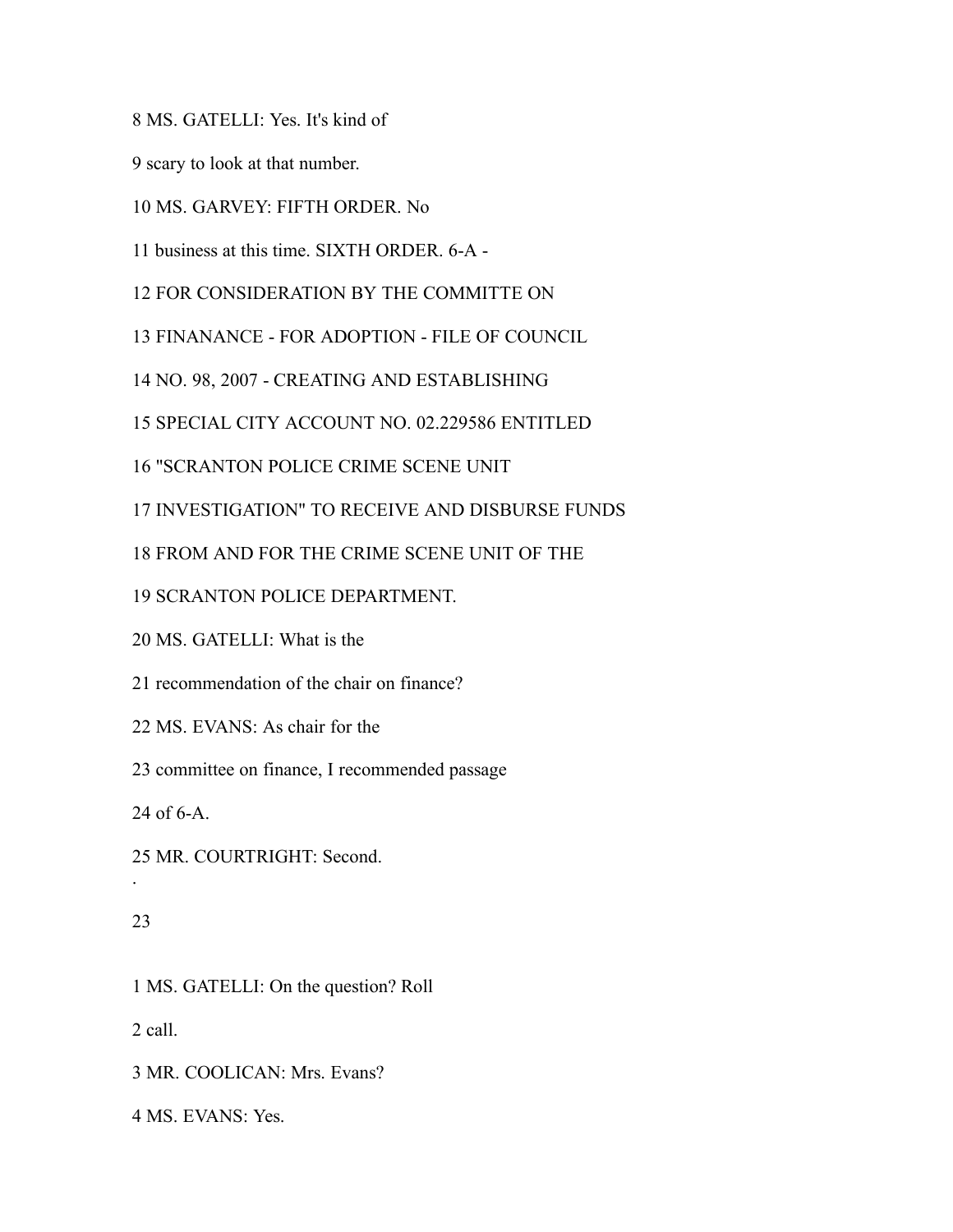- MR. COOLICAN: Ms. Fanucci?
- MS. NEALON FANUCCI: Yes.
- MR. COOLICAN: Mr. McGoff?
- MR. MCGOFF: (Not Present).
- MR. COOLICAN: Mr. Courtright?
- MR. COURTRIGHT: Yes.
- MR. COOLICAN: Mrs. Gatelli?
- MS. GATELLI: Yes. I hereby declare
- 6-A legally and lawfully adopted.
- MS. GARVEY: 6-B FOR CONSIDERATION
- BY THE COMMITTEE ON FINANCE FOR ADOPTION -
- FILE OF COUNCIL NO. 99, 2007 CREATING AND
- ESTABLISHING SPECIAL CITY ACCOUNT NO.
- 02.229587 ENTITLED "SCRANTON POLICE
- DEPARTMENT ATHLETIC LEAGUE" TO RECEIVE AND
- DISBURSE FUNDS FOR AFTER SCHOOL PROGRAMS THE
- CITY RESIDENTS AND PURCHASING EQUIPMENT
- NEEDED FOR SUCH PROGRAMS.
- MS. GATELLI: What is the
- recommendation of the chair on finance?
- MS. EVANS: As chair for the
- 

.

committee on finance, I recommended final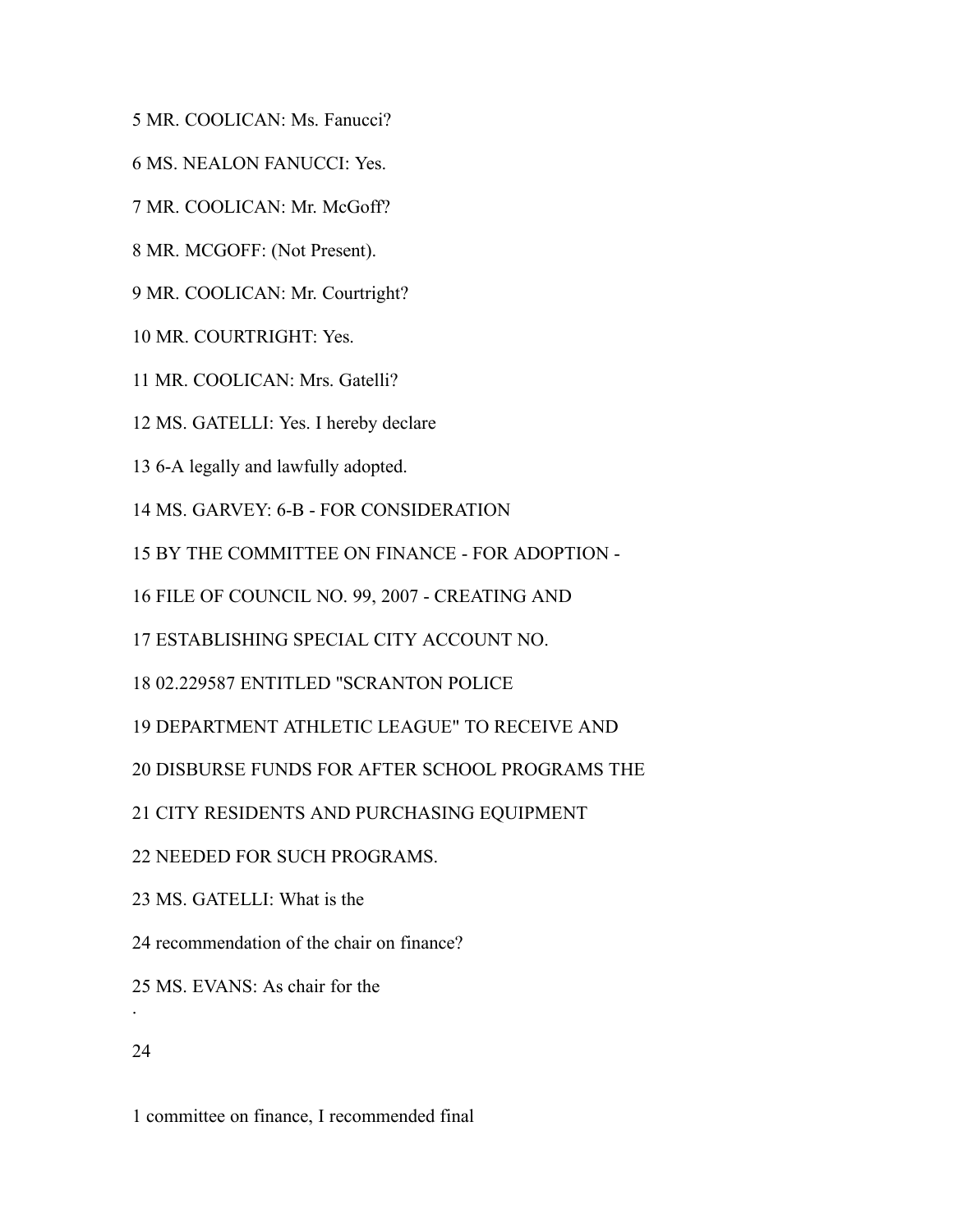passage of item 6-B.

MR. COURTRIGHT: Second.

MS. GATELLI: On the question? Roll

call.

MR. COOLICAN: Mrs. Evans?

MS. EVANS: Yes.

MR. COOLICAN: Ms. Fanucci?

MS. NEALON FANUCCI: Yes.

MR. COOLICAN: Mr. McGoff?

MR. MCGOFF: (Not Present).

MR. COOLICAN: Mr. Courtright?

MR. COURTRIGHT: Yes.

MR. COOLICAN: Mrs. Gatelli?

MS. GATELLI: Yes. I hereby declare

6-B legally and lawfully adopted.

MS. GARVEY: 6-C - FOR CONSIDERATION

BY THE COMMITTEE ON RULES - FOR ADOPTION -

RESOLUTION NO. 151, 2007 - REPPOINTING

ROBERT SHUMAKER, 702 STAFFORD AVENUE,

SCRANTON, PENNSYLVANIA, 18505, AS A MEMBER

OF THE BOARD OF ZONING APPEALS FOR THE CITY

OF SCRANTON. MR. SHUMAKER'S TERM WILL

EXPIRE ON JULY 1, 2007 AND HIS NEW TERM WILL

EXPIRE ON JULY 1, 2010.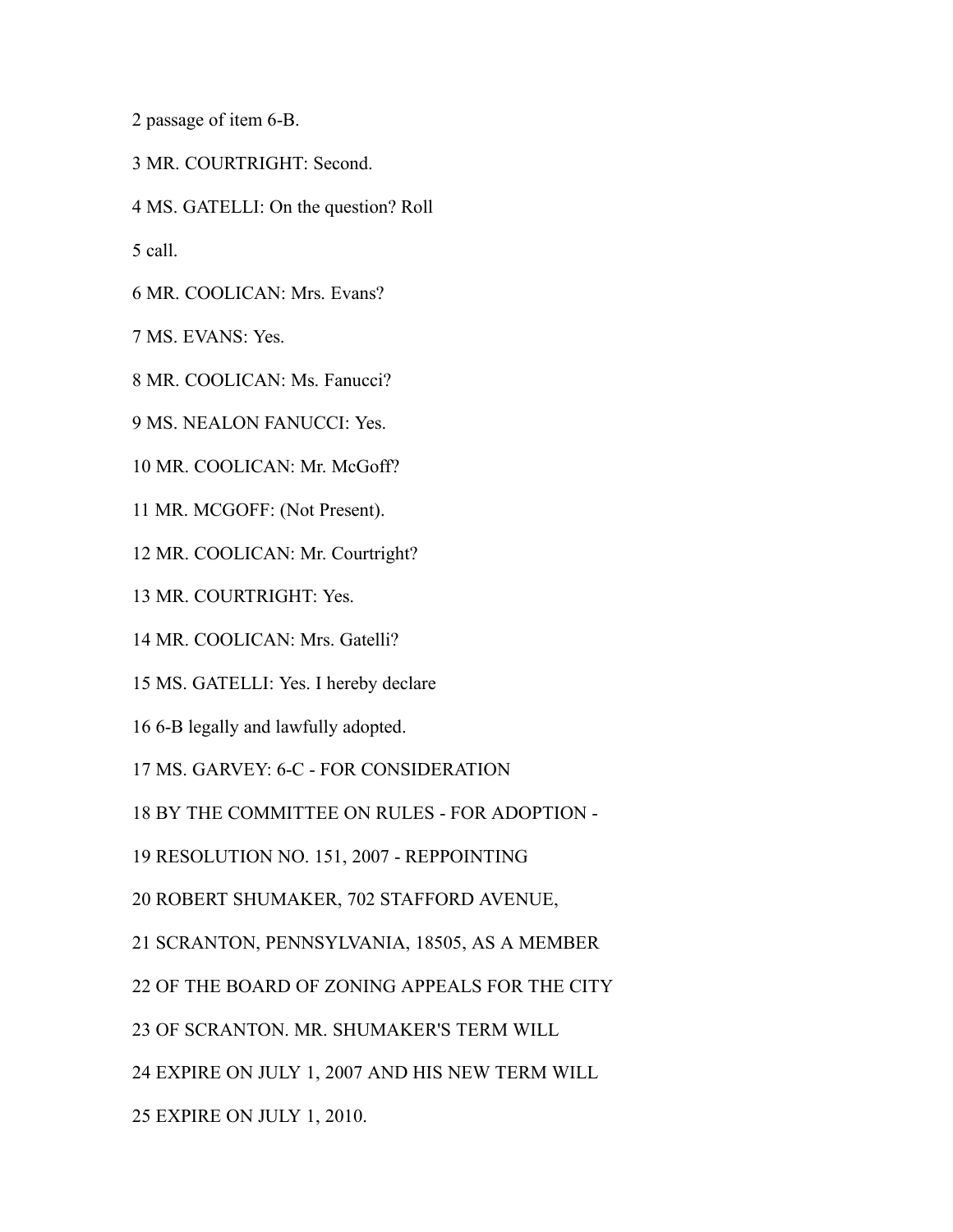.

- MS. GATELLI: As chair for the
- committee on rules, I recommended final
- passage of 6-C.
- MR. COURTRIGHT: Second.

MS. GATELLI: On the question? Roll

call.

MR. COOLICAN: Mrs. Evans?

MS. EVANS: Yes.

MR. COOLICAN: Ms. Fanucci?

MS. NEALON FANUCCI: Yes.

MR. COOLICAN: Mr. McGoff?

- MR. MCGOFF: (Not Present).
- MR. COOLICAN: Mr. Courtright?

MR. COURTRIGHT: Yes.

- MR. COOLICAN: Mrs. Gatelli?
- MS. GATELLI: Yes. I hereby declare
- 6-C legally and lawfully adopted.
- MS. GARVEY: 6 D. FOR

CONSIDERATION BY THE COMMITTEE ON RULES -

FOR ADOPTION - RESOLUTION NO. 152, 2007 -

REAPPOINTING RAY DOMINGUEZ, 2010 FARR

STREET, SCRANTON, PENNSYLVANIA, 18504, AS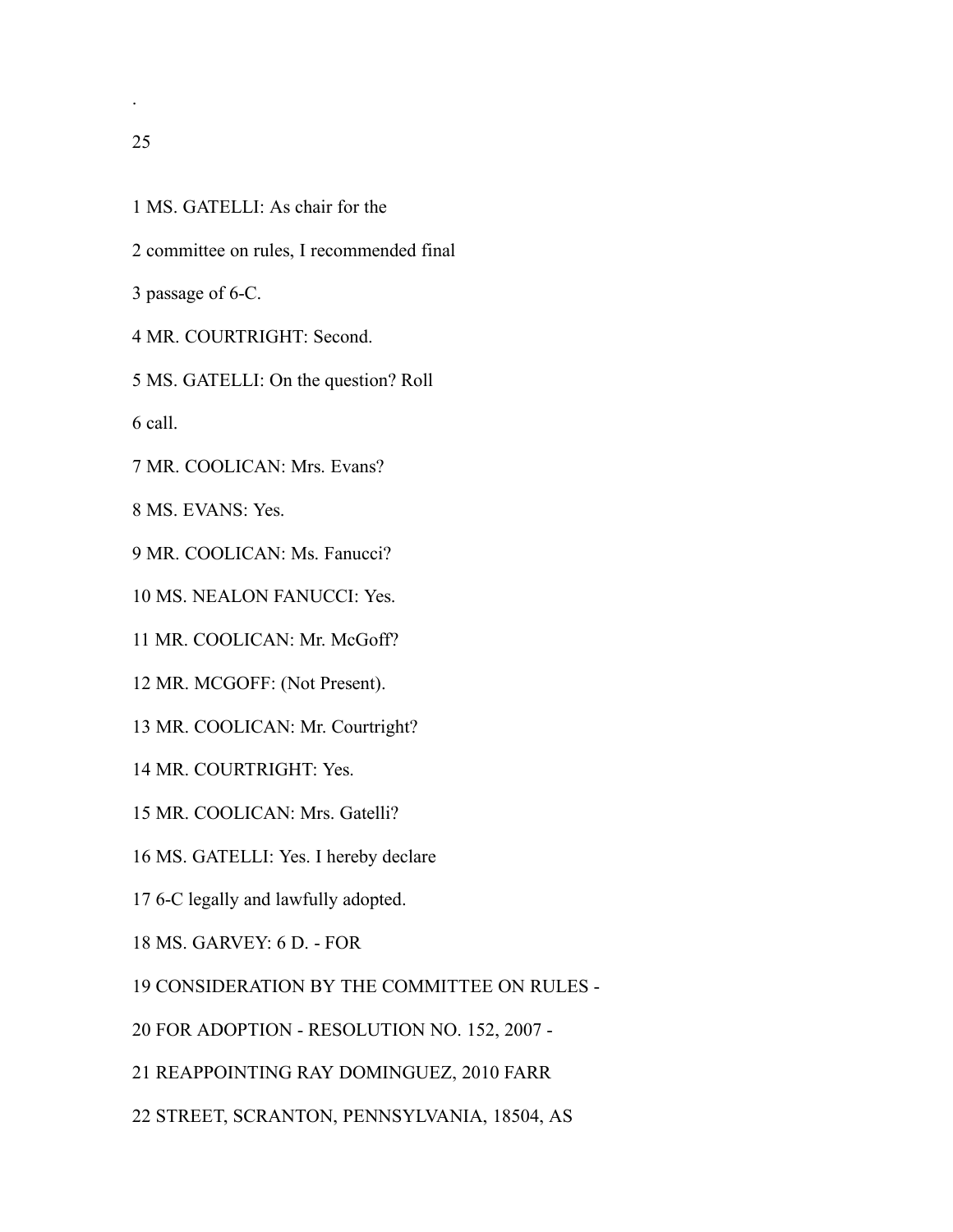# ALTERNATE NO. 1 MEMBER TO THE BOARD OF ZONING APPEALS, FOR THE CITY OF SCRANTON. MR. DOMINGUEZ'S ORIGINAL TERM WILL EXPIRE ON .

JULY 1, 2007 AND HIS NEW TERM WILL EXPIRE ON

JULY 1, 2011.

MS. GATELLI: As chair for the

committee on rules, I recommend final

passage of 6-D.

MR. COURTRIGHT: Second.

MS. GATELLI: On the question? Roll

call.

MR. COOLICAN: Mrs. Evans?

MS. EVANS: Yes.

MR. COOLICAN: Ms. Fanucci?

MS. NEALON FANUCCI: Yes.

MR. COOLICAN: Mr. McGoff?

MR. MCGOFF: (Not Present).

MR. COOLICAN: Mr. Courtright?

MR. COURTRIGHT: Yes.

MR. COOLICAN: Mrs. Gatelli?

MS. GATELLI: Yes. I hereby declare

6-D legally and lawfully adopted.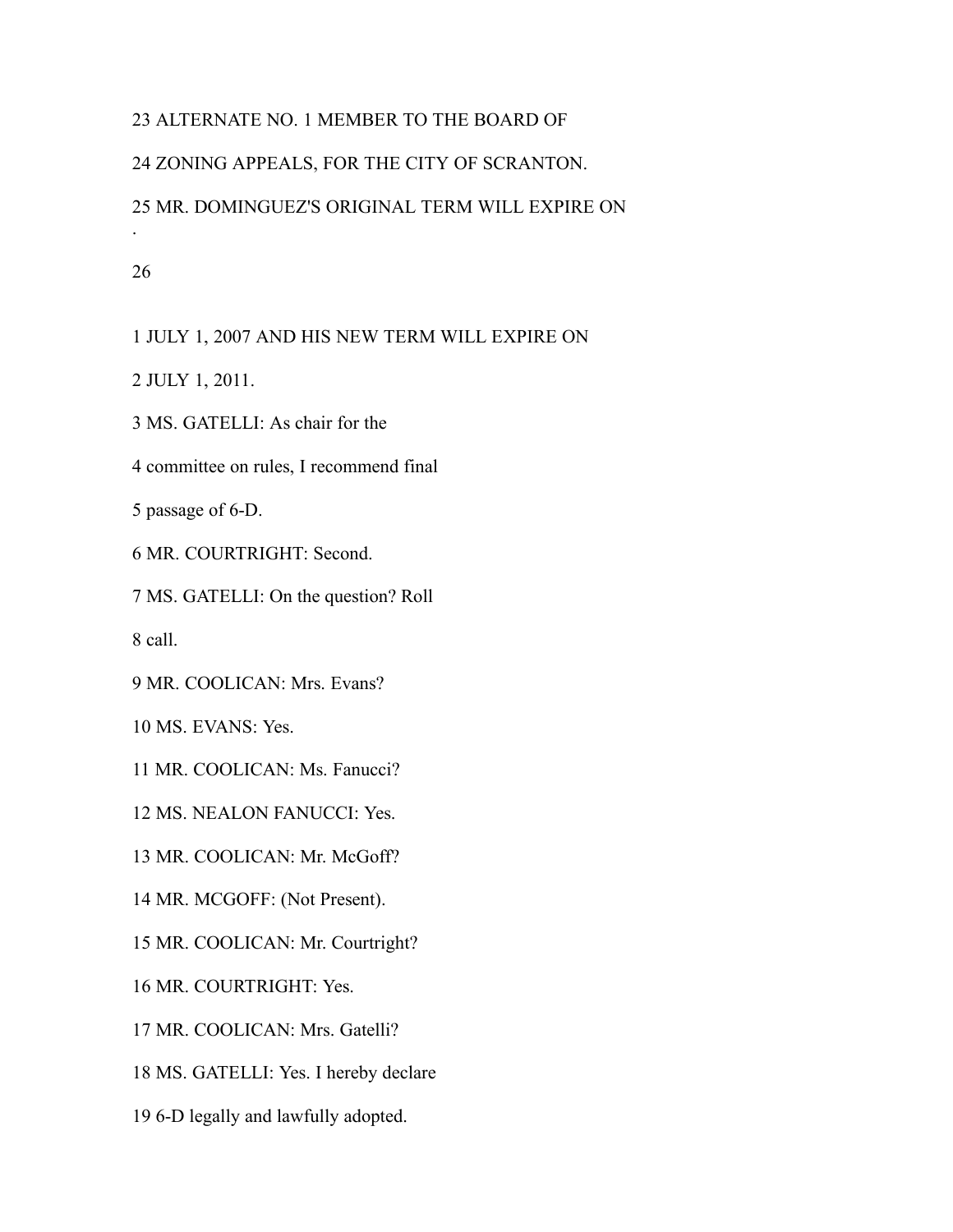MS. GARVEY: 6-E - FOR CONSIDERATION

 BY THE COMMITTEE ON RULES - FOR ADOPTION - RESOLUTION NO. 153, 2007 - AUTHORIZING THE MAYOR AND OTHER APPROPRIATE CITY OFFICIALS TO EXECUTE AND ENTER INTO A LEASE AGREEMENT WITH HORSEPOWER HARLEY DAVIDSON, INC. TO .

# LEASE ANNUALLY FOR THREE YEARS POLICE

## PACKAGE MOTORCYCLES.

MS. GATELLI: As chair for the

committee on rules I recommend final passage

of 6-E.

MR. COURTRIGHT: Second.

MS. GATELLI: On the question? Roll

call.

MR. COOLICAN: Mrs. Evans?

MS. EVANS: Yes.

MR. COOLICAN: Ms. Fanucci?

MS. NEALON FANUCCI: Yes.

MR. COOLICAN: Mr. McGoff?

MR. MCGOFF: (Not Present).

MR. COOLICAN: Mr. Courtright?

MR. COURTRIGHT: Yes.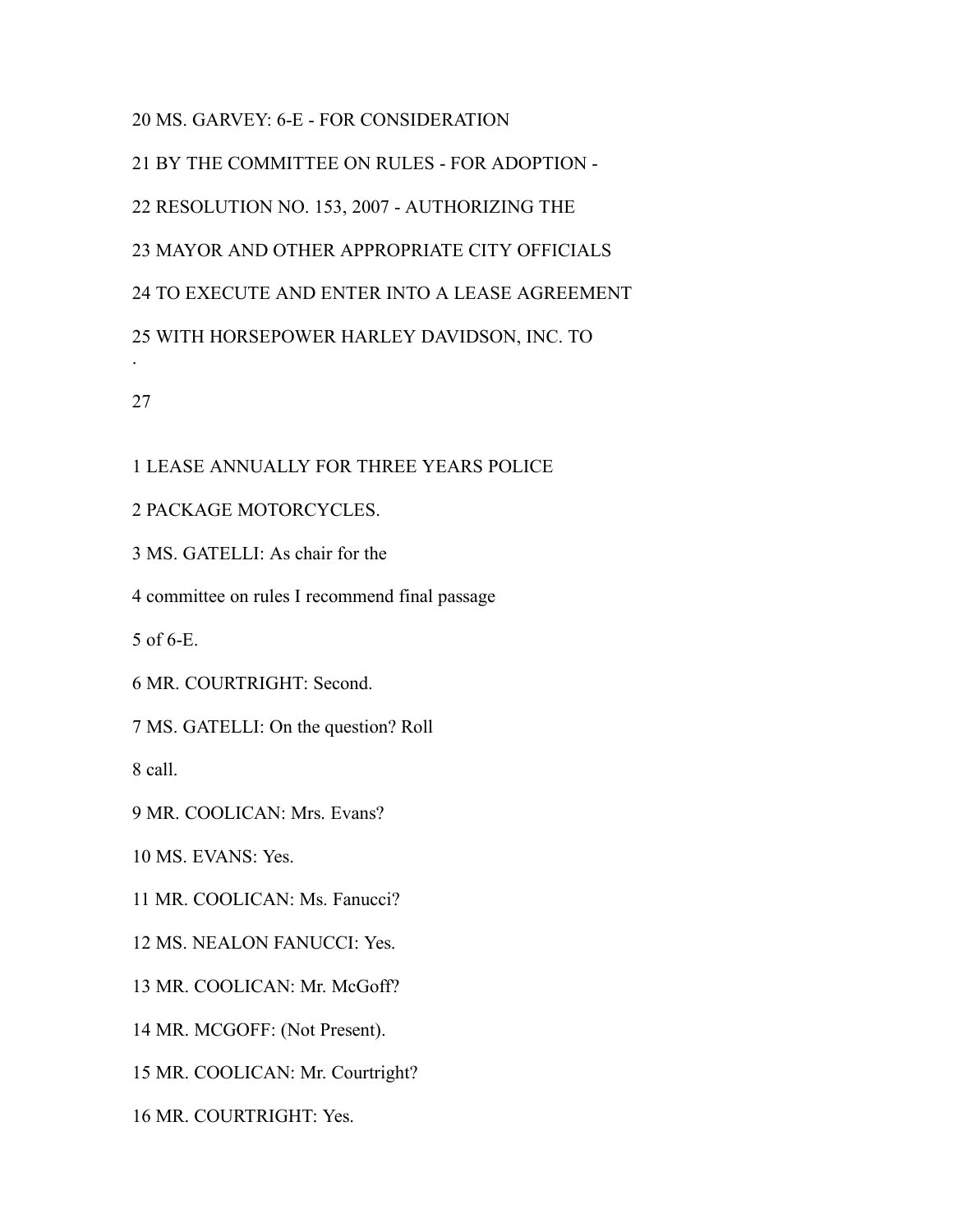MR. COOLICAN: Mrs. Gatelli?

MS. GATELLI: Yes. I hereby declare

6-E legally and lawfully adopted.

MS. GARVEY: SEVENTH ORDER -

## CITIZENS' PARTICIPATION.

MS. GATELLI: Douglas?

MR. MILLER: Good afternoon,

council, Doug Miller. I will be unable to

attend next week's meeting because I will be

#### 

.

 out of town. So I would just like to remind everyone in Scranton to please attend our park cleanup on Saturday June 30th at 9 a.m. at the Jackson Street playground. I have already expressed my concern for the playground, and I hope everyone else will do the same. I again ask council to begin looking into possible funds that could be used to improve the park. Junior council is committed to helping West Side Crime Watch. We made that commitment, and we won't let them down. In order for this park to become clean, safe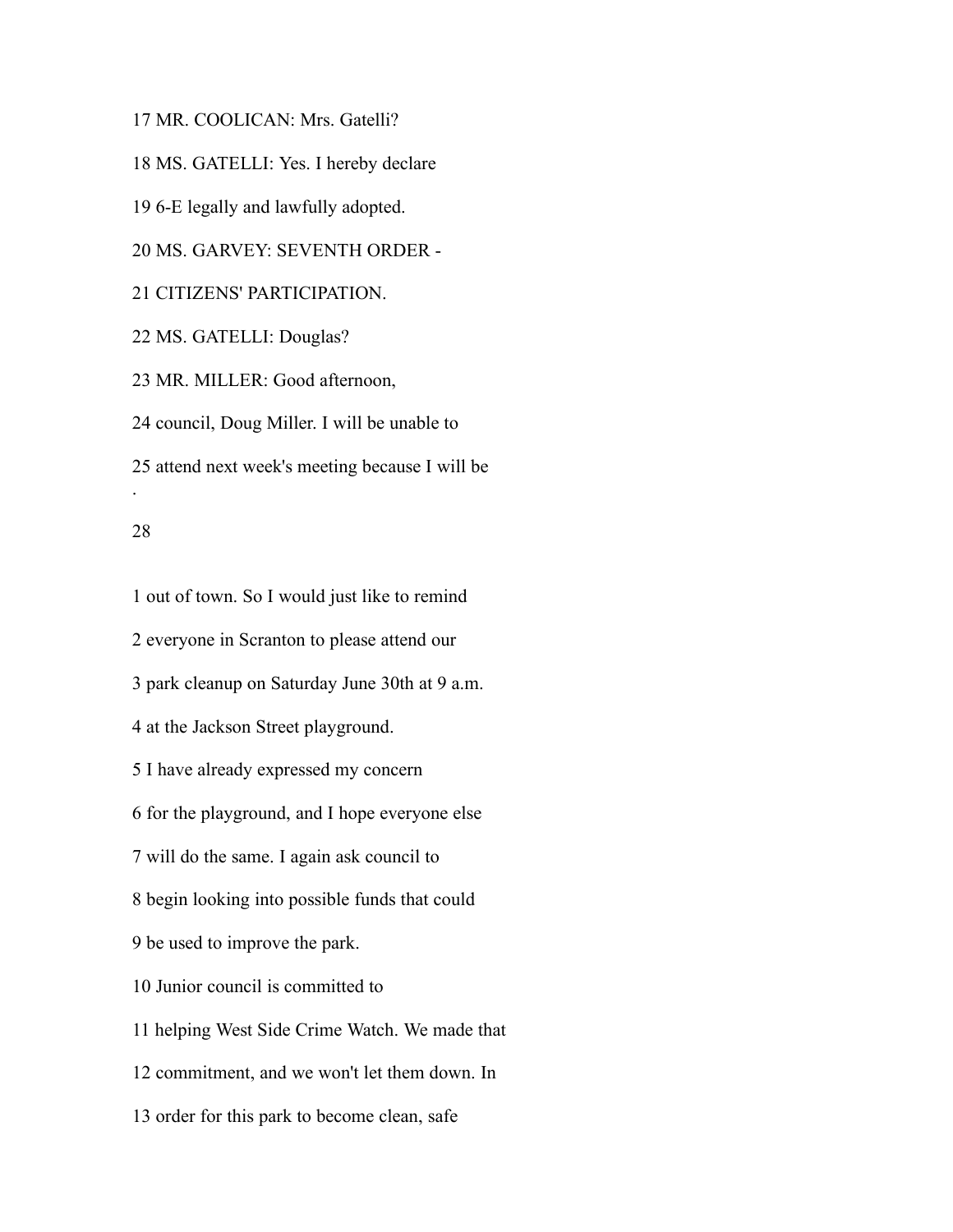and healthy, we need assistance from council, the mayor and residents of Scranton. I hope to see you all at the Jackson Street playground on Saturday June 30th at 9 a.m. Please show your support. The junior council is asking everyone in Scranton to support our children's handicapped accessible swing set project at Nay Aug Park. We ask that you consider making a donation towards our project. Your help will make our project .

#### 

 successful. And you may send your donation to 340 North Washington Avenue, Scranton, PA 18503. I would like to welcome all the honorable elected officials who are here in Scranton for the Pennsylvania League of Cities Convention. And I would like to welcome Mrs. Vera Jean White from the City of Harrisburg. She's the City of Harrisburg's Council President, and it's great to have you here today. So welcome.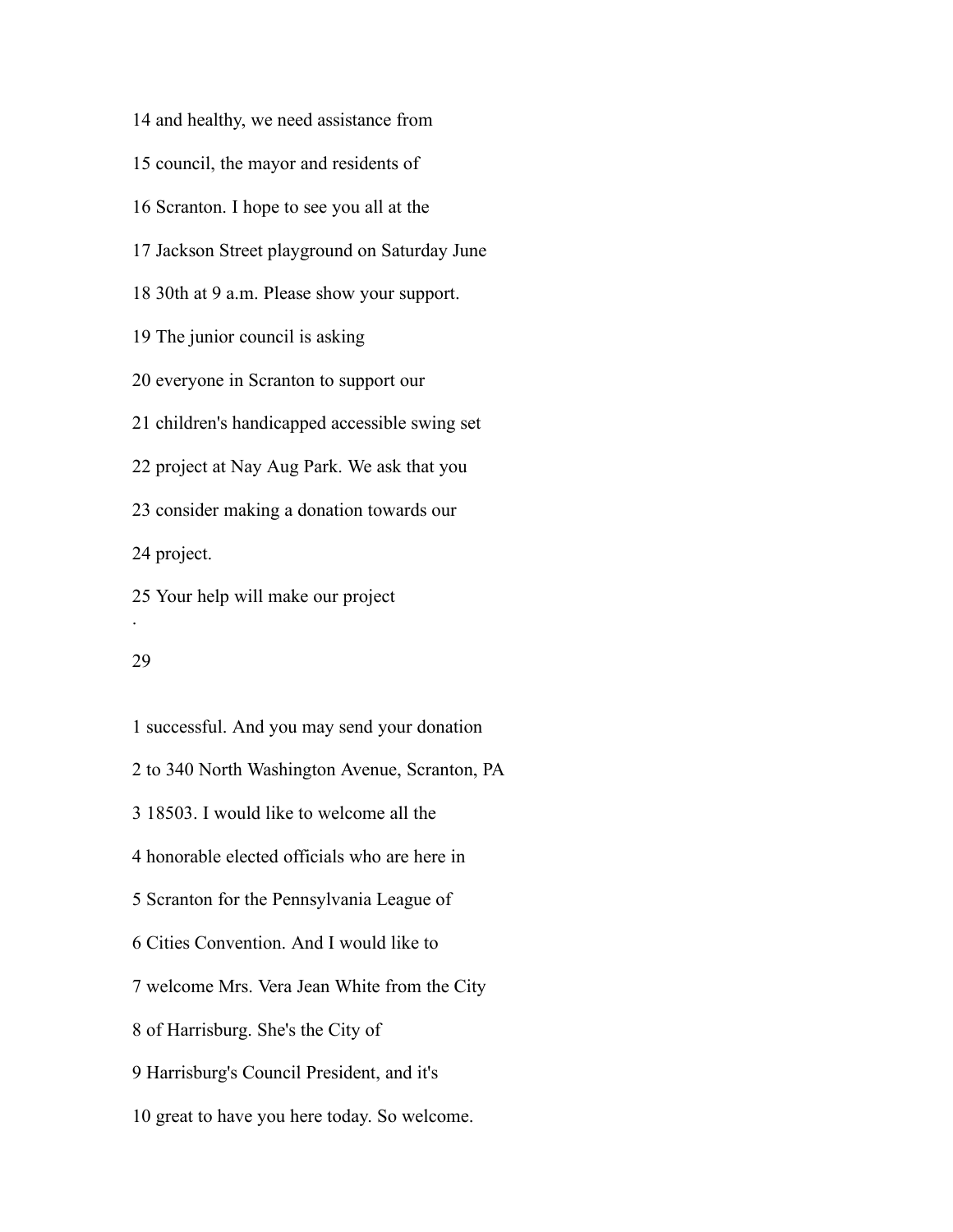We should all be proud that our city was selected to host this year's convention. A convention such as this one will allow our mayor to interact with other mayors and find ways to improve our city. I encourage Mayor Doherty to inform other mayors about our junior city council. Share with them the positive impact our council has had on Scranton. Our junior council has attracted many students who have taken more of an interest in our government. A junior council is a wonderful tool for any city that wants to attract young people. Our junior council has completed many community projects, and we are currently working on .

more.

 We have all learned about the operations of our city government, and we have worked well with our elected officials. I encourage cities all across Pennsylvania to consider forming a junior council to bring a young energetic perspective to your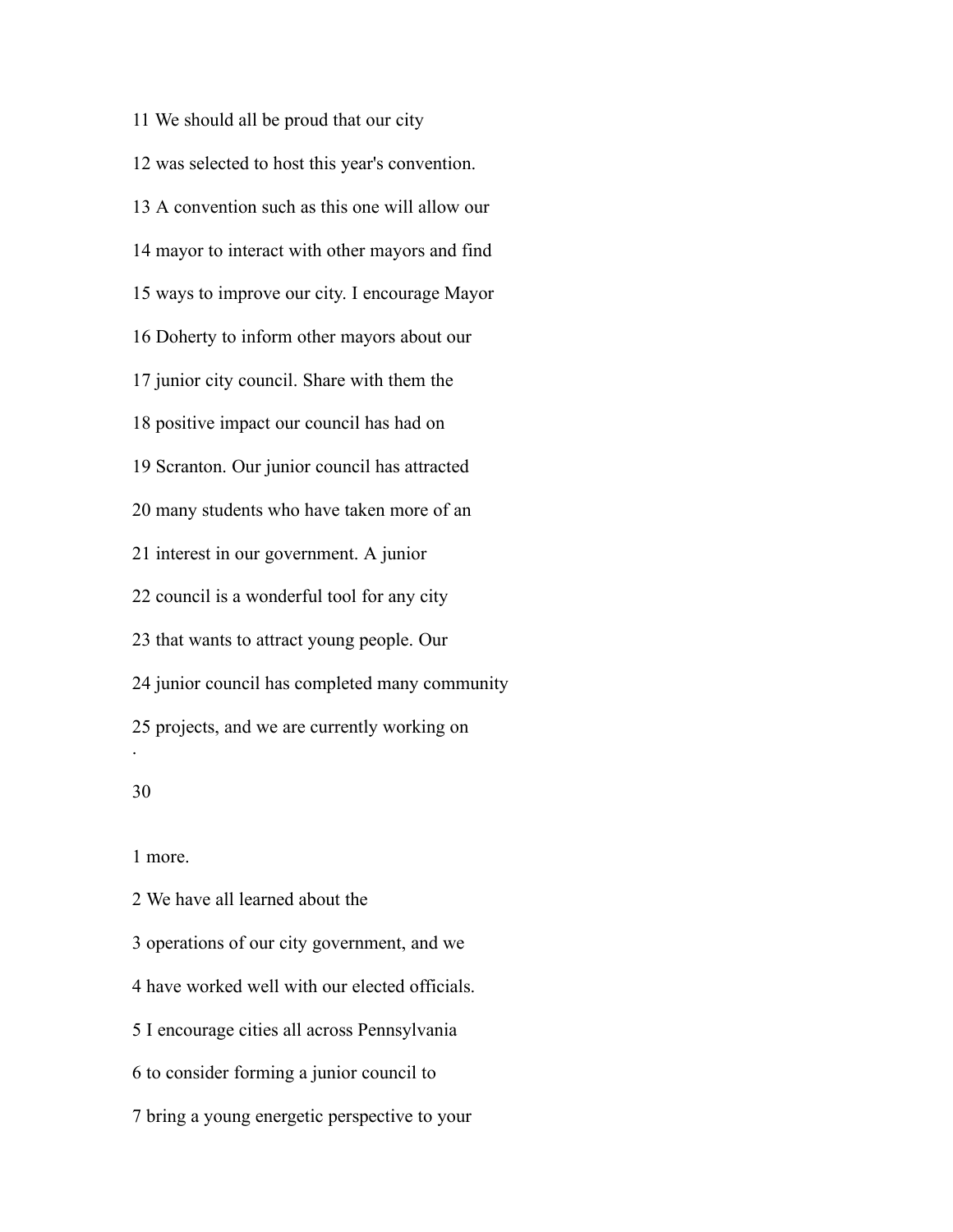government. The young adults all across the Commonwealth are the future, and the decisions made today are the ones that will affect us tomorrow. Lastly, I would like to wish Mrs. Evans and her Scholastic Bowl Team the best of luck in their national championship. Win or lose, Scranton is proud of you and proud of what you've accomplished. And again, I will be out of town next week. So I would like to wish everyone a happy Fourth of July. Thank you. MS. EVANS: And thank you, Doug. MS. GATELLI: Thank you. Mrs. Franus. MS. FRANUS: Fay Franus, Scranton. Every year around the fall Mayor Doherty comes looking for money -- borrowing money. .

## 

 He's done it in the past, and I'm sure he's going to do it again. And, Mrs. Gatelli, it's your duty as the president of city

council to put this on the agenda like you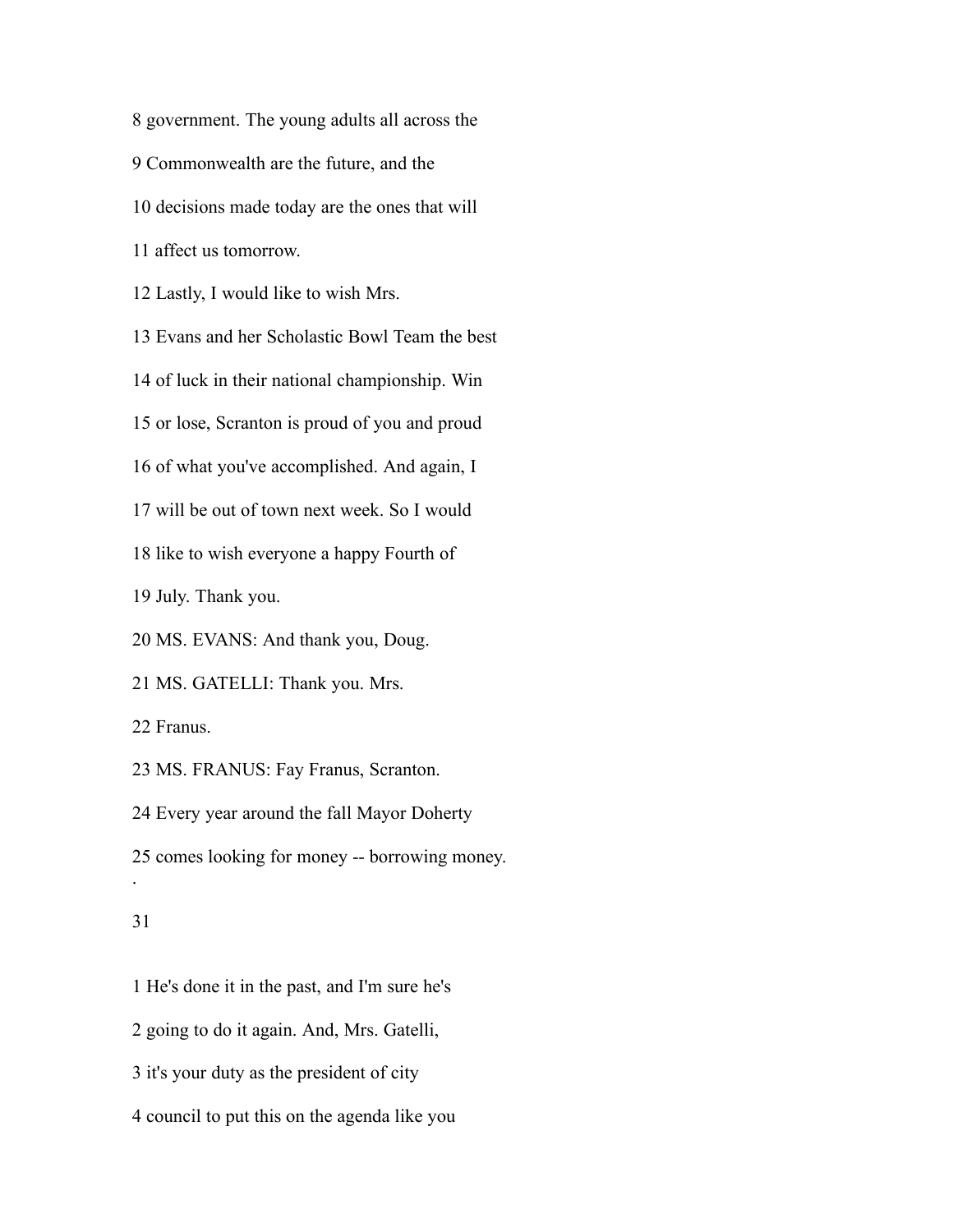have in the past. You didn't have to, but you chose to do this.

 Now, we're looking at you again to see if you are going to put this on the agenda for the mayor to borrow more money. 10 million was given to him -- or 14 million last time. He may be asking for 10 million this time. Are you as council president going to put this on the agenda this time? MS. GATELLI: No. I don't intend to vote for any more borrowing. MS. FRANUS: Mrs. Gatelli, you said that last year. And two months later you voted for it. I mean -- MS. GATELLI: I would do it once because I thought it was going to help and the tax increase, but I'm not going to do that again this year. I intend to have meetings in August for anyone that can come from council. It will strictly be volunteer to start working on the budget. .

MS. FRANUS: Are you going to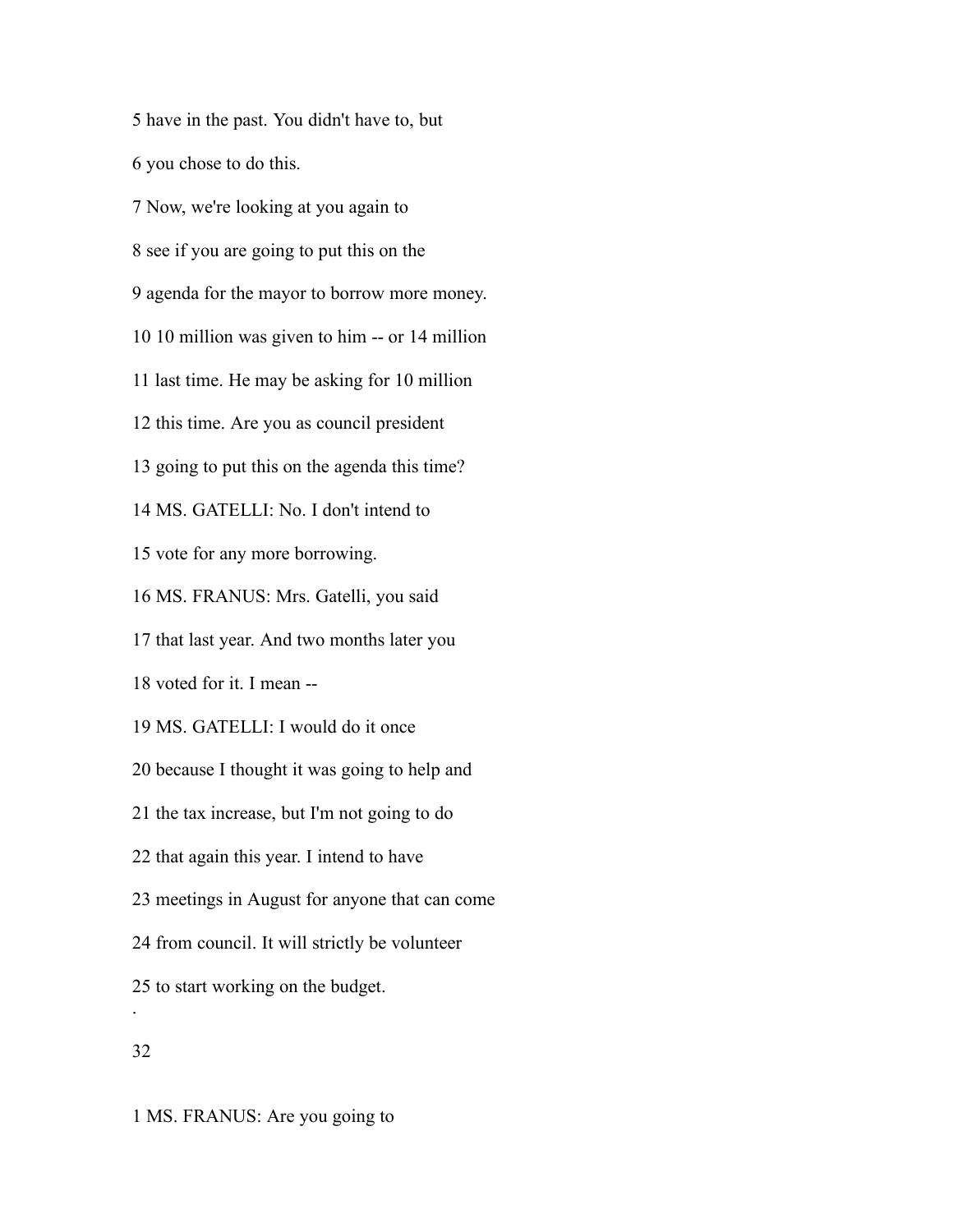consider Mrs. Evans' budget this year? I mean, last year you completely ignored it and costing the taxpayers 25 percent increase in their taxes. MS. GATELLI: I will consider the things that I think are appropriate. If I don't agree with them, then I won't go along with them. We will work on them together. MS. FRANUS: But apparently last year you didn't think anything was good because you didn't give her one bone here. Nothing you gave her. I mean all the hard work and -- MS. GATELLI: Some of the items I agreed with. MS. FRANUS: But they didn't get included in the budget. I mean, you didn't take any of her advice for cutting anything. MS. GATELLI: Well, it was a part of a whole package, but I hope that we can work on it earlier this year than we did last year. MS. FRANUS: I don't think the time makes a difference.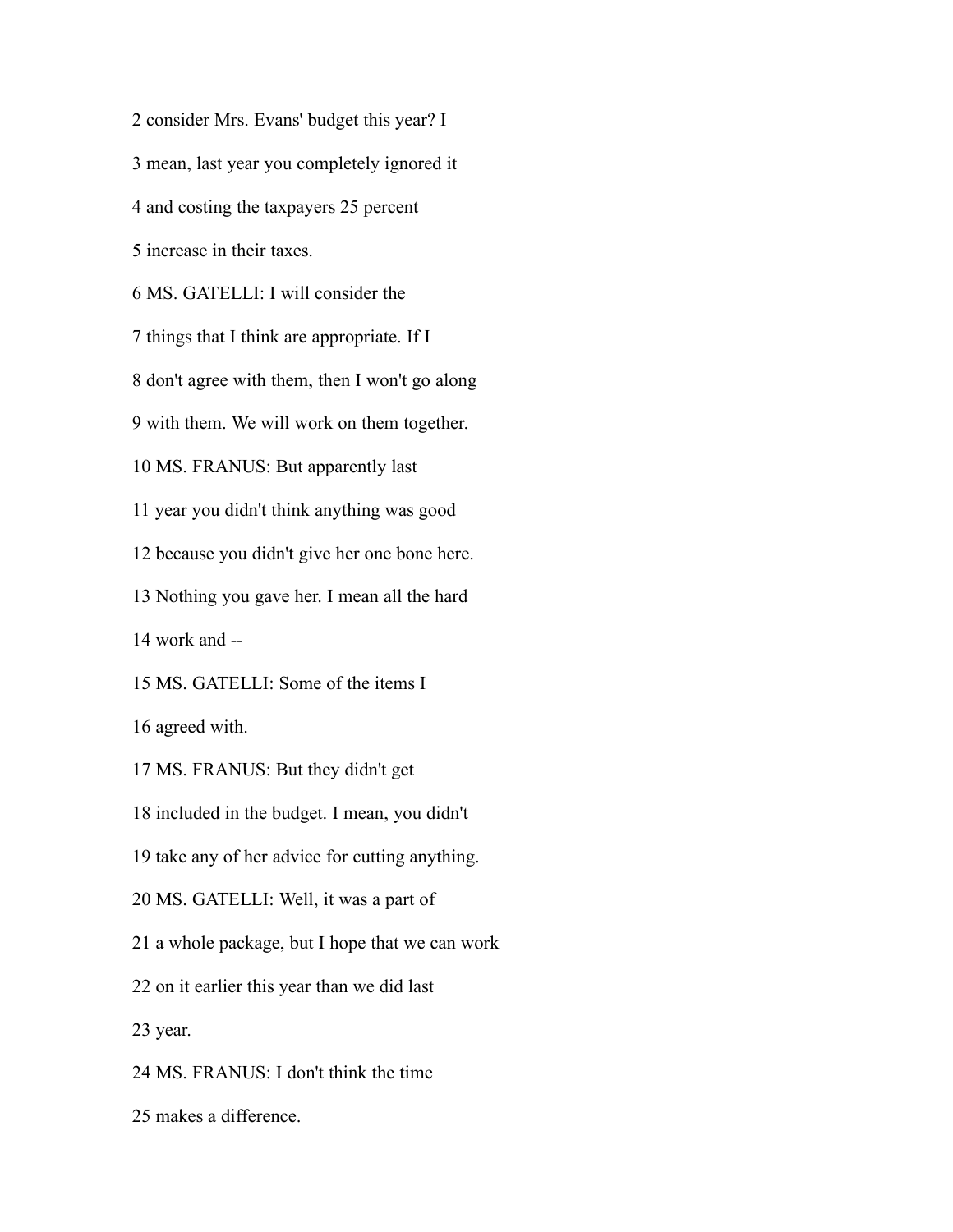.

 MS. GATELLI: Oh, yes, I think it does. I think if we have some work sessions  $3 -$  MS. FRANUS: It wasn't because the -- the time element is not why you didn't include Mrs. Evans' thoughts in her budget. Anyway, I just hope -- since you put it on the record that you're not going to give him any more money, I am going to hold you to that. MS. GATELLI: You can hold me to that. MS. FRANUS: Are you going to vote for a 25 percent increase in -- MS. GATELLI: Will not. MS. FRANUS: No more tax increase for the -- MS. GATELLI: Not for this year, no. MS. FRANUS: Next year? MS. GATELLI: Well, next year I will have to see what -- MS. FRANUS: I mean, this budget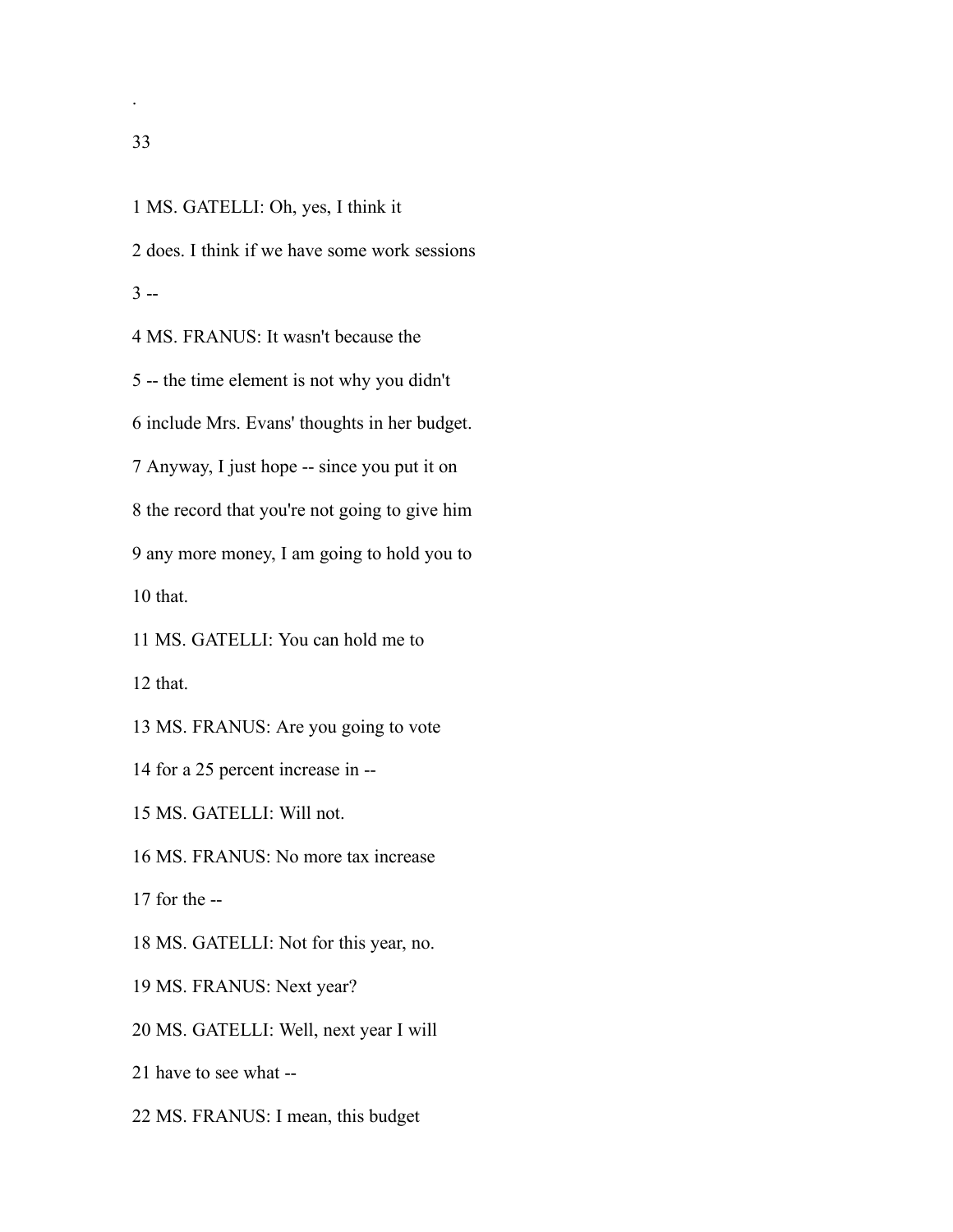coming. You are saying you will not vote

for another 25 percent?

MS. GATELLI: No.

#### 

.

MS. FRANUS: Could you possibly

revisit the budget from last year and change

that 25 percent, or is it too late?

MS. GATELLI: To cut the budget?

MS. FRANUS: Yes.

MS. GATELLI: I don't know --

MS. FRANUS: You can do it if you

choose to, but you don't choose to. Is that

it? I mean, I am correct in that?

MS. GATELLI: Mrs. Franus, I'm

trying to answer you the best I can.

MS. FRANUS: I'm asking you. I

don't know myself. Could you possibly?

MS. GATELLI: I don't know. We will

have to examine the budget, and I intend to

have that committee --

MS. FRANUS: My question was, could

you revisit the budget if you chose to?

MS. GATELLI: Yes, absolutely. I'm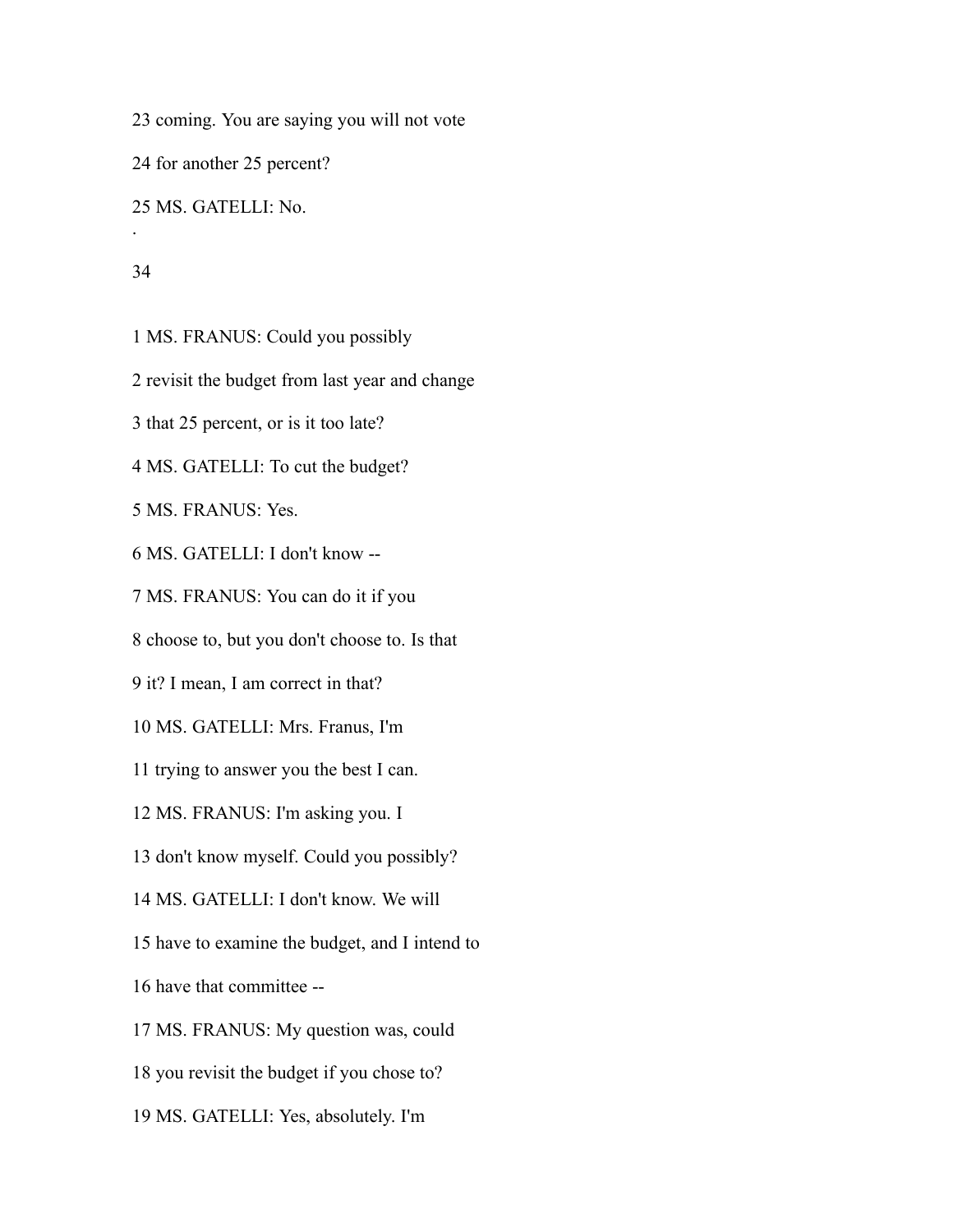sure we'll be looking at that budget again. MS. FRANUS: I hope you do, and I hope you cut something because it's ridiculous. We can't afford it. Now I will ask you once again for the third time, are you, Judy Gatelli, as an individual not as .

# 

 an official of a city -- of city council -- going to use taxpayer funds to sue the taxpayers in a libel action? MS. GATELLI: I'm not going to answer those questions because it's in litigation, and my attorney advised me not to answer any questions. So if I don't answer you, that's why I am not answering you. MS. FRANUS: I don't believe that because the answer to that question has nothing to do with the litigation itself, who is paying for it. I'm not asking what is involved in the litigation. I'm asking you is taxpayers' money going to be used in this lawsuit.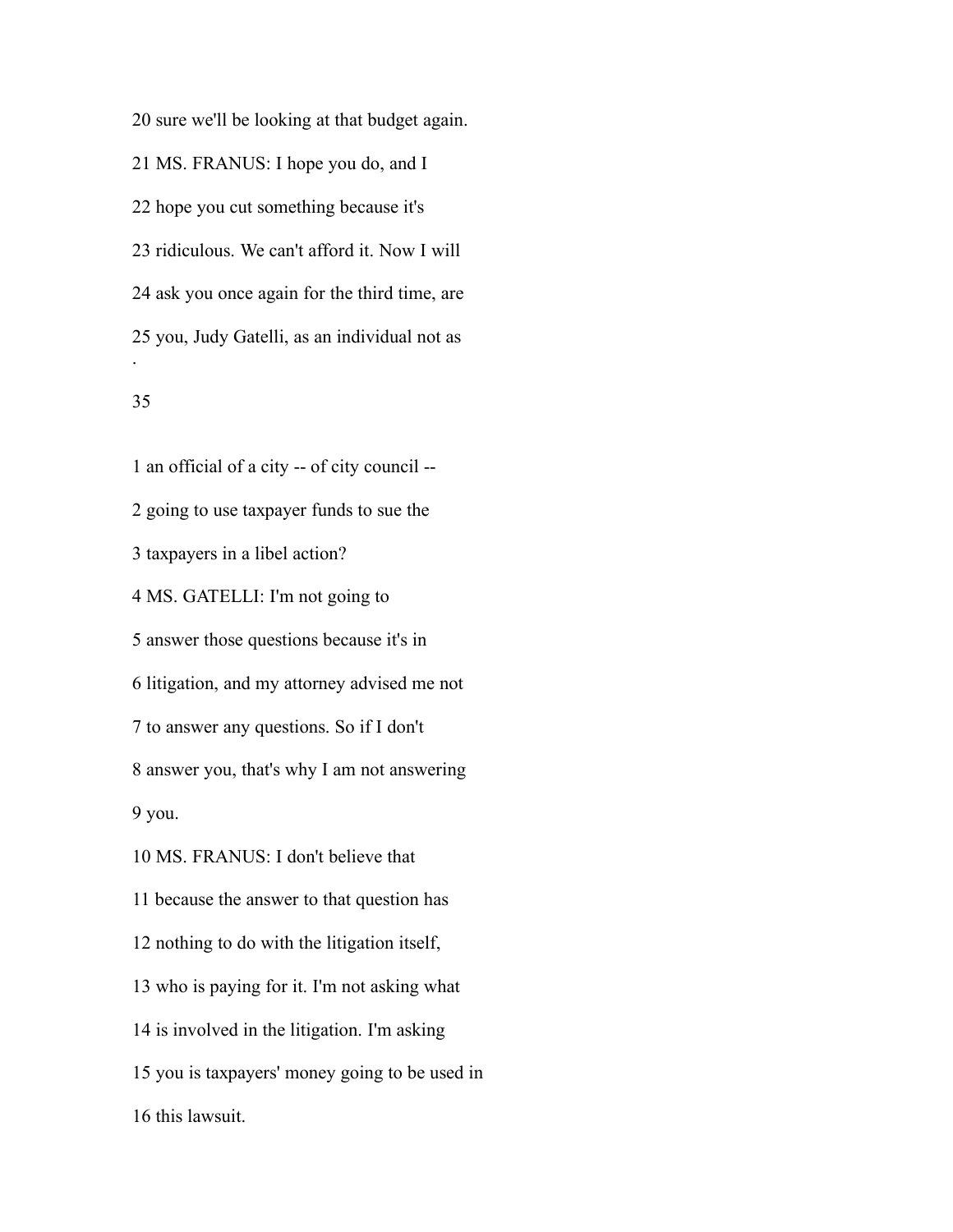MS. GATELLI: I don't know. I don't

know.

 MS. FRANUS: You don't know if you are going to be using taxpayers' money or -- MS. GATELLI: I don't know that answer. MS. FRANUS: You don't know if you are going to using your own money? MS. GATELLI: Mrs. Franus, please. .

## 

 I'm trying to answer you in a respectable way.

MS. FRANUS: How come you didn't

answer me for the last three weeks?

MS. GATELLI: Because you don't talk

to me in the proper manner.

MS. FRANUS: Would you care to go

back and look at the tapes? I said, Mrs.

Gatelli, the same exact question I asked you

tonight, how is that not respectable? Did I

yell? Did I say it in a nice voice? I

asked just as I asked you tonight.

MS. GATELLI: I said to you --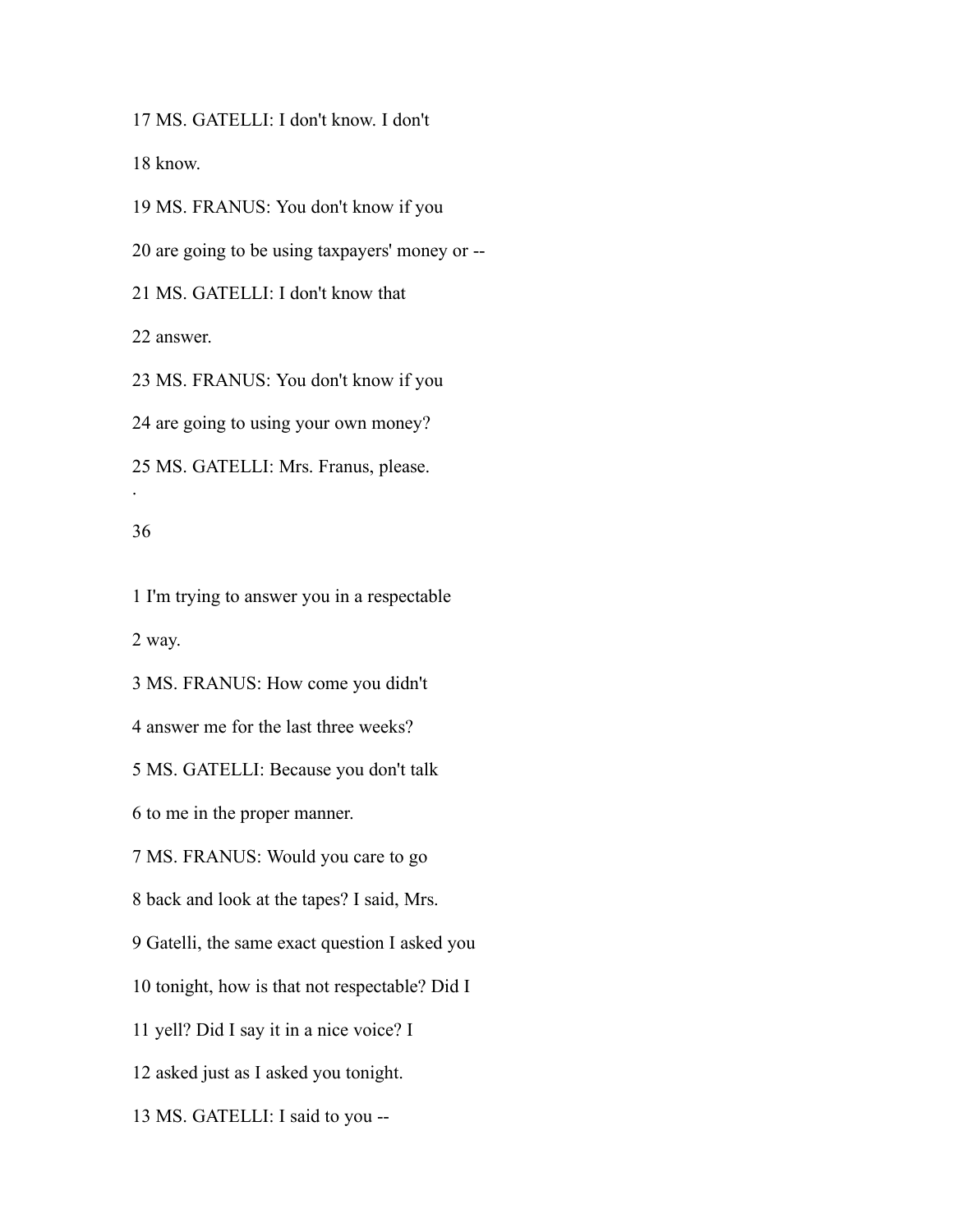MS. FRANUS: You said nothing. You had your head down and looked down. MS. GATELLI: I have to talk to the attorney because I was told not to discuss the case. MS. FRANUS: That's not what you said the last three weeks. You didn't answer me the last three weeks. You didn't even reply to me. Is it possible because this gentlewoman is here that you might be answering me today, whereas she wasn't here before -- .

# 

MS. GATELLI: Then I'll stop

 answering you again if that's what you'd like.

 MS. FRANUS: I'm not saying that's what I want. I am trying to figure out why you're answering me now but you refused to answer me for weeks on end. I'm just trying to figure this out. But my point is this. It has nothing to do with litigation whether

you could answer me or not. Nothing. I'm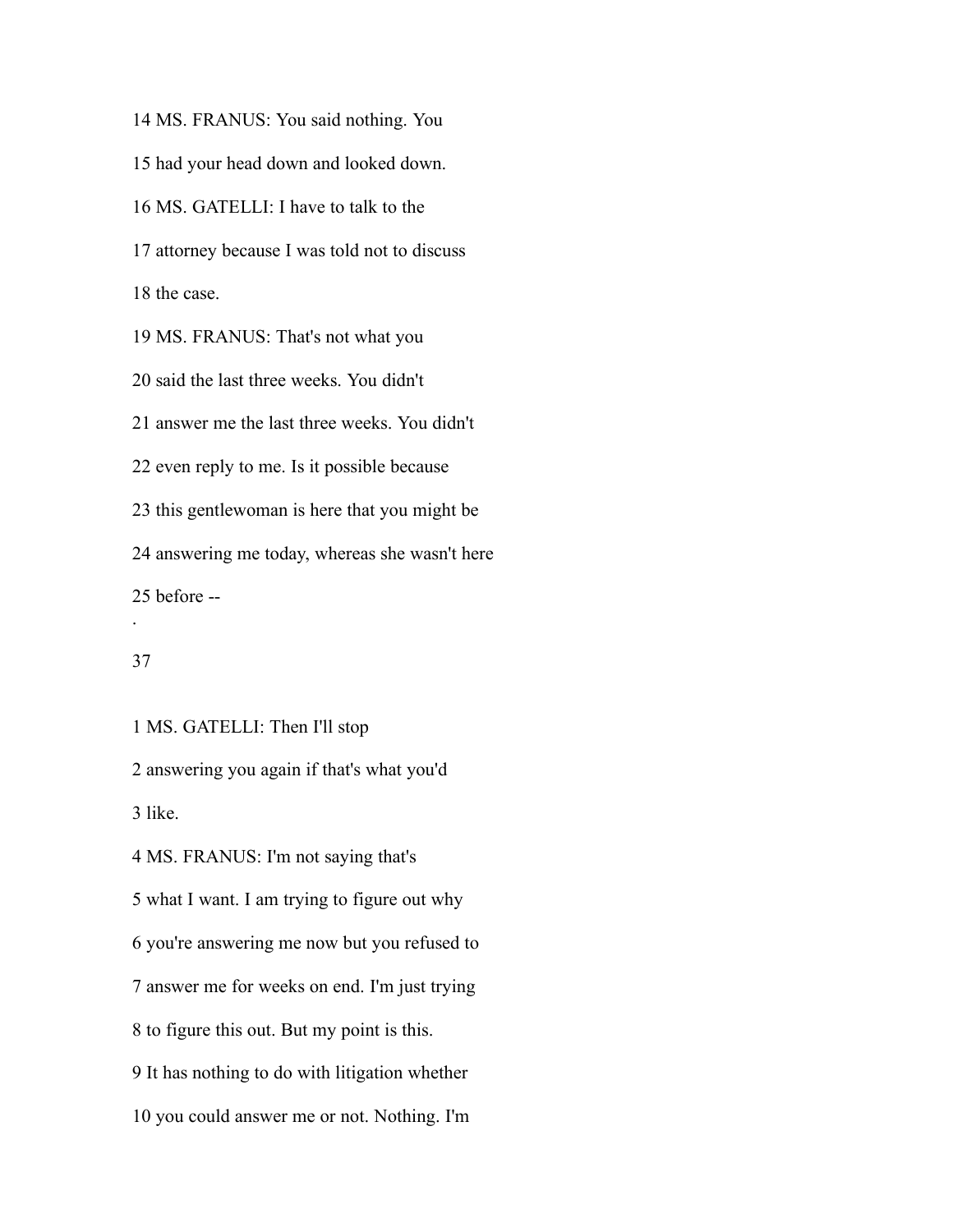not asking you what is in the lawsuit. It's not none of my business. I'm asking you, Judy Gatelli, are you as an individual going use your own money, or are you going to use my money and everybody else in this city's money to pay for your lawsuits against the taxpayers in a libel action? Now, you know if you're going to use your own money. You said, I don't know. I think I know if I'm going to pay for something or if I'm not. Now could you answer that? Are you going to use our money or your own personal money to pay for this lawsuit? MS. GATELLI: Thank you. Ozzie Quinn. .

## 

 MR. QUINN: Good afternoon, Ozzie Quinn president of Scranton and Lackawanna County taxpayers and citizens association incorporated. Welcome, madam president. On behalf of the taxpayers' association, I want to announce that we had a very successful swim -- kids free swim free at Nay Aug Park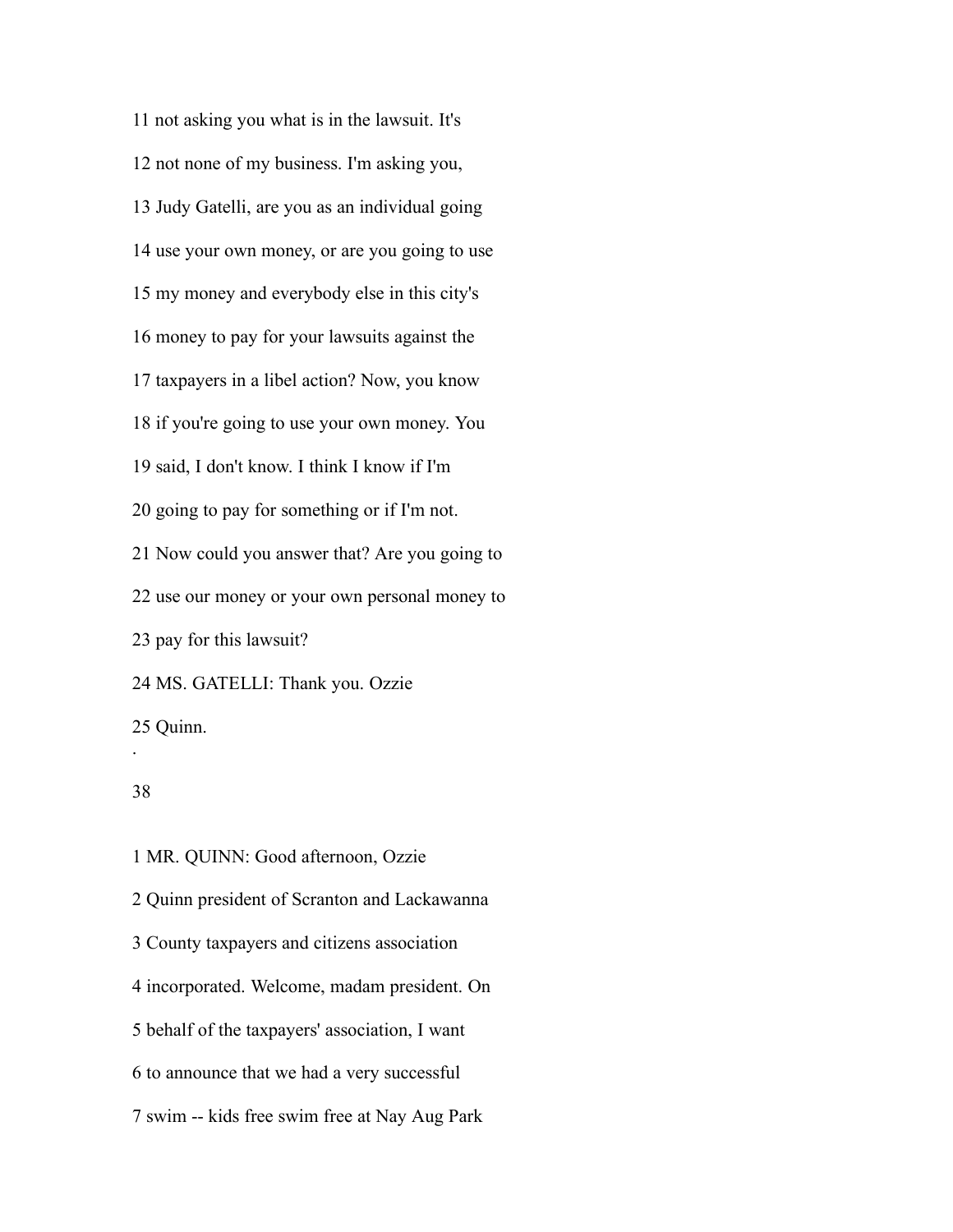last Sunday. They had access to the pool and the sliding board. And I want to thank everybody who contributed in the community for this. We had approximately -- we had -- not approximately -- we had 434 children 15 and under that used that pool that day. And I think that's a record number and some of these children never ever used that slide because of the low income, and they had that opportunity that day. So Andy Sbaraglia and Bill Jacowitz who are the subcommittee are to be commended for that as well as all who contributed, and we will have another day on July 4th of the same. So that will give the kids an opportunity to do something in the park. The other thing is this here, there was an .

 editorial in the Scranton Times Tribune on Monday whereby they chastised the school board for hiring an events coordinator or events manager for memorial stadium in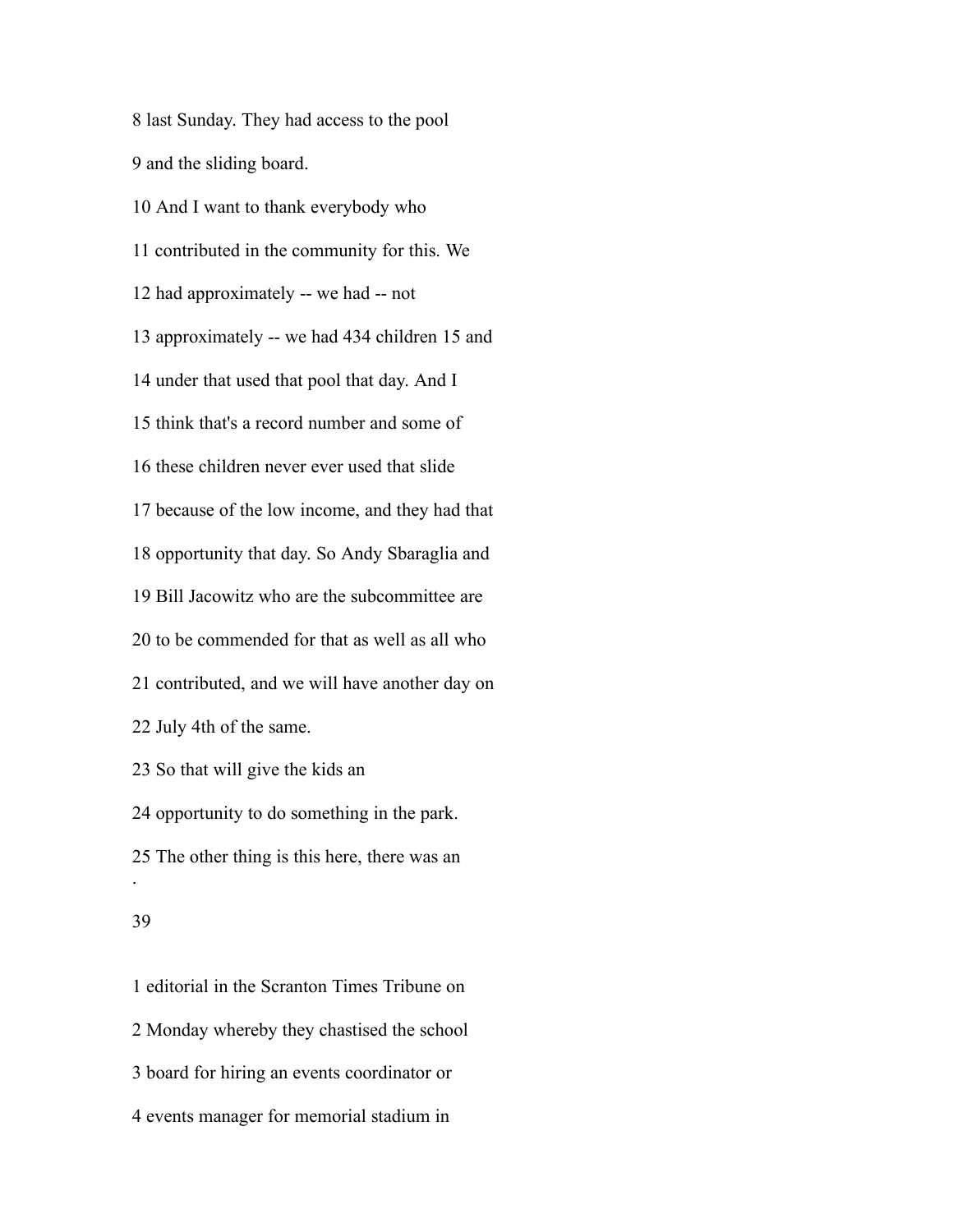regards to creating a new job at \$30,000. And they also created a new job for your former colleague who was a councilman who is booted out as the principal of Scranton High School at around \$90,000 earlier this year, okay. And they wanted to say that the new coordinator got to be very careful when he plans these events that he doesn't schedule all at the same time as taxpayers revolt might be that same day. And I think he maybe -- wishful thinking. But sometimes wishful thinking may come true. Okay. The way we are in the city right now, again, we are 300 million in debt, long-term indebtedness in the City of Scranton. We have a school board that we're in debt 152 million, and we have the county

is appropriated to us, would be \$70 million

dollars. We have a half a billion dollars

which is in debt almost \$200 million which

#### 

.

coming out of the same pockets of the city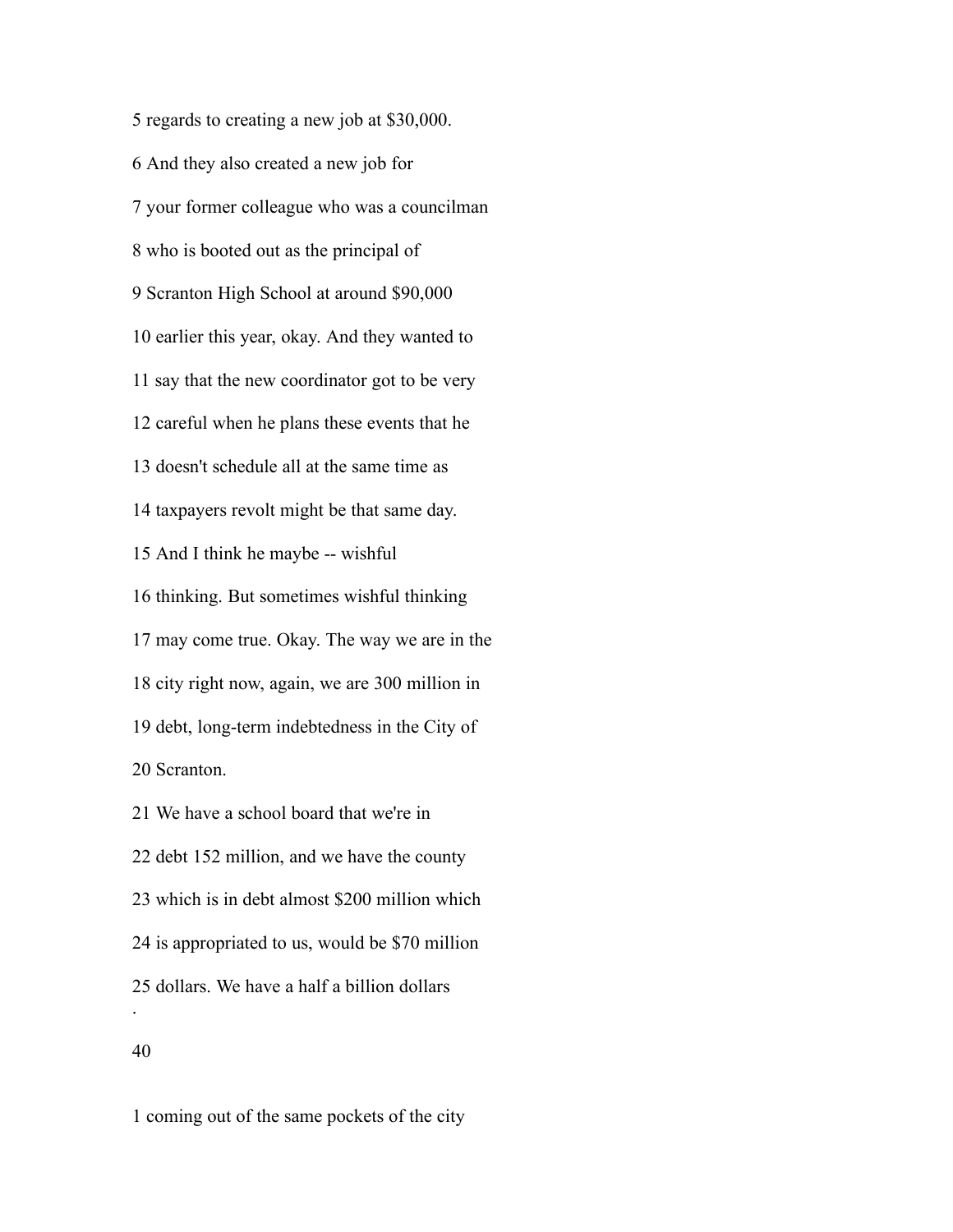taxpayers while our tax base is considerably going down and going down with our population, our official population. I'm worried, and the taxpayers are worried. And what are you going to do to get revenue? You're not going to get enough revenue from the taxpayers. And I don't know where you're going get revenue. And in all due respect, Mrs. Gatelli, you had the violin out yesterday I guess for Philadelphia -- Mayor Street about the problems you have as president of council. But, you know, you bring it upon yourself by doing that 25 increase on the taxes this year, the 25 percent that you said you are going to do next year and the \$300 million in debt. Now, did you tell Mayor Street about that indebtedness and what we're supposed to do and how people are frustrated? MS. GATELLI: I told Mayor Street that we only had two tax increases in 17 years, and he was shocked. MR. QUINN: Did you tell him 25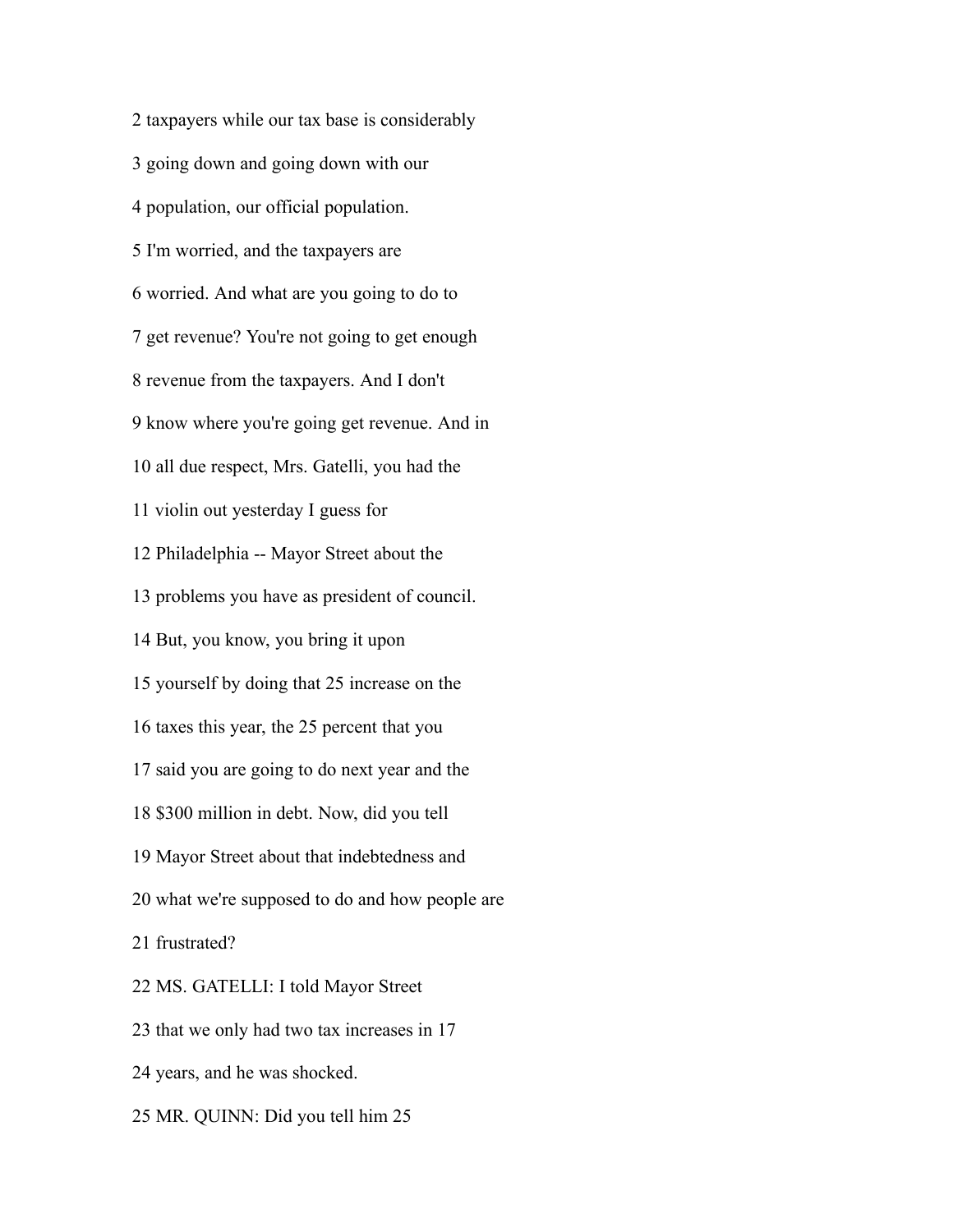percent and 25 percent?

 MS. GATELLI: He was shocked by that. The school board raises it every year.

 MR. QUINN: Maybe he was shocked that it was 25 and 25. But the fact is we have a problem in the City of Scranton, and we got to start facing that problem. We're a half a billion dollars in debt. And the mayor is running around showing the city to everyone. And, Madam President, you're here today, and you got to hear the other side of the story.

 And we are very much concerned, and we know what is going to happen in 2008. He's going to come before you, and he's going to ask for additional money. He never presents a capital improvements budget to you and you let it slide. You vote three to two on every resolution that comes before you, the three of that you side with the mayor. And it's got to stop. We've got to

.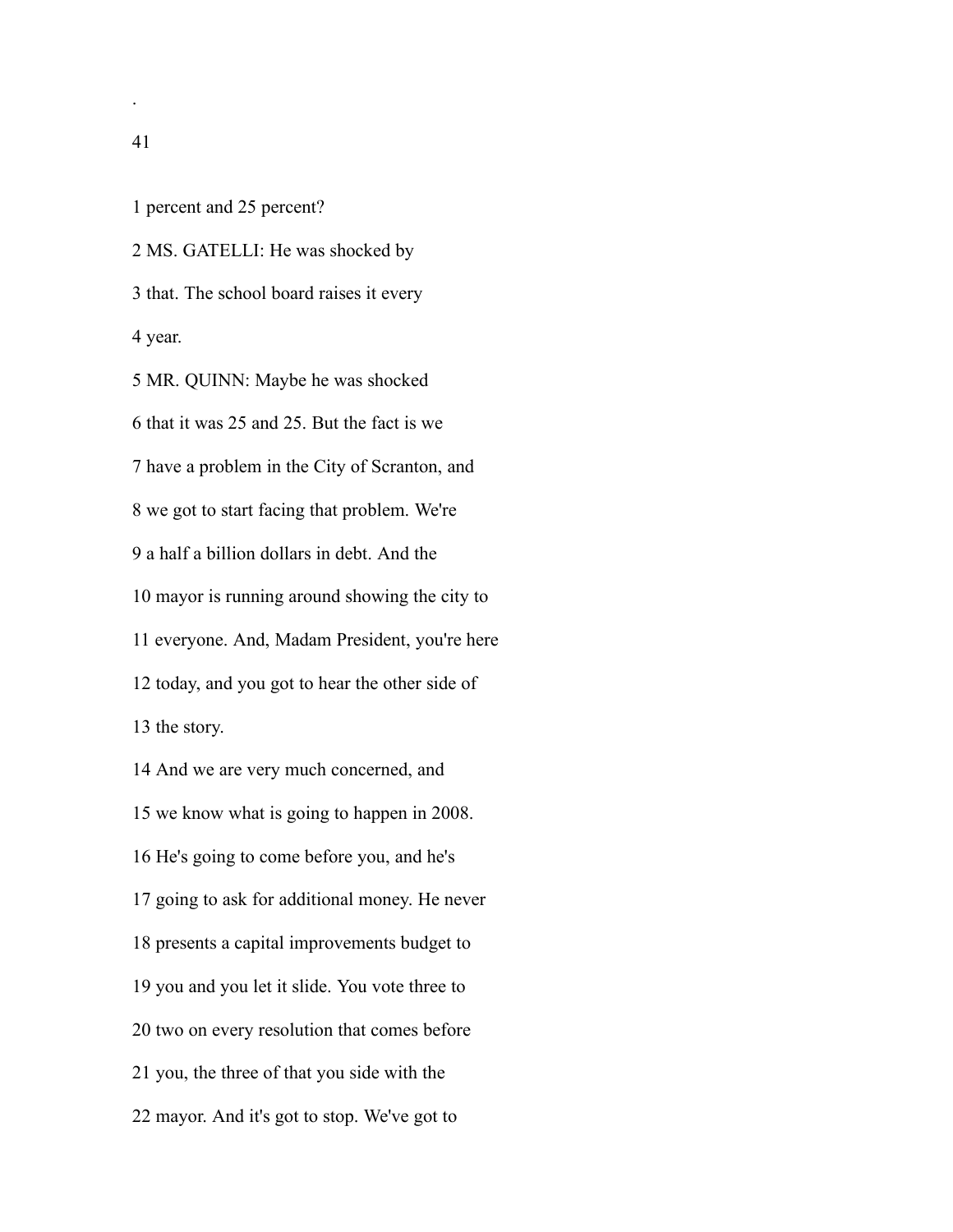start looking out for the people out here and not for Mayor Doherty because we are above and beyond ever paying this. .

#### 

 As we said repeatedly, it's our great, great grandchildren who are going to be paying this debt. And I'm sorry -- but I'm going to be in here every, every week to really bring this across until we start realizing what we are doing and not giving lip service because the only time we really realize this here, as I said before, is in November when the budget comes down and everybody starts scurrying, how are we going to pay it. I appreciate what you are going to do in August, and I hope you welcome the taxpayers to be part of that, okay. And I know of the last thing that you did, you didn't invite the taxpayers association. Thank you very much. MS. GATELLI: Thank you, Mr. Quinn. Reverend Simmons. MS. SIMMONS: Good afternoon, city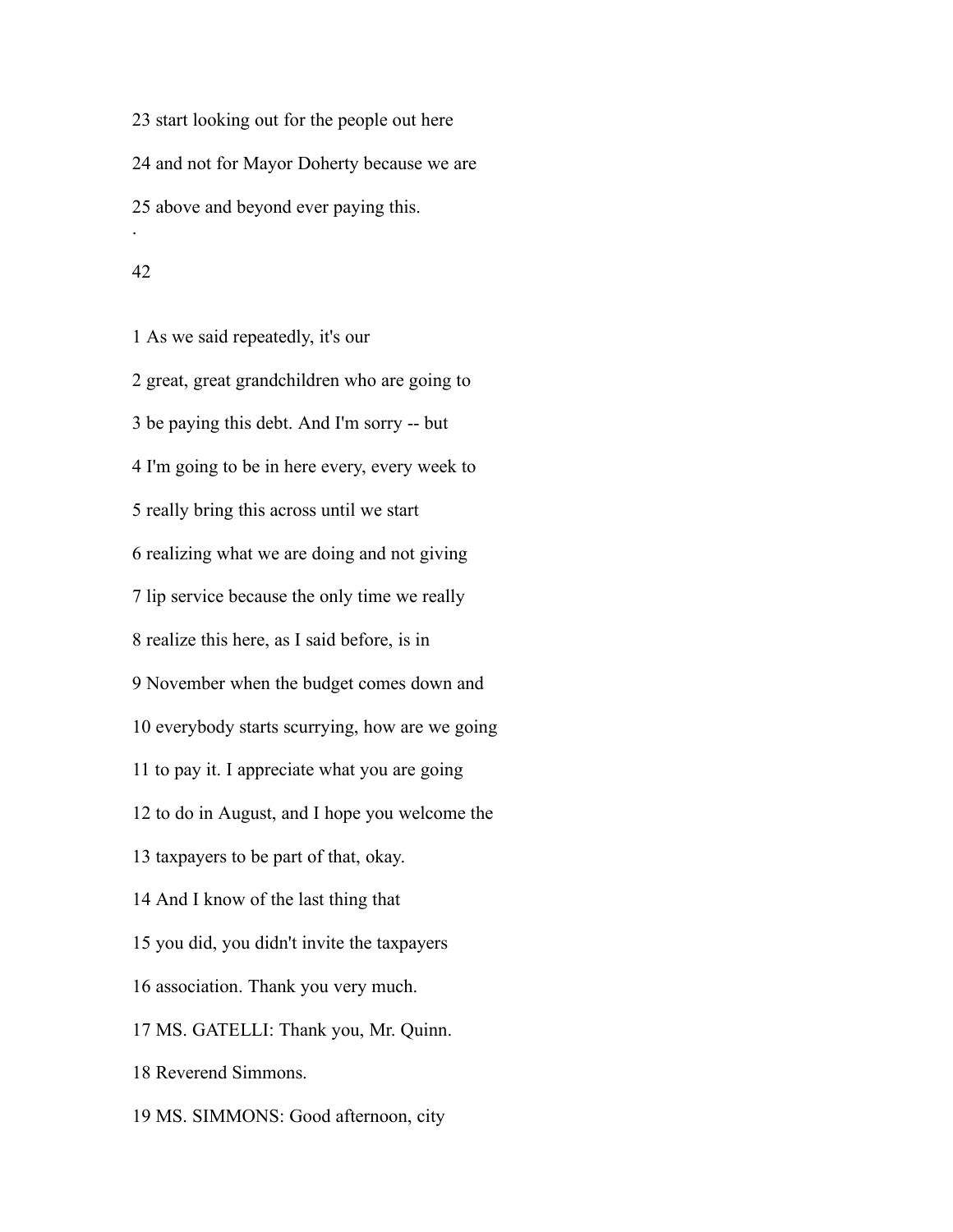council, junior council. And, Madam President, welcome to Scranton. I have to begin by saying that I was not at the mayor's festival that he's having. So what I'm about to say, President Gatelli, you know I was not there today, so it's going to .

## 

 be sort of a little gift from heaven that we're talking about the same thing. I came here today wearing somewhat of a different hat, and I pray that you will hear me out before you tell me to shut up. Oh, yes. I know you don't want me to talk about spirituality when I'm here, so I'll leave my ministry at the door. Instead I come here as a proud Scrantonain born and raised 55 years ago who even in my most lowest moments of life kept praise for those known as Scranton's finest, her firefighters. These persons have bravery that come only from celestial power, and it was shown this past week in Charleston, South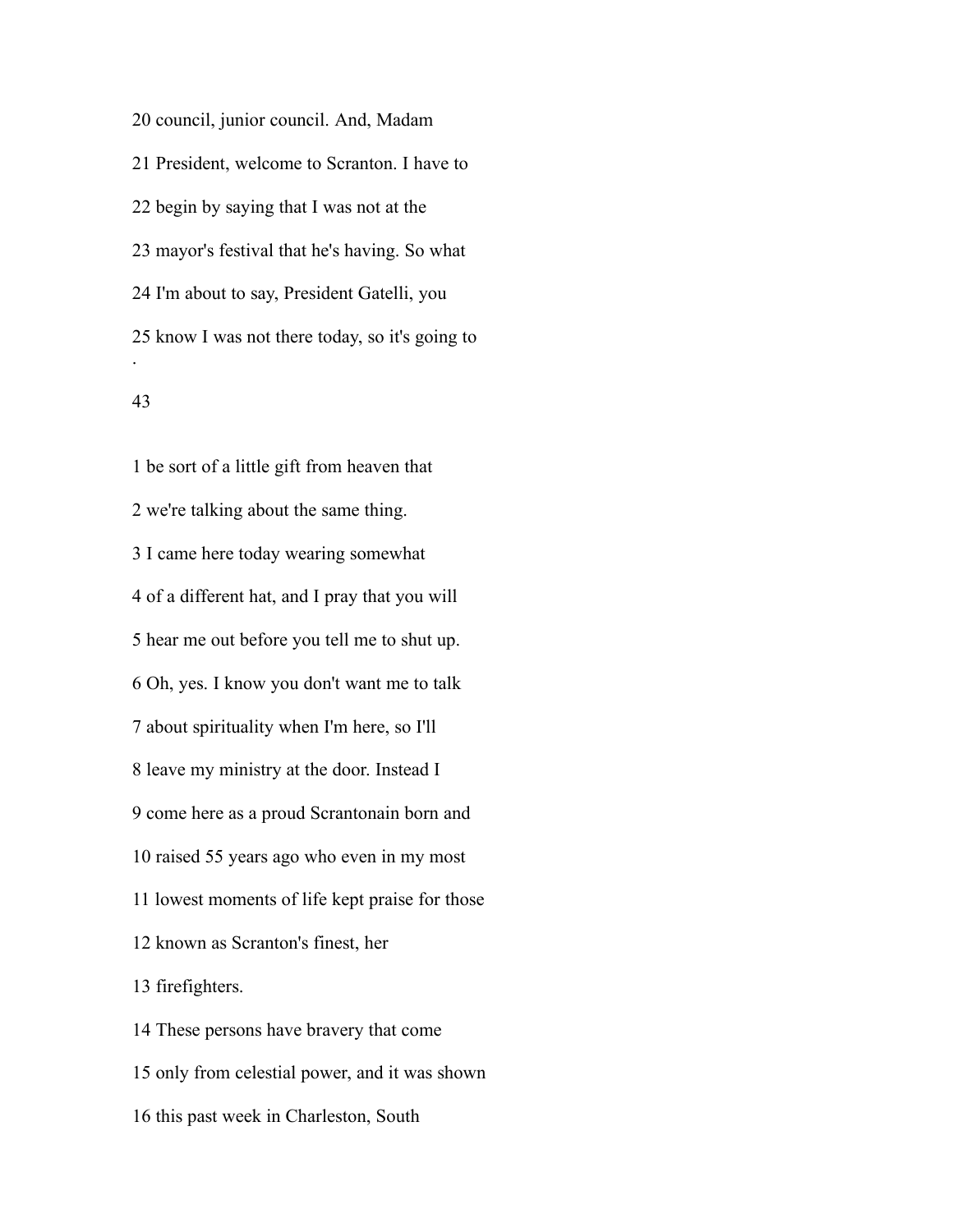Carolina, where nine of their fellow heroes were called to the final test. I tell this today because I want you to know that these people deserve any and all requests financial and otherwise that they ask for. These are true heroes, daily heroes who deal with life threatening incidents we know nothing about. Someone asked me why should the mayor give the union a helping .

#### 

 hand of any kind . Well, and I hope this never happens. But some night his child might be in an accident and the firefighters might be called out. Or his house might be engulfed in flames and the firefighters might be called out.

 And I hope and pray to God that no one ever has to say to him a life was lost because there weren't enough to be called. Someone asked me last night -- I was in Philadelphia as a matter of fact yesterday -- engrossed in conversation with someone, and they asked me why the South Carolina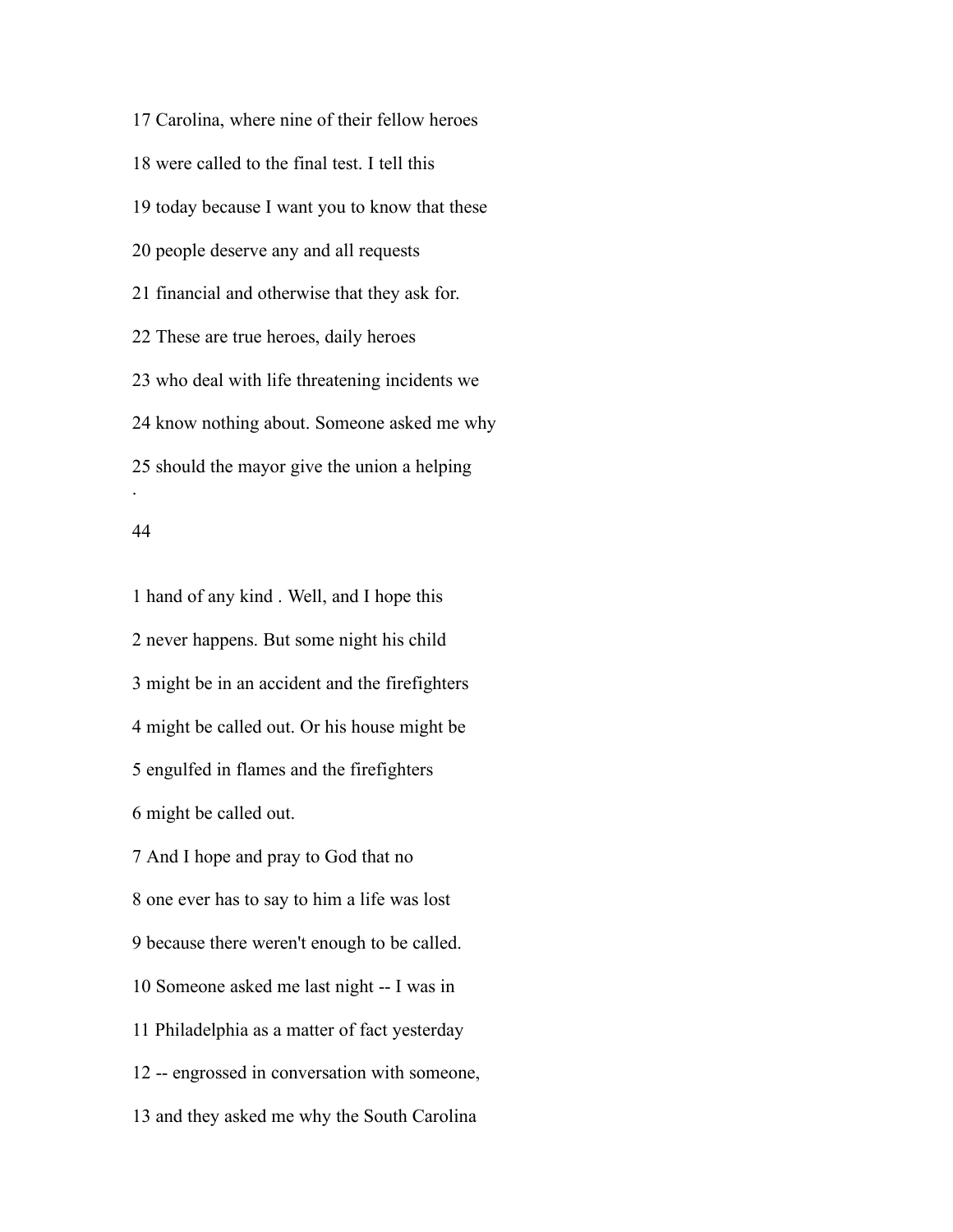fire happened, was the chief not doing his job, et cetera, et cetera. I believe, President Gatelli, it happened because five babies died the day before in Pittsburgh a fire, and I believe they were wandering around looking for the steps to get home. And my father said, let me send some earth angels to guide these babies who better to send than the firefighters. Mayor Doherty, Councilman Evans, Councilman Fanucci, Councilman Courtright, President Gatelli, I ask you on .

## 

 this day to surround this firemen's union with all of the support and the love that you have. They need it. They deserve it. And I just pray that when their time comes, you'll say yes to everything you have to give. Thank you. MS. GATELLI: Thank you. John Guzzy? Mr. Morgan, I'm sorry, but I didn't see your name. So you can come next. I apologize.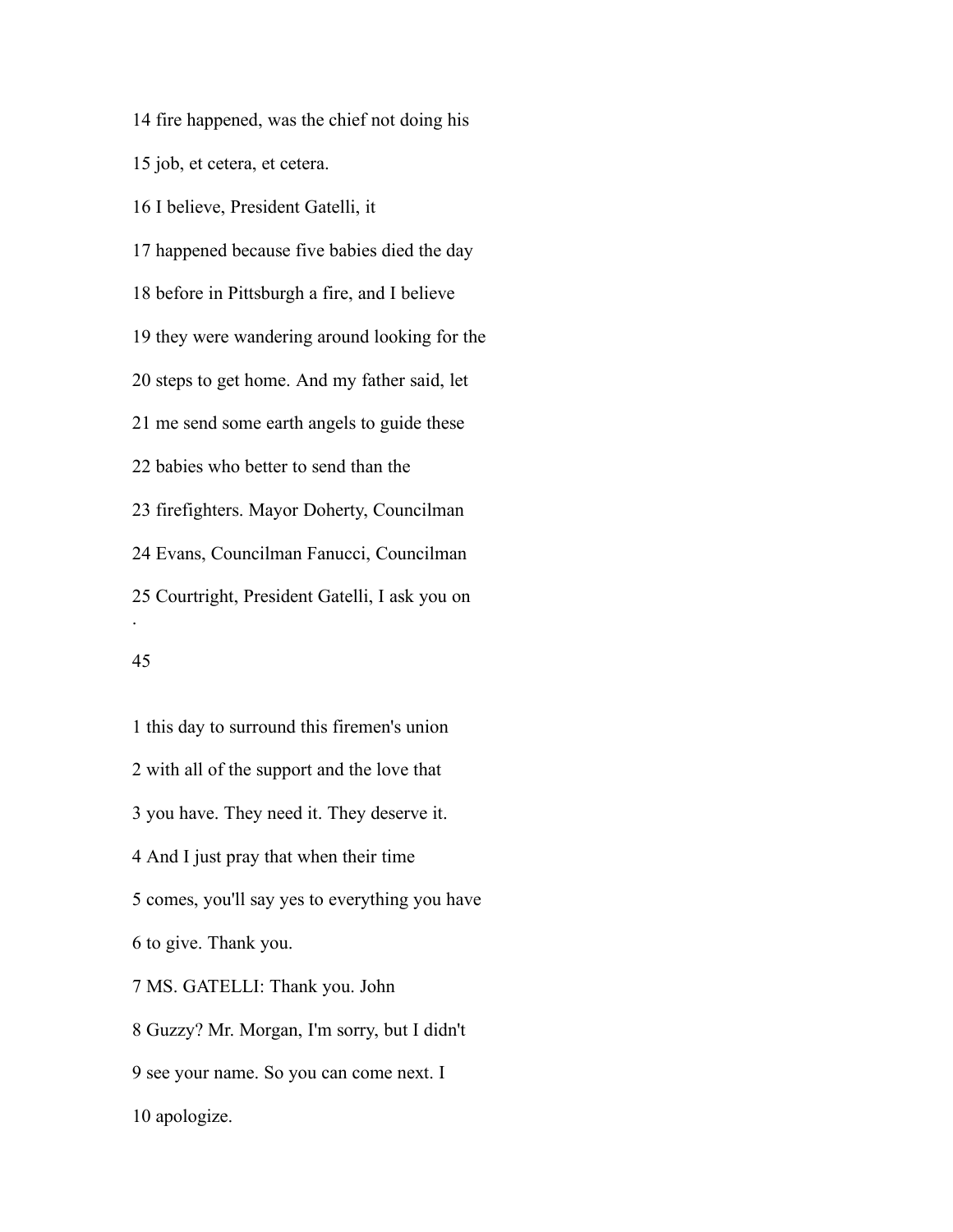MR. GUZZY: I'm Don Guzzy, resident of Scranton, 104 Olive Street. I'm basically here because again I know Mike Wallace was scheduled to be here as you had said last week. This is the reason I'm here. I understand he was rescheduled. That's not a problem. I just -- I'll take this time just to kind of expand on what is going on in my neighborhood. In reference to that mission, again, he basically wants to put a drug and alcohol abuse center down there, and he says he's a church. He's not a church. He doesn't go to church. He doesn't have a church. He doesn't have a religion because . 

 I've asked him, and there's constant trucks pulling up unloading beds, kitchen cabinets, et cetera. There are now people living there. Now, I don't care about the house side, but I live on the side where the

mission is. Because of my age, I get up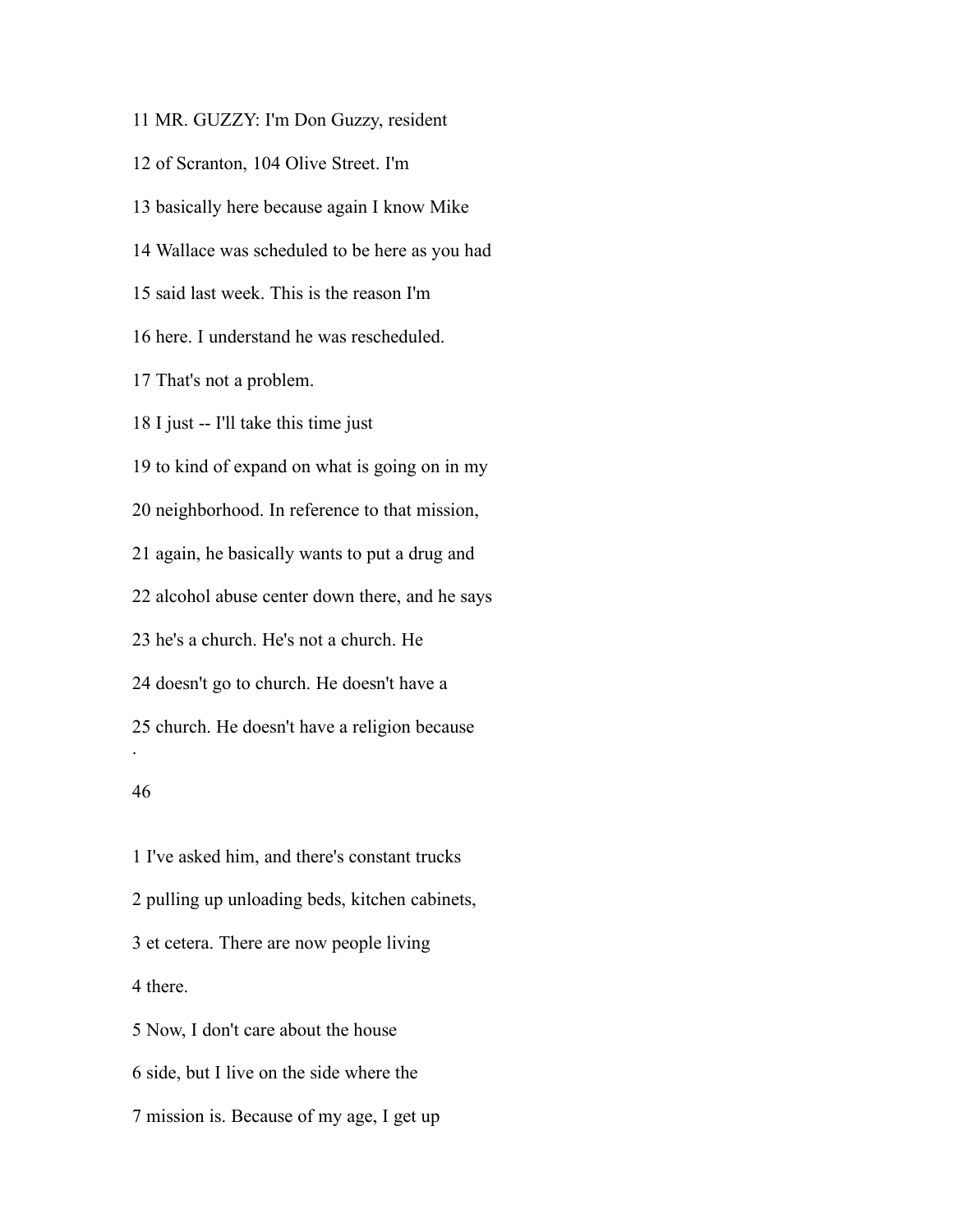twice a night to go to the bathroom. And my bathroom window is directly across the street from the mission. There's five -- four rooms -- and I know there's four rooms in there because I've been in the building. One night -- three separate nights I seen lights over there, but one night in particular it really concerned me that I seen an individual walk from room to room to room. The first thing thought of is are they already putting people up there? Now, whether they are or not, I don't know. But I did see the person walk because you can -- each room there's a window. And I seen the door open, and I seen the outline or the silhouette of the person looking in. Now, I don't know . 

 whether he was checking something, whether he was checking beds. That's wrong. And the element of those type of people two blocks away from the city school, does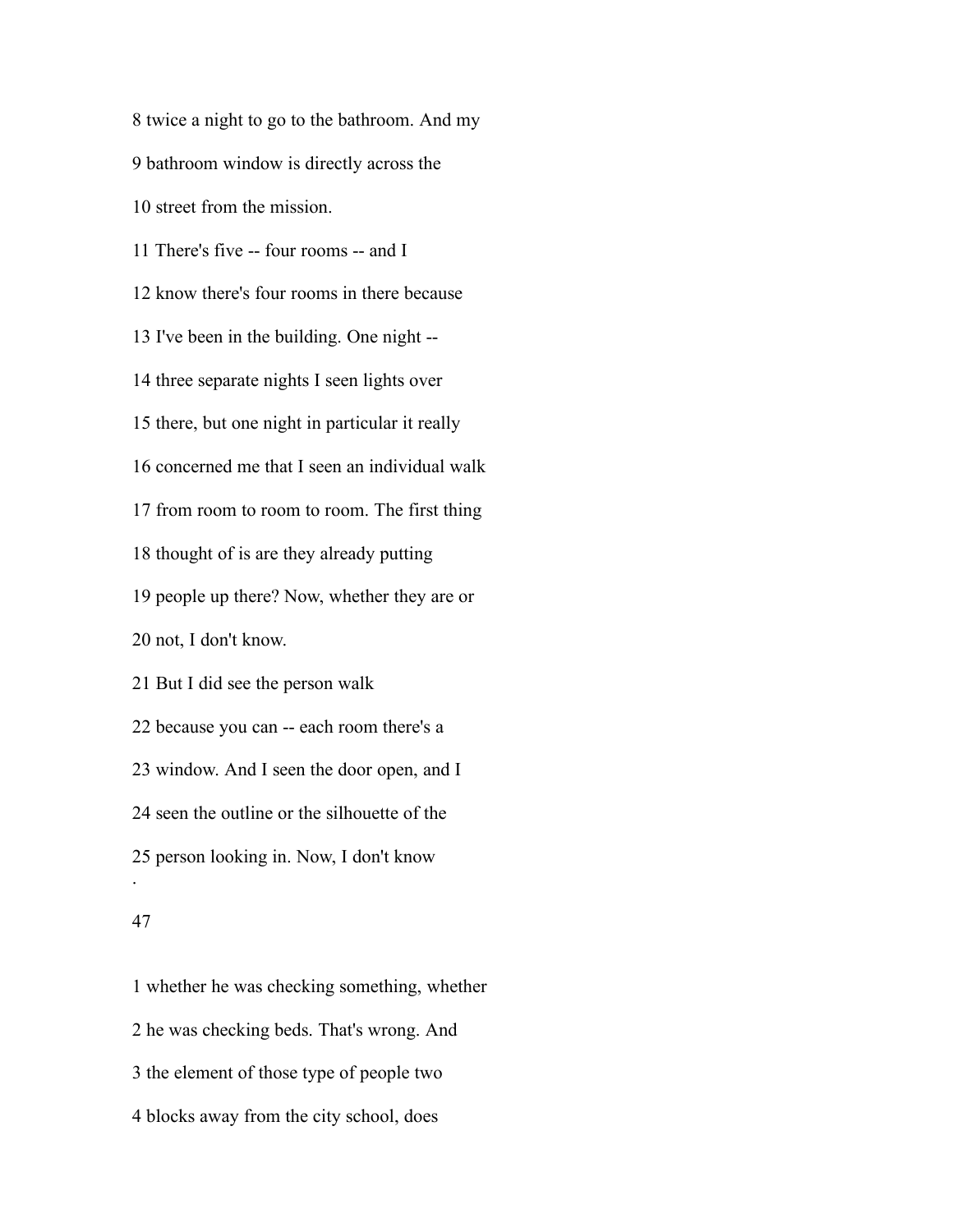anybody remember Virgina Tech a couple months ago? That's the kind of people that was involved there. Doesn't anybody care? Those people within two blocks of a city school  $-$ 

 MS. GATELLI: May I interrupt for a moment Mr. Guzzy? It's me. It just sounds like it's coming from the back. They were supposed to come here this week, but the attorney was in trial and couldn't make it. He's supposed to be coming next week. But I was told that because it's in litigation, that it cannot be a public caucus, it must be in private. So you will not be able to attend the meeting, but council will be there, our solicitor will be there, and I'm going to have our solicitor, if he would be so kind as to call the city attorney and see why they can't do something about what's going on down there. Even though it's in .

litigation, it seems like they could do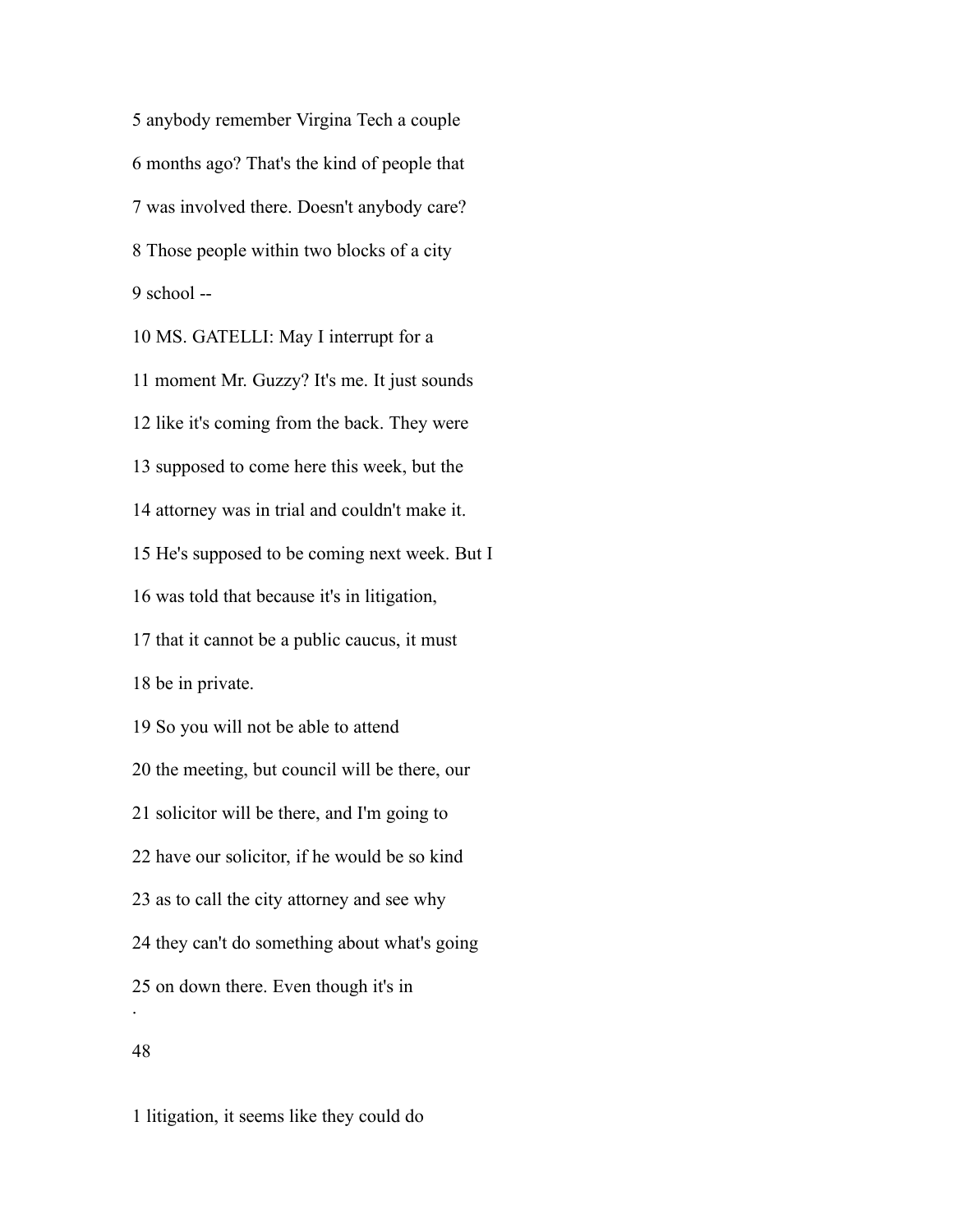something, but I'm not sure. Maybe they can't.

 MR. GUZZY: See, Mrs. Gatelli, I understand all what you're saying and I agree with you. But here's my question. And I'll ask the attorney. Just answer yes or no. If the zoning board votes 5 to 0 that they can't have a variance, what does that mean? What does it mean? MS. GATELLI: It means you -- MR. MINORA: I spoke to Attorney Farrell on this after you came to the council meeting last week. The matter has been litigated through our court locally, through Commonwealth Court and is now on appeal to the Pennsylvania Supreme Court. That is the holdup in enforcement from what Attorney Farrell tells me. Now, I didn't look at the document -- please, you asked me, let me try and -- I went through the trouble to look for you. I didn't see the documents. I haven't seen the appeal papers. I don't know whether there's a stay on enforcement or not, and I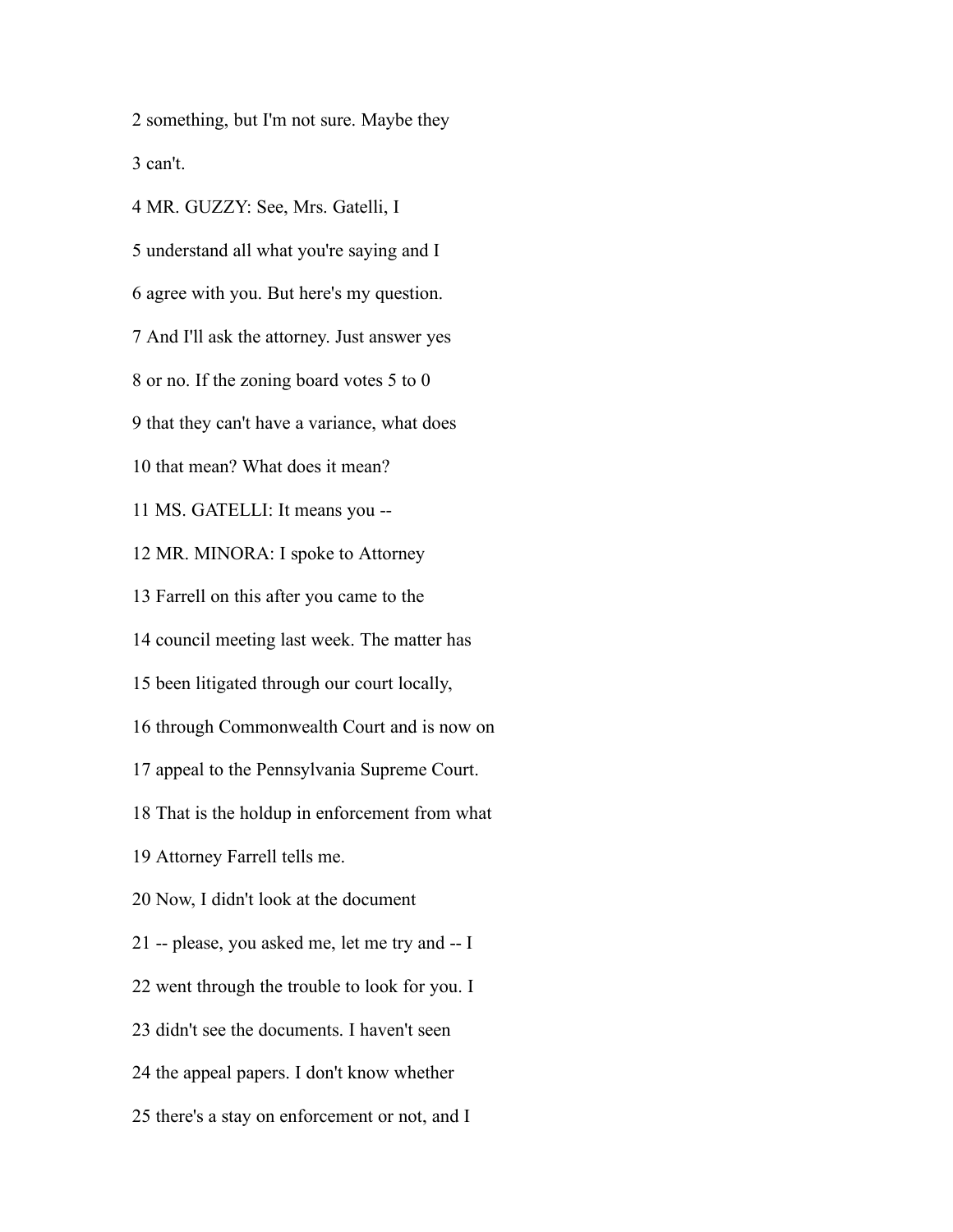don't know whether or not the Commonwealth Court was a divided court. Court en banc heard it, which means all the judges of Commonwealth Court sat to heard this appeal. I don't know whether it was a divided court or not. Ordinarily when Commonwealth Court sits, it sets as a three judge panel only. So all -- I believe it's 15 judges sat to hear this. So Attorney Farrell is concerned that Commonwealth Court felt that there was such an important issue between religion and zoning that the Supreme Court has a very good likelihood of hearing the case and did not feel it was prudent to enforce while there is a pending appeal. So that's what I know, and that's the answer to it. And I can't second guess him on that because I haven't done -- I didn't do all the briefs. MR. GUZZY: Just let me reiterate --

and again maybe you said it and I don't

.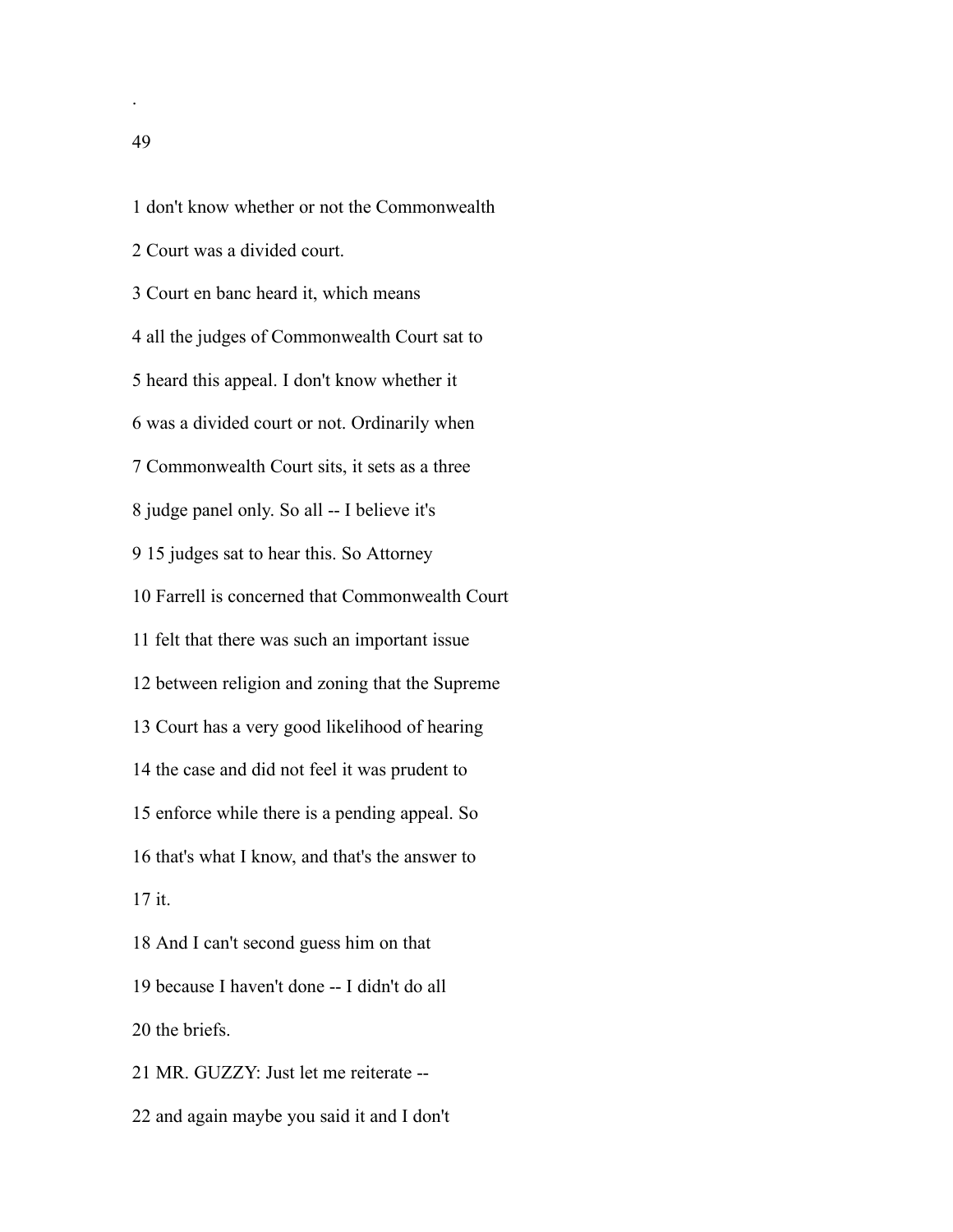understand what you're saying. The way I understand is it if you vote five to nothing and it's appealed, you cannot do what you .

#### 

 requested. You cannot do the variance, am I not correct? MR. MINORA: What I'm trying to explain to you is they're concerned with the issue being heard by the Supreme Court and the Supreme Court overturning it and exposing the city to liability. I understand your position, and I -- frankly I understand his position just as well. It's a legal call that lawyers don't always like to make but somebody has got to make them. And apparently that's the judgment of Attorney Farrell on whether or not to proceed any further with enforcement than he already has. And whether or not they're violating things, I don't know. MR. GUZZY: I understand all that. But I still can't comprehend the City of Scranton -- and that's who I'm dealing with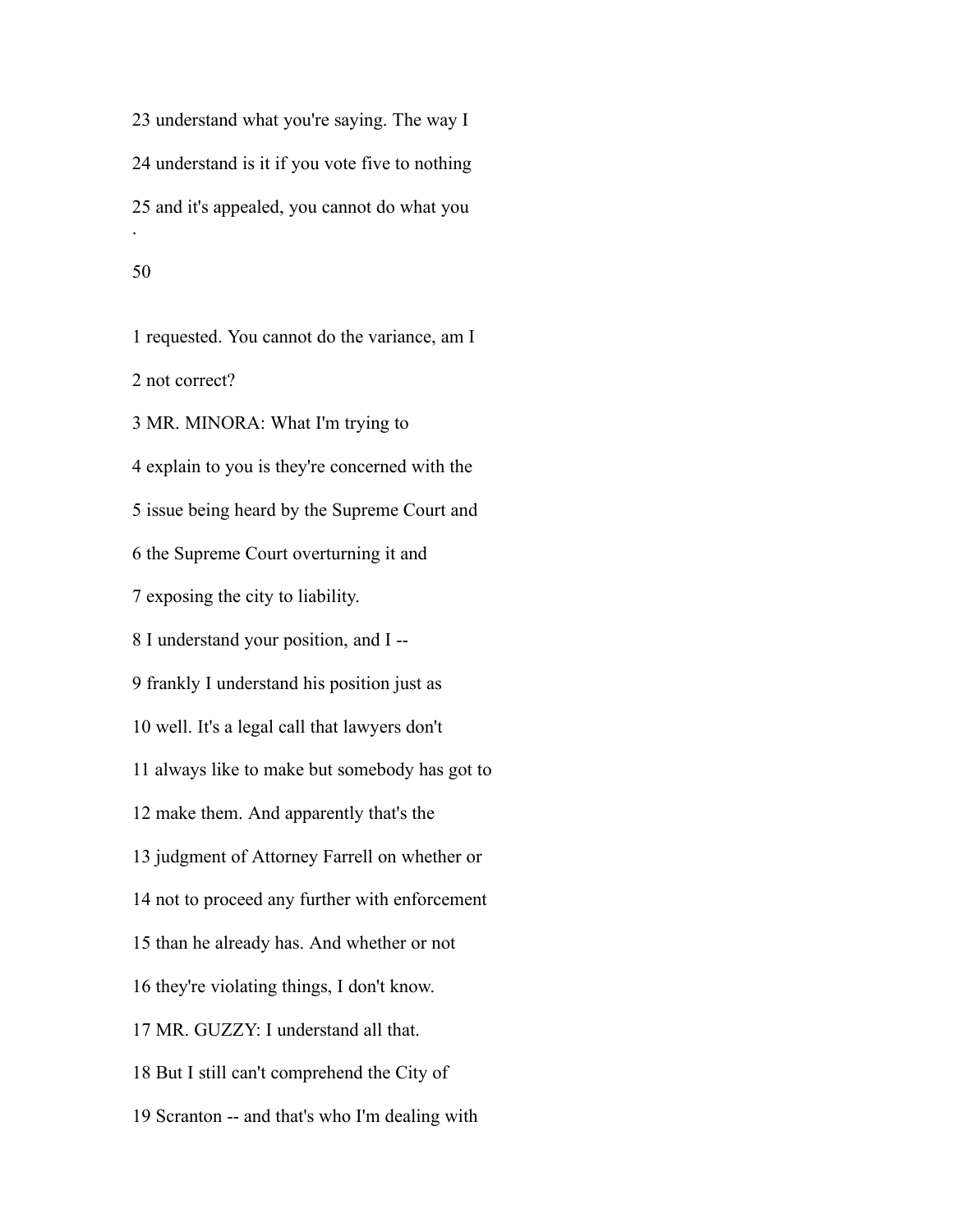here -- have a department -- a zoning board vote five to nothing and then have somebody override and say, screw the zoning board yet you can buy that building and go start and do what you want to do. How do they get that permission? .

## 

 MR. MINORA: If you want, I can talk to you after the meeting. You're past your five minutes. MS. GATELLI: I will talk to you after the meeting. MR. MINORA: You are past the five minutes. I will be glad to talk to you and explain it the best I can. MS. EVANS: Mr. Guzzy, they're scheduled I believe to come next week. And I think it will be very advantageous for council and our solicitor to discuss the situation particularly with one of the city solicitors. My prime certain is to learn there is a stay of enforcement for the city.

And my follow-up question then would be if,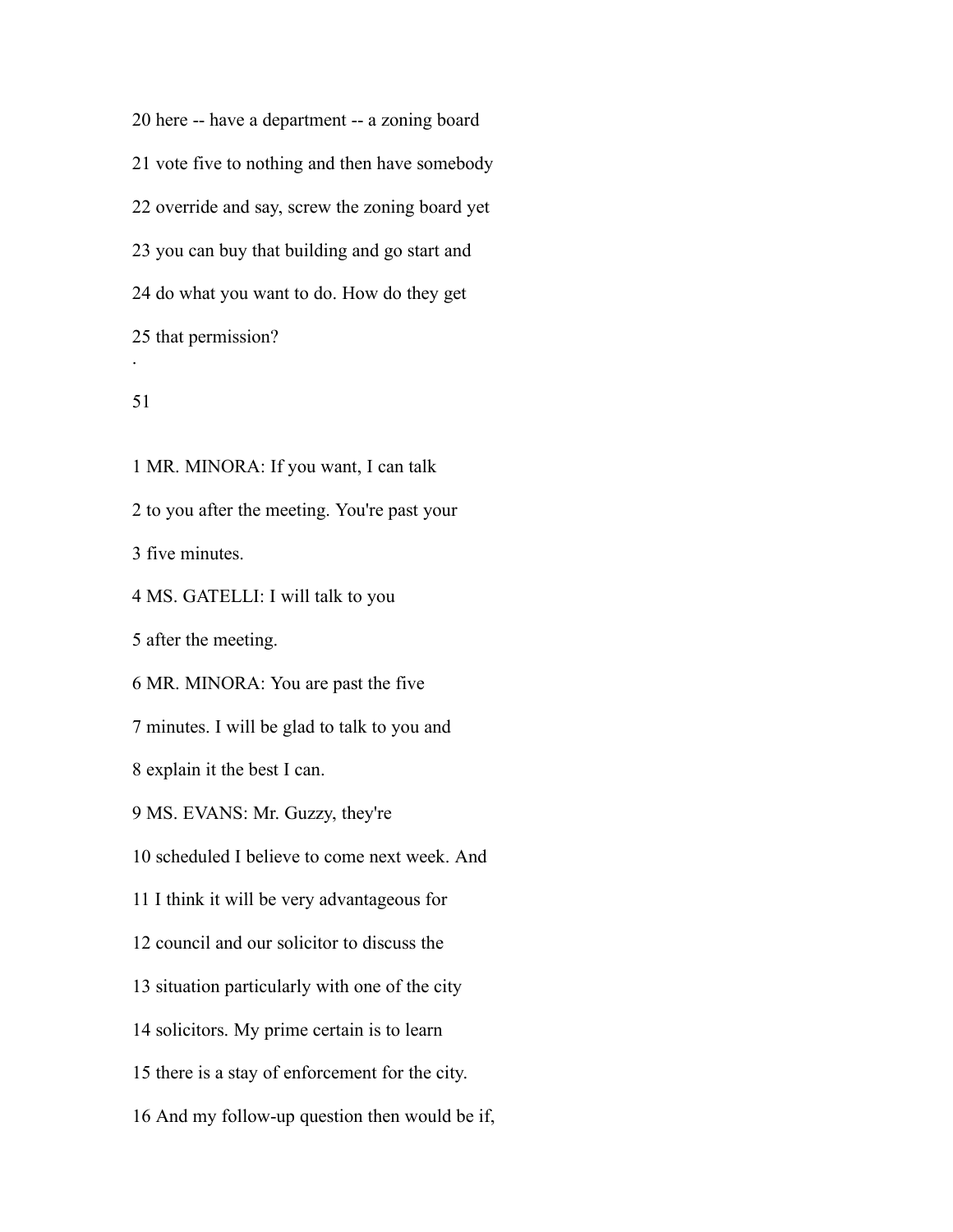indeed, there is such a measure taken, why then is there no stay toward the Scranton rescue mission in that they proceeded along dispite rulings of the zoning board and losses within this court system. It would seems if we are prevented from enforcing violations at that property, why then would he not be prevented from actively utilizing the property for whatever his business may .

#### 

 be and in fact we are all unsure as to what that business is.

MR. GUZZY: That's it. My point is

the appeal, the appeal itself was he's a

church, he lost that appeal.

MS. EVANS: Yes.

MS. GATELLI: Right.

MR. GUZZY: Therefore, how in God's

name did he open up? Let me just -- and

I'll --

MS. EVANS: I understand. Evidently

he must have decided on a new avenue to --

MR. GUZZY: It's frustrating. If I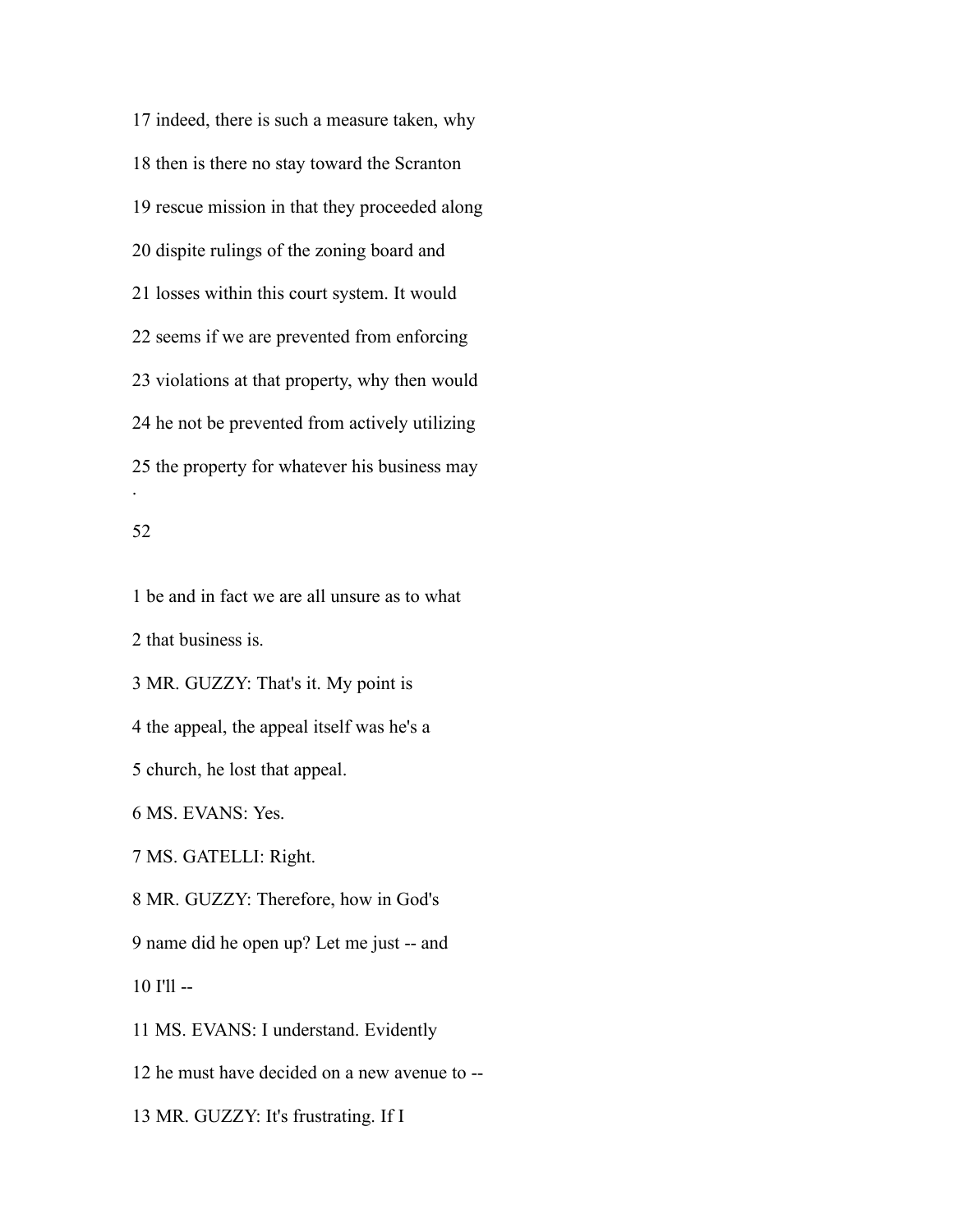say to you I'm going to open up a church of the devil, all right -- no, you're laughing. But listen to what I've got to say. And I go before the board and you all say, I'm nuts and denied -- you say that. So does that mean I can turn around and say, well, I'm appealing it, I am going to open up anyway and you can't stop me? Is that -- MR. MINORA: I will be glad to explain Attorney Farrell's thoughts you to you because I spoke to him. MR. GUZZY: One other question. .

MS. GATELLI: Thank you.

 MR. GUZZY: And this was told by the law officers of the zoning board, he issued a permit for the sign on the premise that if they won the appeal the sign could stay. They lost the appeal. I want the sign down. MS. GATELLI: All right. We will discuss that with Attorney Minora after the meeting, Mr. Guzzy. You can discuss that with Attorney Minora. Thank you. Lee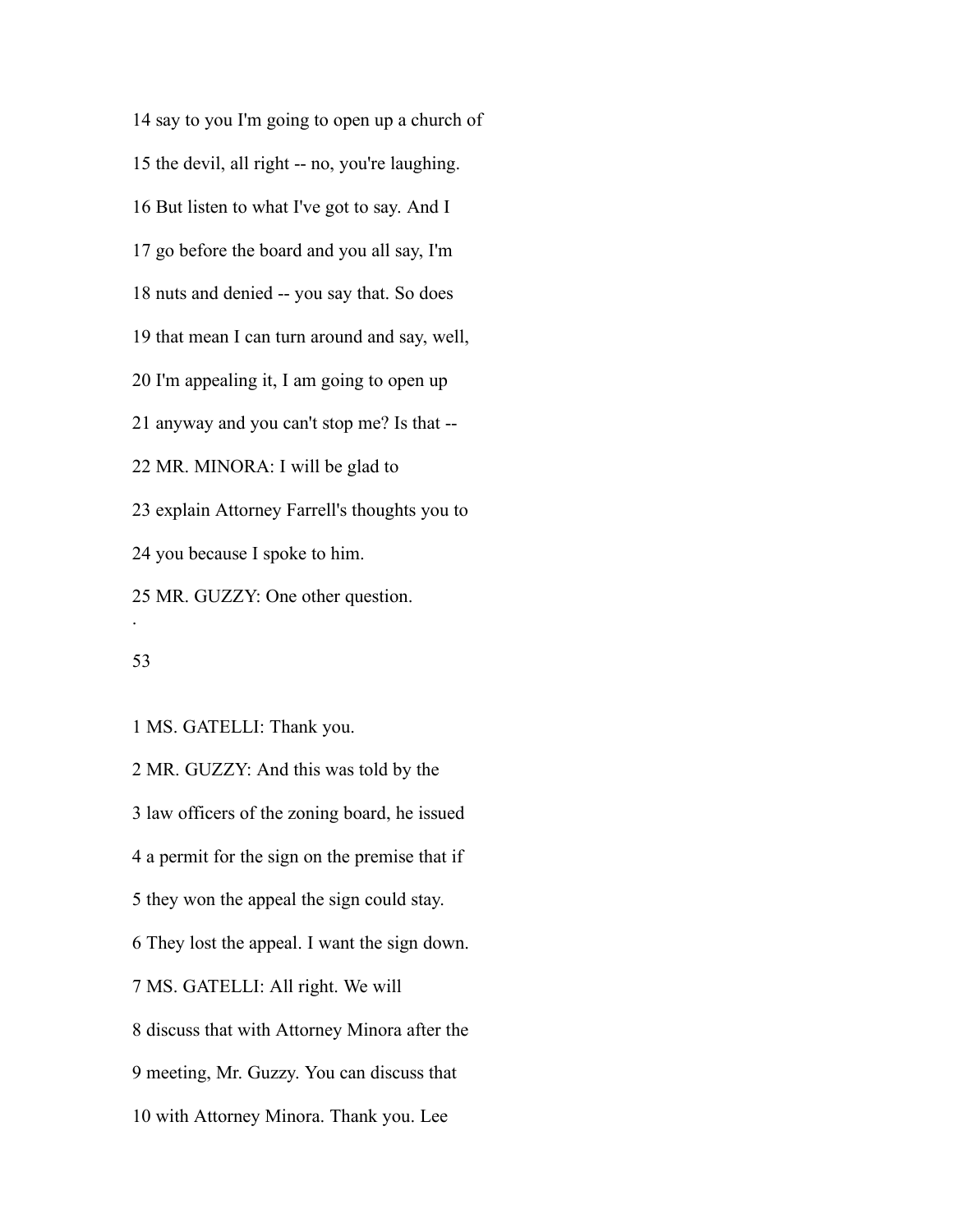Morgan.

 MR. MORGAN: Good afternoon, council. The first thing I have is -- we appreciate the council president from Harrisburg being here today, and we hope that you don't get the opinion that we have no respect in some ways for this council. But -- MS. GATELLI: She knows, Lee. She's in Harrisburg. MR. MORGAN: Okay. Well, I just want to be fair and just say that the vast majority of the people in this city are hard working but we have a very serious problem with this council and the mayor. And I .

### 

 don't want to try to skirt something, and I don't want you to leave here believing that people come to this podium there's something wrong with them. We're just a group of people that have been just seriously wronged by our government here for over 50 years and our population has gone from over 100,000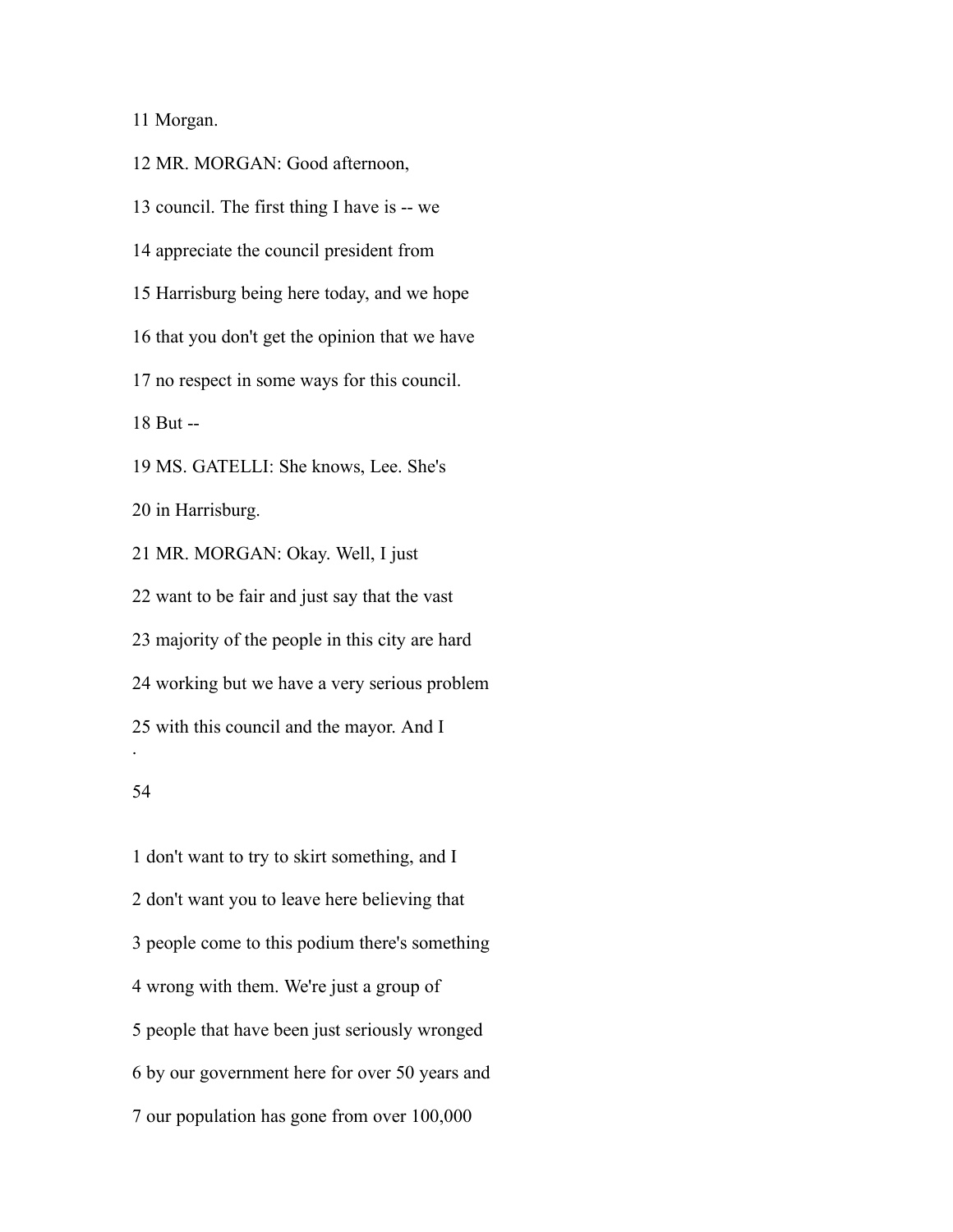down below 67,000 because the middle class has totally fled this city. We've got some very serious problems here. The first thing is I have made some criticisms of council two weeks ago. Then when I stepped away from the podium, council didn't appreciate what I said, and I'd like to revisit that momentarily. Mrs. Gatelli, you weren't here that time. I'd just like to say that before the election CRF was brought up. It didn't go through. After the election, CRF went through. All that money has been spent. That's something that Mr. Courtright did. Mrs. Fanucci voted to give a councilman a pension even though in the Home Rule Charter it said that he wasn't entitled to it which was a direct violation of the charter . 

itself.

MS. NEALON FANUCCI: The defendant

won in court.

MR. MORGAN: It may have went to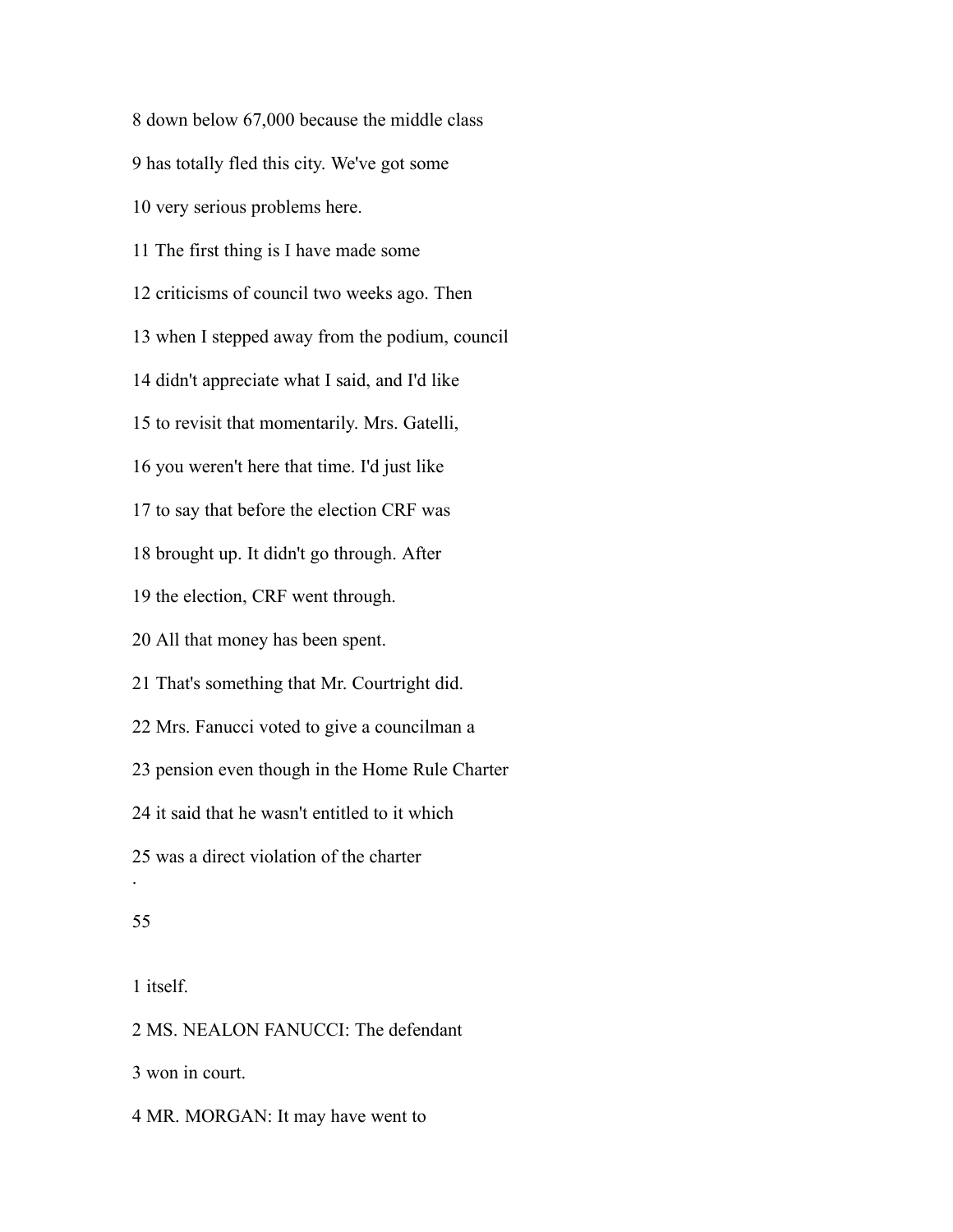court.

MS. GATELLI: It won in court.

MS. NEALON FANUCCI: It won in

court.

MR. MORGAN: The whole point was

that you were bound by the charter and you

violated the charter. You were bound by it

because the charter says that a council

person has no right to a pension.

MS. NEALON FANUCCI: Actually I

protected lots of money for the pension, but

you're not mentioning that, are you?

MR. MORGAN: I would like to finish

if I may.

MS. NEALON FANUCCI: Yeah, I think

you should.

MR. MORGAN: In order to bring that

about, they brought two other individuals

in. And I believe that that's what gave

this individual standing, but also by the

same token the judge who heard the case is

.

also the judge who helped write the charter.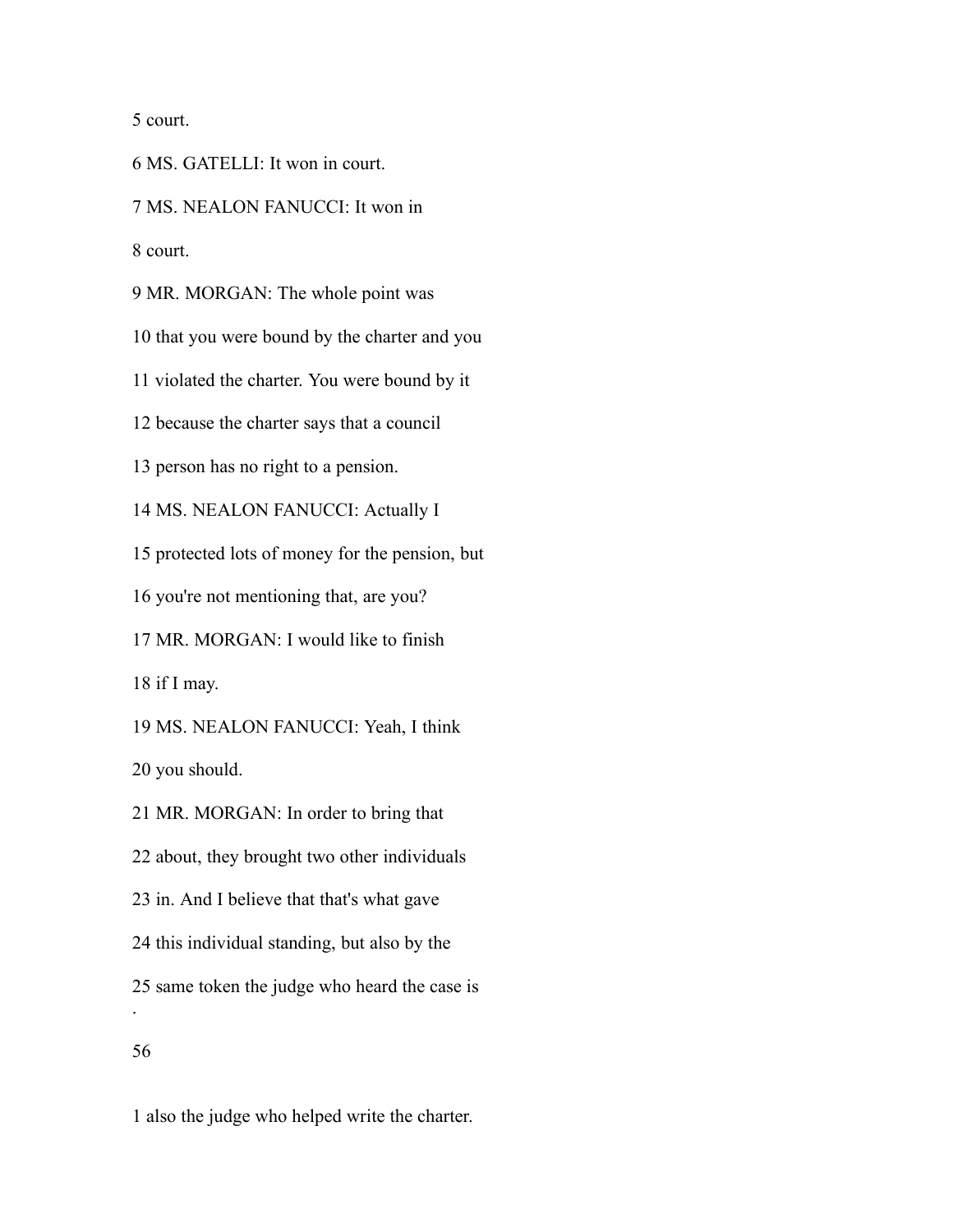And the other thing I have here is, Mrs. Evans, you wanted to plug \$3 million from the sale of the golf course into the budget when everybody knows that that money was supposed to go into trust. It was wrong. Okay. I mean, the situations that face this is city are going to call for leadership and people who believe in the rule of law and that home rule charter means something. Now -- and during the last budget, the tax group was willing to come forward and examine the budget. Nobody wanted us there. Okay. Continually things still even now come up to council and are voted on with no information basically whatsoever. You never have a whole picture of what is going on, and we're making numerous mistakes. Now, today on the agenda it's the Sewer Authority and the 2058 -- there is absolutely no need for that. I sat down with Mr. Barrett before I came here. I brought Mr. Miller with me. I'd like to say that when we decided to vote a junior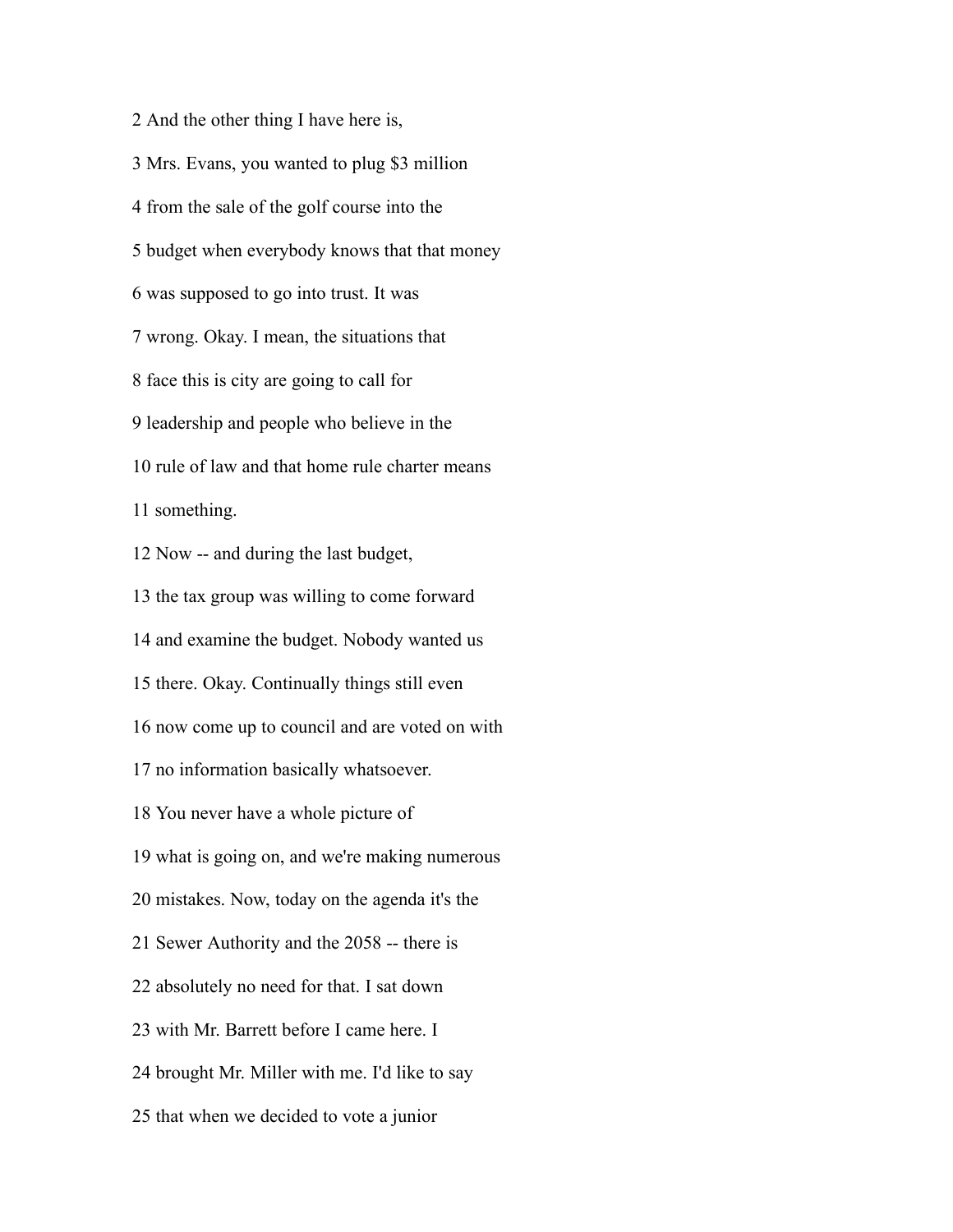council in existence it was decided that two junior councilmen would work with every single council person. That hasn't happened.

 We need to find a new direction for this city. And in order to do that, we have to teach the young people here to have respect for the residents, respect for the law, which is the Home Rule Charter. Now, we have to also be honest and say that this council had no problem voting to put \$2,600 worth of fees on delinquent property owners as if they are the problem, and they're not the problem.

 As President Quinn has said from this podium, this city is \$500 million in debt. And I think that that number is more greater than that at this time, and I that by the time the school construction is has taken place and the Scranton Sewer Authority has done all the upgrades it has to do, this city is going to be a billion dollars in

.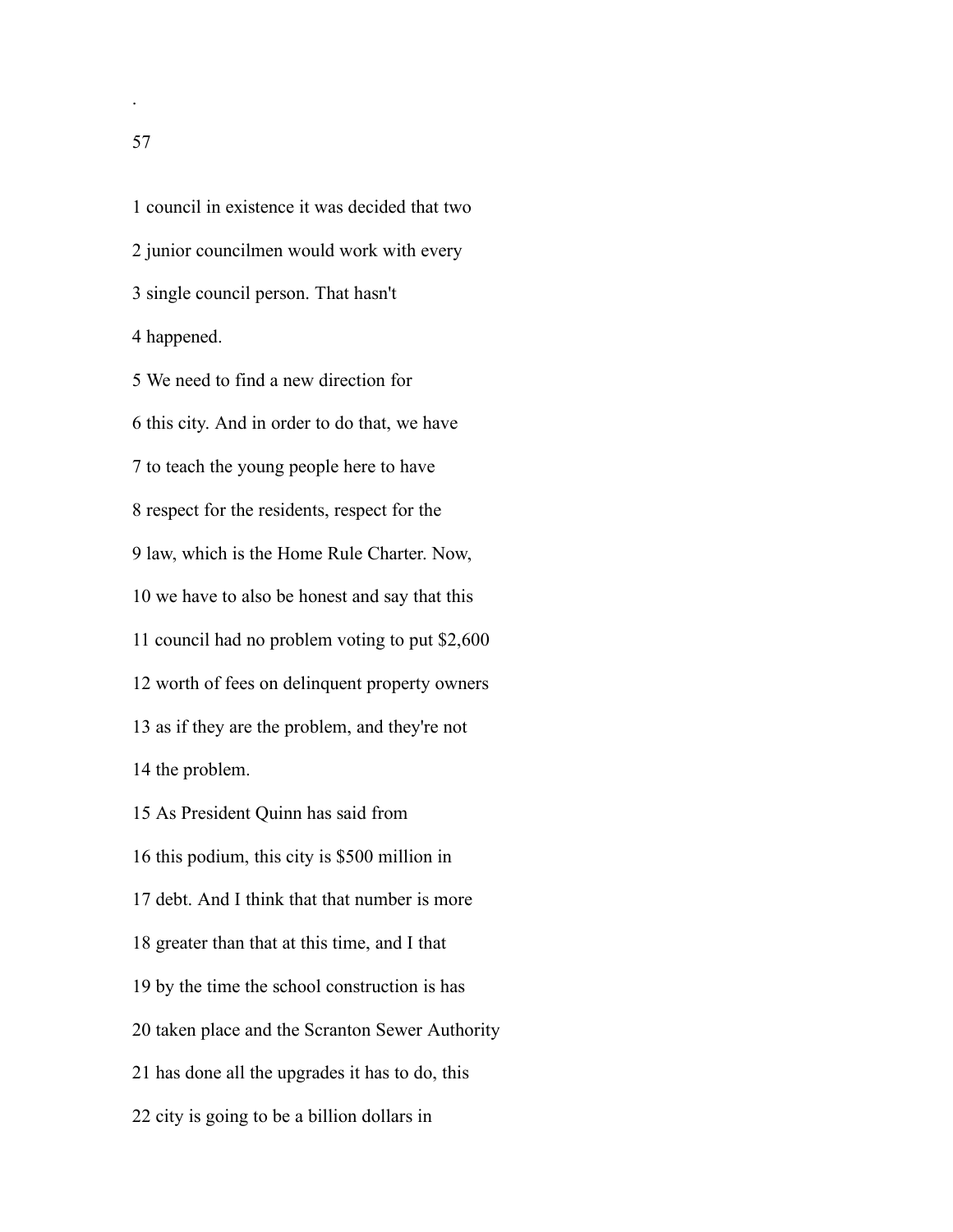23 debt with  $67,000$  -- with a falling

population base.

And as far as leadership is

#### 

.

 concerned, I think that the only one that I heard that made any sense because we've been a distressed city since I believe 1992 -- and that city hasn't acted like that. And this city has to cut its budget by at least 14 million dollars, and it's not going to do it because politics is in the way. It's a problem. We have meetings with the PEL with one member of council instead of having three people from council meet them so that these meetings can be in the public. Thank you. MS. GATELLI: Thank you. John Gilroy. MR. GILROY: Good afternoon, city council. MS. GATELLI: Good afternoon, John. MR. GILROY: I only have a few

things to say. One is about the mission.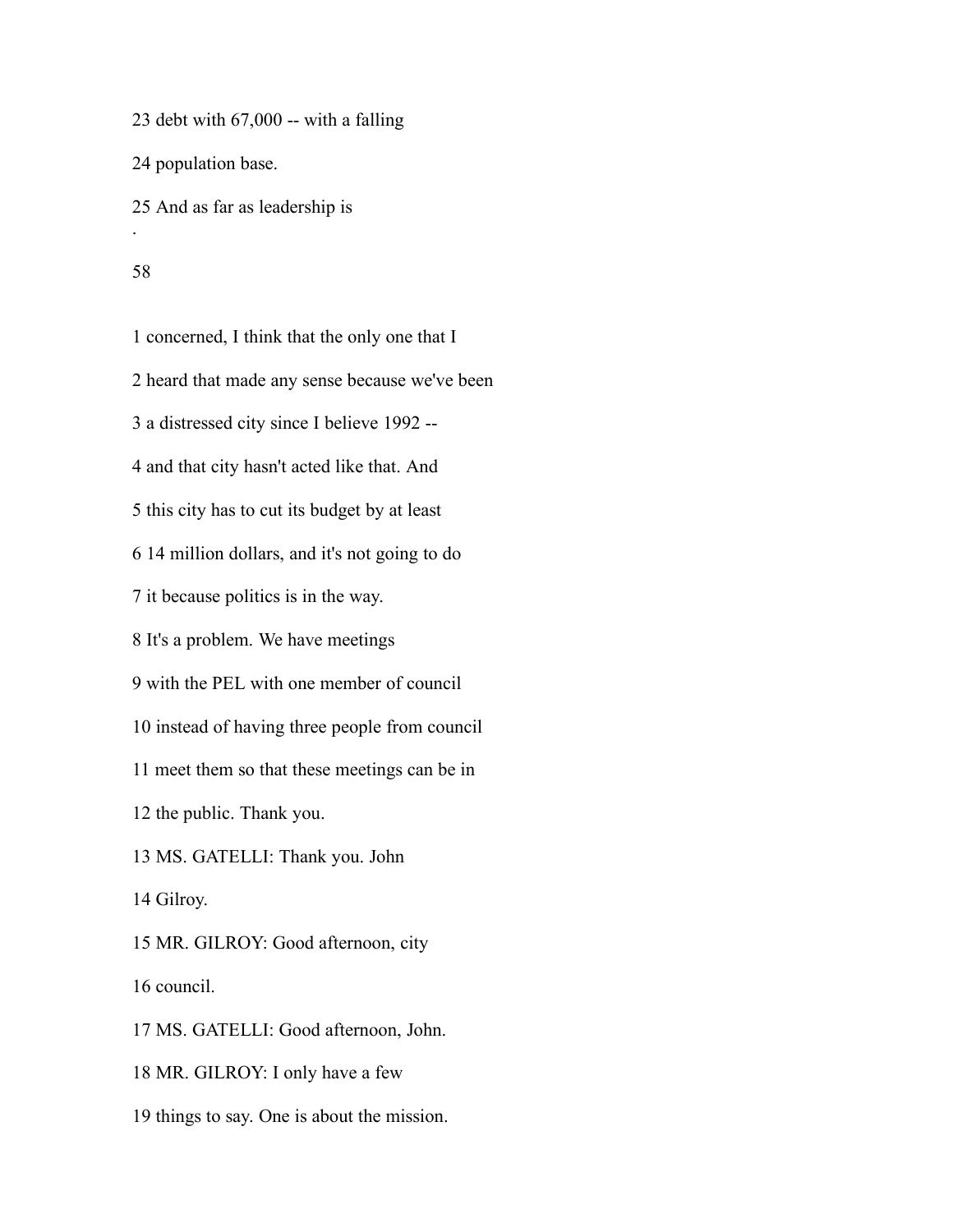But my main concern is, Mrs. Gatelli, you were at my house -- in our neighborhood last June when we got flood and I showed you the fuel oil that I got into my house. It took me four months to get out. Well, last Sunday the door was open to that place and I . 

went in and I took pictures of this -- the

fuel oil -- the --

MS. GATELLI: That Sherett's place?

MR. GILROY: Sherett's place, and I

would like to show them to you.

MS. GATELLI: Can I keep them?

MR. GILROY: Yeah. Yeah, I know. I

was in there when I worked there. It just

got worse.

MR. GILROY: In the back of that

building the roof is caved in. And I talked

to Mark Dougher. He has been down a few

times with another guy -- I don't know who

it was. And they said it has to go through

the historical society before it could be

torn down.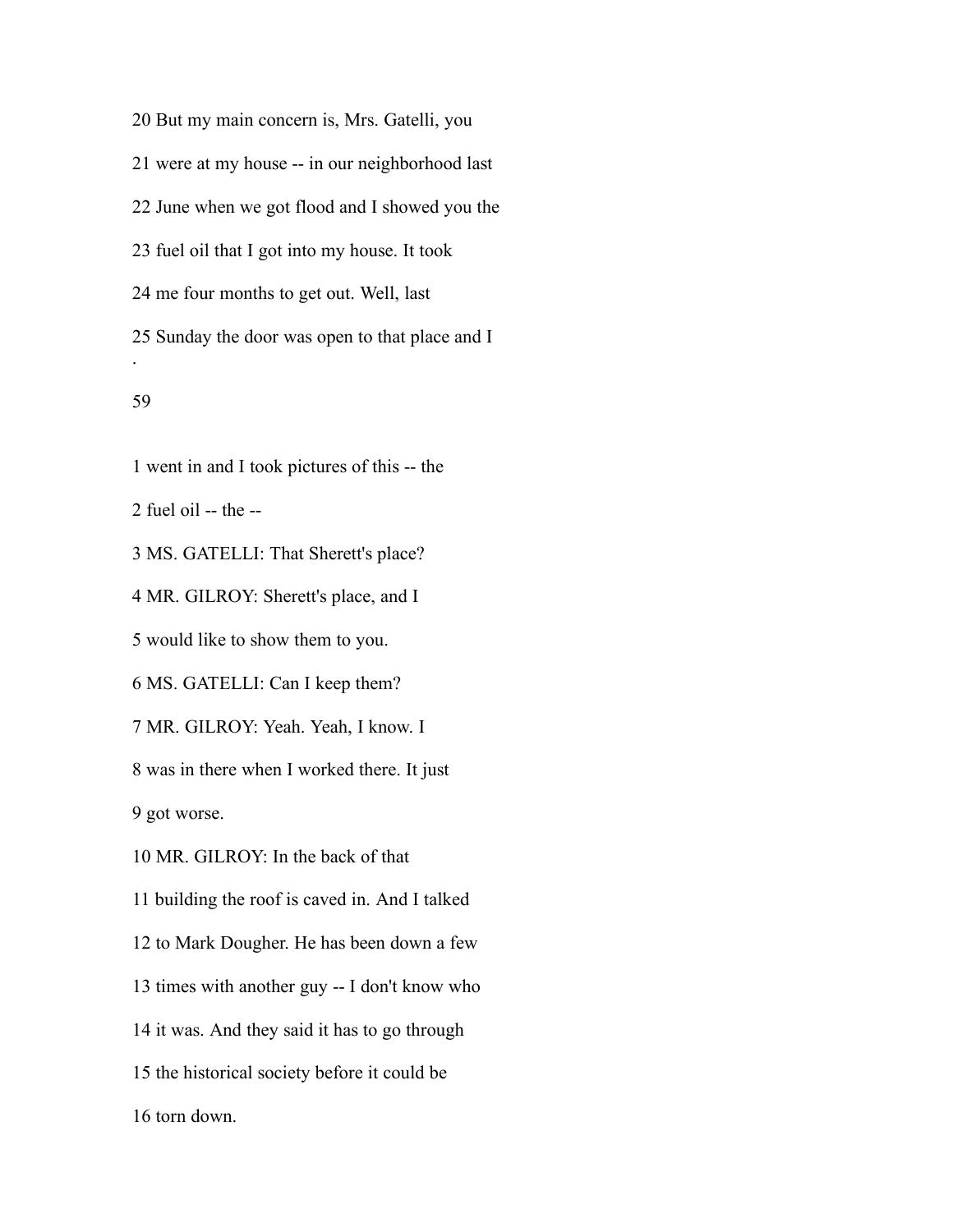But when you have a cinderblock

building, I don't see what is so historic

about that.

MS. GATELLI: It's just part of the

process that they have to do.

MR. GILROY: That building burned

five years ago.

MS. GATELLI: That letter was sent

over a year ago.

.

MR. GILROY: Yeah, but five years.

 Now, I've had water on my first floor twice. I've -- I put five furnaces in my house, five water heaters. I can't keep nothing in my basement. And I mean, I could put up with the water in the basement. But the fuel oil, I mean, I sprayed, sprayed and sprayed. MS. GATELLI: We'll send it these are along with another letter if council

will agree -- we will all put our names on

it. And we will say that we want this down

as soon as possible. To me it looks like an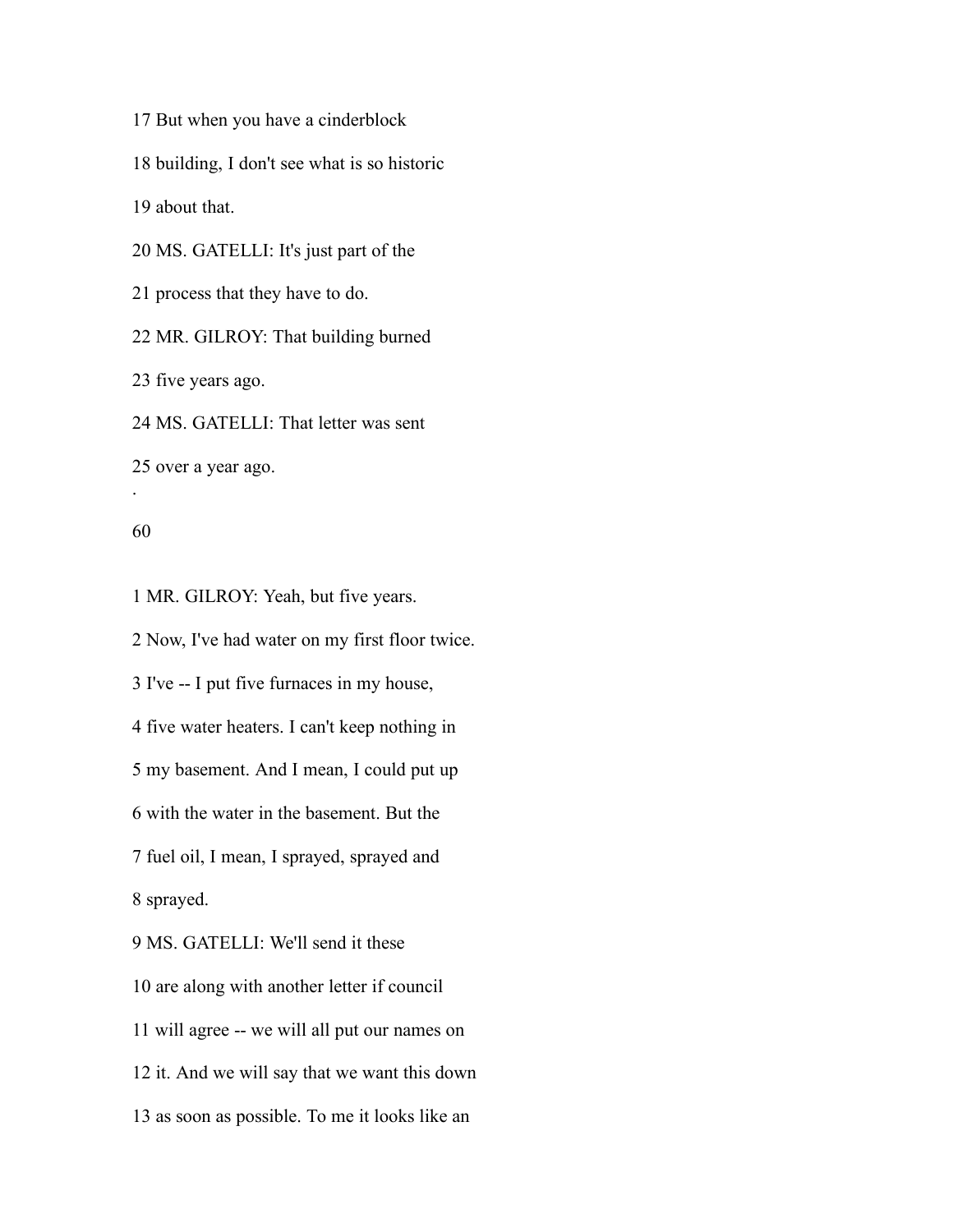emergency with all the oil and gasoline, et

cetera --

 MR. GILROY: The one part they're going in there and throwing garbage in there. There are rolls of rug. There is tires. I counted about 40 tires. And -- MS. GATELLI: We will send a letter, and I will call Mr. Setizinger when I get home. MR. GILROY: One other thing now -- from when people come from the high school to go to Capouse Avenue, now that school is . 

 out, the speed limit is low, but they're going through Olive Street at 60 miles an

hour.

I mean, there should be a stop sign

put someplace to slow these people down.

But that's all I have to say. Thank you.

MS. GATELLI: Thank you very much.

William Needham.

MR. NEEDHAM: Good afternoon,

council, William Needham, city resident and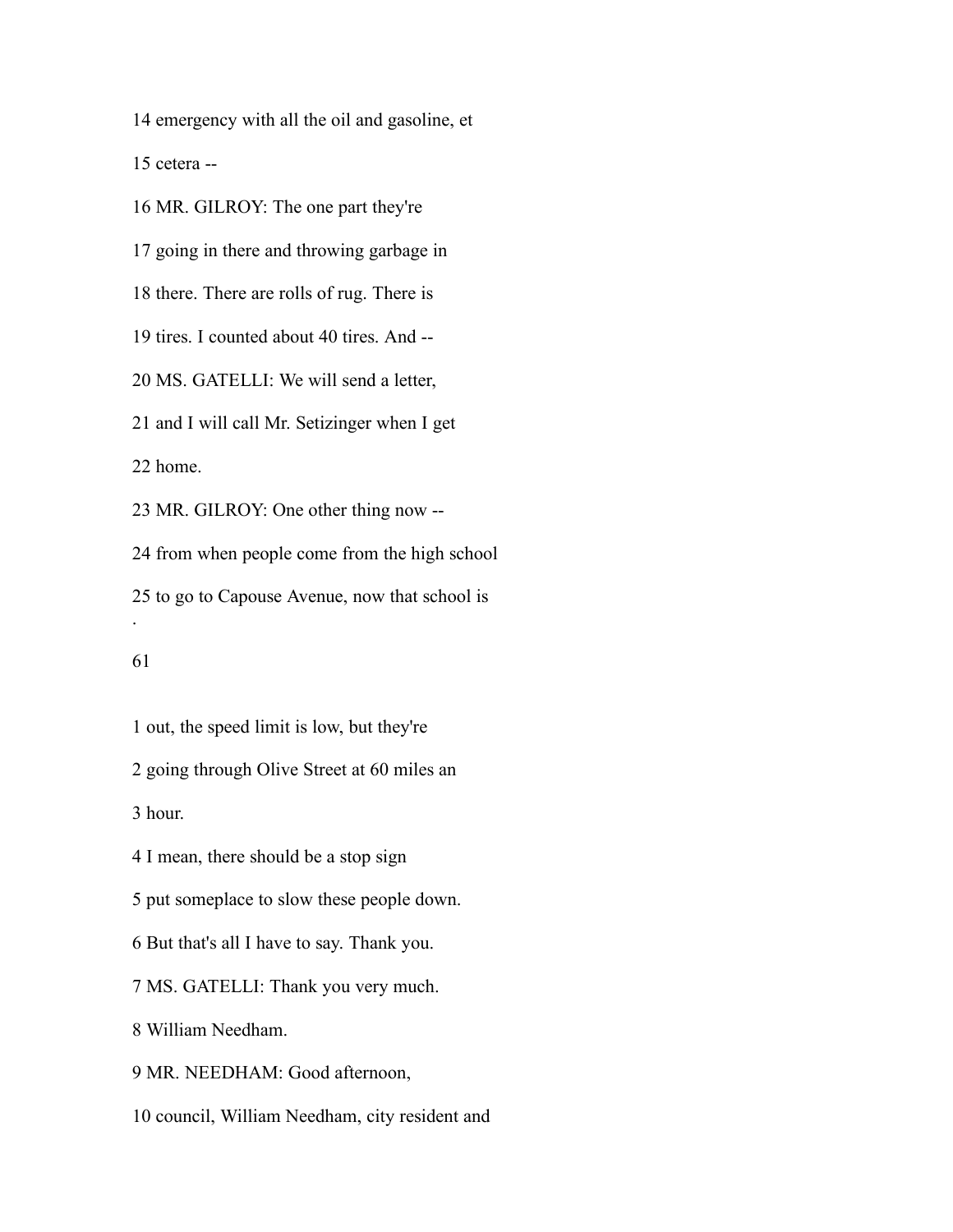taxpayer. The reason I'm here -- I'm sorry that Mr. McGoff is off because when I have a problem I like to go to the source, the person that shares it or the proper department. You sort of run out of patience when you go through the department aspect of it. What transpires, you talk to this one, you talk to this one, you talk to this one. Well, you can talk to -- tired of talking to everybody in the department and you talk to everybody in the department, the problem still exists. Now, a perfect scenario, over in our neighborhood we have a huge ground hog dead. . 

 I called about it. The police says, it isn't animal control, it isn't the police, DPW would pick that up. I go out that evening and see two little children playing with a dead animal. The animal is still laying there when I left home this morning. I called the dispatcher at DPW. I called --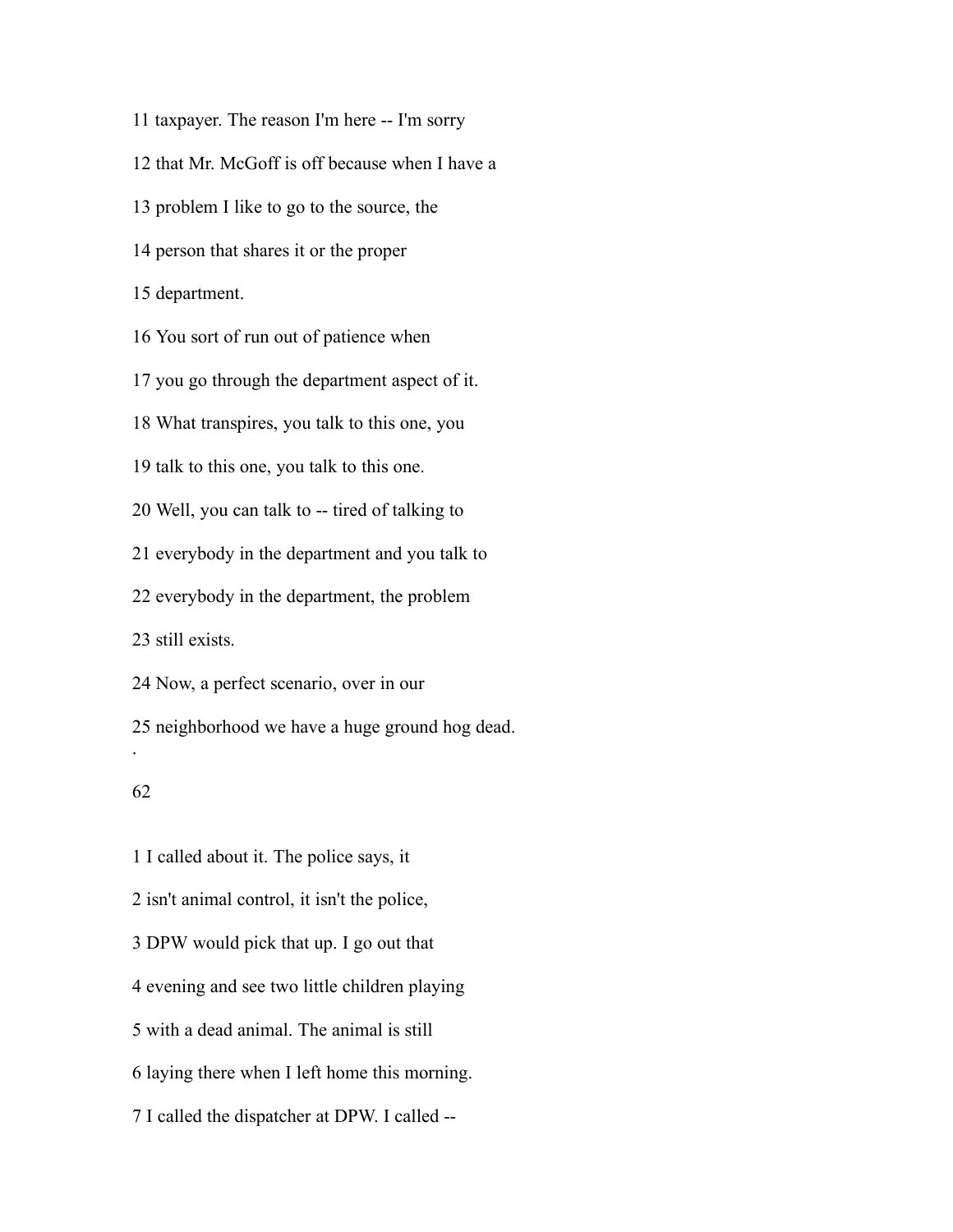you know, everybody I called the health inspector. She called down there, and it was still laying there. But this is what I like.

 We have departments that are supposed to take care of the people's needs. The Department of Public Works is very laxed, very laxed in my instance. I had a problem out in the street. I had to come to you people, I mean, to get this done. You're legislators. You legislate the laws. You can't do it for the people. Go to the source. You go to the source, and you still don't get it done. But I mean, you call and -- refuge supervisor, Tommy Davis, nothing, nothing. Yet you go around the city, they got a four by. Come over and pick that thing up and whatever we have to .

### 

 do or call a truck. You said before about paving. The court alongside of my house, 40 some years it wasn't done. I have a major problem in my backyard. I'm not dealing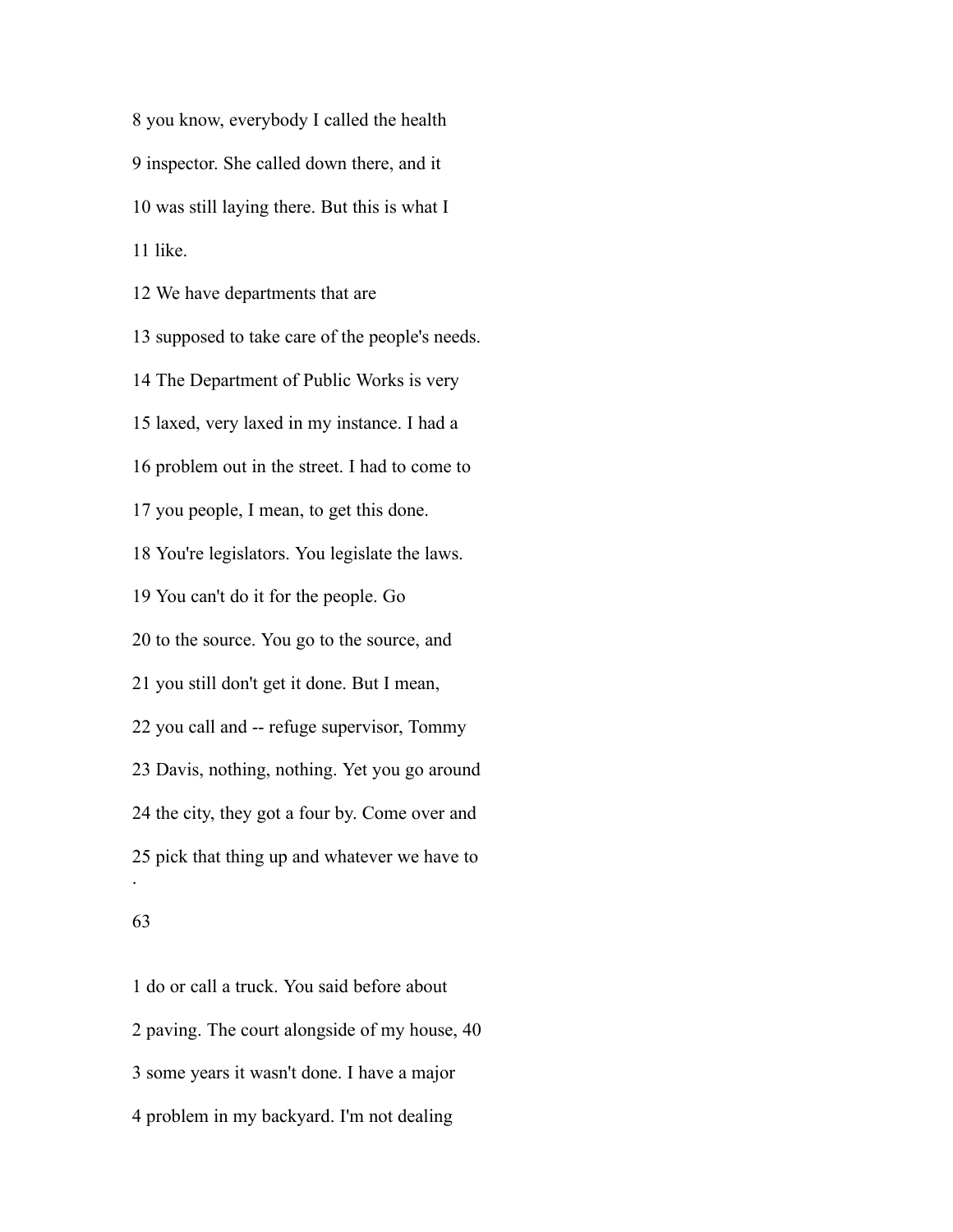with the city with -- through law and the DPW.

 Someone is going to get hurt. It's a storm drain that is running through the two properties for years -- for years. Back and forth they're going to do this, they're going to do that. This is going to cave, and I am going to lose my garage. I don't see why they don't rectify the problem. They got to go on and on. That's why I said you people are here to legislate. You make the laws. You do write letters. You try to help out. But the people that's getting paid, very laxed department, our DPW, very laxed. You call and call and call with a problem -- you know, problems. And nothing

gets done. They wouldn't come out. They

wouldn't answer your call. The reason why I

came today I thought I would speak to Mr.

McGoff. He chairs that. And maybe he could

# 

.

intervene for me.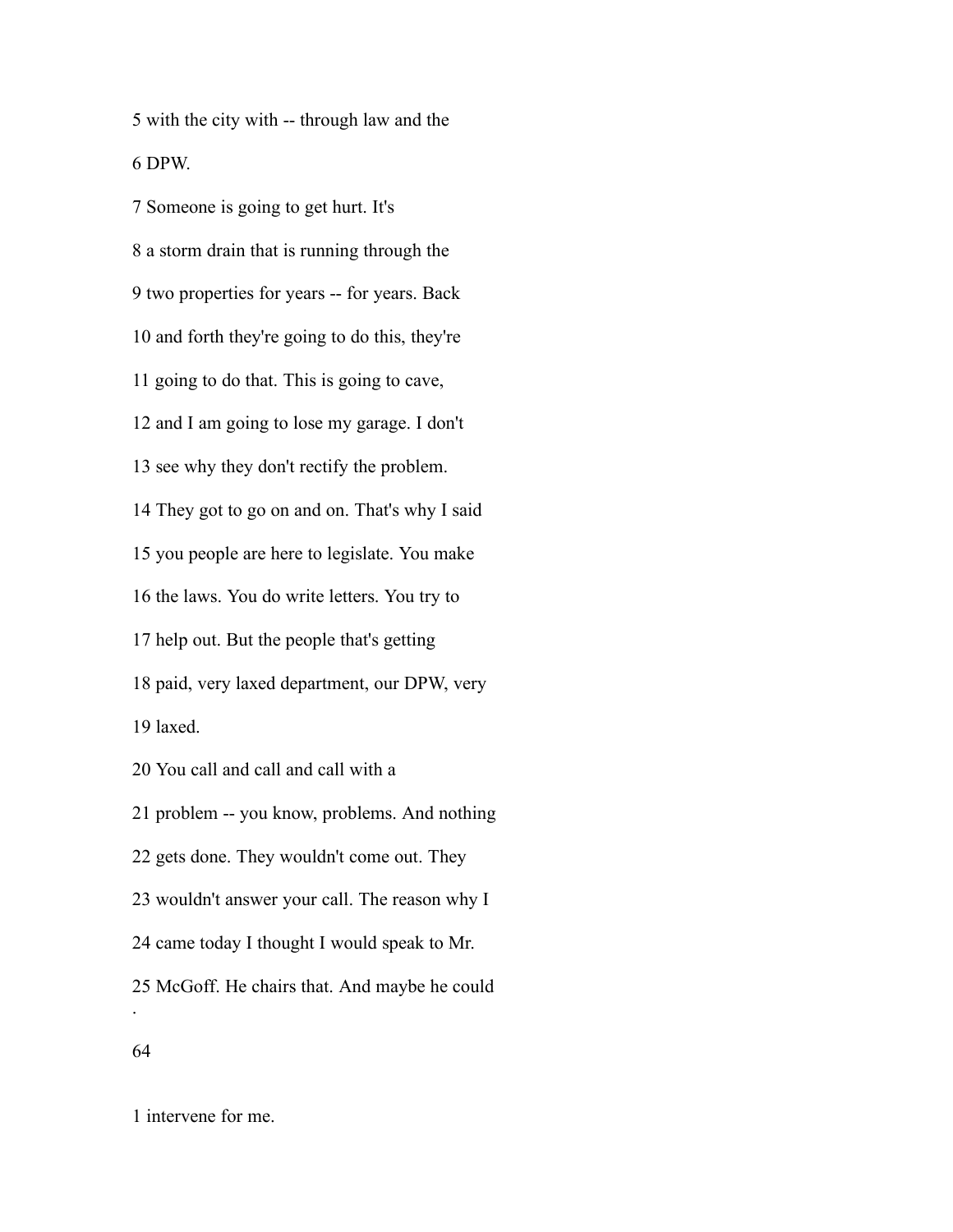MS. EVANS: What is the address

where that storm water basin is?

MR. NEEDHAM: I live at 418 Pear

Street.

MS. EVANS: 418 Pear Street. I know

I have a similar problem going to Mr.

Barrett of the Sewer Authority, and I

believe at this point in time because of an

agreement made between the mayor and the

Sewer Authority, the entire system now seems

to be under their jurisdiction.

So I would be happy to add this to

the other situation for you for the Sewer

Authority to address.

MR. NEEDHAM: Okay. That would be

fine, yes.

MS. GATELLI: Are they going to

repair them?

MS. EVANS: He had repaired them in

the past.

MR. NEEDHAM: I talked to a

gentleman down there that's very -- an upper

with the Sewer Authority. They told me

going some of the scenarios they are going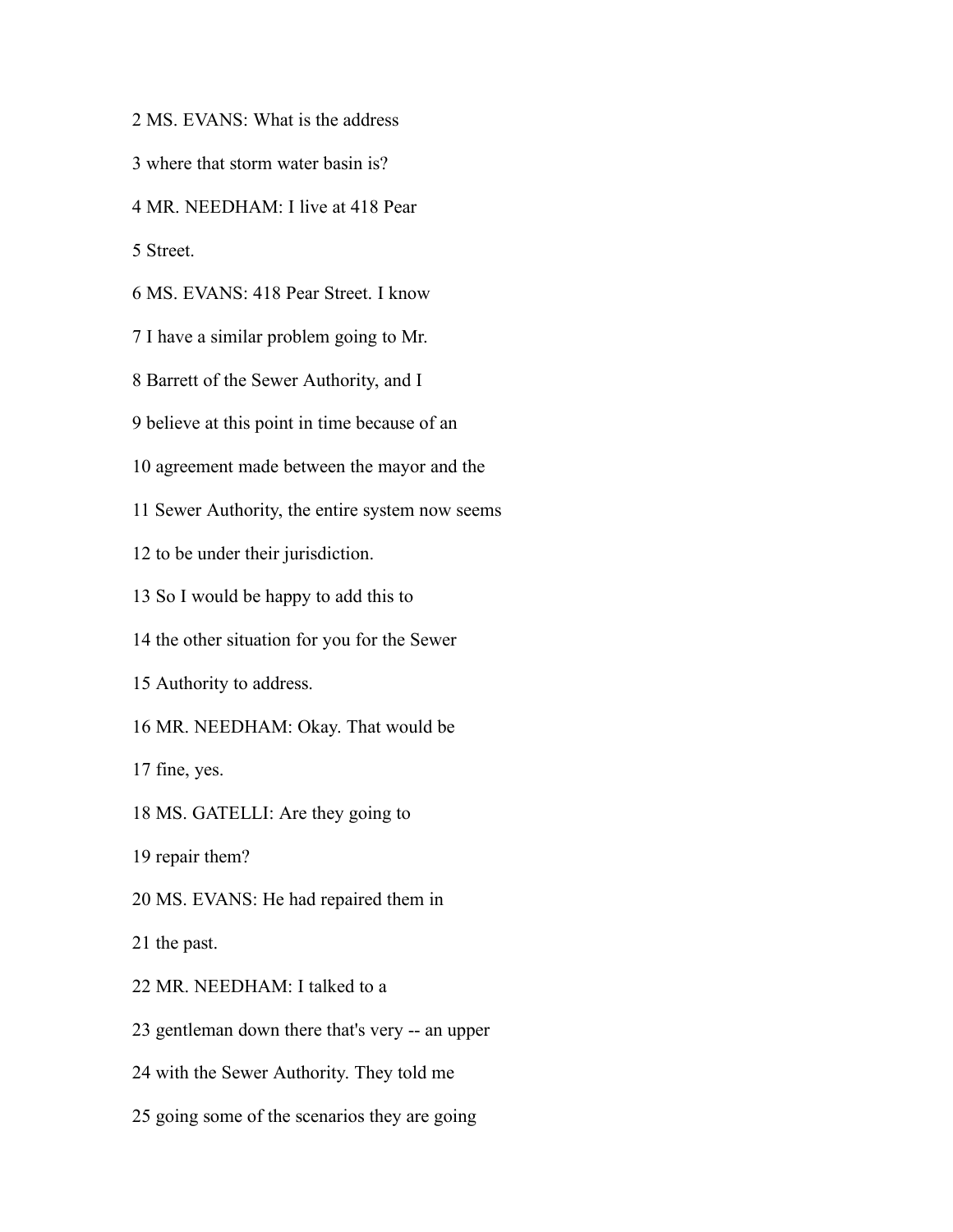through now because of the upgrading of the systems. But this is -- the last time it went down my garage caved in there was two cars in there. I mean, and it's going on and on. You get tired of running back and forth. Any help I can get I would appreciate. But I don't like -- I like to go to the source rather than bother council. You're the legislative branch. You do the best you can, and that's why I am here. I wanted to see Mr. McGoff. He's absent. I did call him last week. Evidently, you know, he must be ill or sick, you know. But whatever you can do for me I'd appreciate it. MS. GATELLI: Thank you. That's by his house, too. Bill is already calling. Mrs. Krake? MS. KRAKE: Good afternoon, council. I work in the city treasurer's office. And just so the three people that voted for this

draconian legislation, the exorbitant tax

.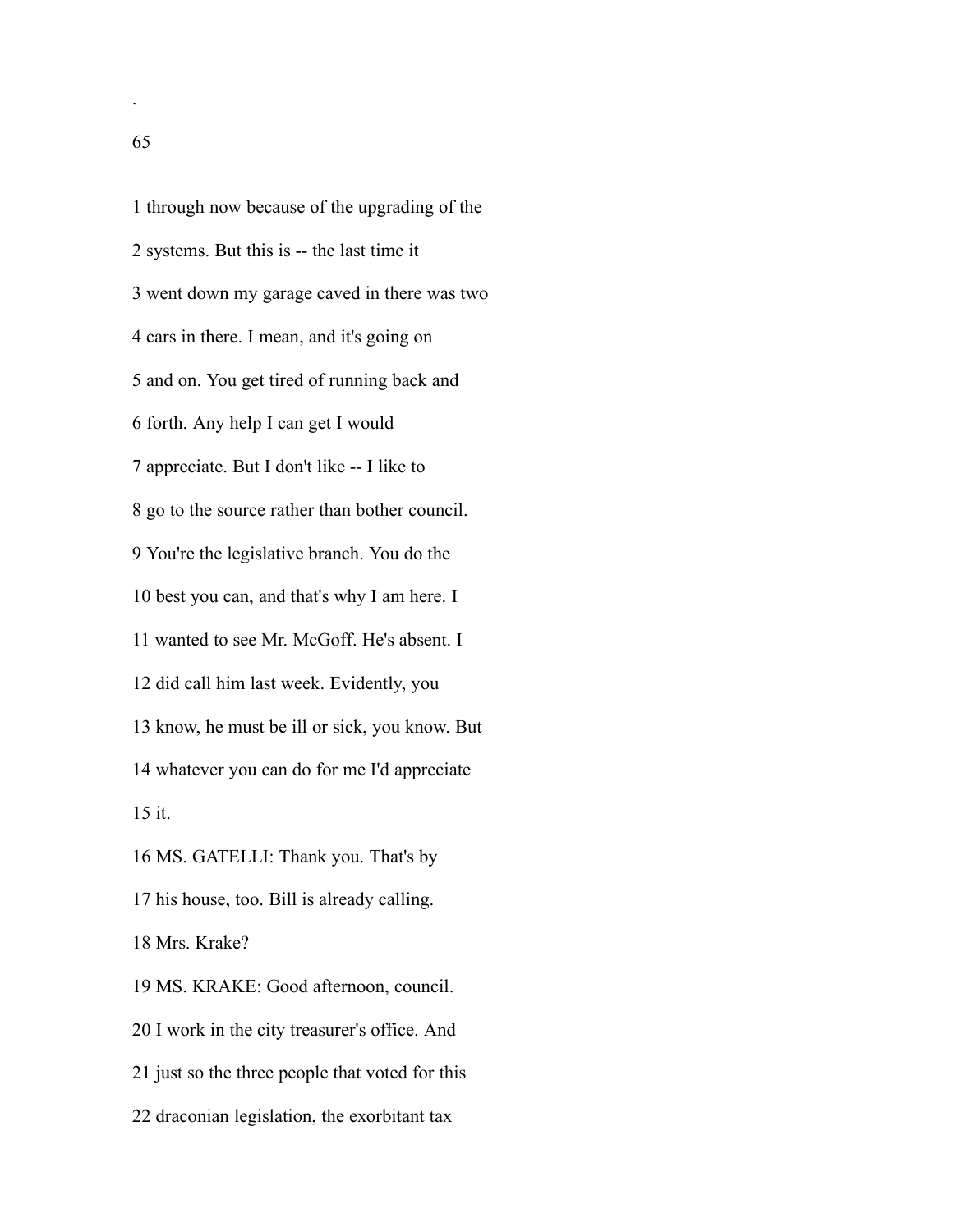penalties, would like to know what the citizens -- I should say property owners are receiving in the mail. They're receiving a . 

 copy of the Times Tribune web page. Apparently that's just as good as legislation or laws. I would like to know who authorized this being sent out since when I'm faced with these questions, I have no answers for people. This is not legitimate in any way, shape or form. They took the time and effort to send this web page, yet they did not itemize what people owe. No one knows what their bill means. They get an act number, and they get a total. That's it. MS. EVANS: Who sent that letter? MS. KRAKE: That came from NCC, Mrs. Evans. They sent two sheets. They send your sheet with the amount that you owe, just a total though, nothing itemized, no years. So there's no way at all you can possibly find a receipt. The people are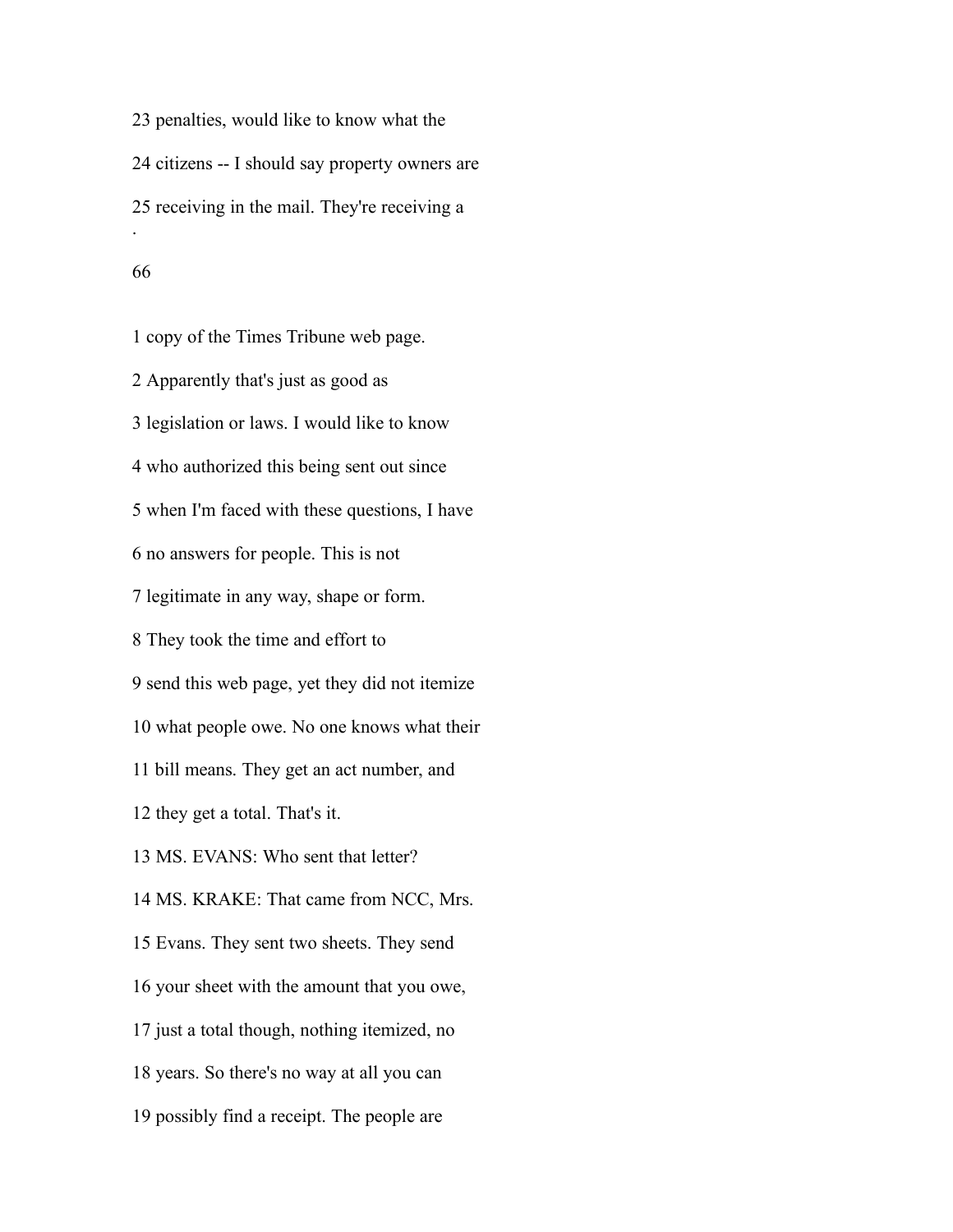scared. They're sad. They're hurt. The wording in here, I have to say it's slightly better than some of the letters I've seen over the years, but still nowhere near professional. You should be aware that your

#### 

.

 delinquent real estate tax account with the city may be subject to the new legislation passed by city council at its Thursday, June 7th meeting. A copy of the newspaper article setting forth possible additional penalties if your delinquent tax liability is not paid is enclosed for your review. MS. GATELLI: Can we have a copy of that? MS. KRAKE: Absolutely. MS. EVANS: Mrs. Gatelli, could we possibly get the manager of NCC in for a caucus is so that we can -- MS. GATELLI: I would just like to investigate it myself first with Attorney

Minora and see what is going on. Then I'll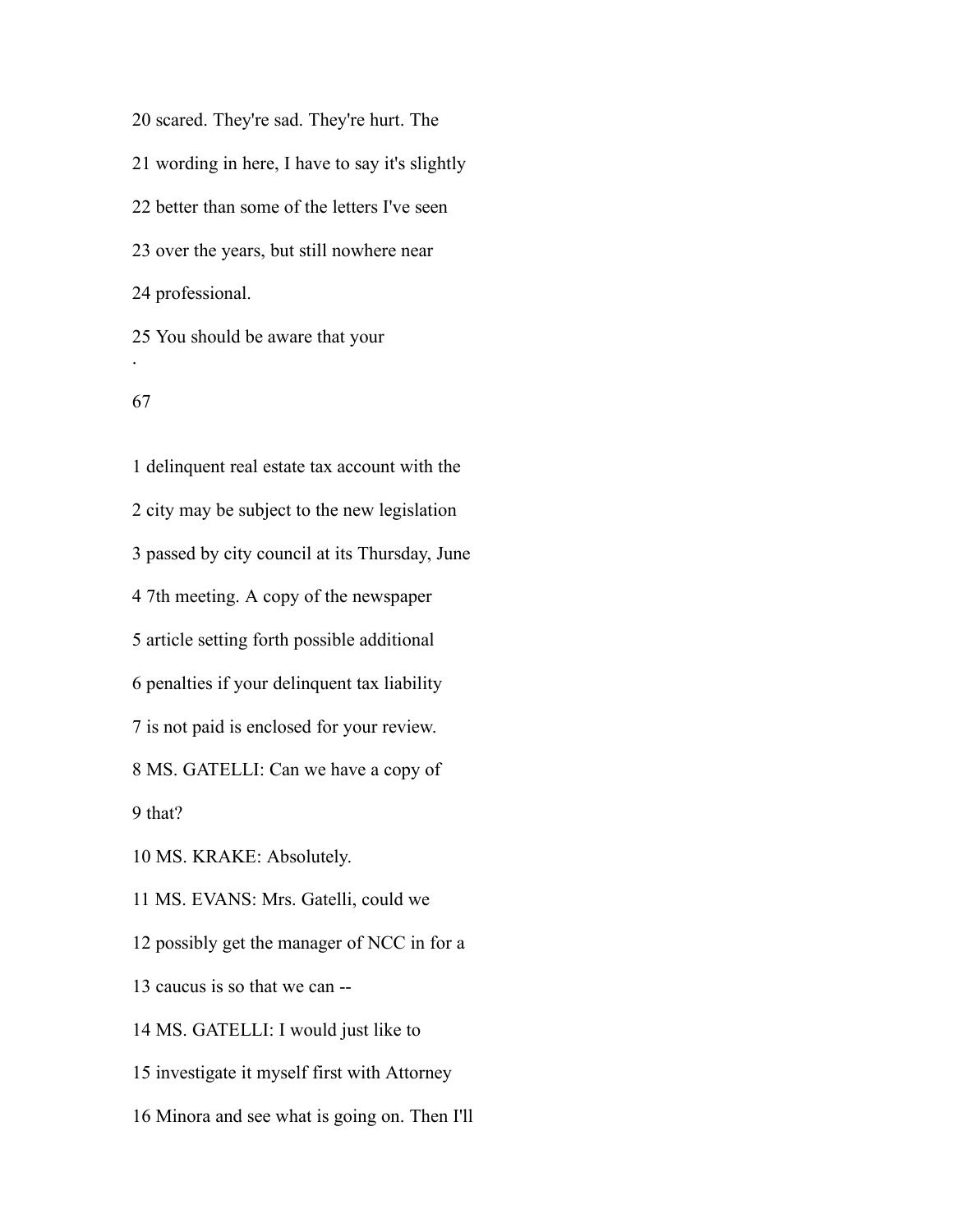call them.

 MS. KRAKE: This is outrageous. If you had to deal with the people I've had calling today, they're disabled, they're elderly. I could -- could you imagine because I'm sure you get those same calls in council. This was devastating to people. It was devastating that these amounts were passed to begin with and now to be done in .

### 

 this forum is extremely degrading. And I would also like to add that our mayor who proposed it even though council voted for it hasn't spent one single second following up and if Ken McDowell has been collecting the delinquent wage tax since 2003. That used to bring in \$1 million a year with one clerk collecting it, not a company, one clerk. I's sorry to say I believe he does not follow up on that because these are the same people that contribute to his campaigns. These are the pay-to-play people. The clerks have been told, you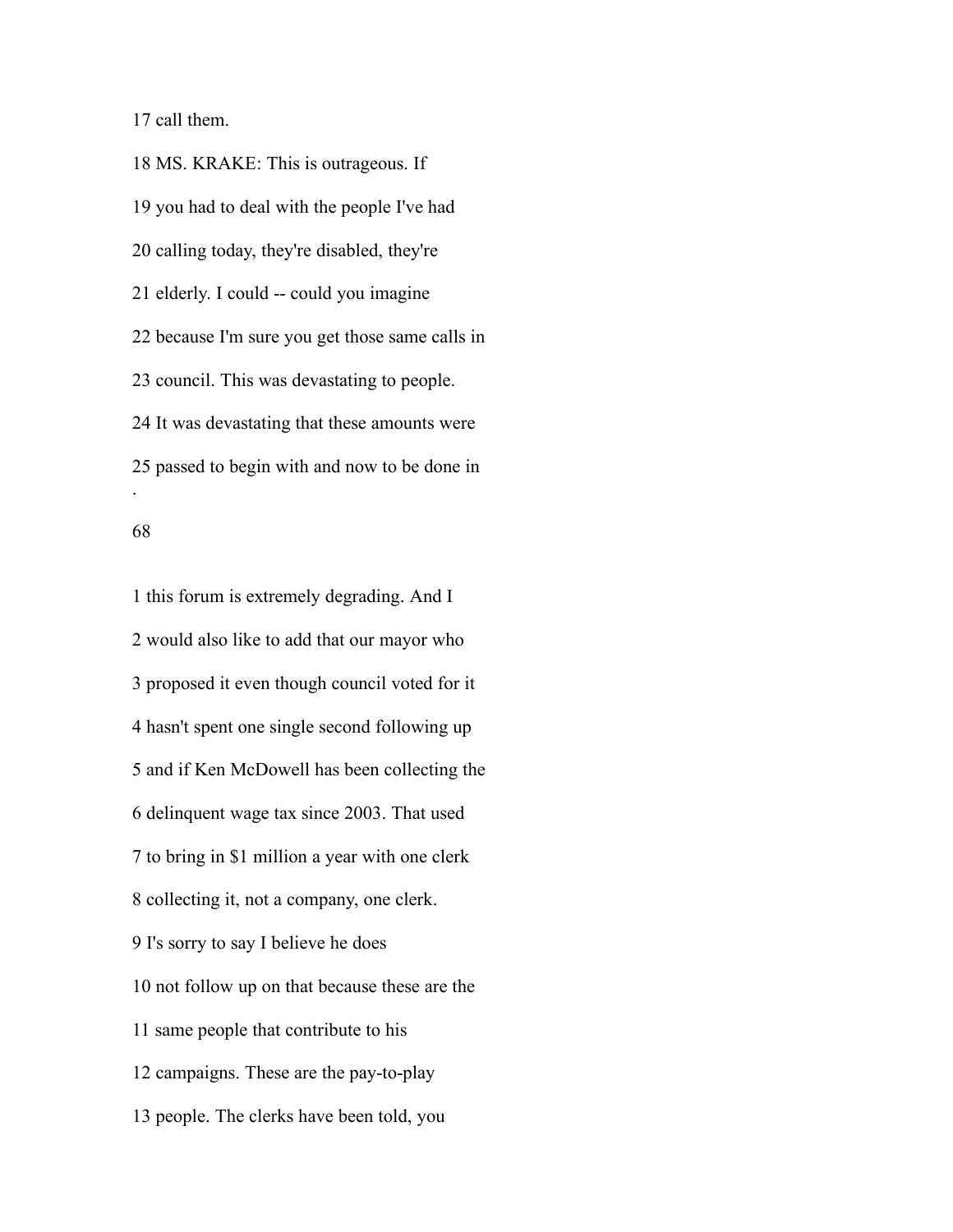know, maybe this isn't priority. Maybe it's

more priority to go after the homeowners and

the elderly in this city.

MS. GATELLI: If you know any of

those and you can prove and show me who they

are, I will go right to the newspaper with

that.

MS. KRAKE: You can't do it. It

been tried. It was tried under Mayor

Connors. You should remember that, Mrs.

Gatelli. You cannot --

 MS. GATELLI: I don't remember that. .

## 

 MS. KRAKE: The Scranton Times went after that when Mayor Connors was -- MS. GATELLI: There's people that don't pay the wage tax and they are being allowed to get away with it? MS. KRAKE: Let me put it this way. It has not been collected as it used to be since the fall of 2003. They brought in -- MS. GATELLI: If there's impropriety there and there's something going on then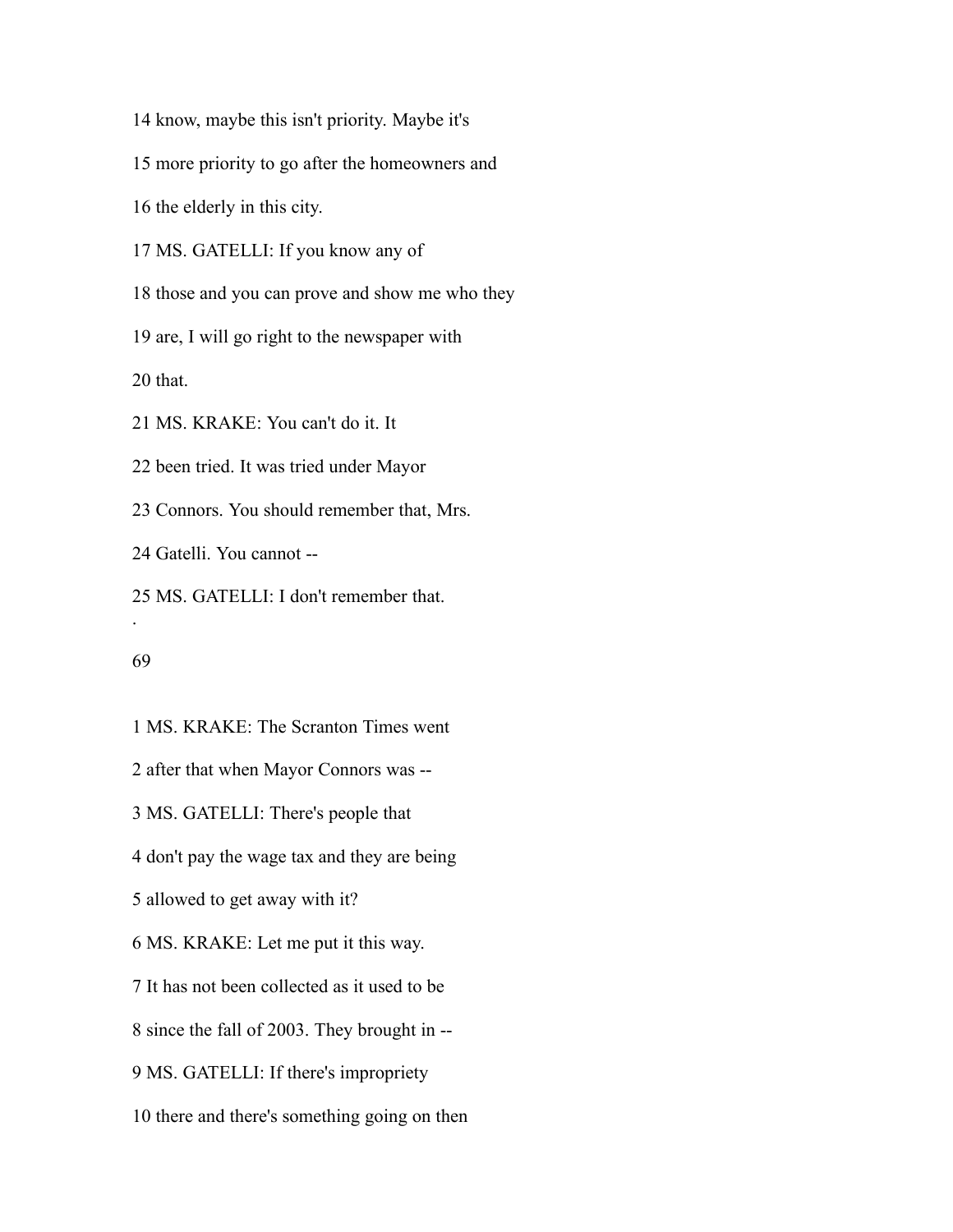there needs to be an investigation. Why

should I pay and you and you and all of us

in here pay the wage tax if we're working

14 that is  $-$ 

MS. KRAKE: The mayor who says --

MS. GATELLI: -- and somebody else

doesn't have to pay it? That's absurd.

It's 3.4 percent.

MS. KRAKE: It's just as absurd to

say that people who need to make up holes in

the deficit are homeowners struggling to pay

their taxes who are no longer working.

Thank you.

MS. GATELLI: Leave that with us.

Mr. McCloe.

## 

.

 MR. McCLOE: Good afternoon. My name is Brett McCloe, Scranton taxpayer. Today I would like to say welcome to the mayors and other city officials from all over our Commonwealth. I hope you will get to know City of Scranton, the people and not just City of Scranton, the corporation. I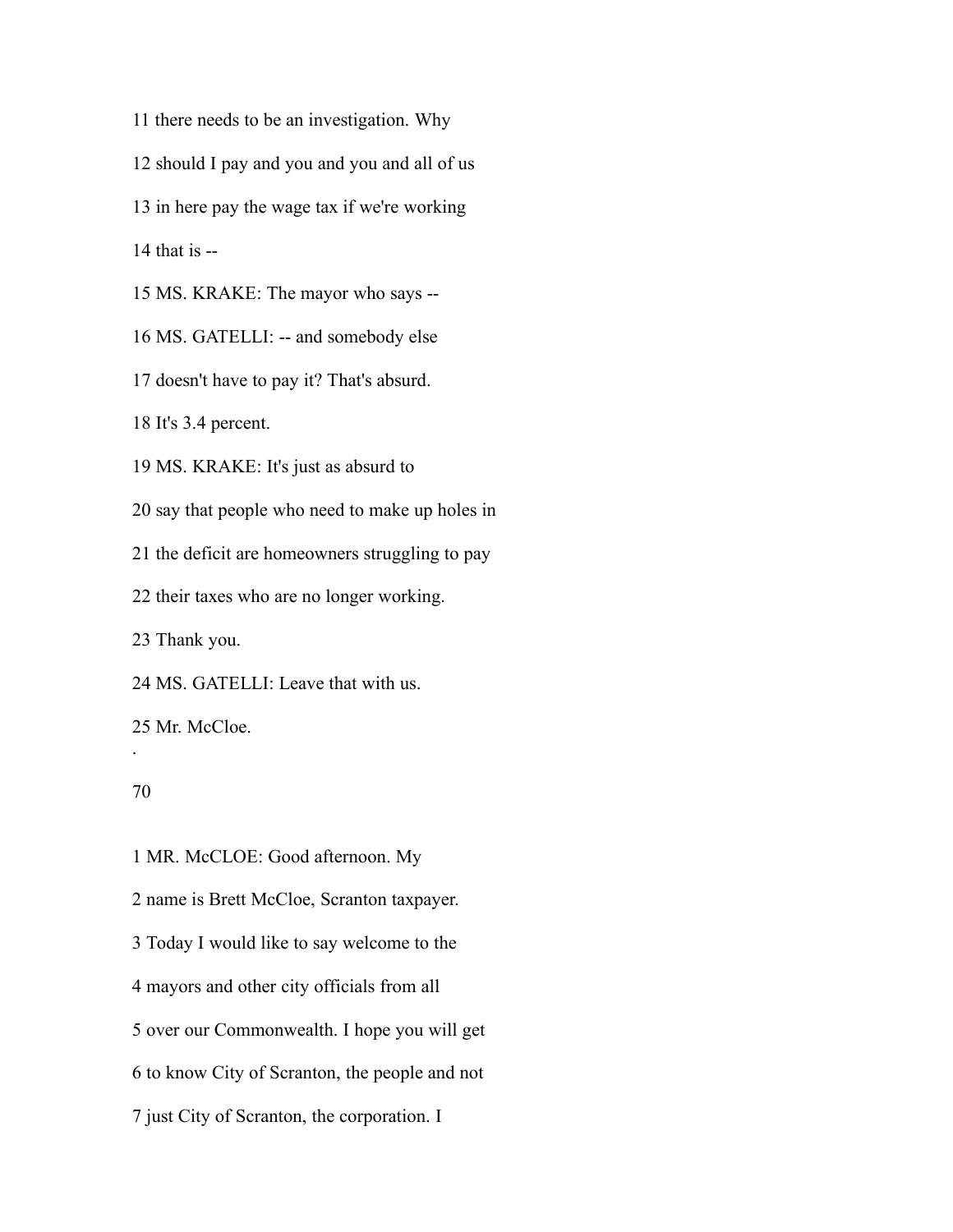hope you will take an unscripted walk or drive throughout our city, not to evaluate, judge or compare, but to kick back and take advantage of our hospitality and enjoy our -- enjoy your visit to our city. Last week I had a few people come up to me at the grocery store, work or while pumping gas and they'd like voice their opinions. The number one thing I hear as well as -- I'm quite sure -- a lot of other speakers is when they're out and about is a thank you from all of those who speak on behalf of the silent majority. Some of these of this council wouldn't know who they were because they situate themselves in such small circles that bring them in a -- that they get elected by.

### 

.

 Some council members had have admitted and made it clear by statements made and by the way legislation is passed. The second question is, why does it always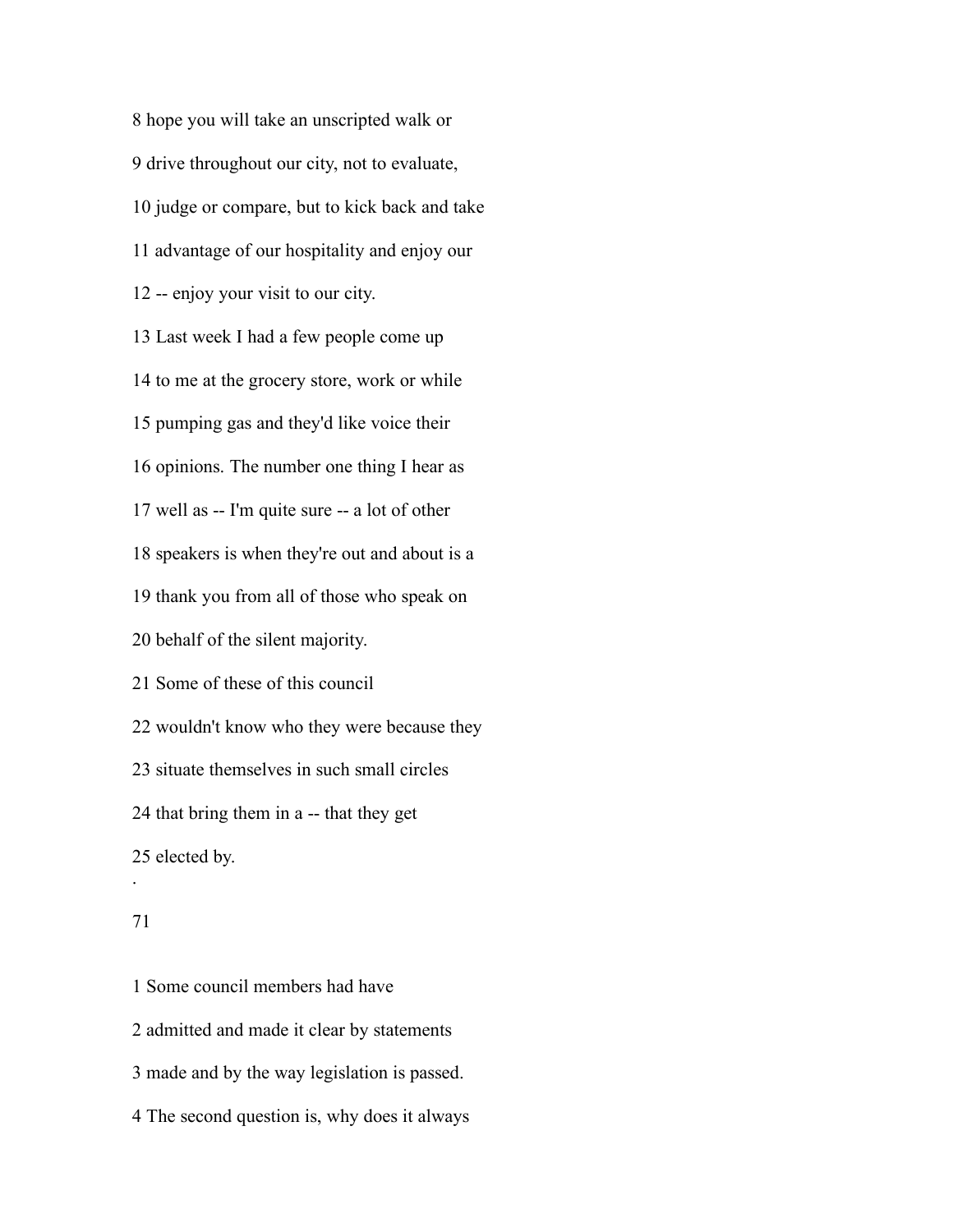seems to be a three, two vote or the ever so popular four-to-one shutout? I try to be objective and not blame the mayor or his vision for what seems to be a statistical improbability.

 People who ask really don't know why or how the votes seem to fall as they do. So as a private citizen, I would like to know on behalf of all those who have asked me questions, what are the statistics of how those votes passed, not on any particular issue, but was there ever a Gatelli, Fanucci, Evans versus Courtright, McGoff? Was there ever a McGoff, Evans, Fanucci versus Courtright, Gatelli? Was there ever a Courtright, Gatelli, McGoff versus Evans, Fanucci or any other combination possible than the seemingly loaded three, two vote or the four one shutout of Ms. Evans? I think the people would be very interested in those numbers along with what those numbers .

represent so they can is a more insight into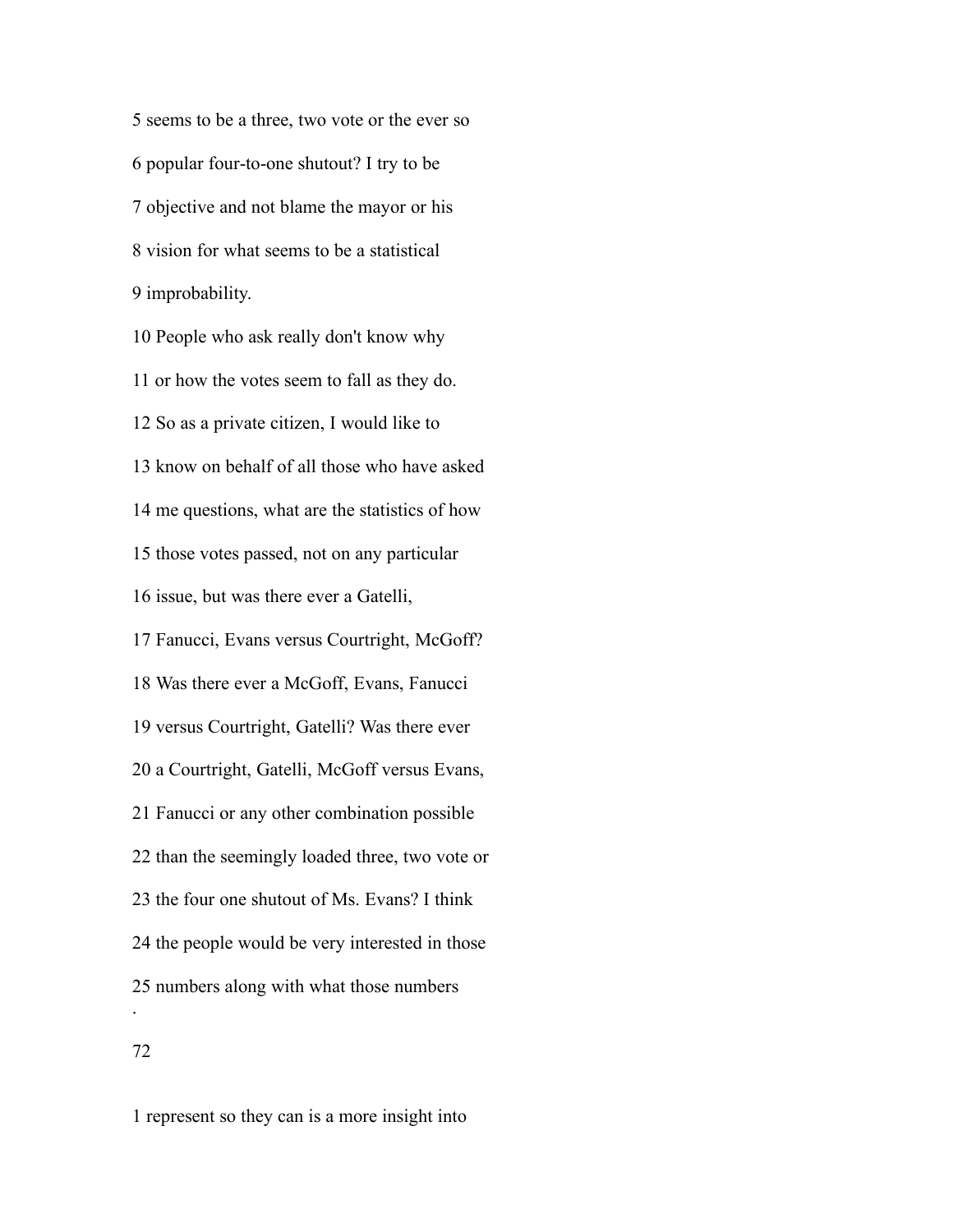the mindset of those who we elect or cause to be elected because of lack of voter participation. And in my opinion, I think it's time we stop unvoting people into office. The fault lies with our fellow neighbors and co-workers who travel in those so-called circles. It does not lie with this council. What I heard from those who support the bulk of the three-two decisions, is a law of the jungle, too bad so sad, survival of the financial fittest, I'm getting mine, you get yours, ship your mom off to a nursing home for a buck, how come you're not like me mindset that seems to fuel some of this legislation. And we need to call them on it whenever possible. They say the words of the -- of those that speak here at the city council meetings has nothing to do with city

business. They're wrong especially since it

seems to be that there are more than one

city council meeting going on at any given

time, one here in this building, others held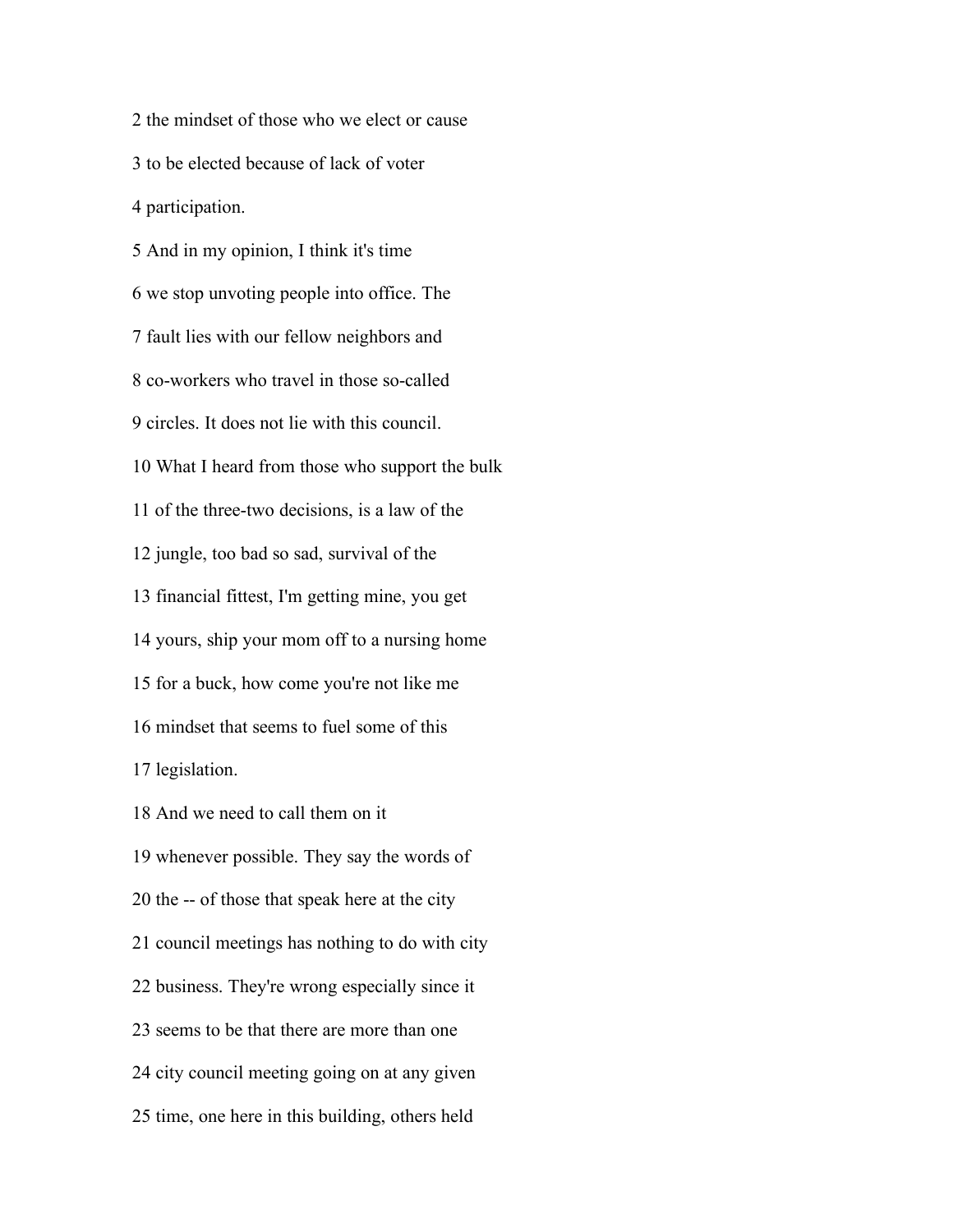in back rooms or cocktail parties. Those same people and those same circles will admit that that's where they get what they need from this city council. It makes me wonder if the people of this city are Scranton's greatest asset when we allow this kind of thinking to go unchecked or uncontested. We can do better than this. This is not what we are made of. And this is city business. Thank you. MS. GATELLI: Thank you. Mr. Sbaraglia. Just for the record, I think we voted four to nothing for everything today. It happens a lot. They only focus on the ones when you don't. MR. SBARAGLIA: Andy Sbaraglia, citizen of Scranton. Fellow Scrantonians, I was a co-chair on the kids free swim program. But most of the praise or anything that you can say goes -- should go to Mr. Jacowicz who raised thousands and thousands of dollars for this program. He went out

.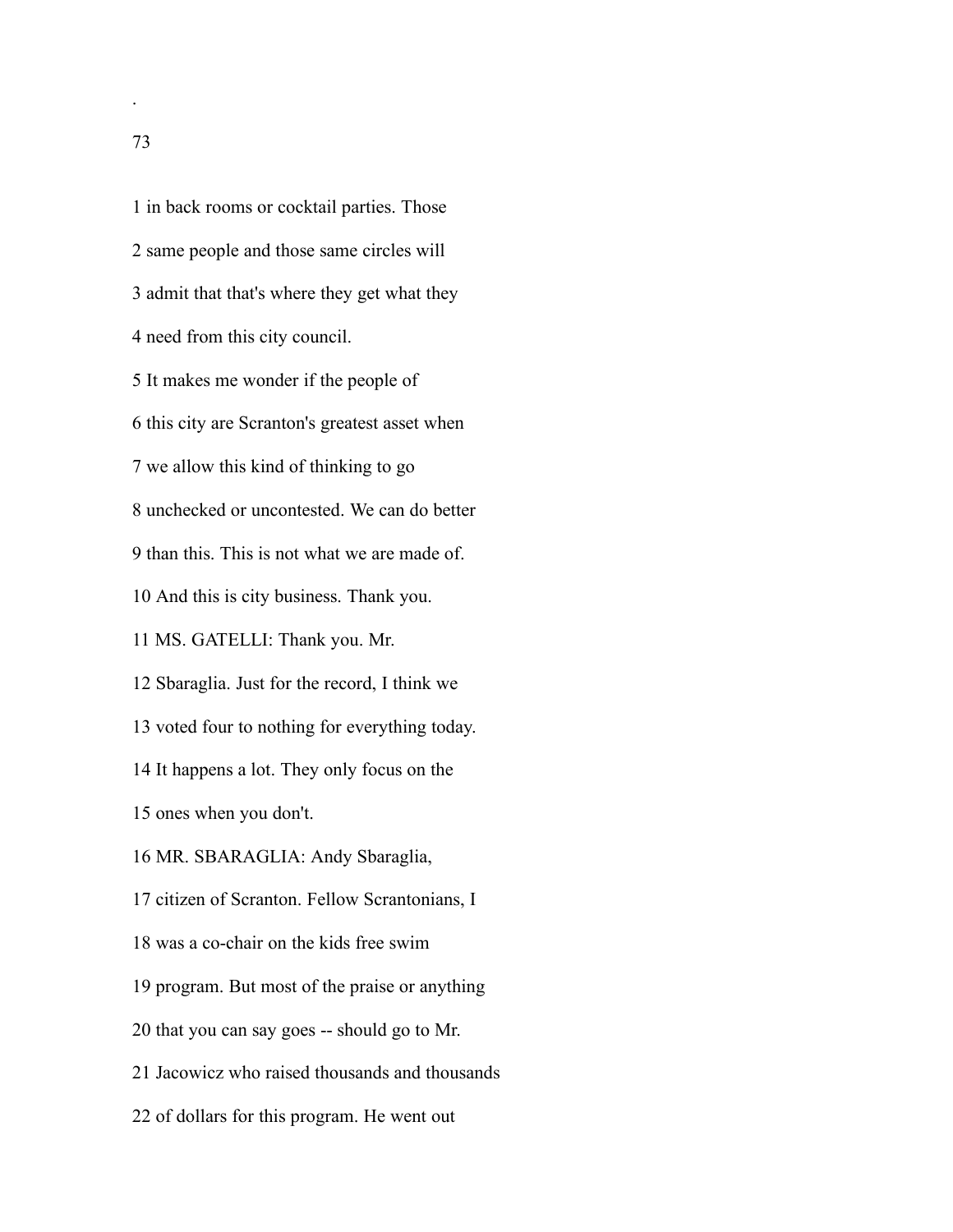there and went to neighborhood after neighborhood after neighborhood and really got the funds. .

#### 

 We spent \$1,118 up at the pool for that one day. There's two businesses that's contributed two-thirds of that money. One was Star Uniform, and the other was Buona Pizza. And I wish to thank them and wish to thank everyone else, of course, who contributed, namely all of you, too, me and so forth. But it was successful. I think the kids got a deal especially with the park being closed up at Connell, that pool. I think a lot of people normally would have went there went to Nay Aug. Now, let's get on to the more important things. I'm going to bring up like I always bring up -- I didn't get a chance to speak on this before the meeting, of course, was cancelled approving penalty and interest for the collection of delinquent real estate taxes before you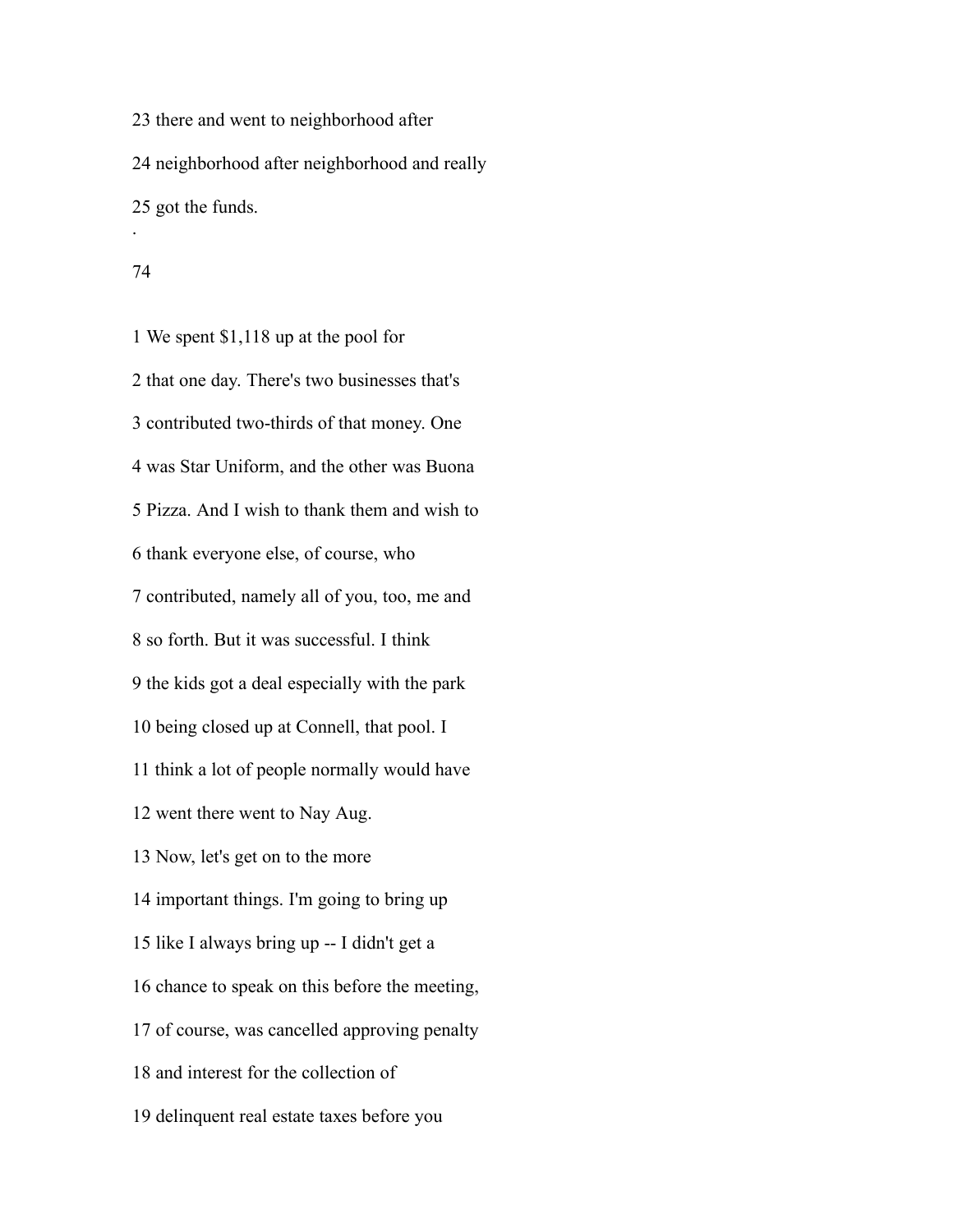voted on it.

 I went through my taxes. My taxes last year -- city tax -- I am not talking about the school because this is only concerning the city -- was \$369. I would use a term of \$400 because the math is .

# 

 easier. We got a ten percent penalty if you didn't pay it on time. Now, notice if you're three months late with your taxes, this penalty comes into effect. You have a ten percent put on by the city or -- prothonotary court or whatever. We got NCC tacking on 25 percent. So your \$400 tax already went up to \$540. Now, look at the other penalty. I don't blame people for being frightened. They should call all of you that voted for that it and really ring your phone off the hook. Let me read some of the fees again. Review of the lien, 25 bucks, that's A., B. was 160, C. was \$35, D. was \$175, E. God's the limit on that because it's up in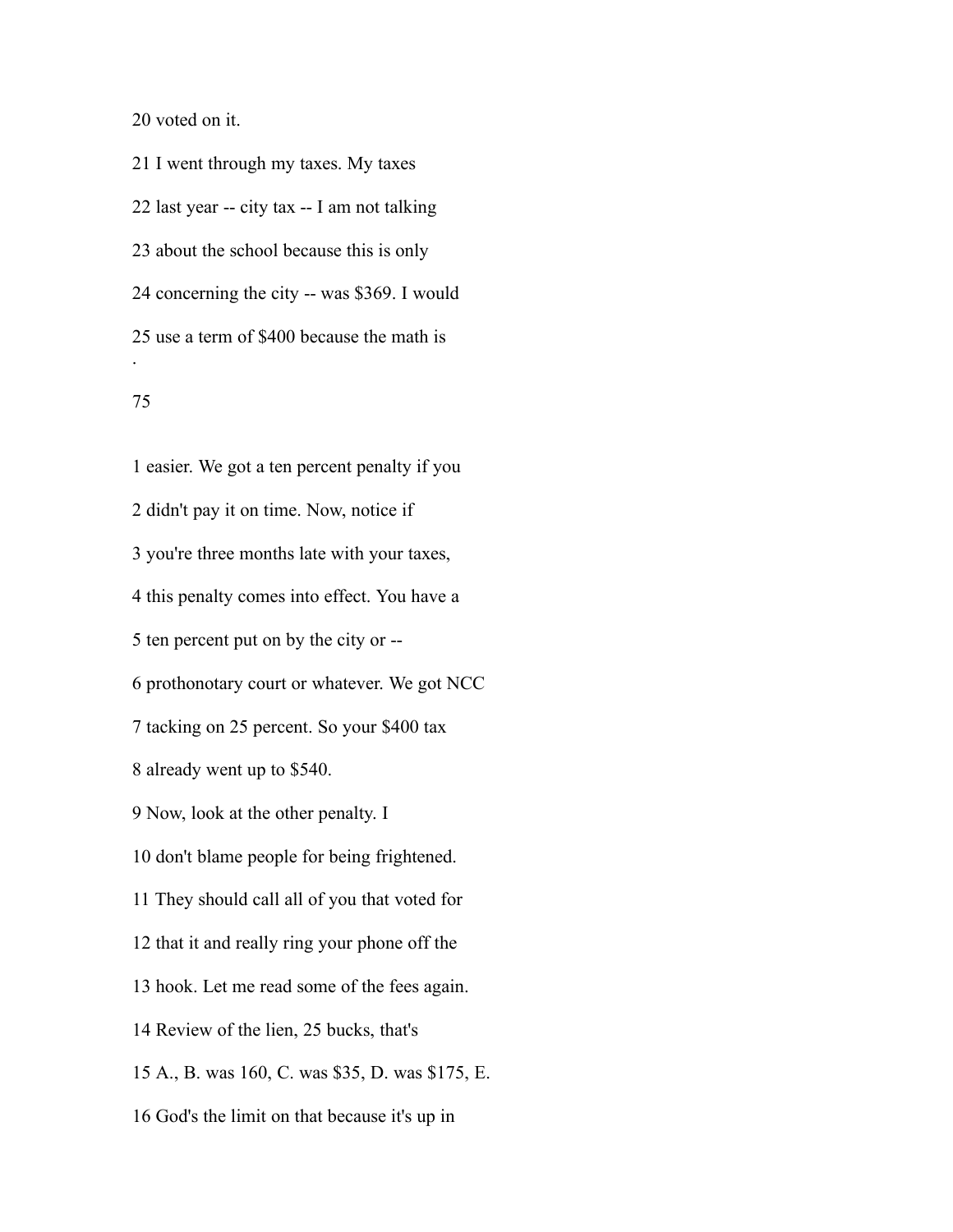the air about that fee, F., 175, G., \$30, H., \$75, I., well, that's another fee up in the air, J., \$800, K., well, that's another fee that's up in the air, L., 175 bucks, M. \$30, N., that's another fee that's up in the air, 0, \$50, P., \$25, Q., \$400, R, \$30, S. \$100, T., \$50 , U., well, that goes \$60 -- that's a fee that could be God knows what, V., that's another fee that's up in the air, .

## 

W., another one that's up in the air.

Gentlemen, I told you before that was

immoral.

\$400 is all the taxes of the city

was. How could you put on a penalty of over

2,000? It doesn't make sense anyway. Now

you turn out and say, well, the school board

did the same. You don't even know if it's

in conjunction with the tax because your tax

is on 400. All of these penalties are the

\$400 fee.

MS. NEALON FANUCCI: That's not

accurate. It's not.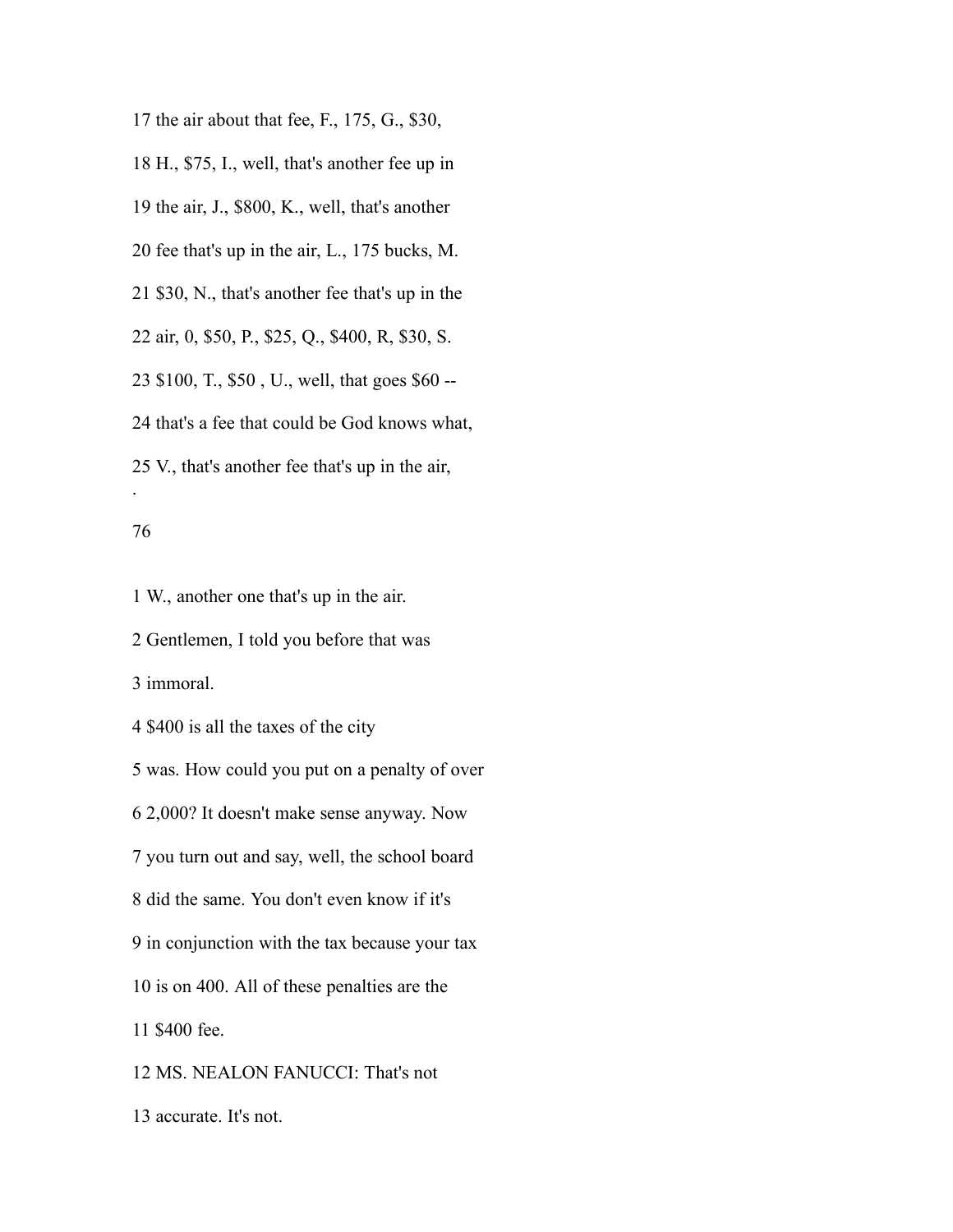MR. SBERAGLIA: You speak for the

school board?

 MS. NEALON FANUCCI: I'm talking about our fees -- that's not all implied and implemented under every person. That is not accurate. MR. SBARAGLIA: No, the \$400 I took as a means. MS. NEALON FANUCCI: What I'm saying is that A. to Z., A. to Q. List that you're using, all those fees are not added on everyone's bill. That is not accurate. .

 MR. SBARAGLIA: I don't care. It could be added on one person's bill. It's still immoral. I don't care where you put it. This is so many variances and that you have no way of even knowing what it's going cost. You don't even know if it's going to be in conjunction with the school if they are going to do it and you're going to do it and both fees are going to be added on to the people. You don't even know that.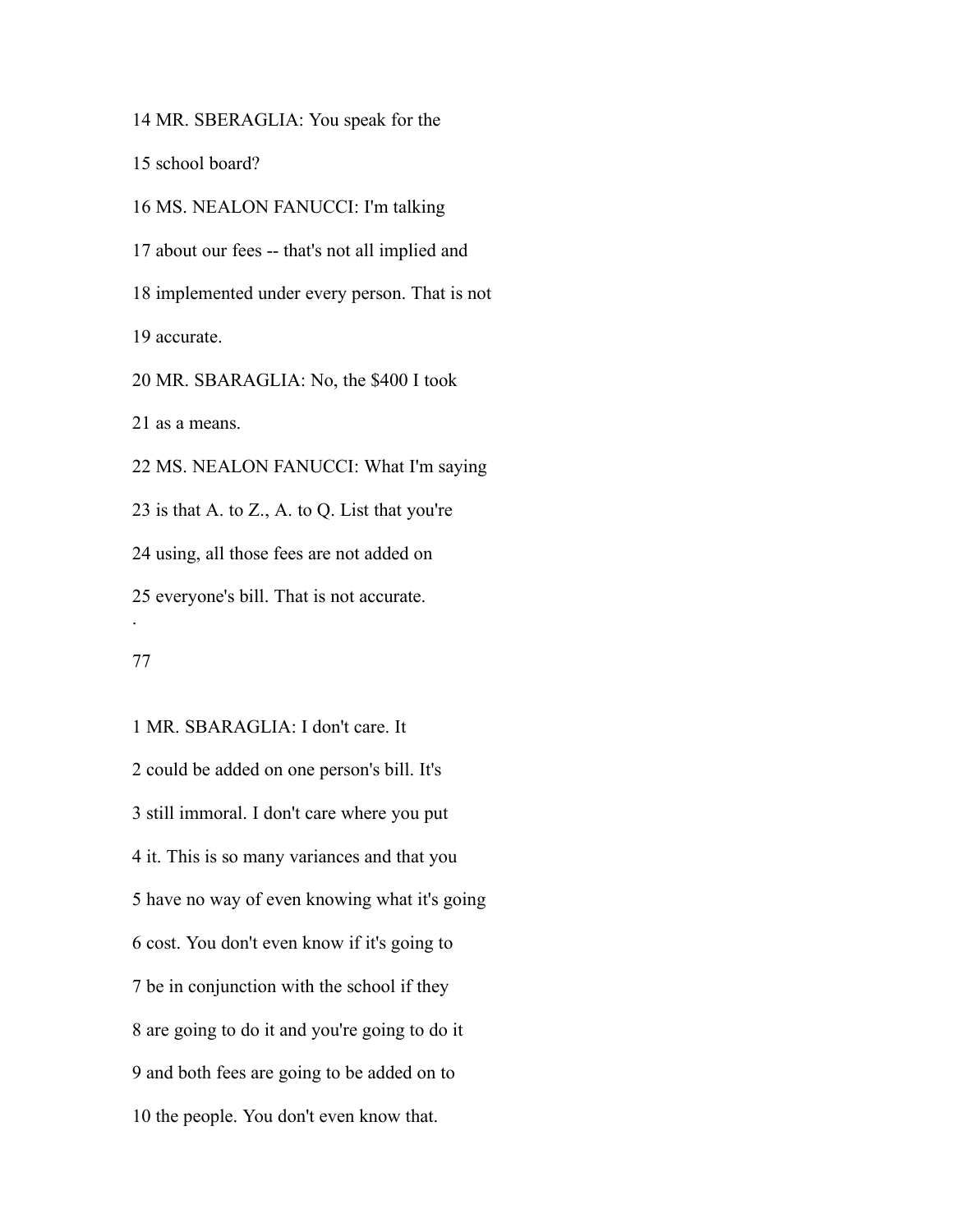MS. NEALON FANUCCI: They did not.

MR. SBARAGLIA: This legislation

does not say that.

MS. NEALON FANUCCI: Well, our

legislation has nothing to do with school

board legislation. Exactly.

MR. SBARAGLIA: You do not speak for

the school board, and you have no way of

knowing if they're going to impose the same

penalty fee on the citizens of Scranton.

MS. NEALON FANUCCI: The school

board already enacted theirs. It's

finished. It's done and collected. It's

not true.

 MS. GATELLI: Ron Ellman. .

## 

 MR. ELLMAN: I'm not going waste no time like I always do. I went to Nay Aug over the weekend for the car show, and I want to say how nice it was and there must have been a million dollars in cars there people and the nicest people -- I guess I talked to 15 or 20 people, you know, about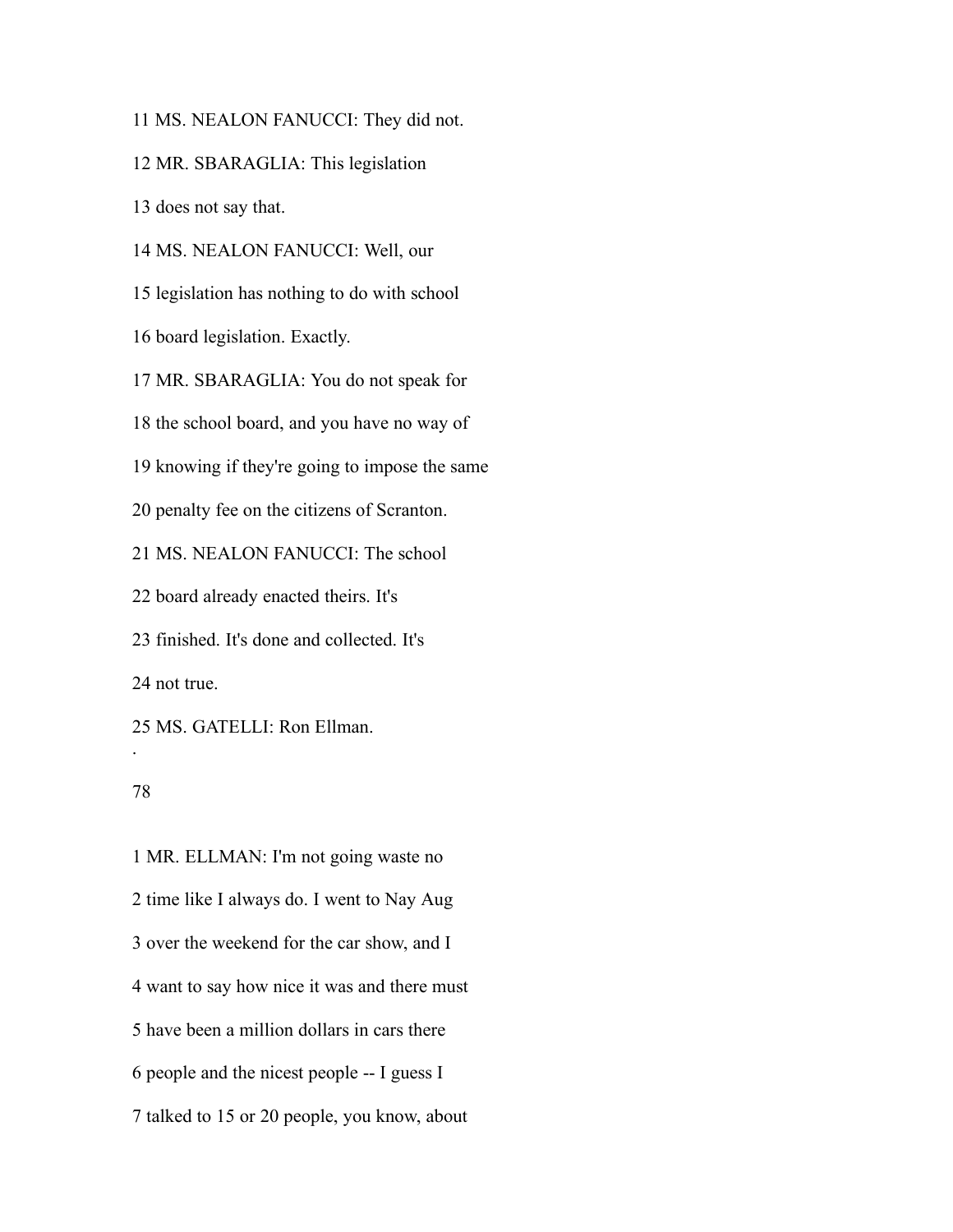the poor city government. And everything come up except for cars, and that's what I was there for.

 But they had food and bathrooms and everything, but there is no place to sit. You know we got \$10 million and there's no benches anywhere. I thought maybe with all the trees they've cut down they can put some of those big old pieces of the trees different places for you to sit on because it gets tiresome standing. I don't know where all the money went for the place. You know, this is a good city. I got all kinds of notes there like I'm off -- a couple weeks ago I was mentioning about Joe Snedeker riding his bike and -- for the home and the Byrnes having the food giveaway and Mr. Bolus having the meal for the .

### 

 people. And I don't know I don't always agree with Reverend Simmons and Sister Adrian's views, but I know they mean in their heart the best for the city.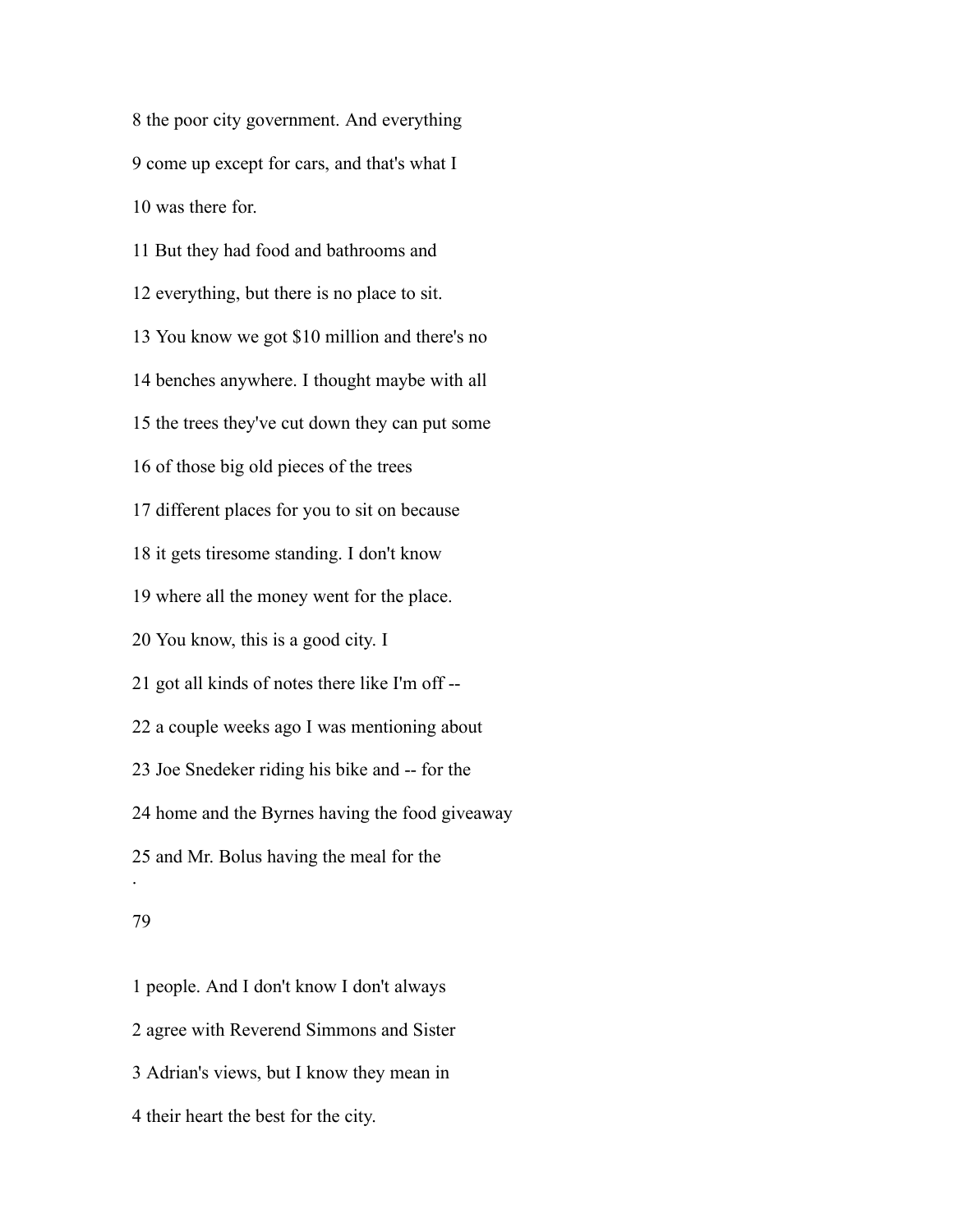There's a lot going for it, but there's so much graft and corruption with this administration. This plan illegal. Moving the exit isn't going to terminate the dirt and the dust and what is going on. The plant is illegal. It ought to be closed. It out to be terminated. And the KOZ ought to be stopped on it. They put another KOZ building on the damn place. And besides that, the man has three KOZs, one of the men involved. If that isn't showing gross favoritism by the school board and the mayor, I don't know what is. This deal is as crooked as a dog's hind leg. It's just -- everything about it stinks. I've talked to some people that are much more knowledgeable than I am about it that know what is going on. And it is an illegal plant. It's not zoned or anything. I wasn't going to mention it, but . 

I've had three phone calls suggesting I keep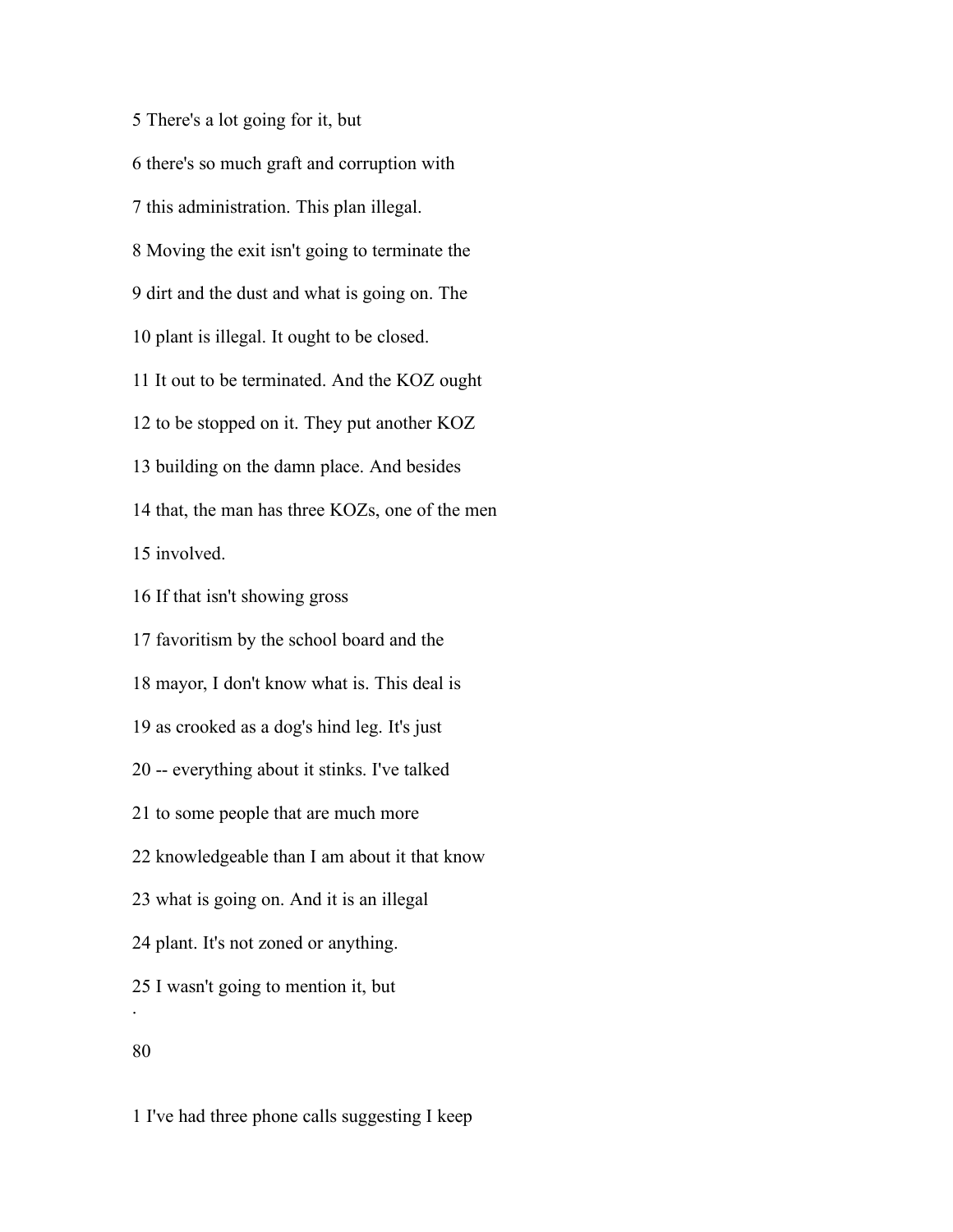off this subject. And no one is going to intimidate me. I don't care if it's Mr. Lewis or his -- you know, somebody he has phoning. This is a terrible situation, and it ought to be -- I think a grand jury out to investigate it. If I'm wrong, I'm wrong, but I'm not wrong. And I have one other thing I'd like

 to say. I had a couple come up to me at the car show from -- they got displaced out of the Olive Street apartments evidently, and I suggest that they keep on top of things. That's all I can say because the college didn't buy the school building without the intentions of growing. And the only way they can grow is into these two projects, and these people know it. This is another deal that shouldn't be allowed. These apartments can be saved very simply, and I've talked to an engineer who told me they knew they didn't have to move out all of these families to work on the buildings. It's just another deal from this administration and the banker up there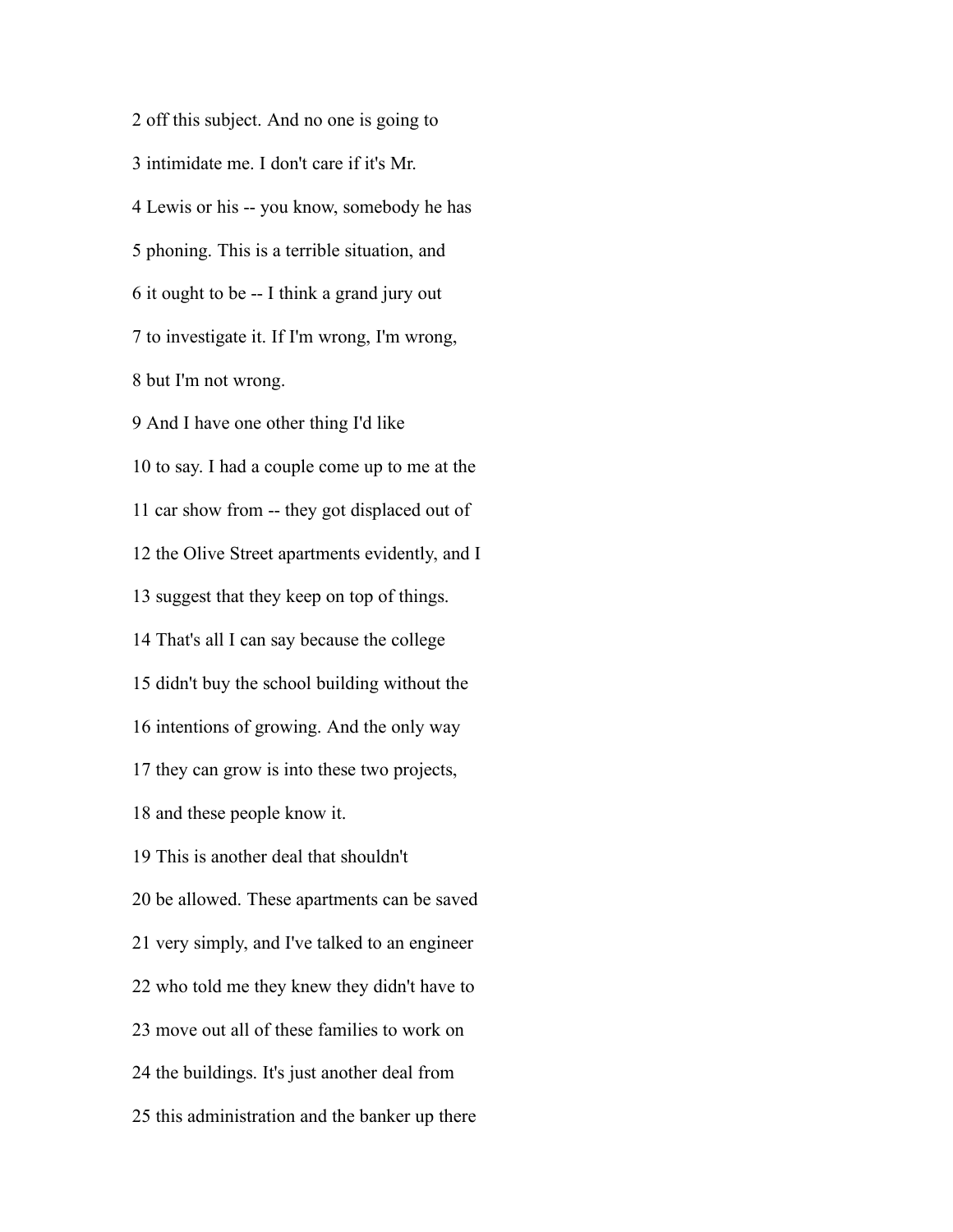at the Scranton housing against the people

of this city. Thank you.

MS. GATELLI: Thank you. Is there

anyone else that would care to address

council ?

MR. HUBBARD: Daniel Hubbard,

president of the lower Green Ridge

neighborhood association. I understand the

caucus was cancelled because the attorney

for the rescue mission wasn't able to

attend.

MS. GATELLI: Our attorney.

MR. HUBBARD: But what does that

have to do with Daron?

MS. GATELLI: Daron is in

litigation, too.

MR. HUBBARD: Daron is in private

litigation between the citizens -- the

rescue mission as far as I know is in

litigation with the zoning board appealing

the decisions for zoning.

So I can understand where the

.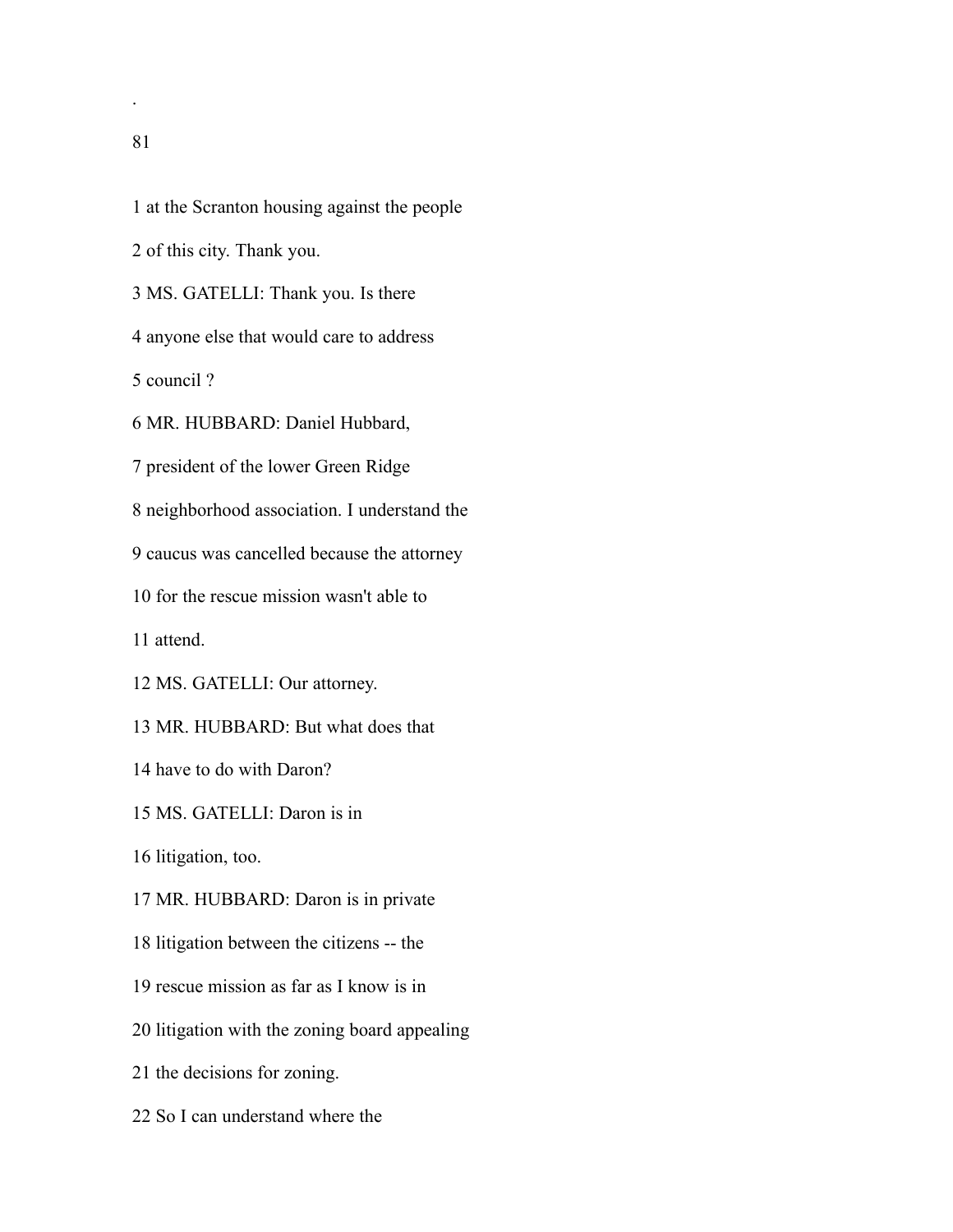conflict of interest with the rescue mission would be because they are actually fighting the city on the appeal for their -- the .

#### 

 zoning votes to shut them and not give them their variances. But Daron Northeast is under private litigation through private citizens, and their litigation is a nuisance action. So what does that have to do with  $-$  MS. GATELLI: I will have you talk to Attorney Minora after the meeting. He knows the legal answers. MR. HUBBARD: Okay. Sure. I'll -- that threw me off track, Judy. I expected a little bit more of an answer than just referring me to Mr. Minora. You were

talking earlier about trash dumping in the

area in the city. Scranton DPW is currently

dumping enormous amounts of trash at the

intersection of Nay Aug and Albright.

We have large sections of cut down

industries, piles of broken concrete. We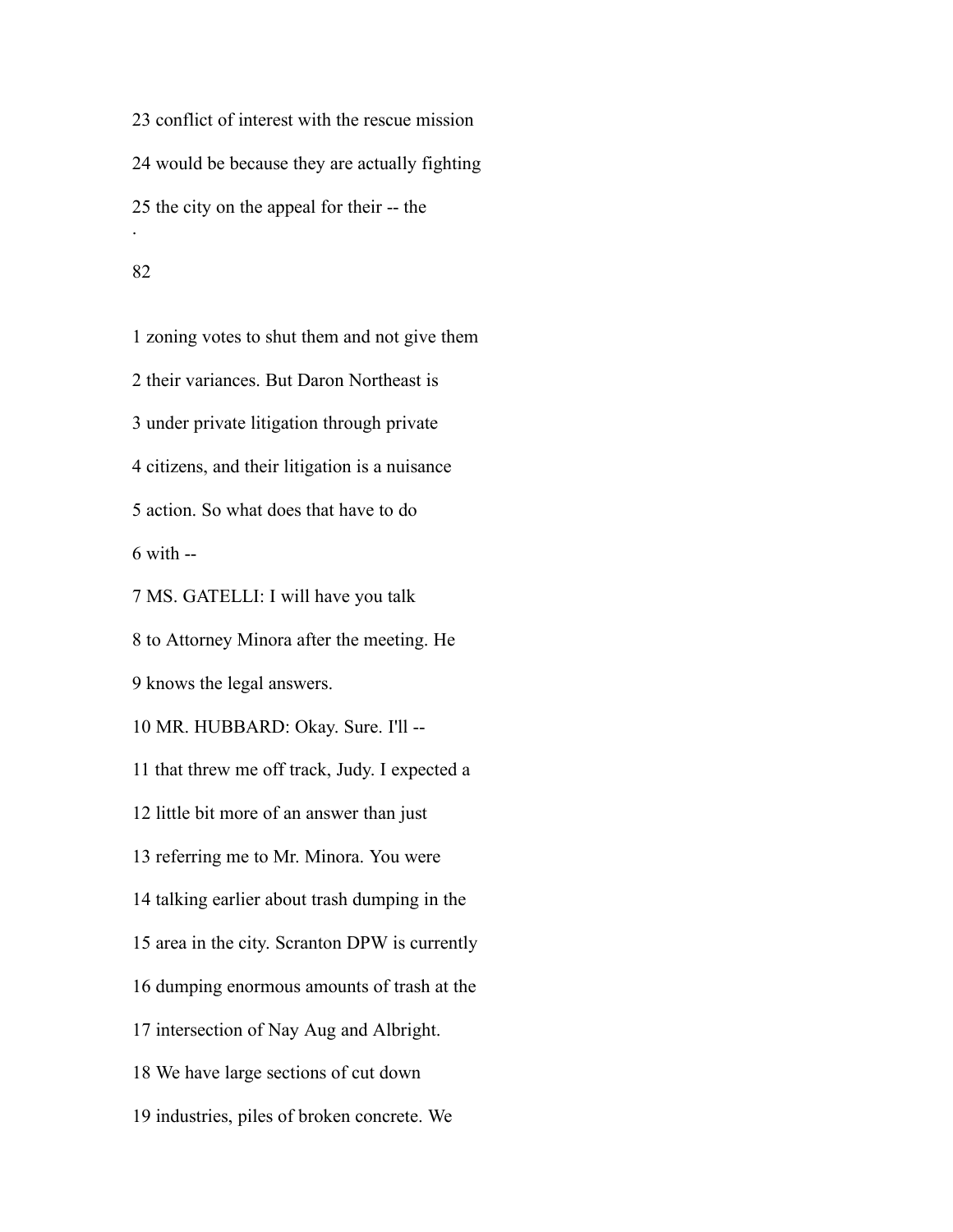have fill, manhole covers, old rock, busted up this and that. And they're in there today as I was coming here with a backhoe and a dump truck pushing the dirt around because that's where they decided to store all their -- either the trees they cut down .

## 

 and collect and/or the dirt that they get from other people -- they are getting a lot of free fill from the Meadow Brook Project. So they're storing it there. So not only do we have to look at a non-repaired riverbank, we have to look at the flood gates that don't have a levy around them. Now we have to look at the DPW trucks coming in almost every other day and dumping large amounts of fill dirt across the street from a damaged riverbank that the city refuses to fix. Now, I understand there was a meeting at the Days Inn in Wilkes-Barre. Mr. Doherty sent a letter because he could not attend. And his letter read that they're not too concerned with the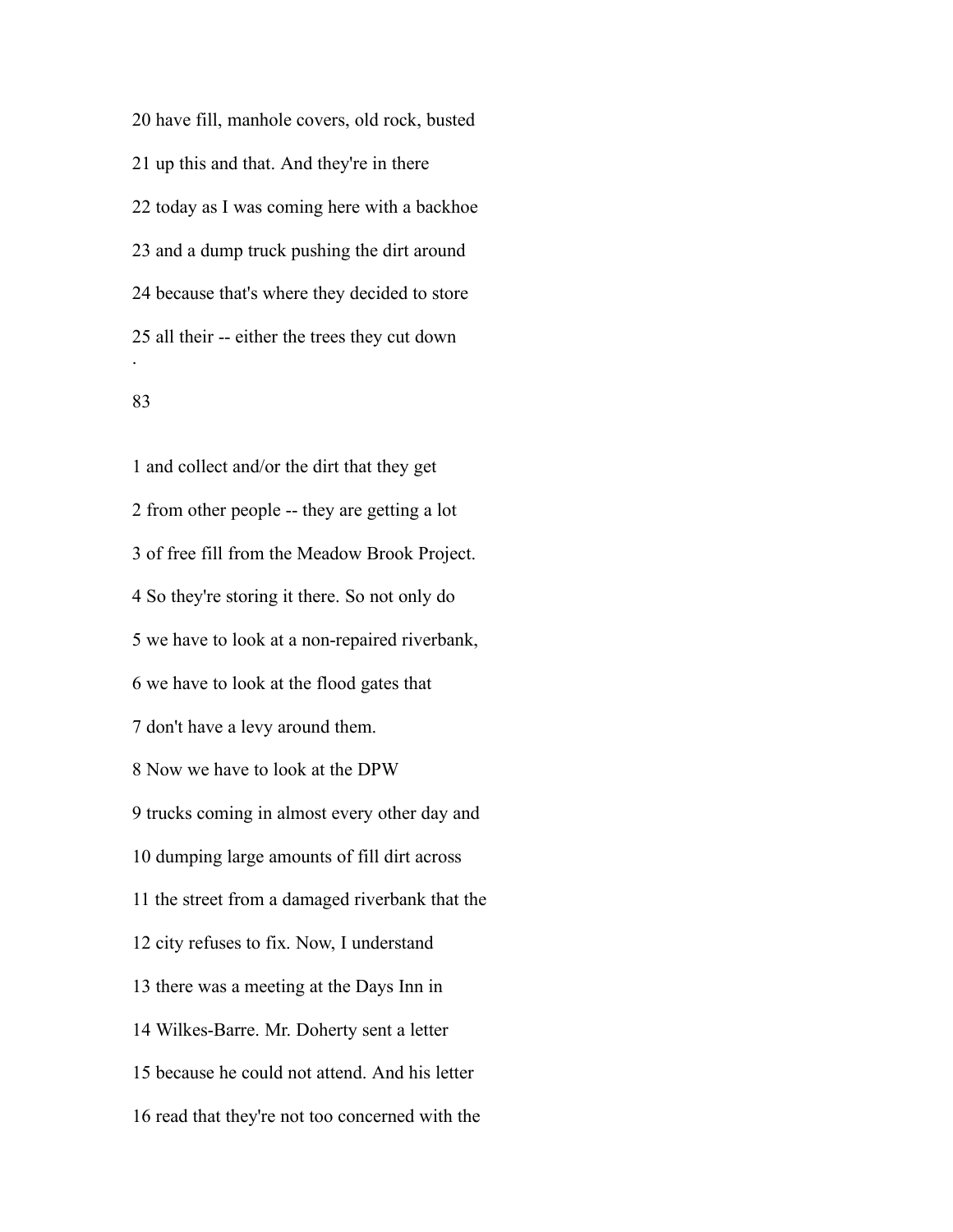repairs of the riverbank in lower Green Ridge because he and Mr. Parker only consider it a small hole in the levy. Well, the last I checked a small hole in a levy becomes a very big hole when the water starts coming through it. So that shows us why, one, we don't have our flood siren? \$20,000 in CDBG funds was needed to put a flood siren in. This city government .

### 

 hands out money like candy to children to big commercial companies that are multimillion dollar businesses, and you can't give \$20,000 to lower Green Ridge for a flood siren? I mean, it just -- it appalls me. You give coffee shops 150,000 so they can go out of business and sell, but you can't put \$20,000 worth of money towards a neighborhood. And, Judy, you know, this is kind of directed at you because in 2005 you stated in an article in The Scranton Times that, I'm going to be a neighborhood person,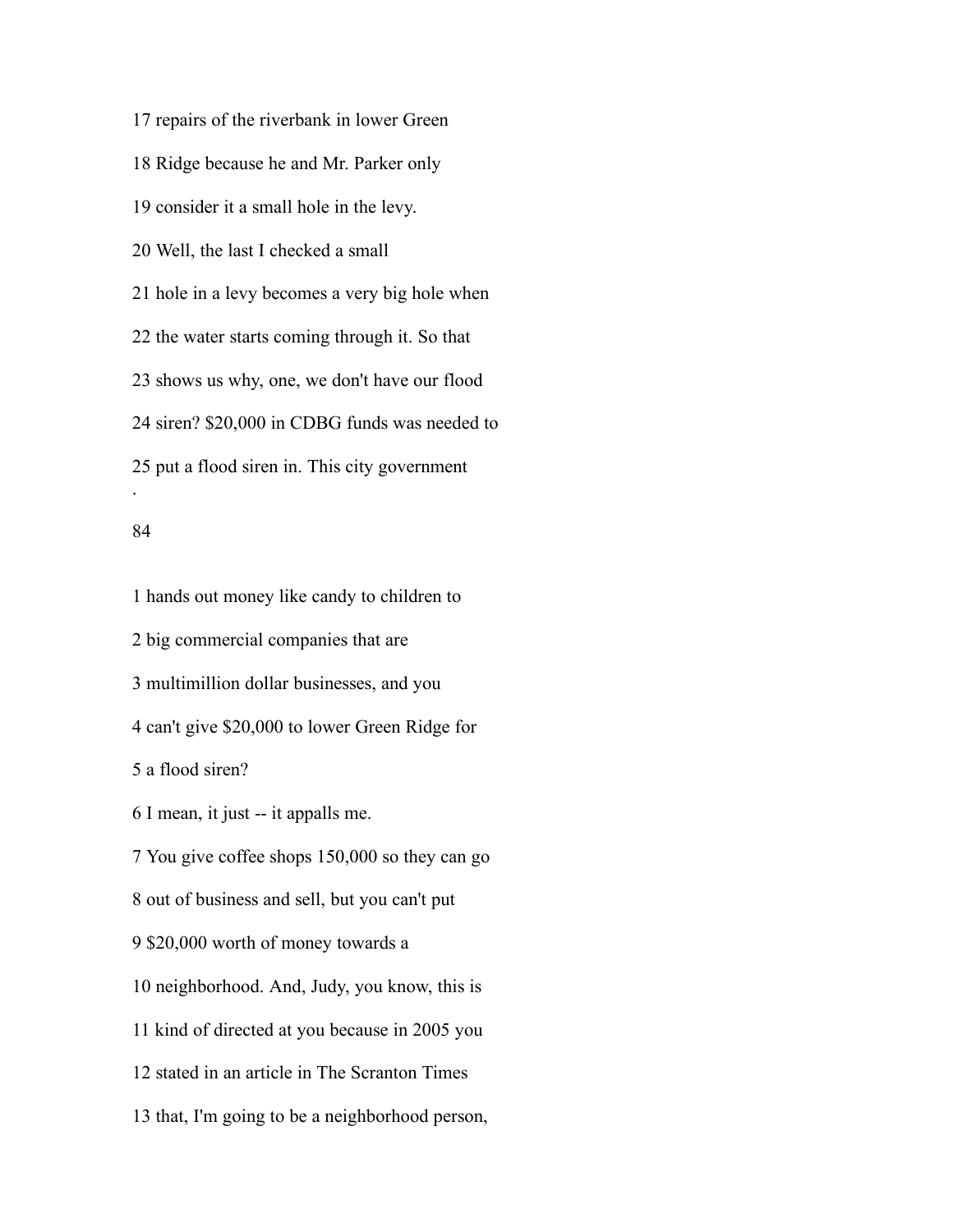I'm going to be for all the neighborhoods, not just South Scranton. I think that the way Mr. Doherty changed since the primary, he's really interested in the neighborhoods. But how the hell interested is he in the neighborhoods? How interested in the neighborhoods are you? Daron Northeast is still operating illegally polluting the environment, killing residents -- the riverbank has yet to be repaired. Our one year anniversary is coming up next year. .

## 

 And maybe -- you know, maybe the -- I was unaware that the president of the Harrisburg council was going to be here tonight. But maybe she would like to see the pictures of the flood in 2006 so that she can see what the residents of lower Green Ridge have to deal with and the fact of the ineffective Department of Public Works refuses to repair the riverbank and they have the ability, the dirt and the machinery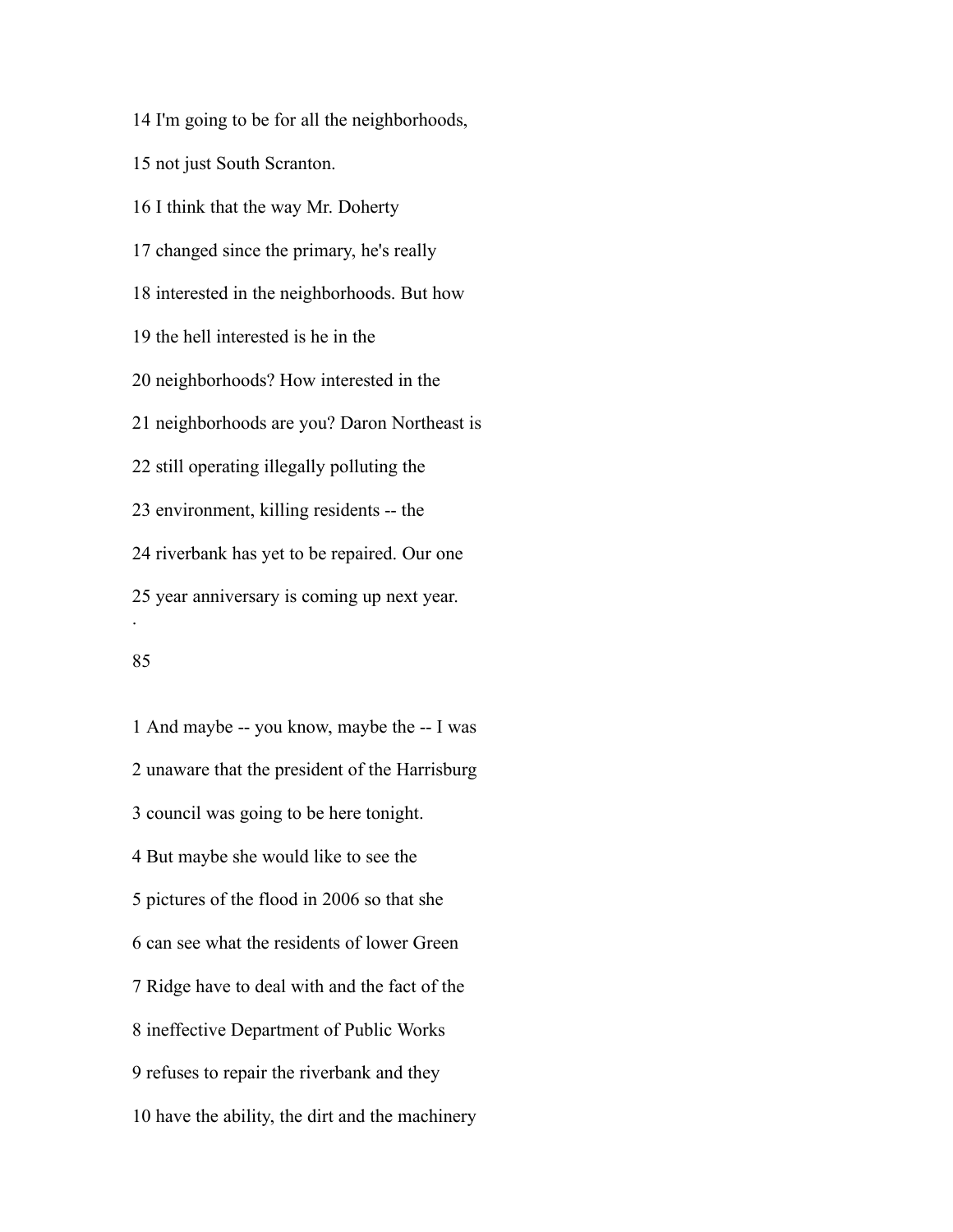to do it, but somebody is telling them not to do it. That would lead me to believe that's Mr. Doherty because he sees a small hole in the levy. Why can't you help our neighborhood? I mean, there is a big initiative going on in South Side for blighted houses and condemnations to clean up South Side. I'm glad you're raising your property values. What about ours? MS. GATELLI: I will talk to you after the meeting because I told you what to do about Daron. I gave you an attorney to talk to for free. MR. HUBBARD: Judy, there is already .

### 

 two private nuisance actions filed and one attorney that you told me referred me to the one that's already got the nuisance action filed. The lawsuits are filed. And they're already tied up in litigation for four years -- four years. These are zoning violations not to mention -- let's touch on what Mr.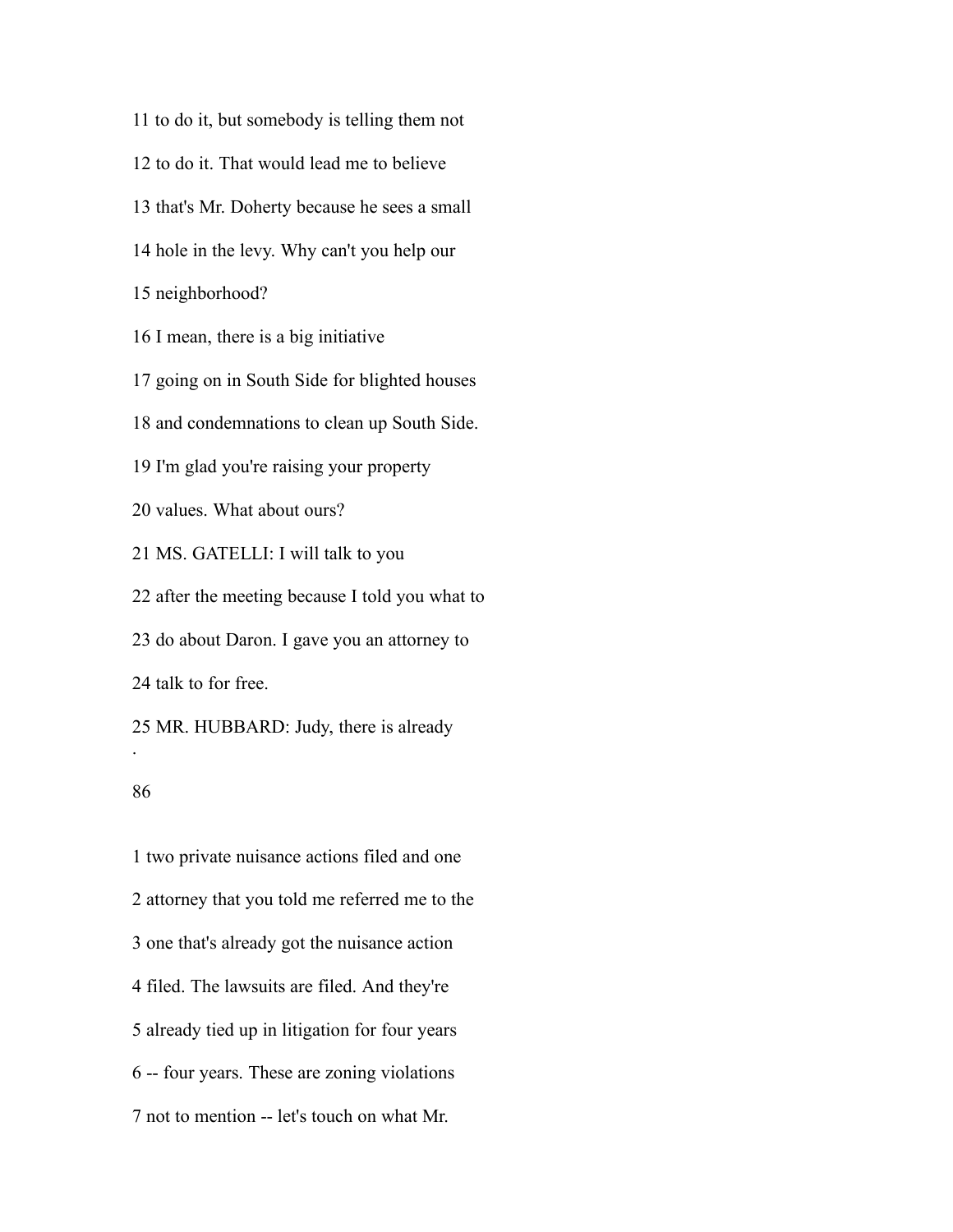Quinn said in the past.

 Site plan review procedures for certain uses, the following procedures shall be filed for any request reviewed under this section for the planning commission. Ten copies of any required site plan shall be submitted to the city. At least one copy shall be retained in the city files. Have you been able to find it? Ozzie asked for that weeks ago. Has anybody been able to file -- find the copy that should be by our zoning book retained in the city files to show that the Daron Northeast company went through proper procedures for a site plan review and that it was okayed to operate in the manner that it is because it's zoned light industrial, but it's not zoned light industrial in a residential district. .

### 

 Therefore, it should have been applied for a variance because in light industrial residential districts, you're not allowed to operate.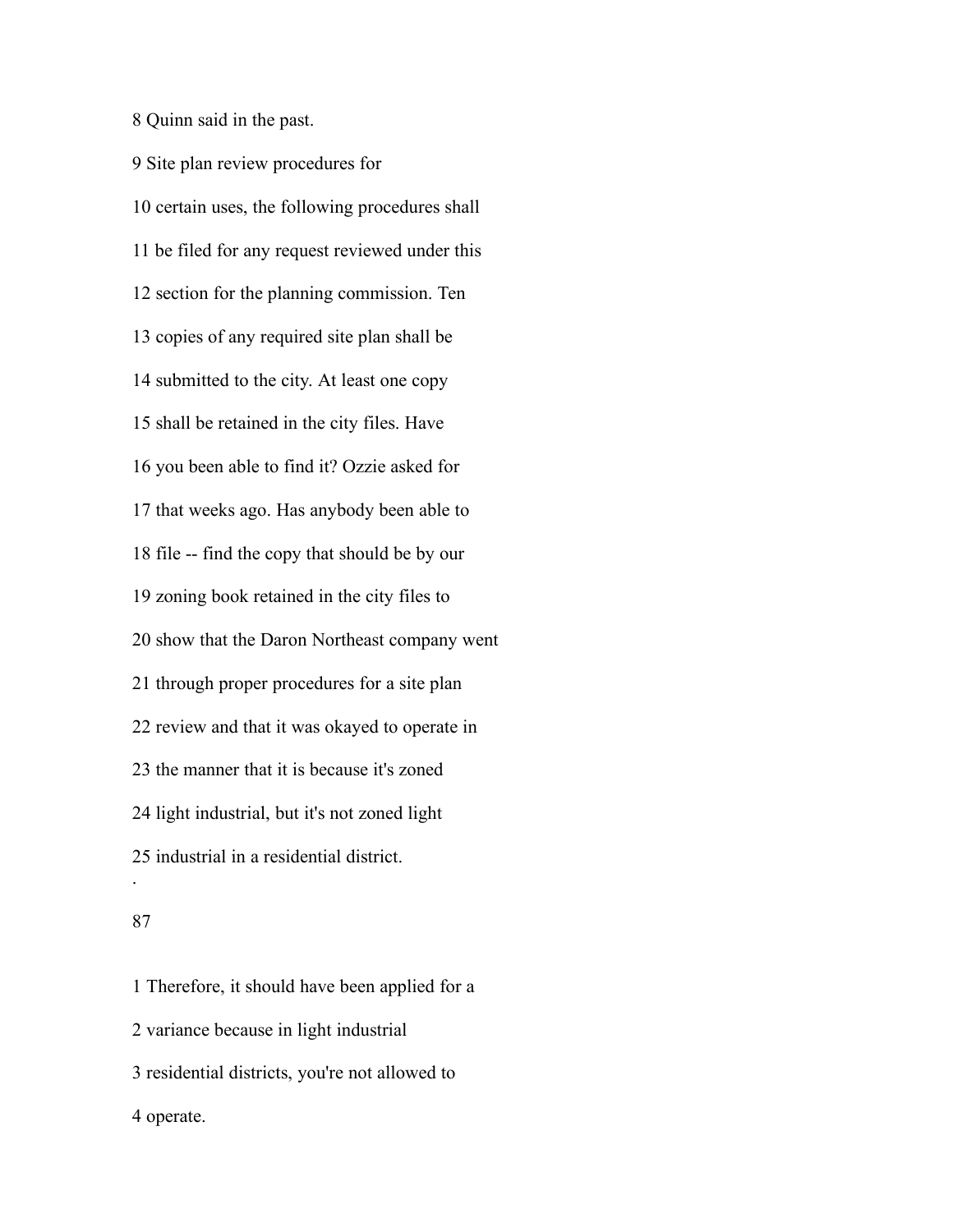All uses that would have serious threat upon being unable to comply with the performance standards of this ordinance especially including the environmental protection requirements of article V. shall not be permitted to operate in light industrial zones. And we've already discussed this. There's how many violations in the Environmental Protection Article 5 of the Scranton ordinances for zoning? So these just -- if the zoning office would just enforce five of these violations that I have in here in the environmental protection, then we can probably stop Daron Northeast from operating the way that they are. But since you're more concerned with cleaning up South Side and not giving us a riverbank and certainly not trying to protect the residents -- MS. GATELLI: Thank you. Your time is up. Next speaker. .

# 

MS. EVANS: Mr. Hubbard, just an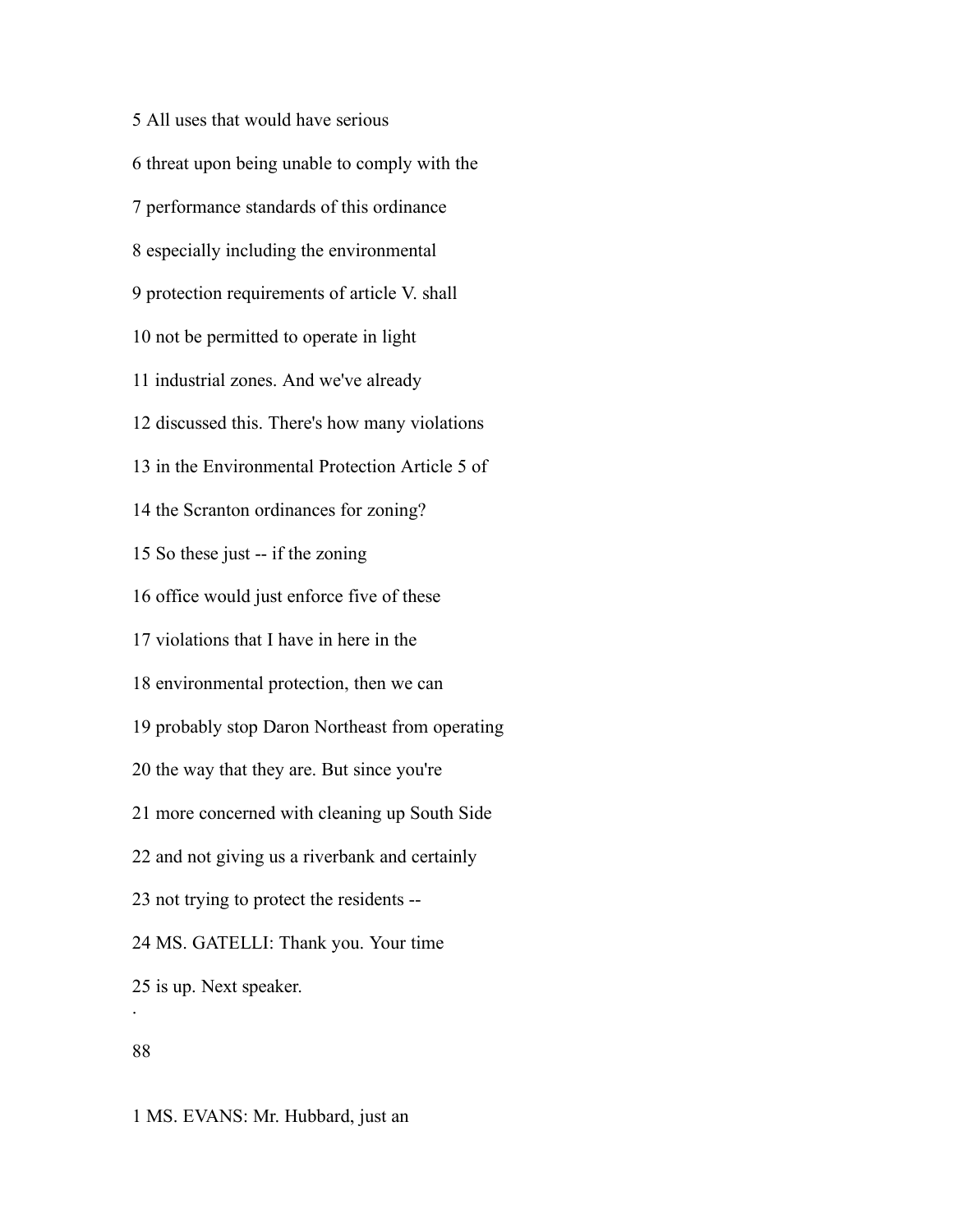extra suggestion when the applications arrive this summer for the CDBG allocations, as a neighborhood association, you should complete that application and apply for \$20,000 minimum for a siren in your neighborhood. And though OECD and the mayor generate the list of CDBG allocations, you know it does come before council for approval. And council can add and delete projects before it takes a final vote, and I would be very happy to stand up for the allocation with that siren in lower Green Ridge. So I hope you will obtain that application from the office of OECD. And it should be come out, I expect, in July if it hasn't already. MS. NEALON FANUCCI: I want to say one thing. Daniel, you know we cannot give money to restaurants the same exact money that, you know, you're saying we give money to restaurants. Well, if -- the only reason we can't give you the money for the flood siren is because there is no job creation.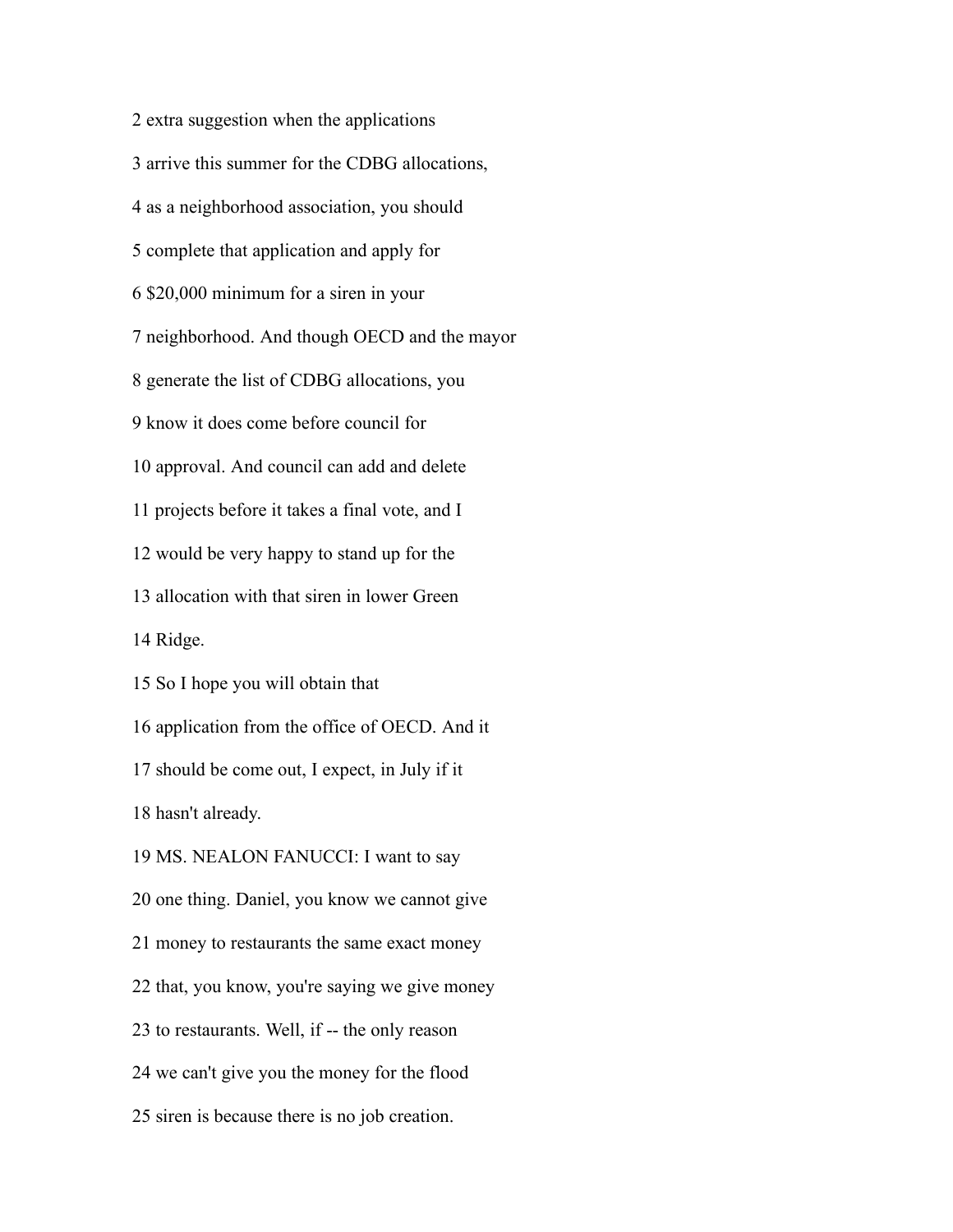It is a different account. It's a different

type of money.

So it really is comparing oranges to

apples. So that is why I would love to be

able to say, we will come in and fill out an

application for, you know, a block grant

fund. But you cannot do that for the same

thing. It has to be for job creation. So

that is why you haven't gotten a grant for

that.

MS. GATELLI: Mr. Stucker.

MR. EVANS: Actually all of the

CDBGs though are not --

MS. NEALON FANUCCI: He's comparing

it to restaurants. He was comparing it to

restaurants.

MS. EVANS: You're looking at a --

very often a commercial industrial revolving

loan which is a horse of a different color.

But for these purposes, for example, little

leagues and football leagues and

neighborhood associations, frequently apply

.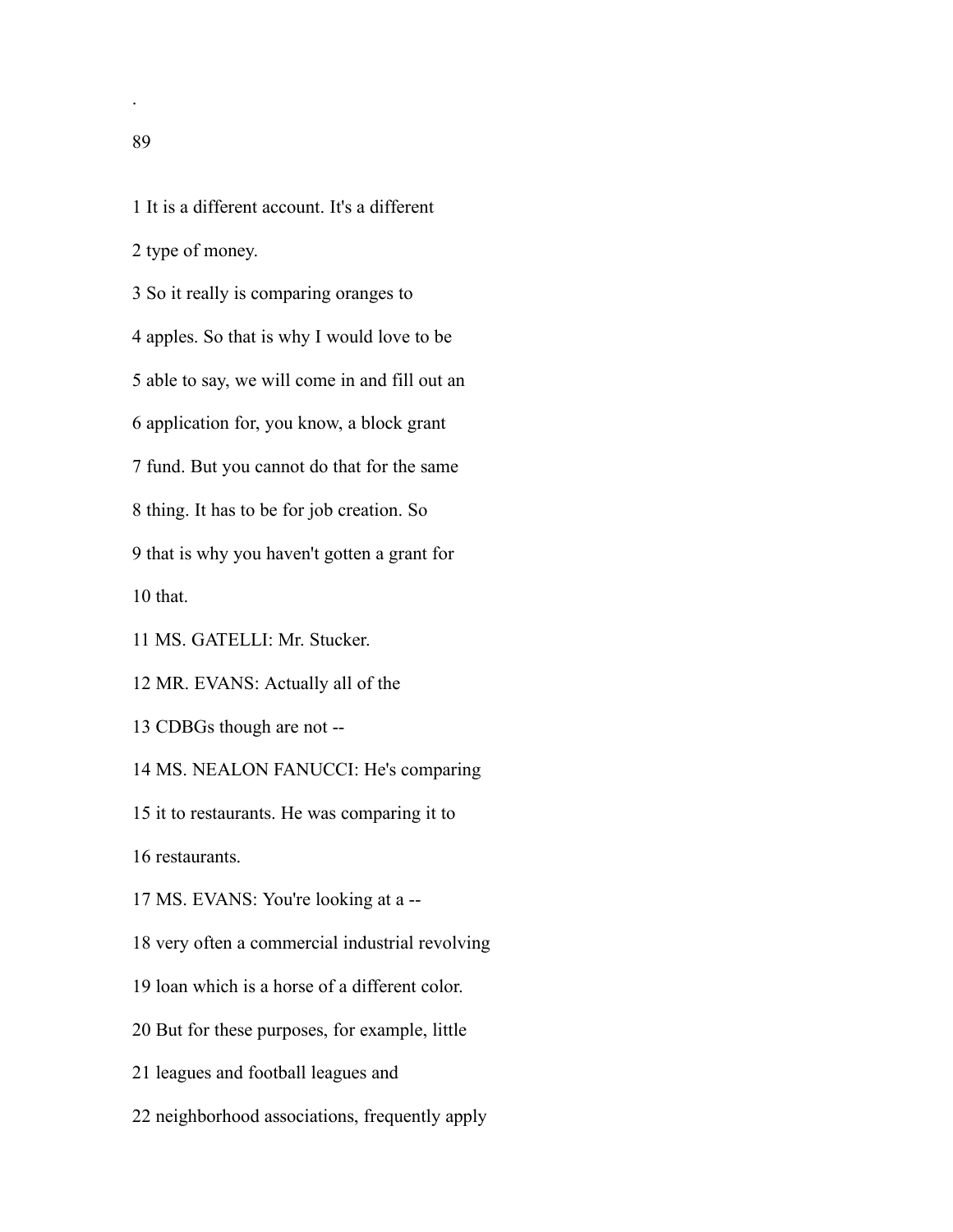annually. So you, too, have that ability do so, and I will spearhead that for you. MS. GATELLI: Thank you, Mrs. Evans. . 

Mr. Stucker.

 MR. STUCKER: Okay. We have little problems over where I live. And I was riding a bike today in Green Ridge. Upon the hill there's a green building. I don't know who -- it is all closed up. There's a lid -- not a lid. It's all pushed up in the air -- I hit it a couple times with the bike. So maybe you can get somebody over there. And I see some of the drains -- some of our drains are mine -- where the lids are on top. I seen a couple of them all blocked up. There dirt on top, one in Green Ridge -- one there. And there's a couple on Capouse and a couple over town I see. Okay. Murphy -- Mike Murphy -- I don't know. I was in a basement once with a girl with his sister -- helping her carry beer upstairs and there is a lot of garbage in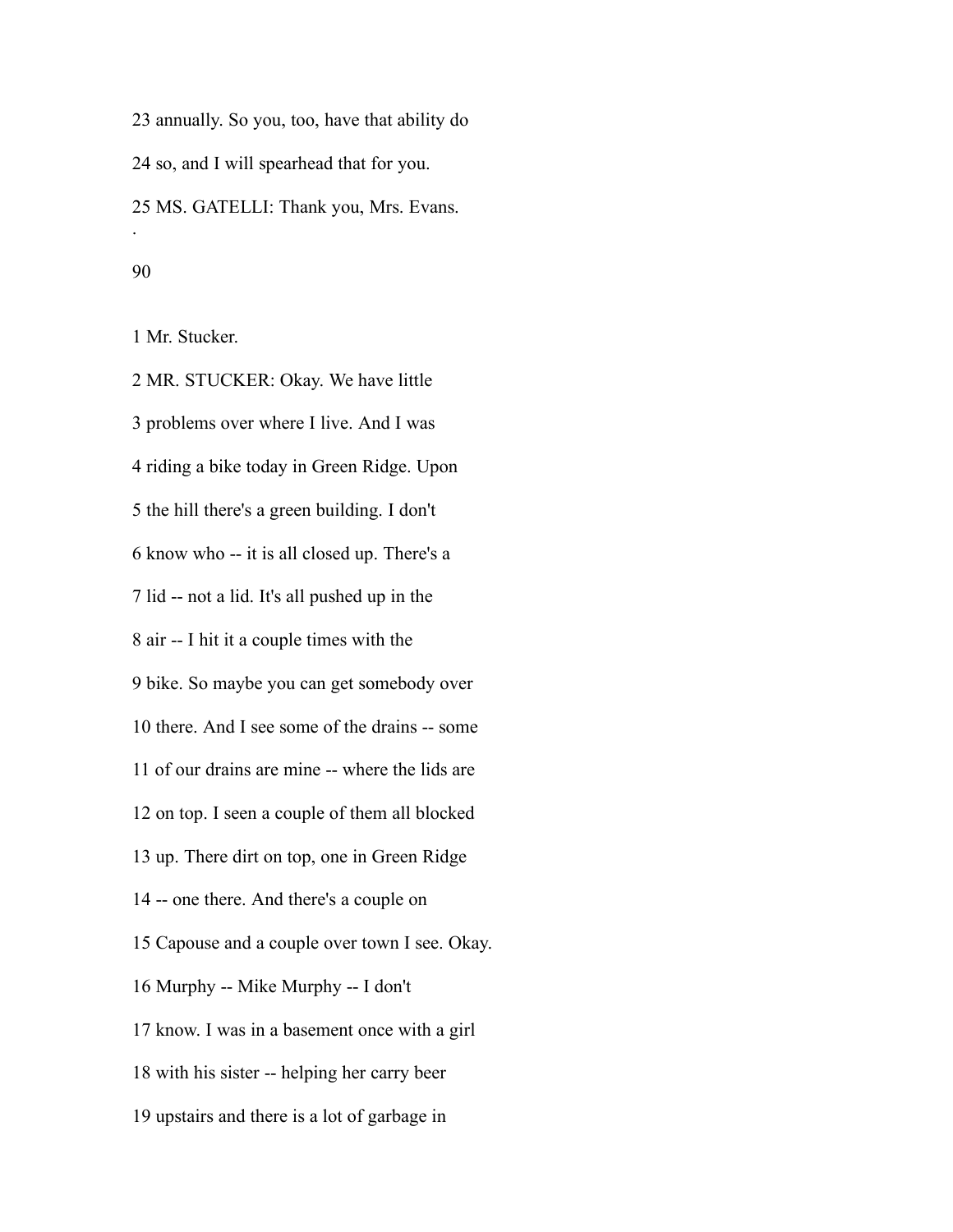her basement, mattress and tables, chairs, dressers, everything in the basement, maybe we can get somebody to check it out over there in at Mark Murphy's -- Mike Murphy hisname is. And the other day I was riding -- walking up the sidewalk and Murphy -- .

 Kevin Murphy grabbed me, pushed me against the wall -- pushed me against the wall, and slapped me and he pushed me about ten times against the wall the other night, Saturday night. So the cops came, and I went to the magistrate today, dropped the name off, dropped his address off. So I can't go to the bar anymore, Murphy's bar. I don't care about it. MS. GATELLI: Okay. Thanks, Mr. Stucker. MR. STUCKER: Our garbage hasn't been picked up a lot, okay. And over by

Scranton -- over by the laundry mat --

middle -- over near at Providence Square and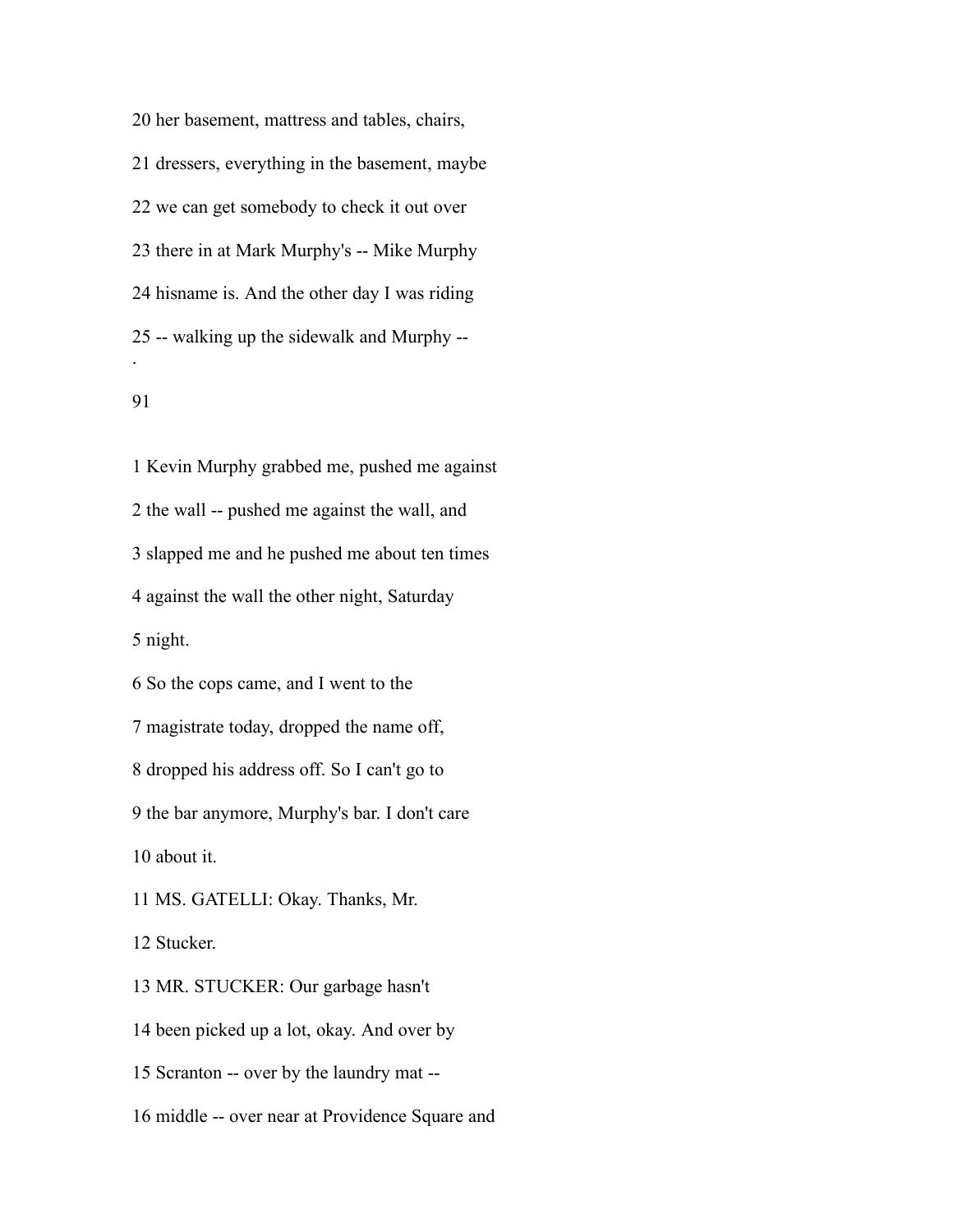Market Street, there is a lot of stuff there -- where you park the cars, if lot of leaves and stuff. Last year I did it. The city owns it. The city owns the -- half of the laundry mat over at Providence Square and Market Street, maybe have them guys clean it up or I can do it and have them -- have the city pay me or somebody. I don't care who. I did it last year. The laundry mat -- the .

### 

 guy who runs the laundry gave me money, gave me 30 bucks to it clean up. So maybe get the city over there to do it. All right? Okay. MR. COURTRIGHT: Jimmy, you weren't here before. They are going to put your sign up. I was there over the weekend on Church Street. MR. STUCKER: On Church Street? MR. COURTRIGHT: On the pole that you were complaining about. They are going to put it up. It might be there when you go home today. Okay. Thank you.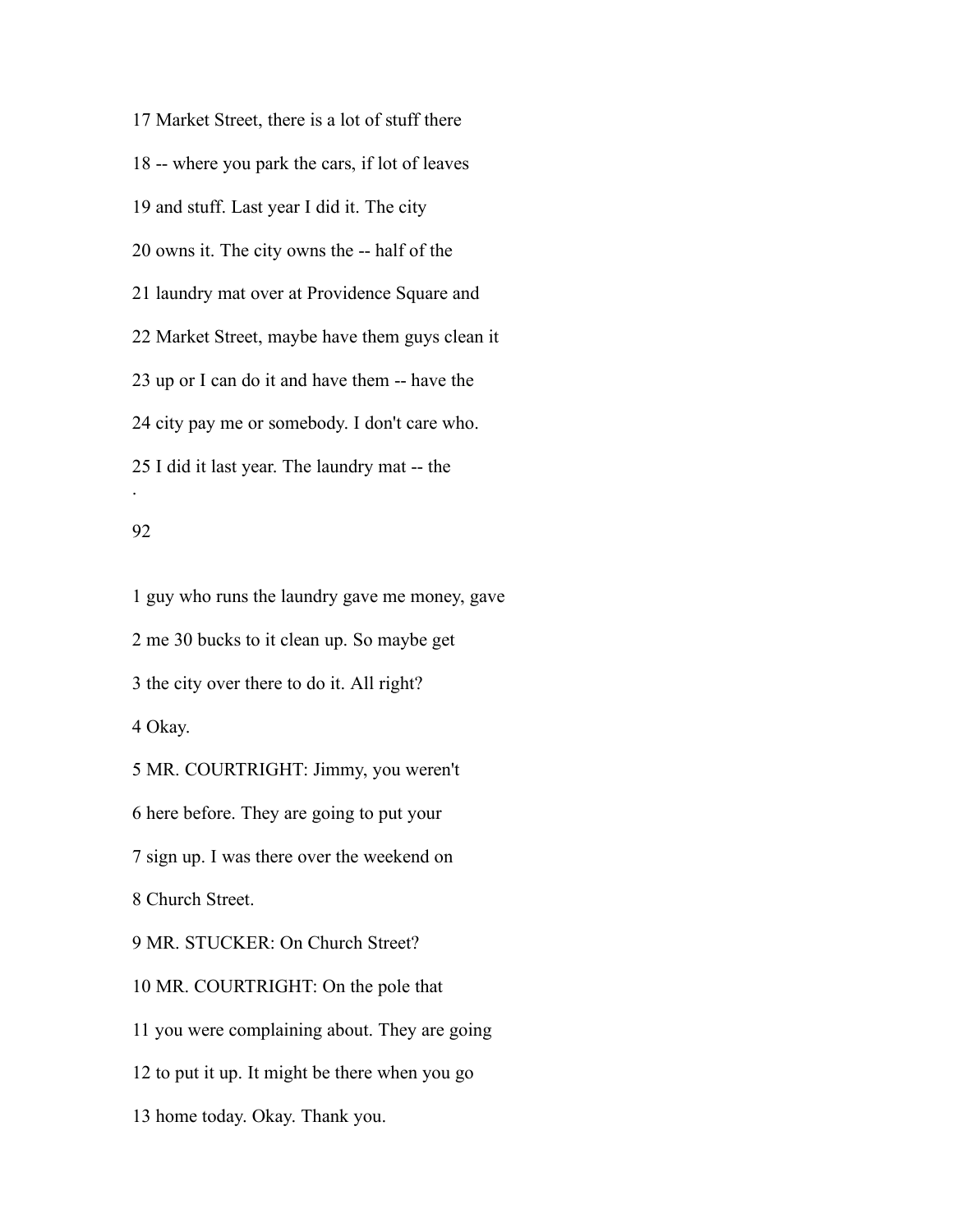MS. GATELLI: Thank you. Sam

Patilla.

 MS. PATILLA: Sam Patilla, Scranton resident, Scranton homeowner, Scranton taxpayer. Good afternoon, Ms. Evans. Good afternoon, Mr. Courtright, Madam President. Welcome to the City of Scranton, home of -- since May 2nd out of 11 full-time employees of the school district, you have ten minorities. Welcome to the City of Scranton where you have no minority representation on any level of Chris Doherty's administration, .

## 

not one.

 I intended on speaking of Daron Northeast, but my friend Daniel did quite a good job. Instead I will move onto my second pet peeve, the subordination agreement. What a lot of people fail to realize, you're just looking at these fees. You're not looking at the other increases that people have to face, the school board, for example, the property --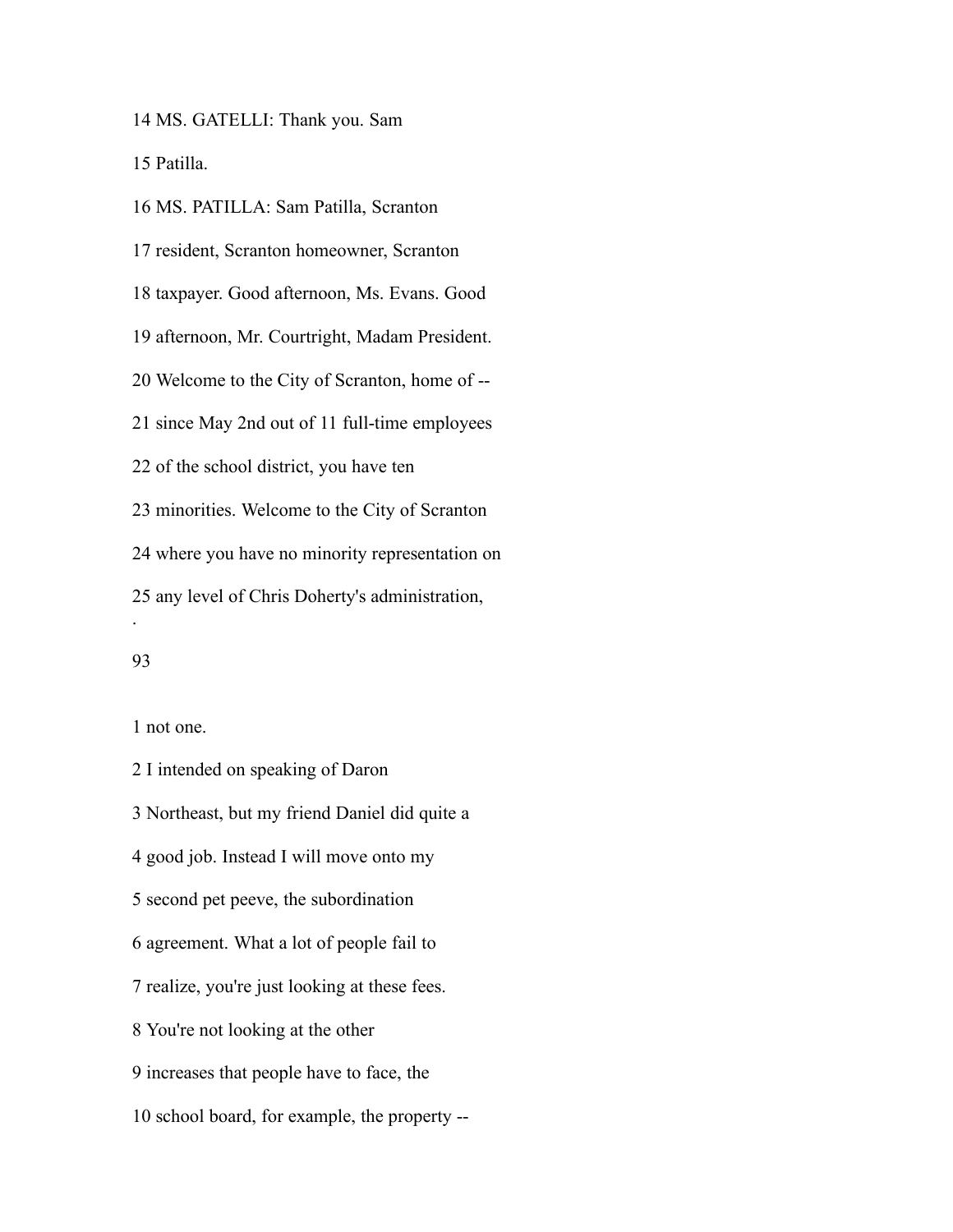the property taxes -- but the sewer the water, the cost of food. All right. All of that adds up. Okay. And I don't care what anybody says. We're talking about poor people, and we're talking about senior citizens. All right. They're going to steal these

 people's homes point blank. There's no ifs, ands or buts about it. That company is in the business for making money. It's a for profit business, they're not here for charity work. They're not here to save people's homes, all right. We're talking a lot of money. Sure, the taxes -- the deficiency might be \$400. When you throw .

#### 

 everything else into that, that can easily amount to \$4,000. With a blink of an eye when you throw all the other fees that these people have to face, all right. And that was a really, really dangerous move to make on the postion of council to approve that because it reminds me of back in the wild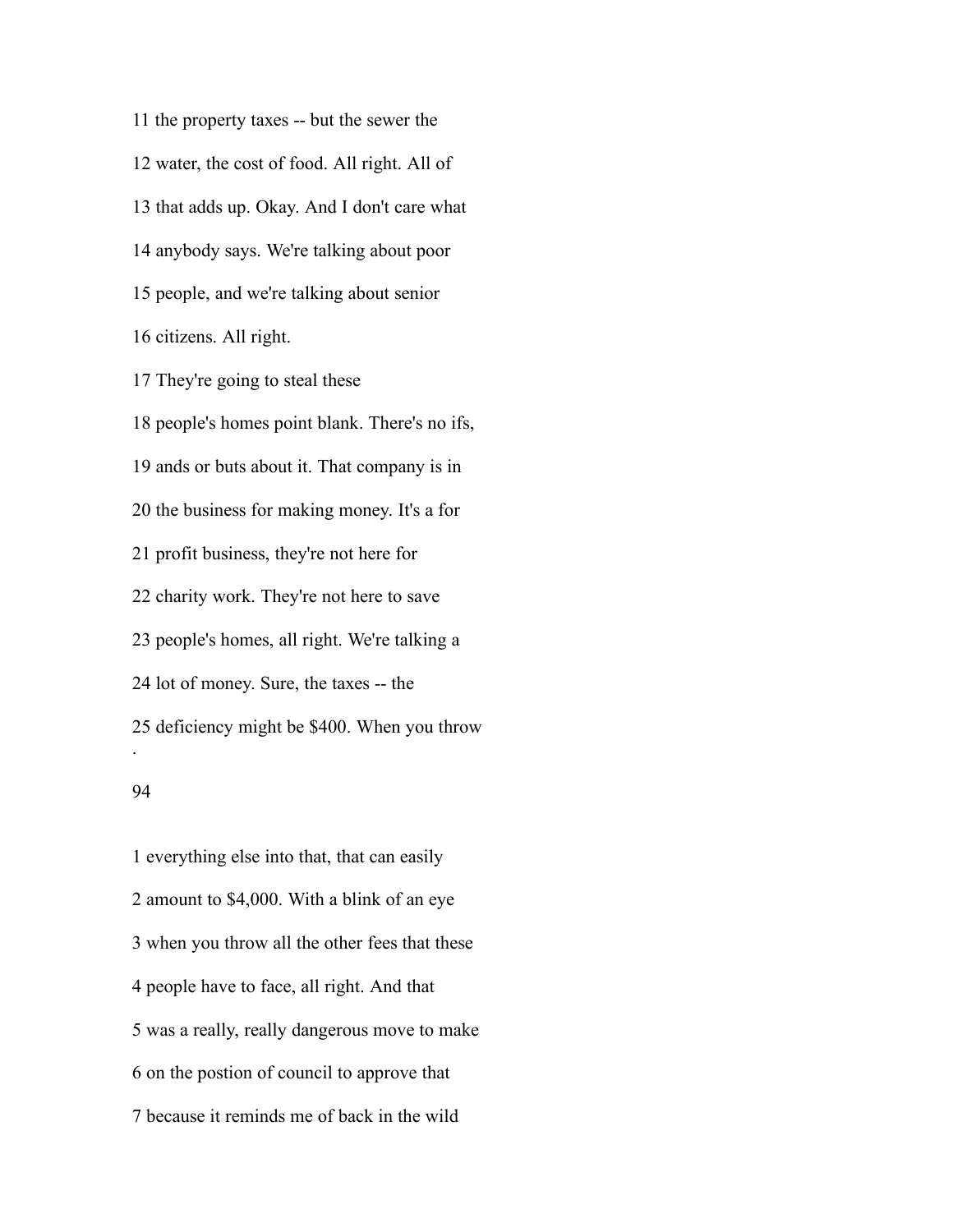wild west days and the land grabbers because that's all it boils down to. You know, you just can't look at one aspect of an issue and think that's it. These people are poor, or they're low to moderate income, they have limited funds to begin with -- to begin with. And when you start tacking on the 25 percent property increase, you start attaching all the increases in the sewer, the water, the cable, whatever, the phone, whatever, you know, all that adds up. And it's immoral. Just like we said earlier, that's immoral. You have 100 city solicitors in there. Like I told you before, you might get the city back on its feet, you cut spending, you reduce government. All right. You got plenty, . 

 plenty of retired people in this audience, out there in the general public that can provide you with the guidance and information you need for a minimum to no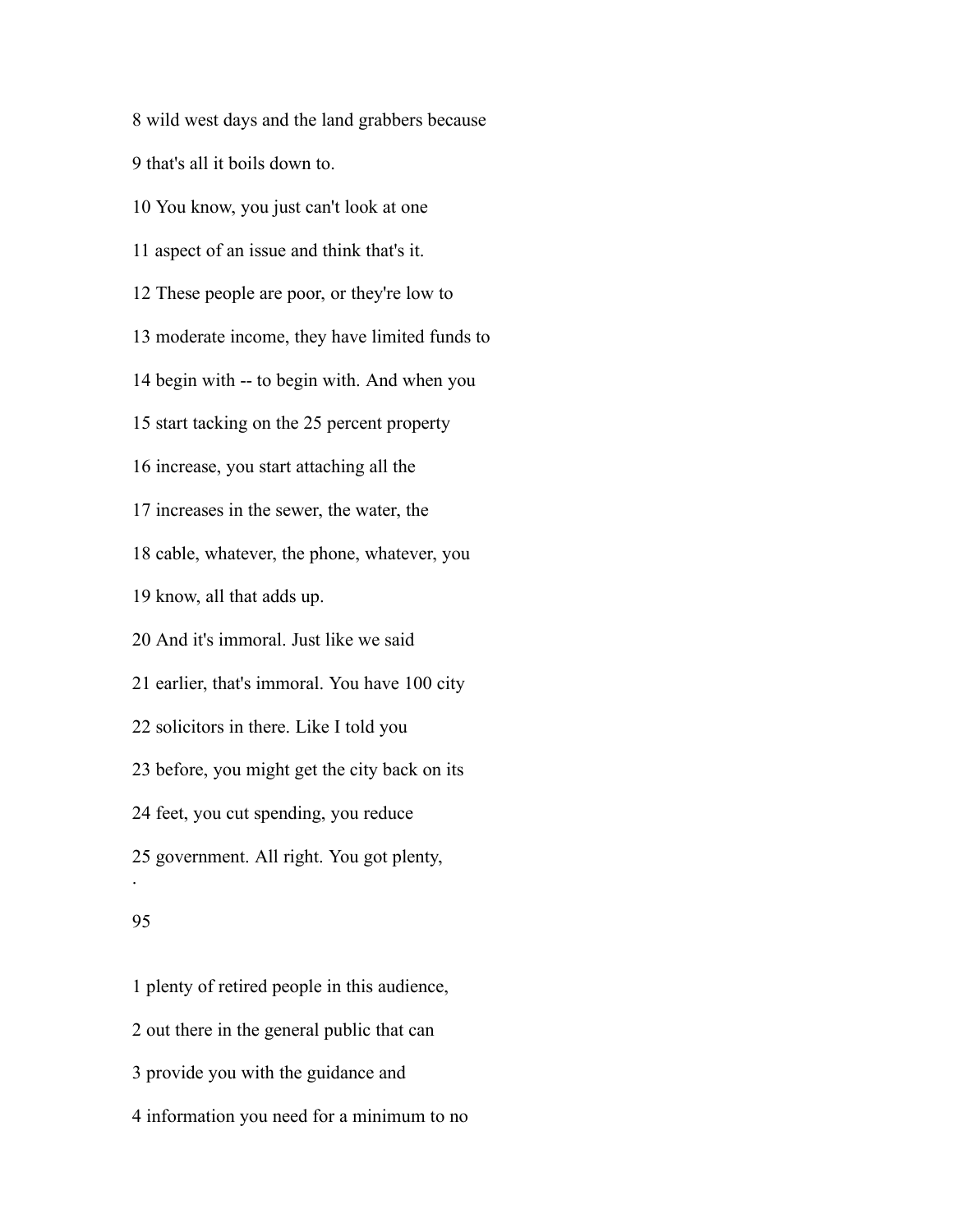cost because they love Scranton, the residents of Scranton. Now moving on back to the Scranton School Board thing because I hear a lot about the Scranton School Board, and I don't know if I'm correct or not, but it's my understanding that they're undergoing another round of T. B. testing at that school. And if that's true, I'm not sure -- that's true, all right, this is the second time the public hasn't been made aware of that. That newspaper is so busy printing lies and untruths, and they never tell the citizens of Scranton what is actually going on in this city. I told you before, you take that T. B. scare, you take the silicosis with Daron Northeast, you got black dust on one side and you got white dust on the other side,

both of them poison. This whole city --

.

everybody in this city should write a letter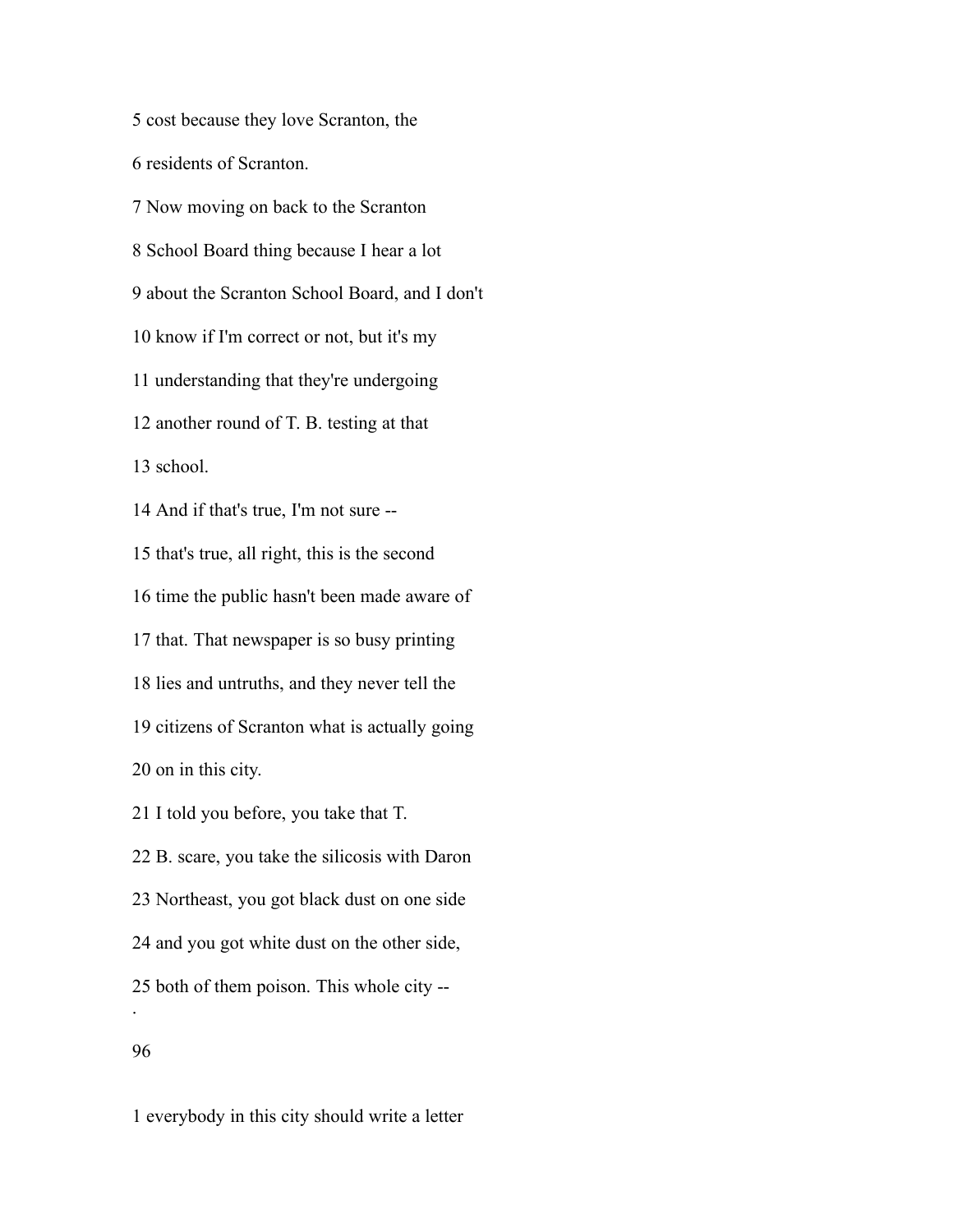-- print a letter to the secretary of the department of health of the Commonwealth and let them know what is going on because you're putting us all in jeopardy. You don't have to be on Dickson Avenue to be affected by silicosis. It gets in the air. It's airborne, same thing with T. B. You don't have to be in that area. One person gets it, and they pass it along. Before you know it the whole city is under wraps. Not only are we facing half a million, a half a billion dollar deficit, we also facing losing 30 percent of 50 percent of the 67,000 people we have living here. This is as nice as this meeting has been, so I don't know if everybody is on their good behavior because you're here or not. These meetings get hot and heated because people do care. All right. We are concerned. We do love this city. Most of them pick up and go. All right. They have to deal with a 25 percent

property increase and, like I said, every

other increase in the city. All right. The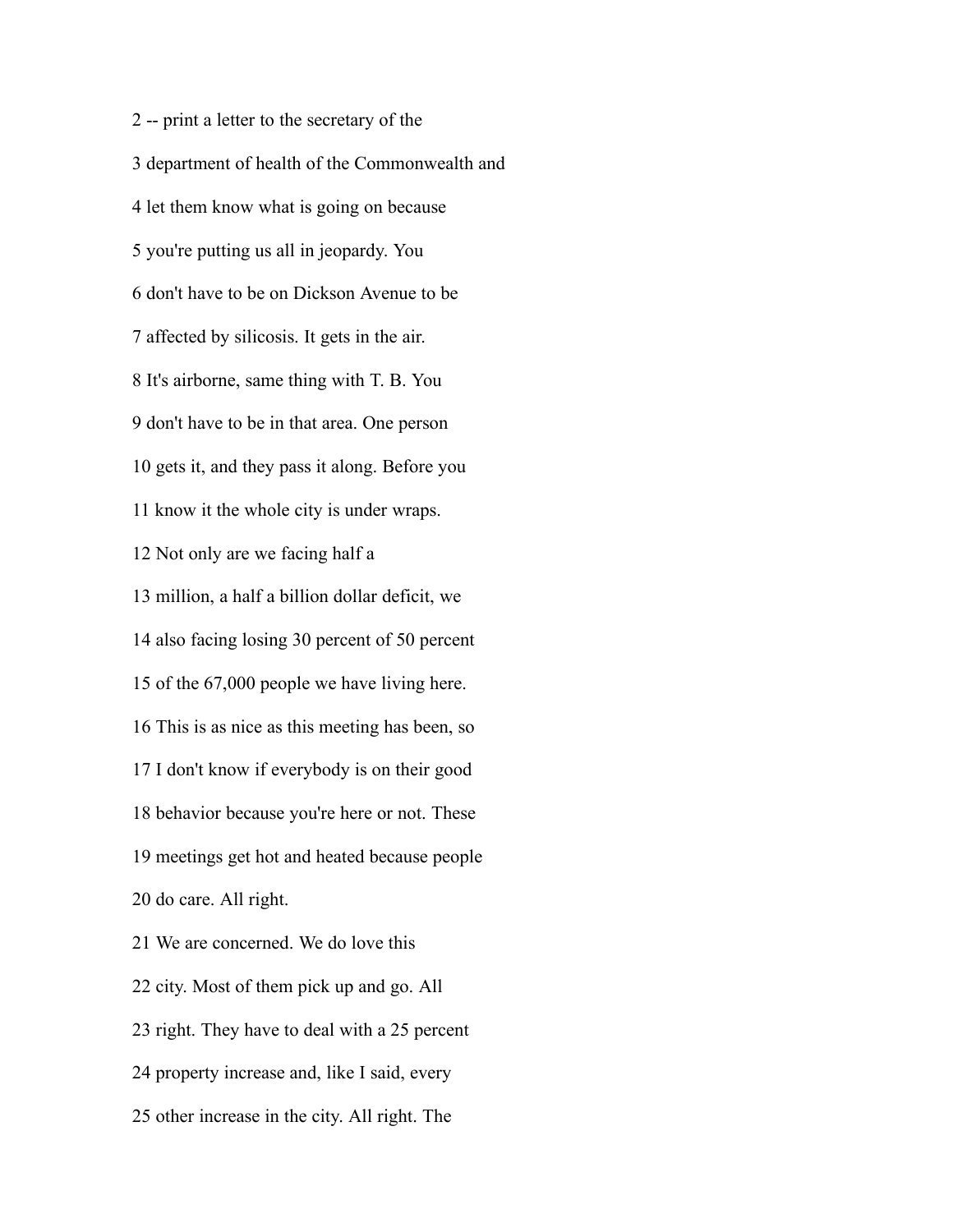mayor of this city has been in violation and circumventing the home rule charter and recovery plan almost since day one with his cronie hires, his new job creations. All right.

 Not one person has stood up and took the -- man or woman and said, look, we have to cut spending, we have to reduce government. Every time you turn around, we are losing another business. We just lost another business, 200 jobs I think -- just lost another business. All right. They're giving hundreds of thousands of dollars to coffee shops and beauty parlors, won't give a quarter to a mom and pop store. I am going to tell you like it is for real. I am not here sugar coating anything. That's not my job. I knew that was coming. You have a nice day. MS. GATELLI: Thank you. MR. DAVIS: Salaam Aleikam. My name is Jim Davis, and I'm a member of the I

.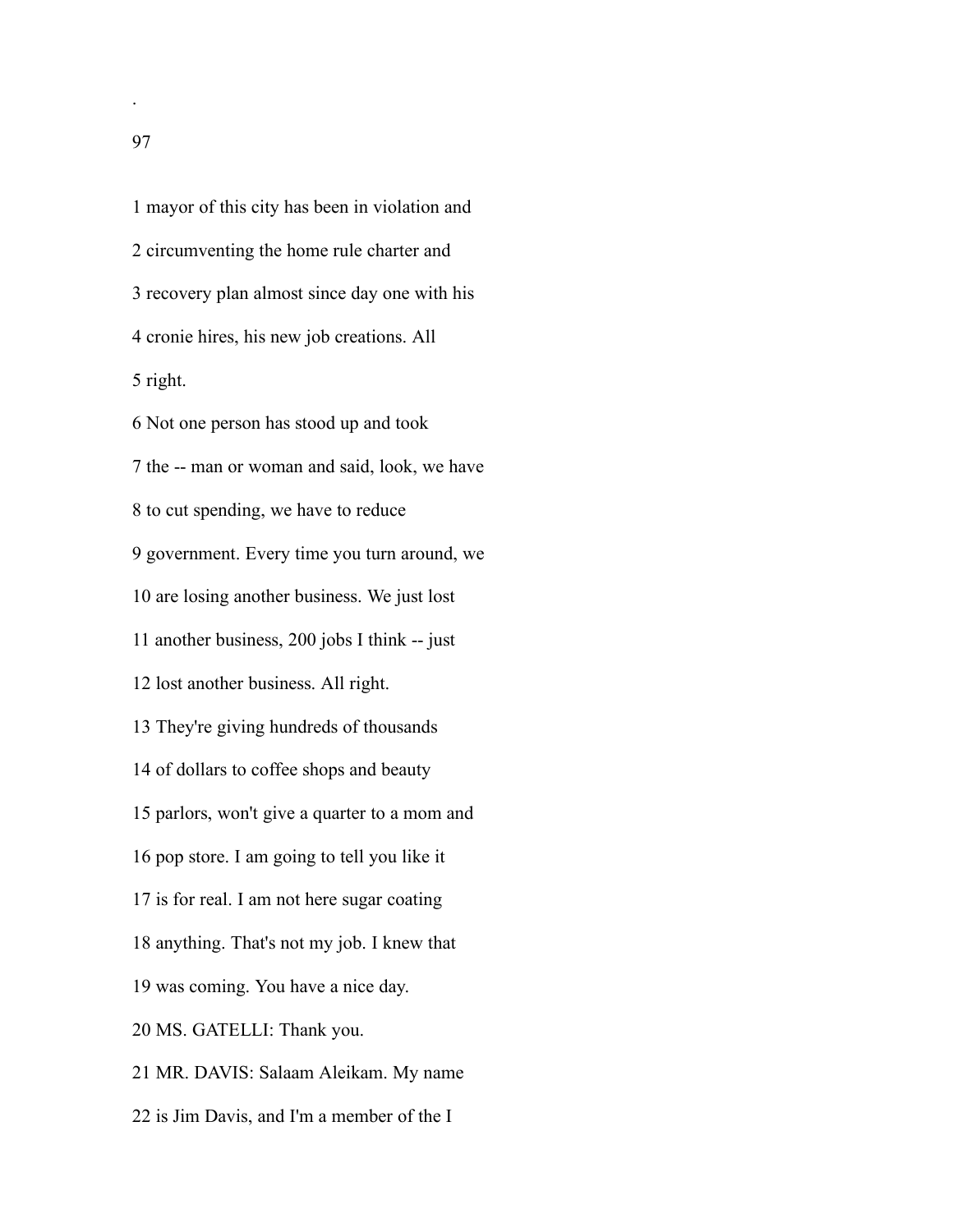guess -- the second class citizenship of Scranton. We have a first class citizenship, and we have a second class . 

 citizenship. And today my only subject is is what are we going do about Washington West, the ones that you the city council sat by and allowed them to say with their inspector here from the city that it's uninhabitable, we have to take all the people out -- what are we going to do with the people you took out? When are we going to rearrange for those people to move back into the Scranton housing? I mean, we have a very small amount of housing here for low and moderate income people. Believe it or not, most of the rents here in Scranton are above 2 to 300 for single people, which if you are low to moderate income, it makes it almost impossible. What are we looking to do about

it? We moved them out. We got them all out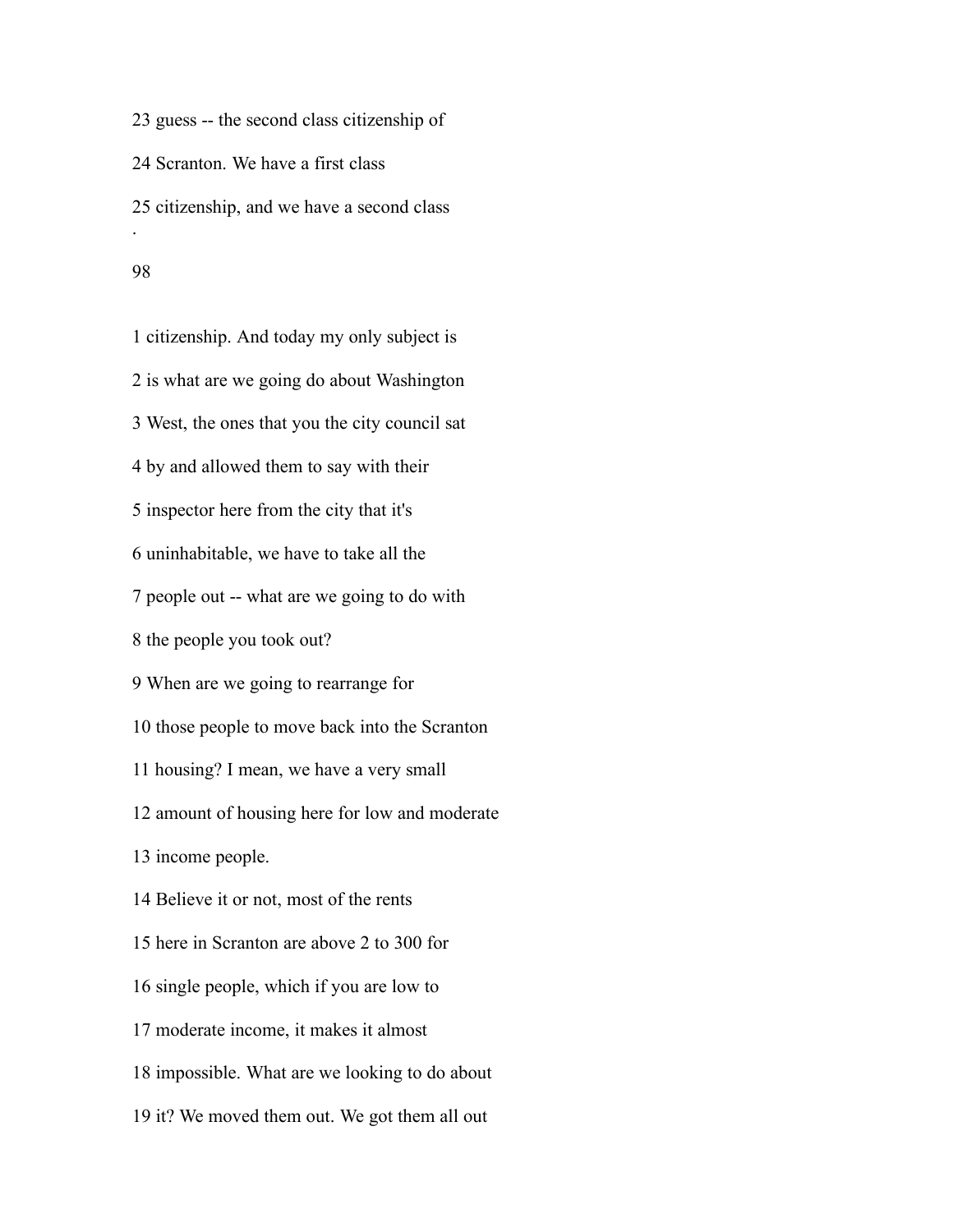of there. We find out we made a mistake. Who made a mistake? Your inspectors made a mistake. Mr. Fiorini who is now going on vacation or going -- leaving the employment of the city -- he made a mistake. He's the one who said you had to close them down. .

# 

This is what you told us.

 Then we find out six months down the road when all the people are out and reallocated or relocated to different places that that wasn't true, the housing was perfectly all right. There was a minor problem with fire walls, et cetera, but things that could have been taken care of while they were still in their apartments. But it's too late. The people are out. What are you going to? Can you find out from the Scranton Housing Authority how soon they going to make that housing available to the low and moderate income again? I hear of a lot of money being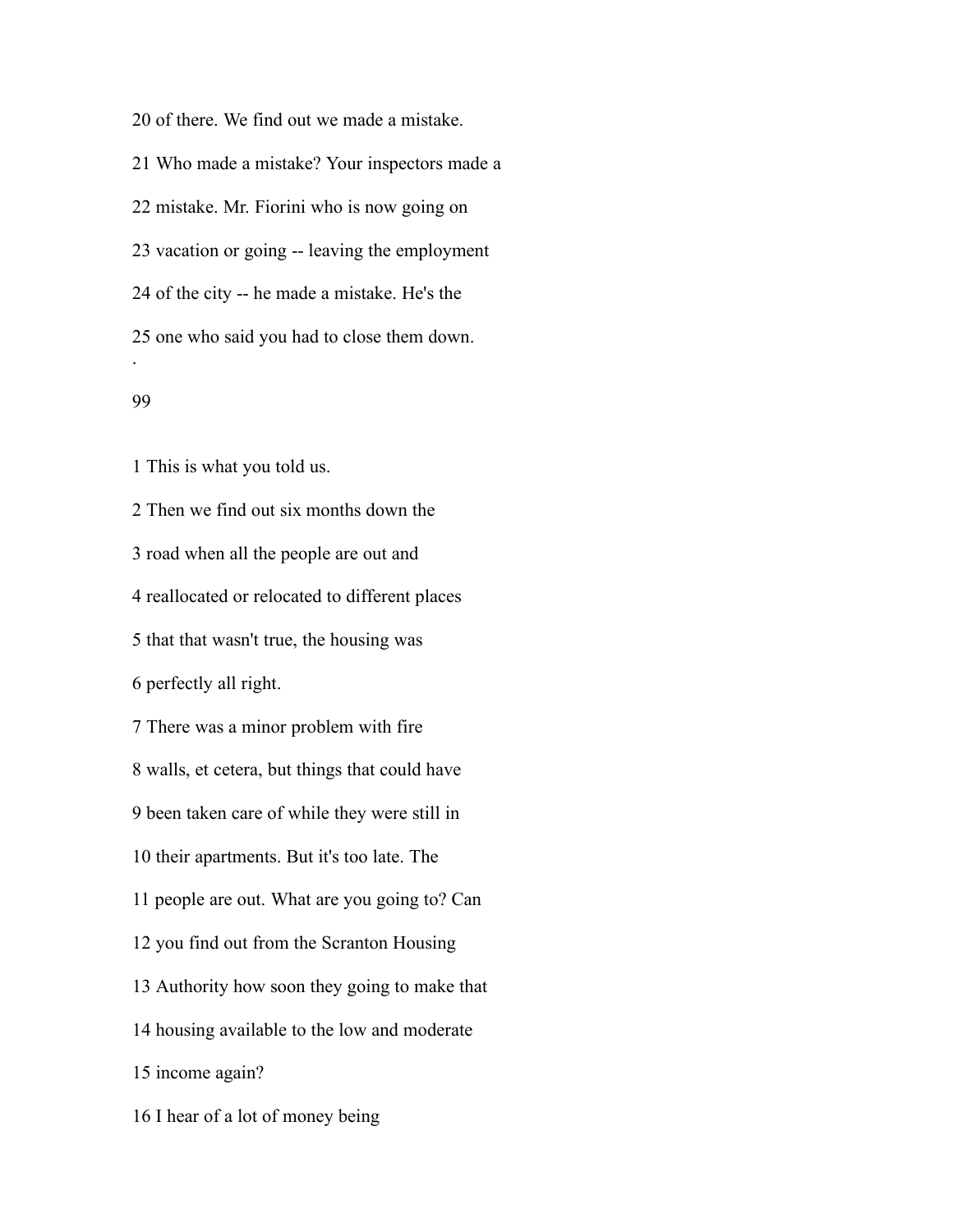spent, but I didn't hear of any of that money being used to improve the situation of the low and moderate income of Scranton, I really don't. Everything is for either the corporate America or corporate stance in Scranton or a well established business of some sort. So I questioned your feasibility, your truthfulness, your honor when you say you're here to protect all the .

### 

 citizens of Scranton because I just don't see the results of it personally. If you can find out for me personally as a representative of the minority community, what are we going to do about the low and moderate income housing on Washington West. MR. COURTRIGHT: Mr. Davis, have you done a housing authority meeting? Over here, Mr. Davis. Have you gone to a housing authority meeting and asked them? MR. DAVIS: Three. MR. COURTRIGHT: What did they tell

you?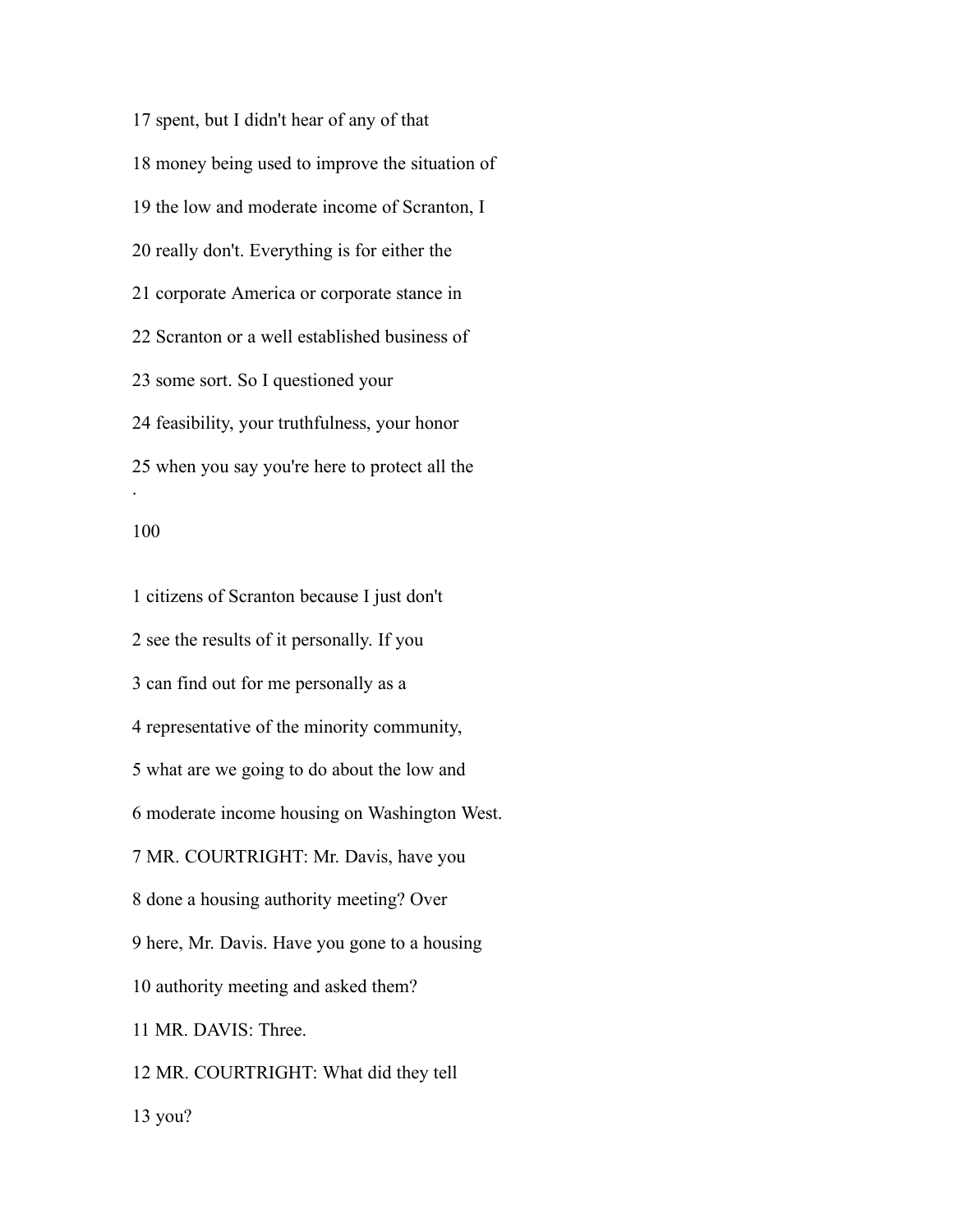MR. DAVIS: They have no answer. MS. EVANS: And when I have sent written correspondence on behalf of questions posed by tennants of housing authority properties, I'm advised that those residents should attend a Scranton Housing Authority meeting and pose those questions. And as you may know, I have attended a few of those meetings in the past, and very often I'm not seen these questions directly answered. So we appear to be in a catch-22 here because we have no authority over SHA. .

 They are an autonomous body. We have nothing to do with their funding, et cetera. But they have failed to respond to my correspondences, and they have failed to respond to the residents. MR. DAVIS: So, therefore, you do have a right to question their ability to do what they're doing? And they had the reason they have to answer you. I think that there has to be a report. There has to be some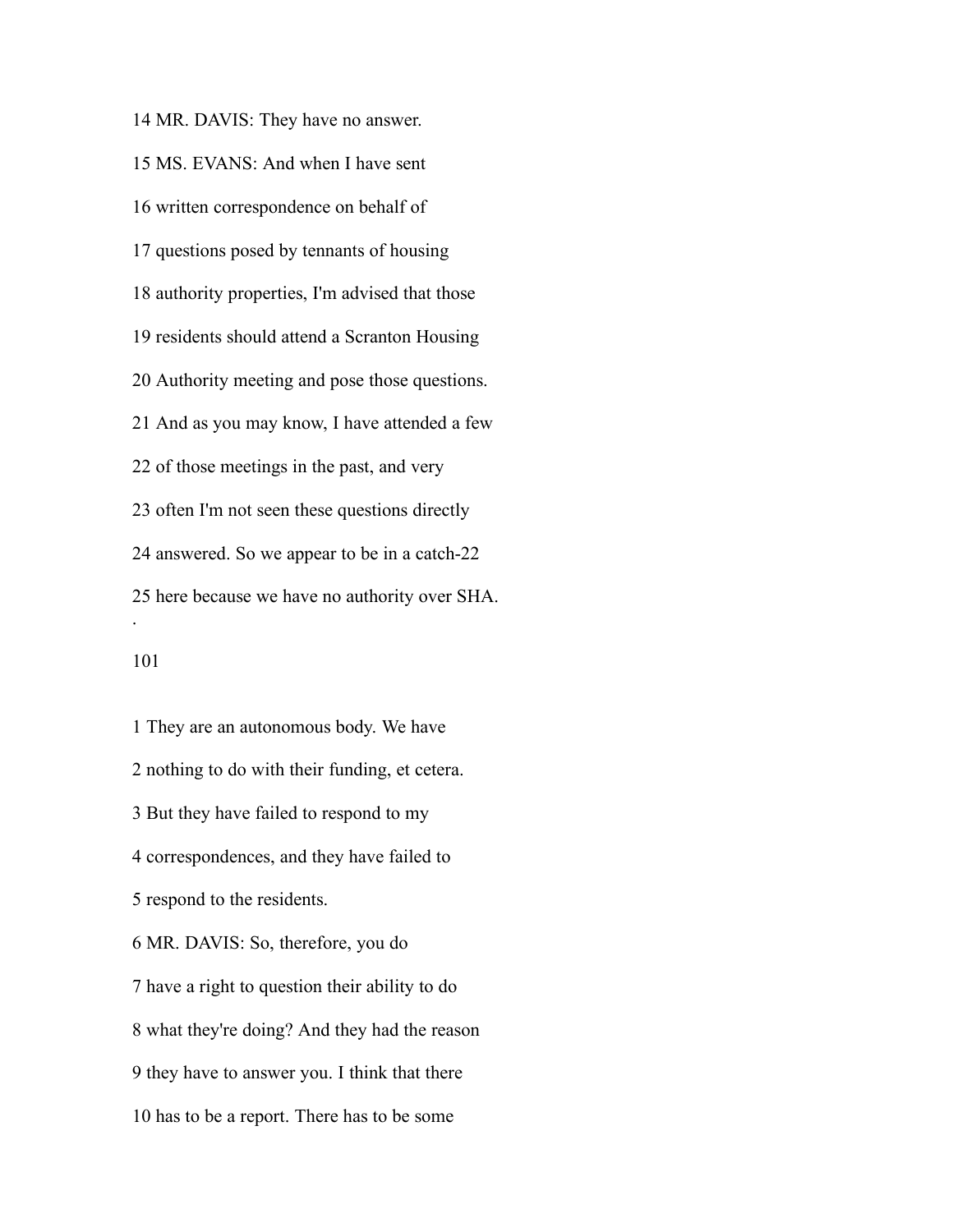- sort of an understanding between your
- authority which is governed by the city, and
- they have to follow the same statutes as

everybody else.

MR. COURTRIGHT: Thank you, Mr.

Davis.

MS. EVANS: Actually I think they're

overseen by HUD.

MR. DAVIS: Also --

MS. EVANS: They're not overseen by

city council. I can tell you that.

MR. DAVIS: They're not? They don't

to report as an authority?

MS. GATELLI: No, HUD. Definitely

HUD.

# 

.

MR. LYMAN: Raymond Lyman. Mrs.

Gatelli, can I ask your guest a question?

MS. GATELLI: No, she's not here to

answer questions. You can talk to her after

the meeting.

MR. LYMAN: Well, I'm going to ask

you a question to ask her.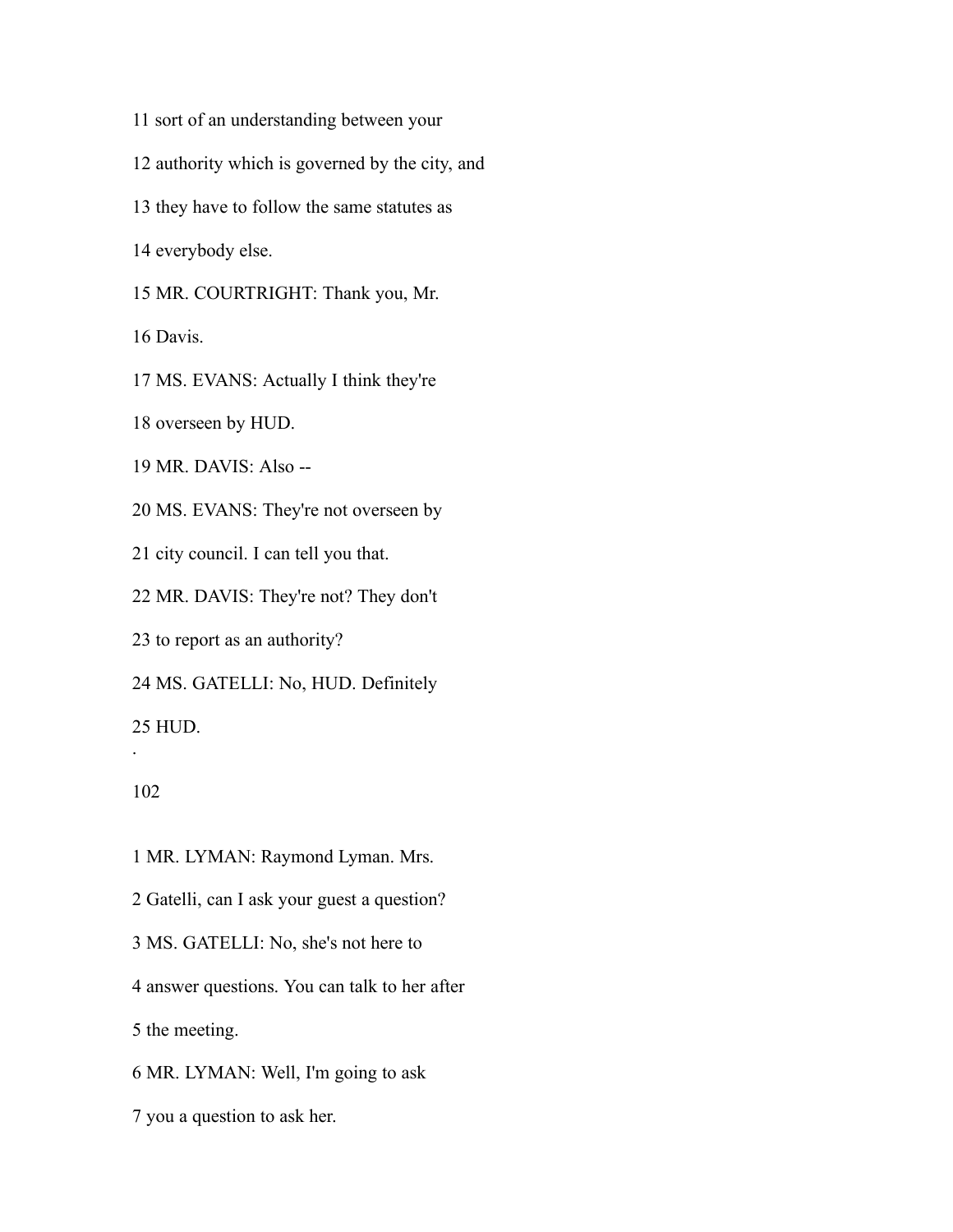MS. GATELLI: She will be here for a couple minutes.

MR. LYMAN: I will ask you to ask

her a question. Mrs. Gatelli, a question,

she's -- if I'm not correct, she was a --

she's a council president for Harrisburg's

council. Well, the question is, since she's

a council for -- city council for Harrisburg

-- since she's city council of -- Harrisburg

city council since we here in our city

council since you harass us and treat us

like -- I'm not going say this -- but treat

us like an animal --

MS. GATELLI: Mr. Lyman.

MR. LYMAN: I got five minutes.

Don't cut me off. And Neil saw the two

people who were with me yesterday. They

were from the ACLU. And the question is to

#### 

.

 her, since you took the cameras out, you faked the death threats, you almost had me arrested, I had to go -- I had to call the ACLU, and I will file a lawsuit against the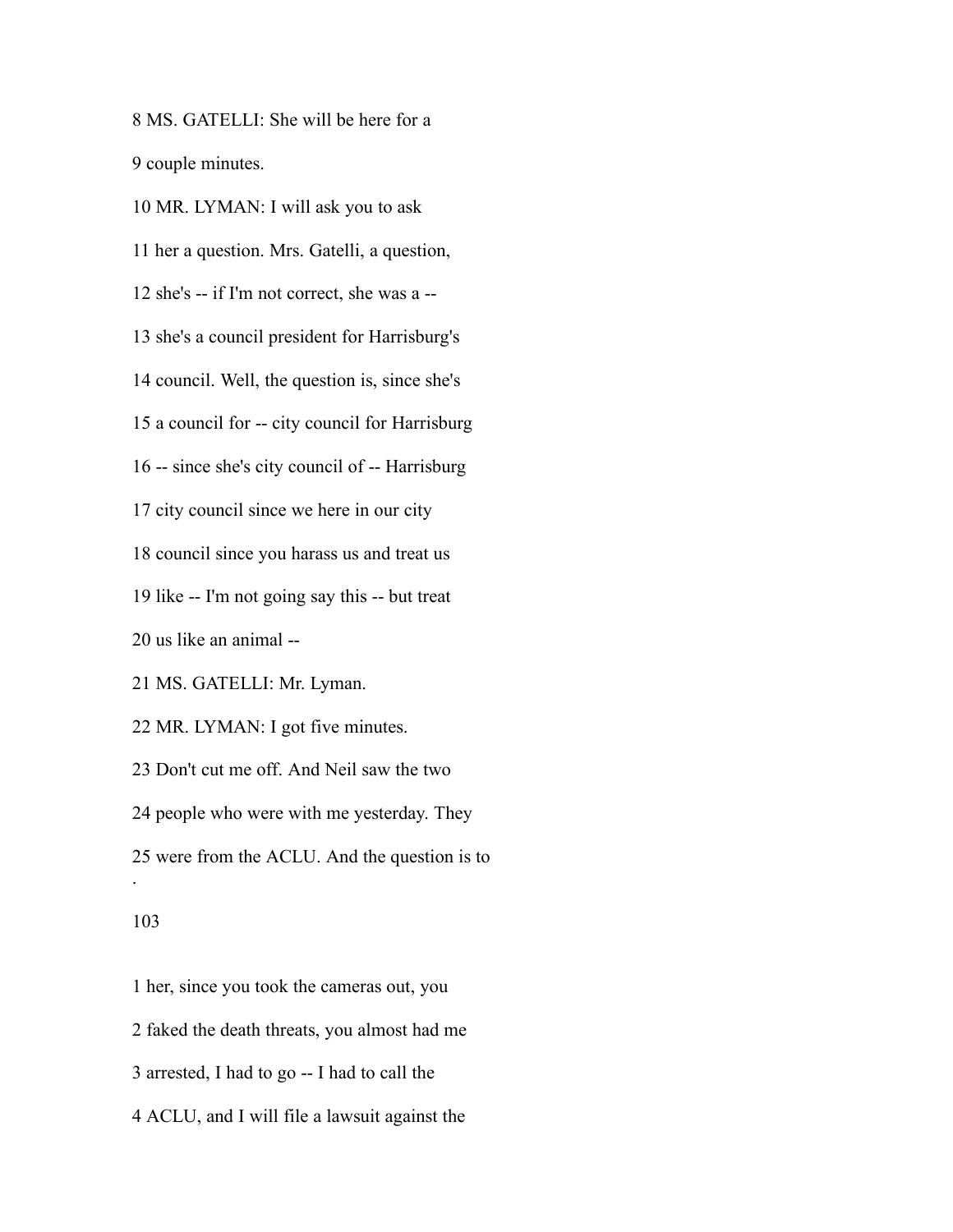city council and mayor.

- And I did get a response from the
- federal attorney general. And I'm tired of

being --

MS. NEALON FANUCCI: Do you have a

response with you?

MR. LYMAN: At the house.

MS. NEALON FANUCCI: Bring it to us

so  $-$ 

MR. LYMAN: I will bring it, and I

will -- I'll bring it, and I will bring

copies of the letter.

MS. GATELLI: Could you also bring

that letter you talked about the last time

that Attorney Minora was looking for from

your lawyer?

MR. LYMAN: No. I sent it to the

federal attorney general's office.

MS. GATELLI: Attorney Minora wanted

to look at it.

MR. LYMAN: You and him wrote the

.

letter and sent it on city council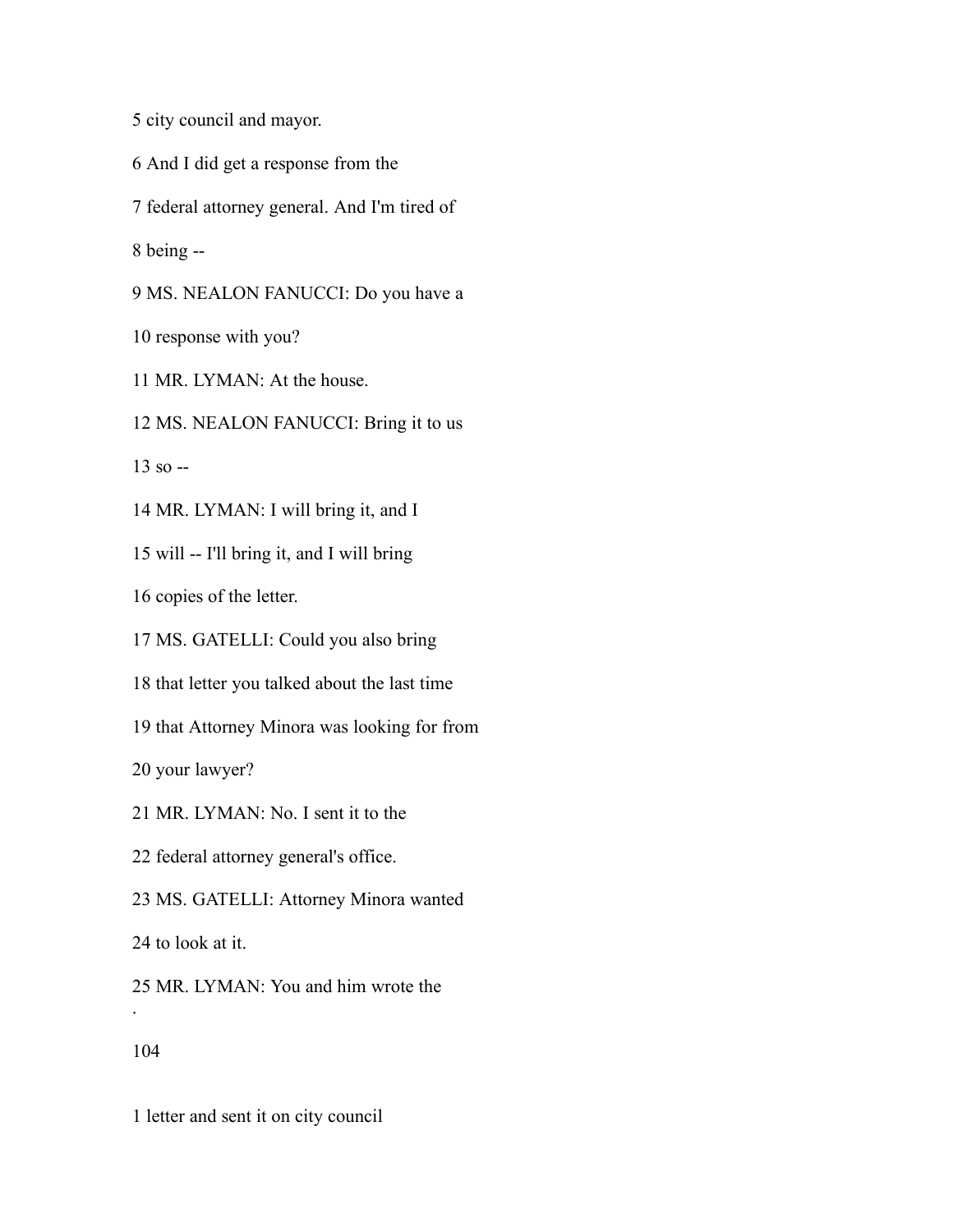letterhead. Why would I have to send it

back to you?

MR. MINORA: We are not going

through this again. You never got a letter

from us. We're not going to go through this

again.

MR. LYMAN: You guys sent it to me.

Why would I have to send it?

MR. MINORA: You want to start

again? Get me a copy of that.

MR. LYMAN: This is my time to

speak. Can I speak?

MS. GATELLI: Is this going to be on

Utube tonight? We at least we make national

news.

MR. LYMAN: Ms. Gatelli, are you

insulting me? Can I speak?

MS. GATELLI: You can say whatever

you want, Ray. Go right ahead.

MR. LYMAN: Okay. Now, Ms. Krake

spoke about what the Scranton on the NCC

about that letter -- about people losing

their houses. Now, we must talk about the

Rinaldis, DeNaples and all these other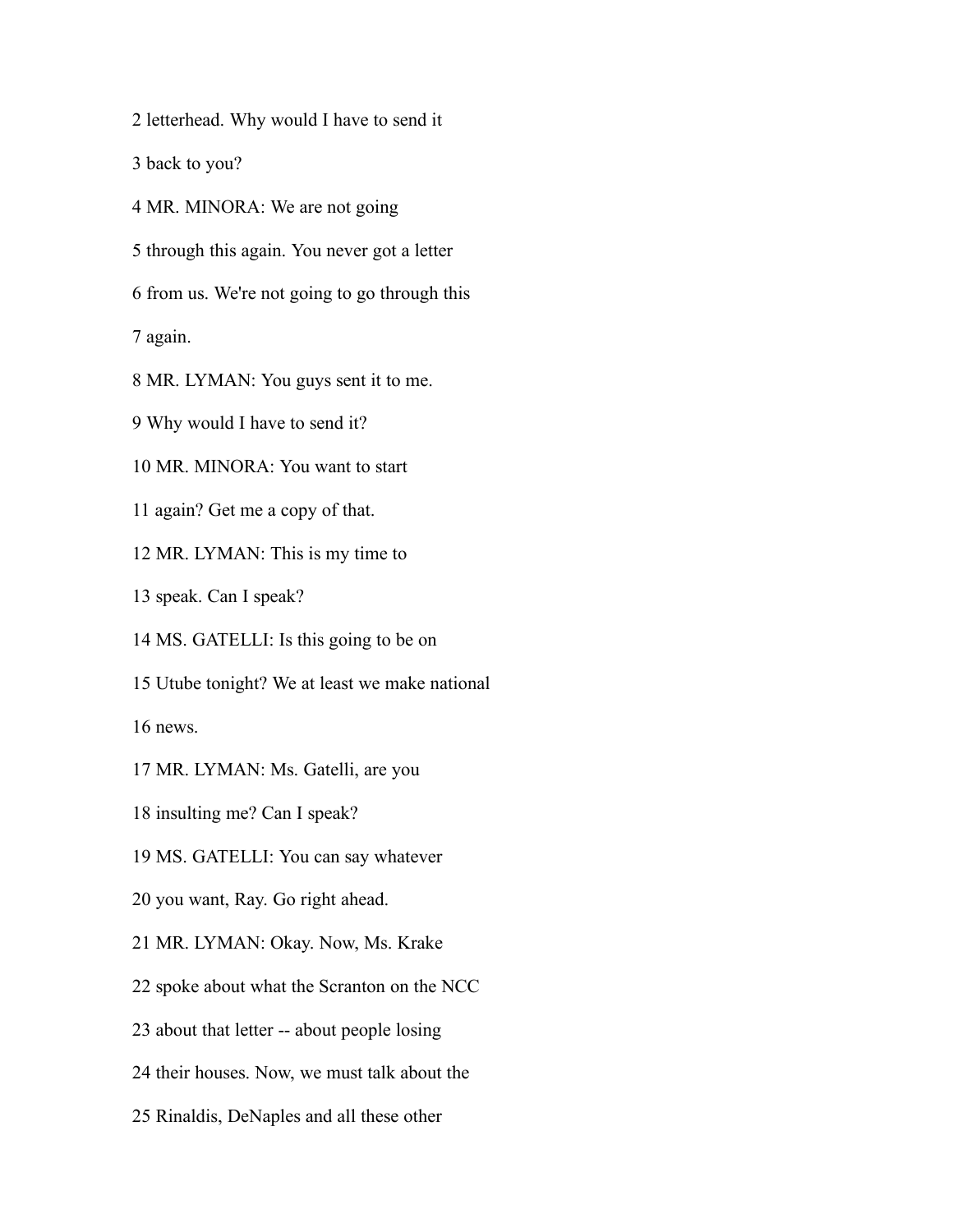.

 people that owe back taxes. Why don't you go after them -- Kevin Murphy's mother who didn't pay for years. MS. GATELLI: You can't talk about anyone else at the council meeting. MR. LYMAN: These people owe back taxes. MS. GATELLI: Bring it here and prove that they owe back taxes. You bring those papers here, and we will do something about it. MR. LYMAN: They owe money. MS. GATELLI: Go find out what they owe and bring it here. MR. LYMAN: Councilmen, I'm not in political power. MS. GATELLI: Well, you cannot -- MR. LYMAN: I am just an average person. Maybe I should run for city council. And people told me I should run. I think I will run for office. Maybe I

should run against you --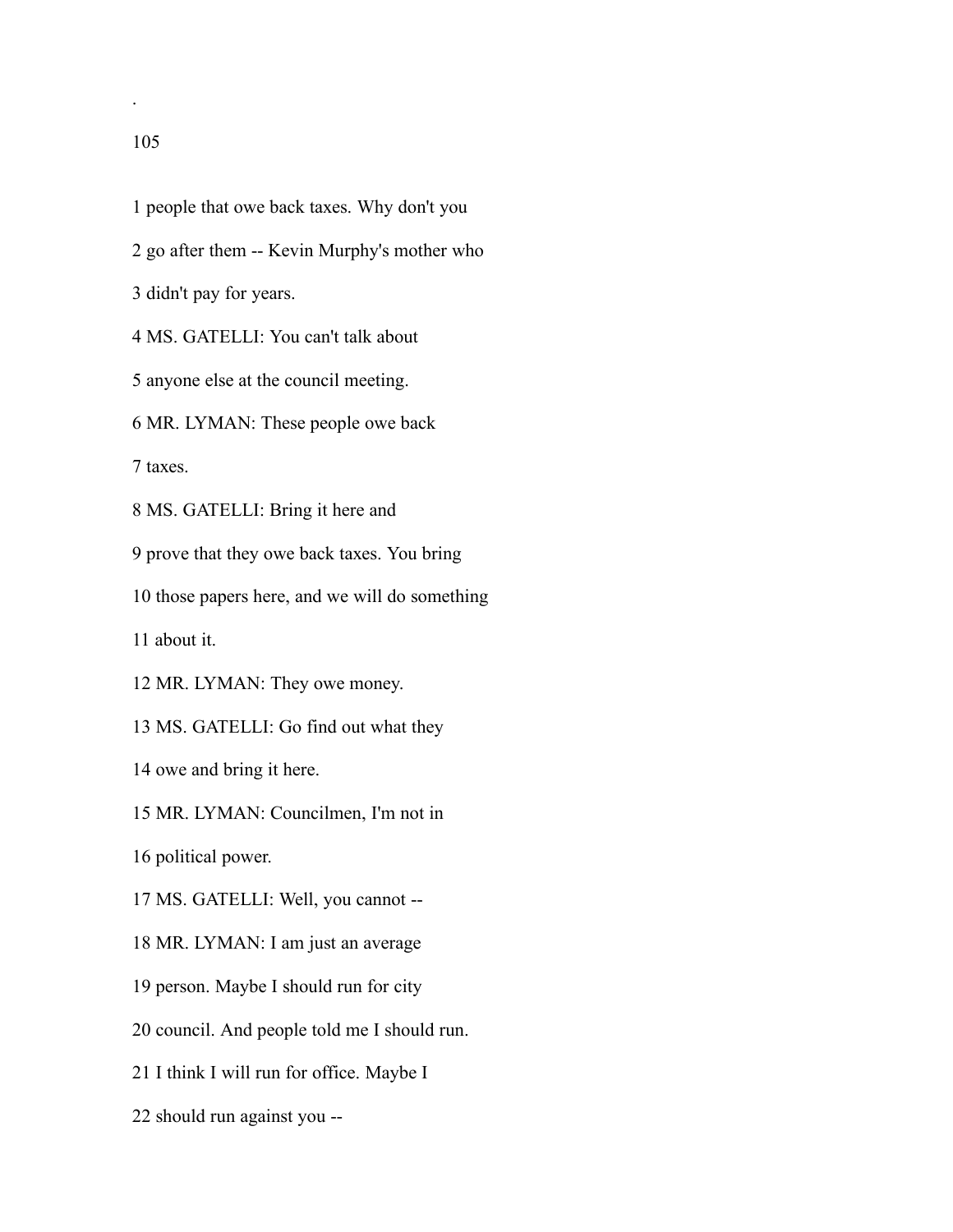MS. GATELLI: That's a good idea.

That's a good idea.

 MR. LYMAN: And if I run, I will not .

 take -- raise taxes and treat people like dogs and take the cameras out. And if I ran for office, one thing's for sure, I won't tell -- lie and say death threats and say, oh, I'm scared and run out there in fake tears in my eyes and do that. MS. GATELLI: You ran when the policeman came though, didn't you? MR. LYMAN: No, I didn't run. No, I didn't.

MS. GATELLI: Oh, yes, you did.

MR. LYMAN: I wanted the cops to

arrest me so I can file a lawsuit.

MS. GATELLI: Yeah, I know you did.

MR. LYMAN: That's right.

MS. GATELLI: I saw it on Utube.

MR. LYMAN: Because one thing, Mrs.

Gatelli, the tapes showed it only two

minutes and ten seconds, and I showed the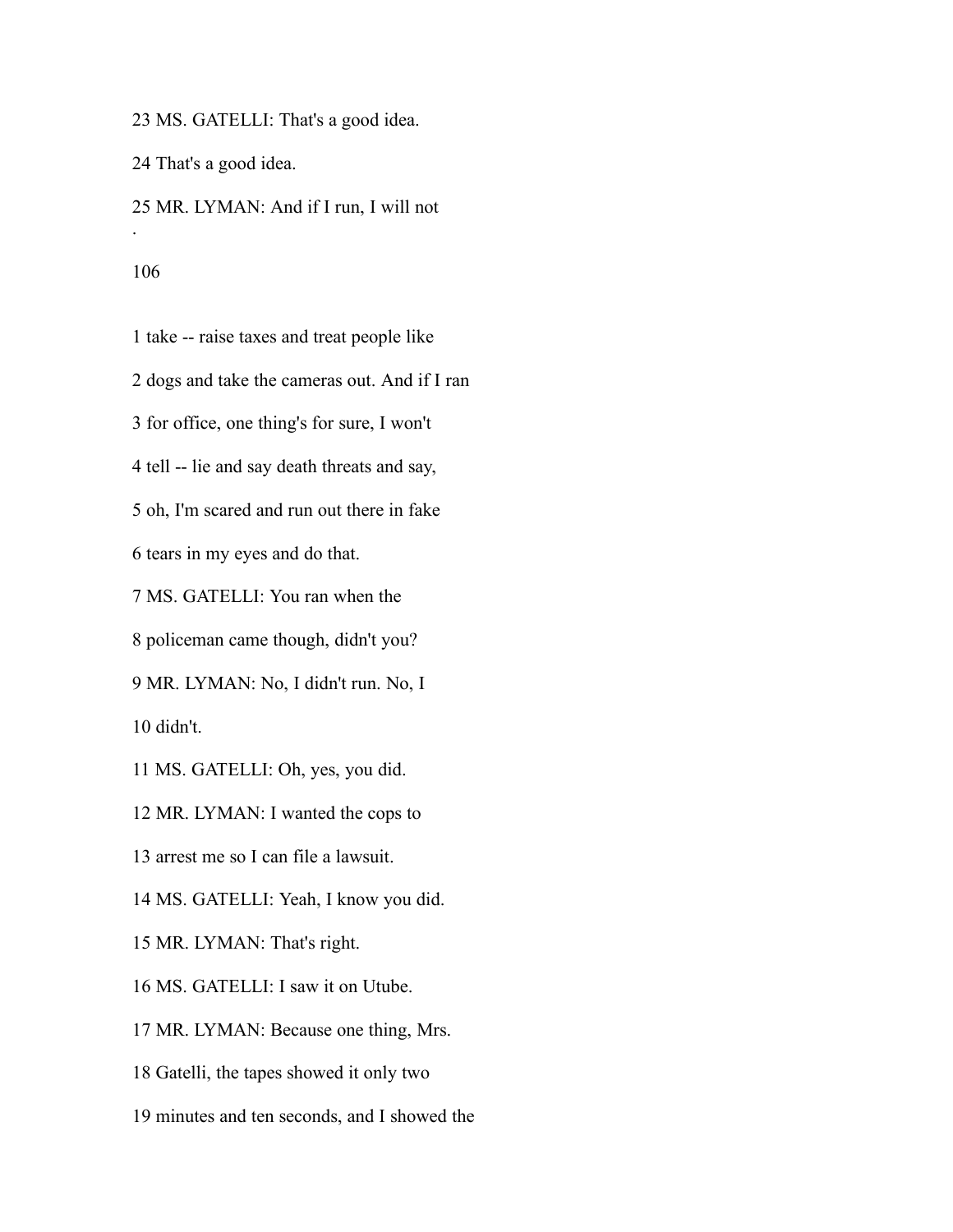tape to the two people from the ACLU. And

it was only two minutes ten seconds. And

Mr. Minora lied. He said it was three

minutes. So he perjured himself.

MS. GATELLI: Well, we'll all be in

 Allenwood together, Amil. We will start a .

racquetball club.

 MR. LYMAN: So, Mrs. Gatelli, I got one more question. Since all of South Side was paved, why can't I have Capouse Avenue? For years I asked Capouse Avenue to be paved. Why can I not have Capouse Avenue paved? MS. GATELLI: I don't know. Maybe when I'm the mayor, I will pave it for you. MR. LYMAN: It doesn't need the mayor of Scranton to be paved. You guys always have all these other streets paved like Elm Street, Boulevard Avenue, all of North Main Avenue, all the -- MS. GATELLI: Your time is up. Sit down, please. Mrs. Shumaker.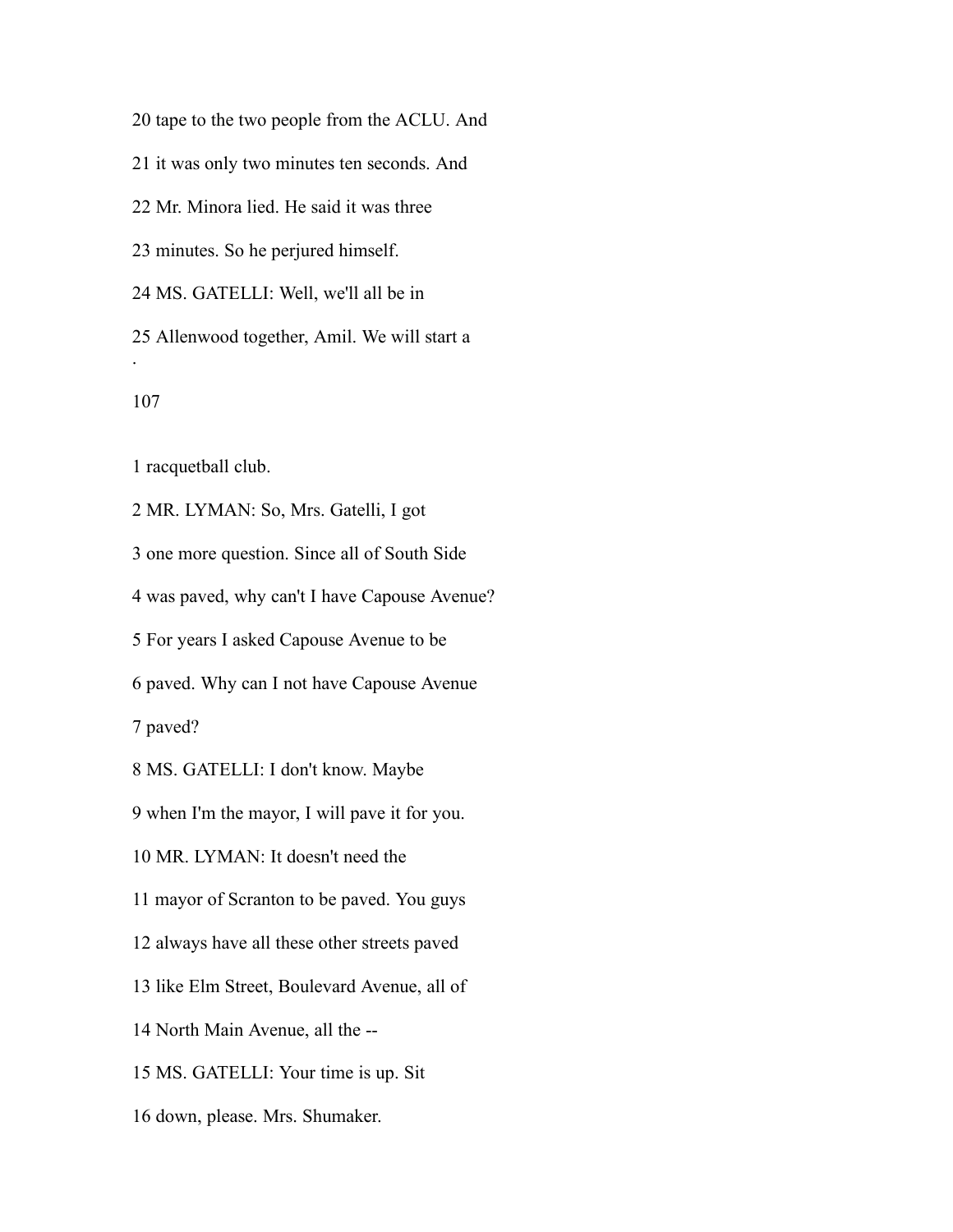MS. SHUMAKER: Marie Shumaker. I do have a number of questions this afternoon. I would ask you to hold the answers until I finish because I probably have more than five minutes again. First off, I'd like to know what the status of the audit is. The next I would like to know -- I'm assuming that OECD is returning to this municipal building because .

# 

 as I recall last July it was stated it was a July to July lease and that's certainly a good way we could save a lot of money by returning OECD to some of the empty space in this building. I think we all agreed on that last year. I would like to know whether we've heard back from the water company on color coding the hydrants to reflect the flow pressure. And now I'd like move to read a couple of articles from the monopoly newspaper. First, from April 5th, 2005, Mr.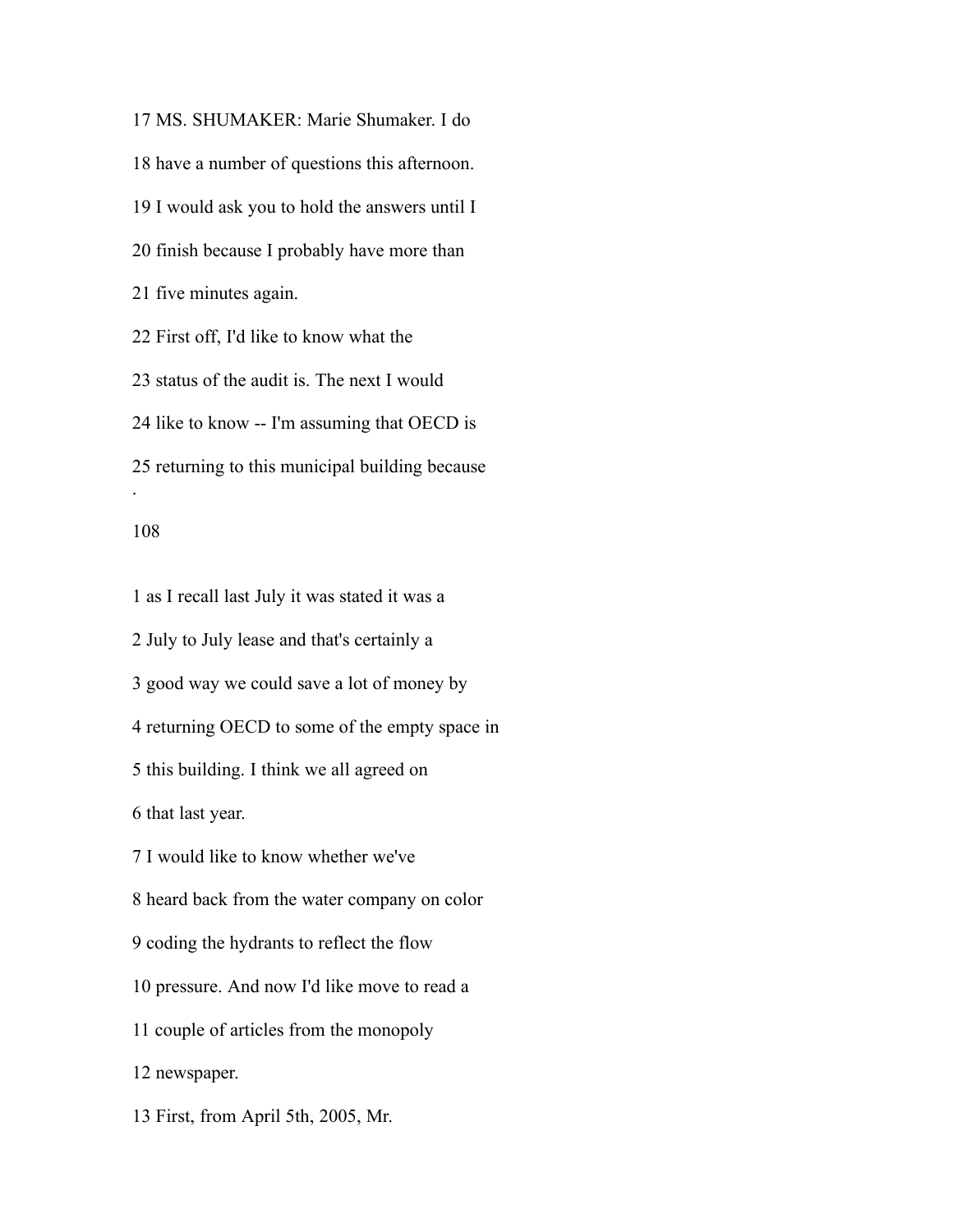Fiorini said the cost to board up the building and later to demolish it would be added to a lien that will have to be paid before the land can be sold. That's a quote in reference to the Holiday Manor building. Then going back to July 26, 1994, there was an article on a property an Hamm Court that contained 10 to 20,000 tires. Mrs. Gatelli then as deputy director of OECD is quoted as saying, we attempted to use city money to have the tires removed and as is customary placed a lien against the property for the .

value of the work.

 After obtaining informal bids for the work, Gatelli learned removal of the tires is not an eligible use for city funds usually used to take care of emergency situations. Then we go back to the Holiday Manor

in January of 2006 where the low bid for

demolition of the Holiday Manor was

\$219,000. And the quote from that article,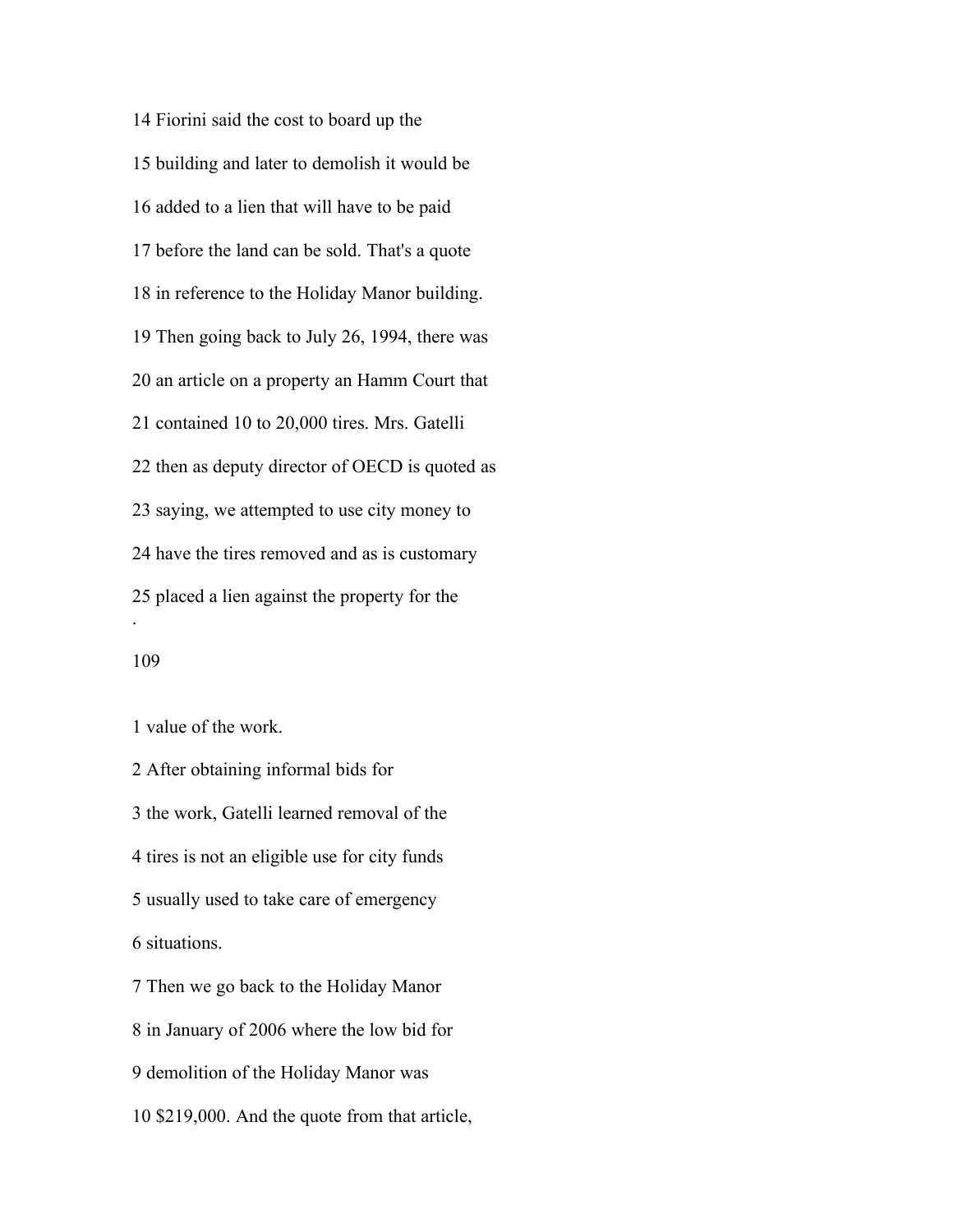Mayor Chris Doherty has said he has no plans to put a lien on the property to cover demolition costs saying he's covering it as part of the sity's economic development effort. The cleared site will help get the land used and back on the tax rolls. Now, I have serious questions I believe that is an obligation of the city to place liens on where work is done for private properties. I don't think that is an option of the mayor to give that to any one individual. I visited the county records department yesterday. There is still no lien on the demolition of the property down at -- on . 

 Moosic Street for the -- Edmond and Chris Pisano brothers, still no lien placed there. It's well over a year. There is no lien on that Holiday Manor. I don't think the taxpayers can afford those kinds of gifts to private individuals while taxing other people out of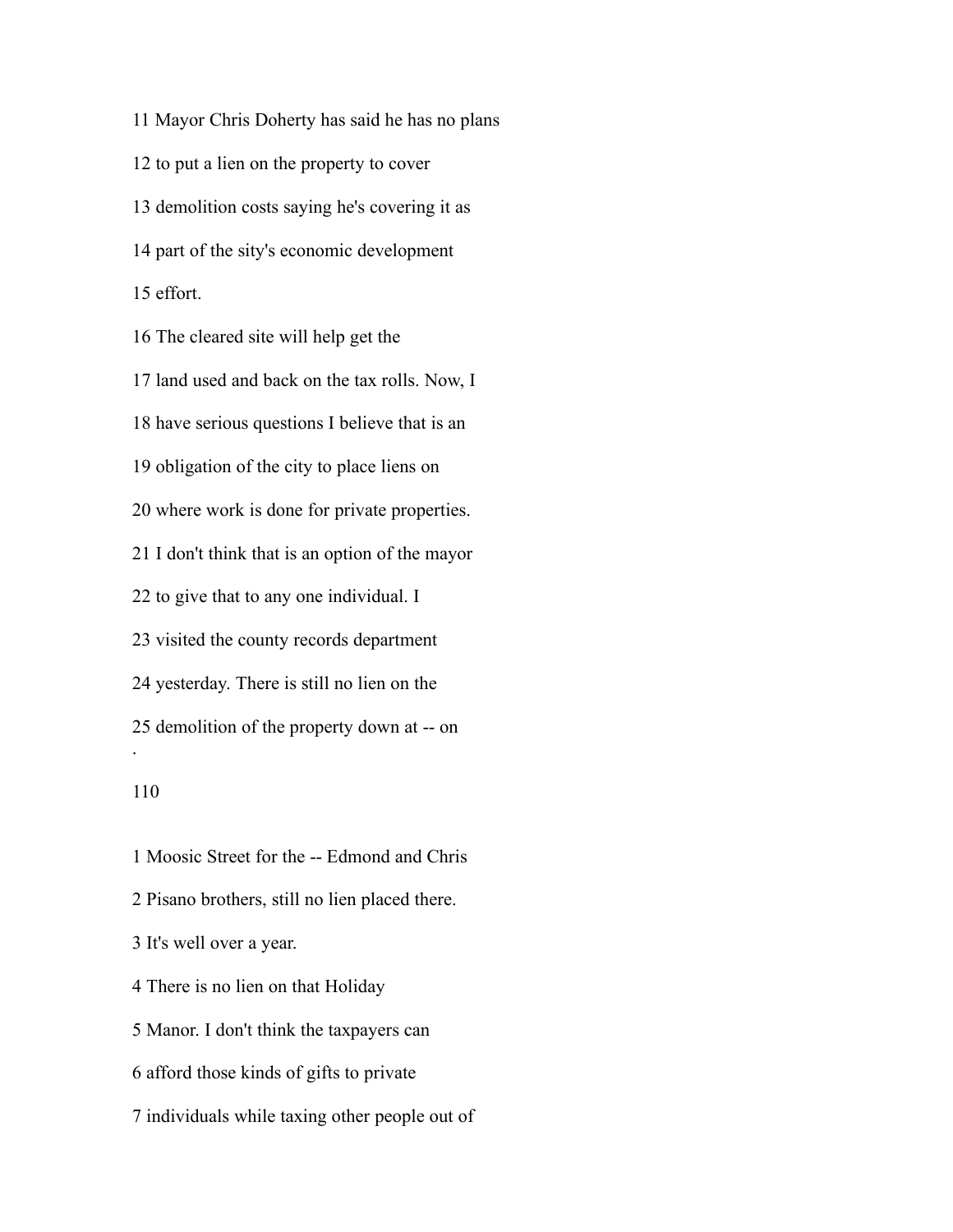their homes.

 Next I'd like move onto -- okay -- to -- sometimes I think Nay Aug Park should be renamed the money pit. I think a couple weeks ago Mrs. Evans talked about the fact that the tree house which was supposed to be about \$300,000 came in at \$650,000. Now we learn that the -- so-called Kanjorski -- it really should be the taxpayers' bridge -- came in way, way over budget. The -- just the amount for the construction was one million seven thousand dollars. Now, Mr. Kanjorski had some earmark. That does not include the design. However, when I talked to the Department of Transportation, PennDOT, they told me that the overruns were due to a poor design. Now, I have some questions and I .

 would hope have more of a question and enough of an curiosity to find out the answer. Was the design poor or -- and if it was all design or did the company that bid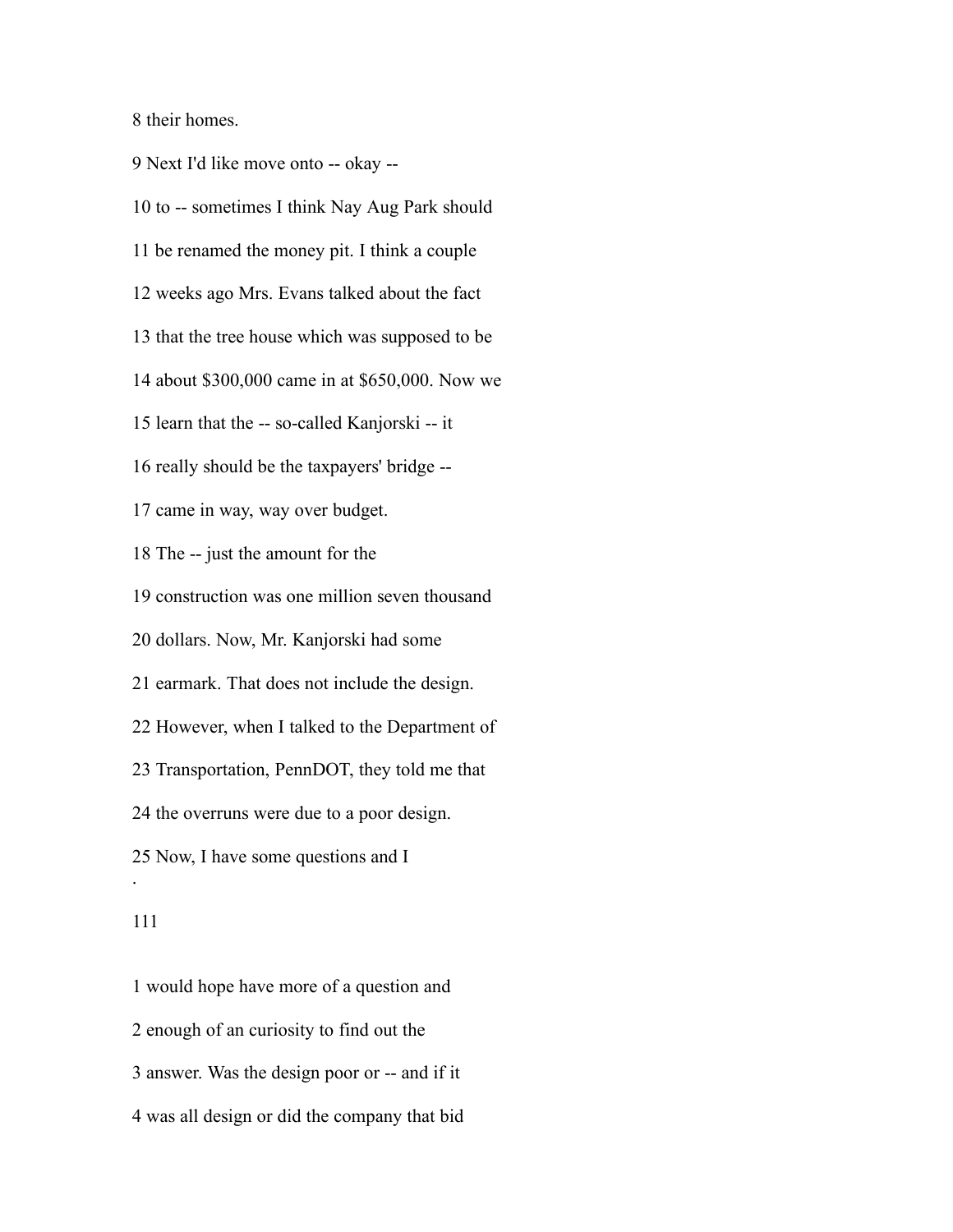on the construction, why did they not know the design was poor and call that to the attention of PennDOT? In any case, I think if there isn't already an ordinance on the books, I think that these companies should be put on a special list and they should not be allowed to bid if they go over a certain threshold because we have this all the time. I don't think there's a project up there that hasn't gone over. And then I will go on to my comfort station, this wonderful edifice -- if I -- may I finish? MS. GATELLI: Yes. MS. SHUMAKER: Thank you. Since 2001 we federal taxpayers have invested almost \$30,000 in building this handicapped accessible comfort station across from the greenhouse. It's been locked a lot of the time. I was up there yesterday, and it was opened, but it is hardly handicapped . 

friendly. You have to turn the knob and in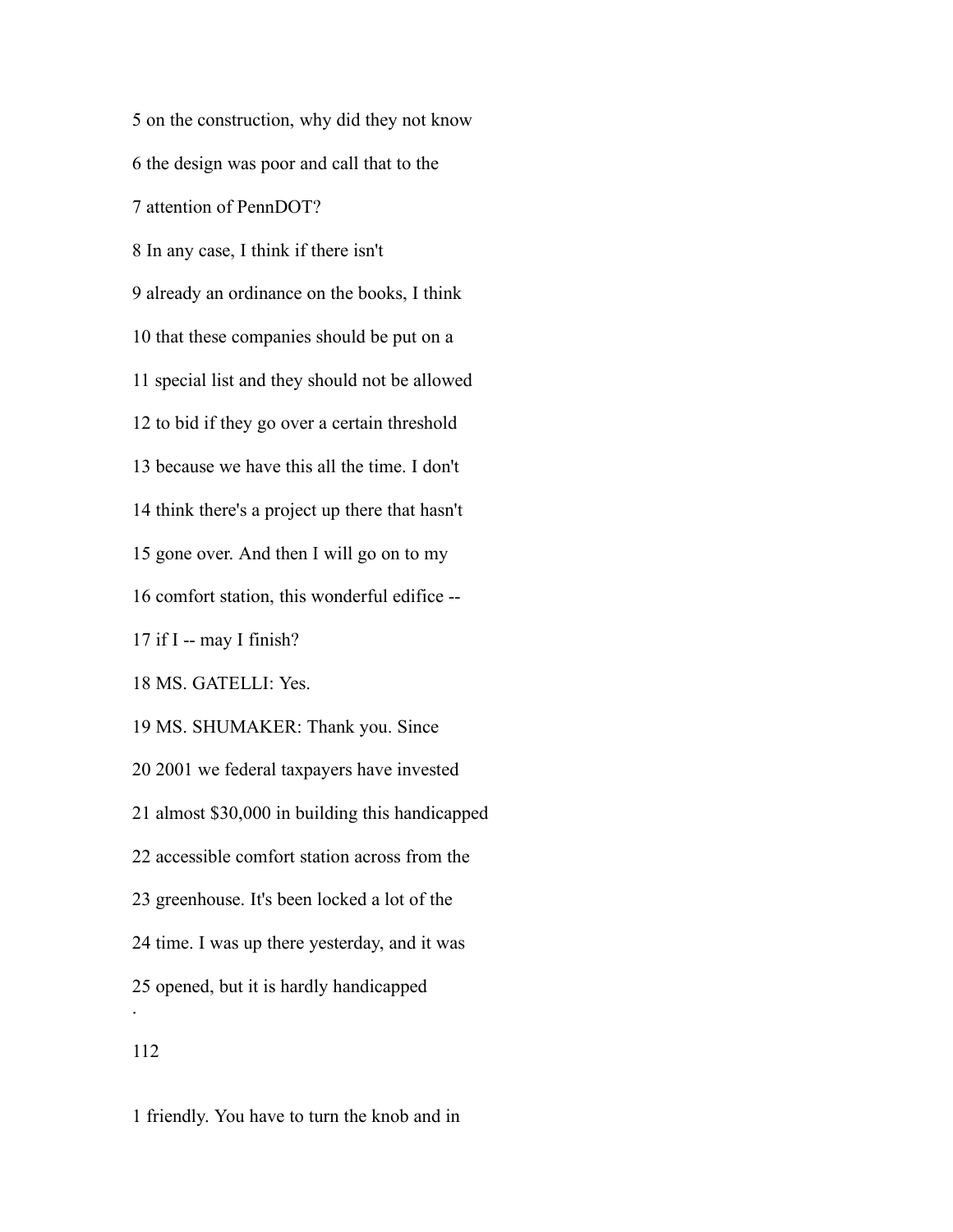kinds of handicapped vehicles, you cannot reach the knob to turn it. There's no device to automatic turn it. I walked in, and I was appalled. Not only was there no toilet paper, no hand washing material, no paper -- no paper to wipe your hands -- there weren't even receptacles for those. Now, why have we invested six years -- over a period of six years, almost \$30,000 and that is still unusable? That's a travesty. MS. GATELLI: I will try to get some answers for you. As far as the liens, we passed a motion here several weak ago about the liens. MS. EVANS: And, Mrs. Shumaker, I have answers to some of your other questions. Regarding the status of the independent audit, the auditors from Rossi and Son are currently in the process of field work and that began several weeks ago, as Mrs. -- no, no, no -- I think you also questioned the lease for OECD and its

relocation to city hall.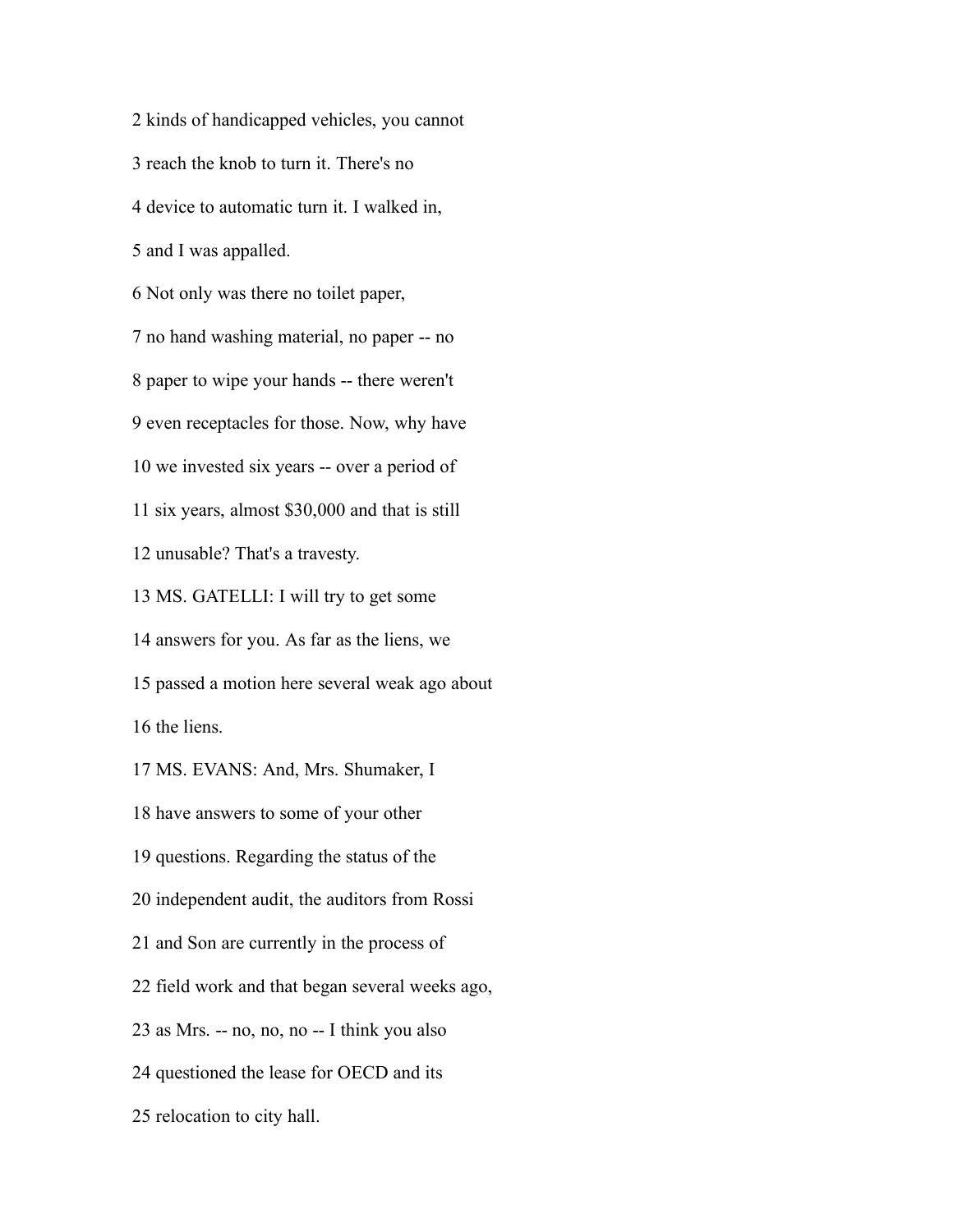working on the 2007 operating budget, I learned from -- actually the new lease that OECD entered into last summer for a period of an additional three years at an increased rent.

Actually last year when I was

 So actually OECD is locked into a lease currently that I think would probably cost us even more money to violate at this point. And so they will continue to sit in those offices for at least another two years, and there has been no response as yet from the water company regarding the color coding of the fire hydrants. And then Mrs. Gatelli I believe answered your questions about the lien, and I believe that was a unanimous vote of council. MS. GATELLI: Is there anyone else there to speak? Chrissy, are you checking on the school we're all working on? MR. SLEDENZSKI: I'm checking on

.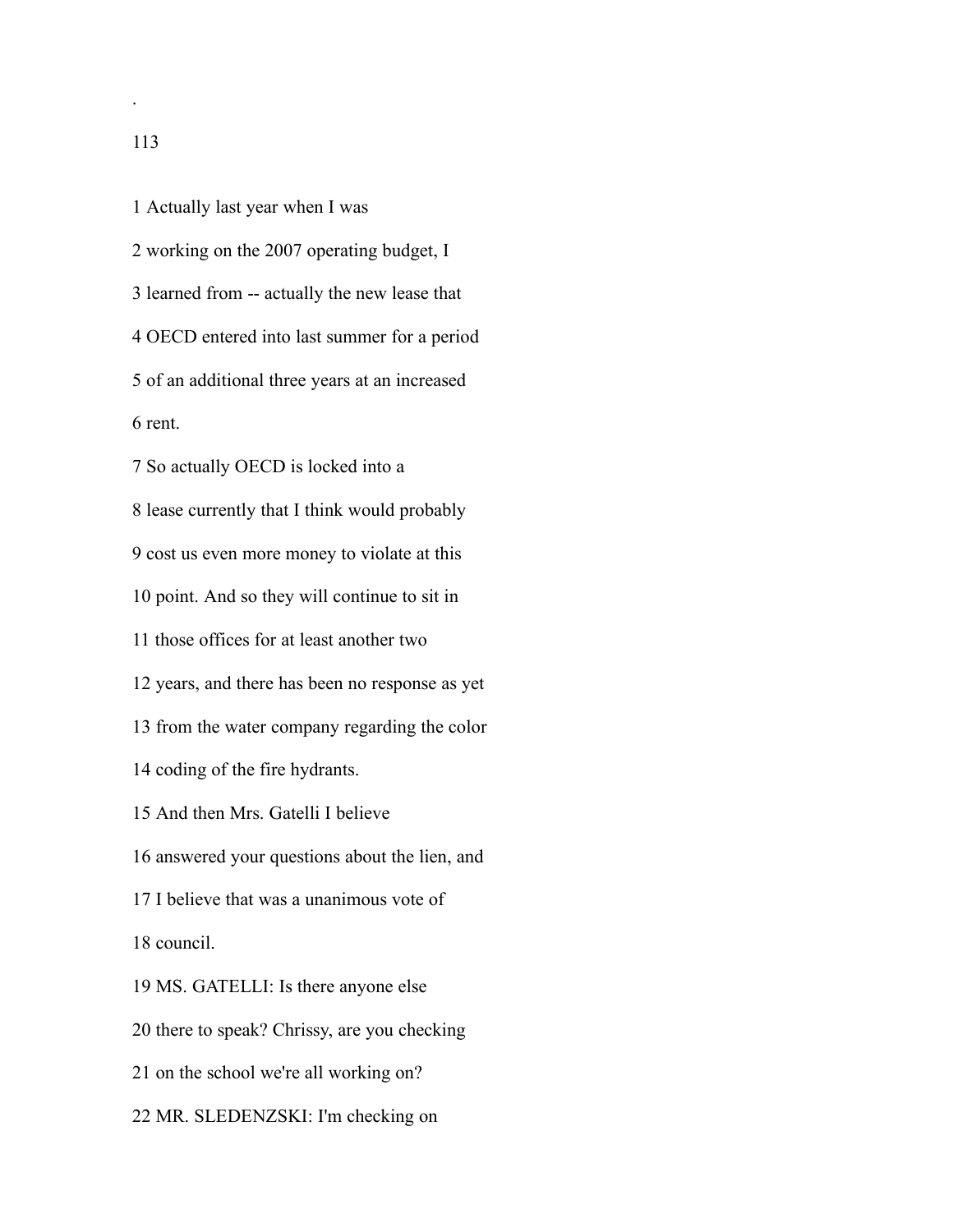that, Judy. I am still checking on that. I can't find it. Janet, good luck down there on your trip. Good luck. Thank you. .

MS. EVANS: Thank you, Chris.

MS. GATELLI: Thank you. Anyone

else? Motion to adjourn.

MR. COURTRIGHT: So moved.

MS. EVANS: Second.

- 
-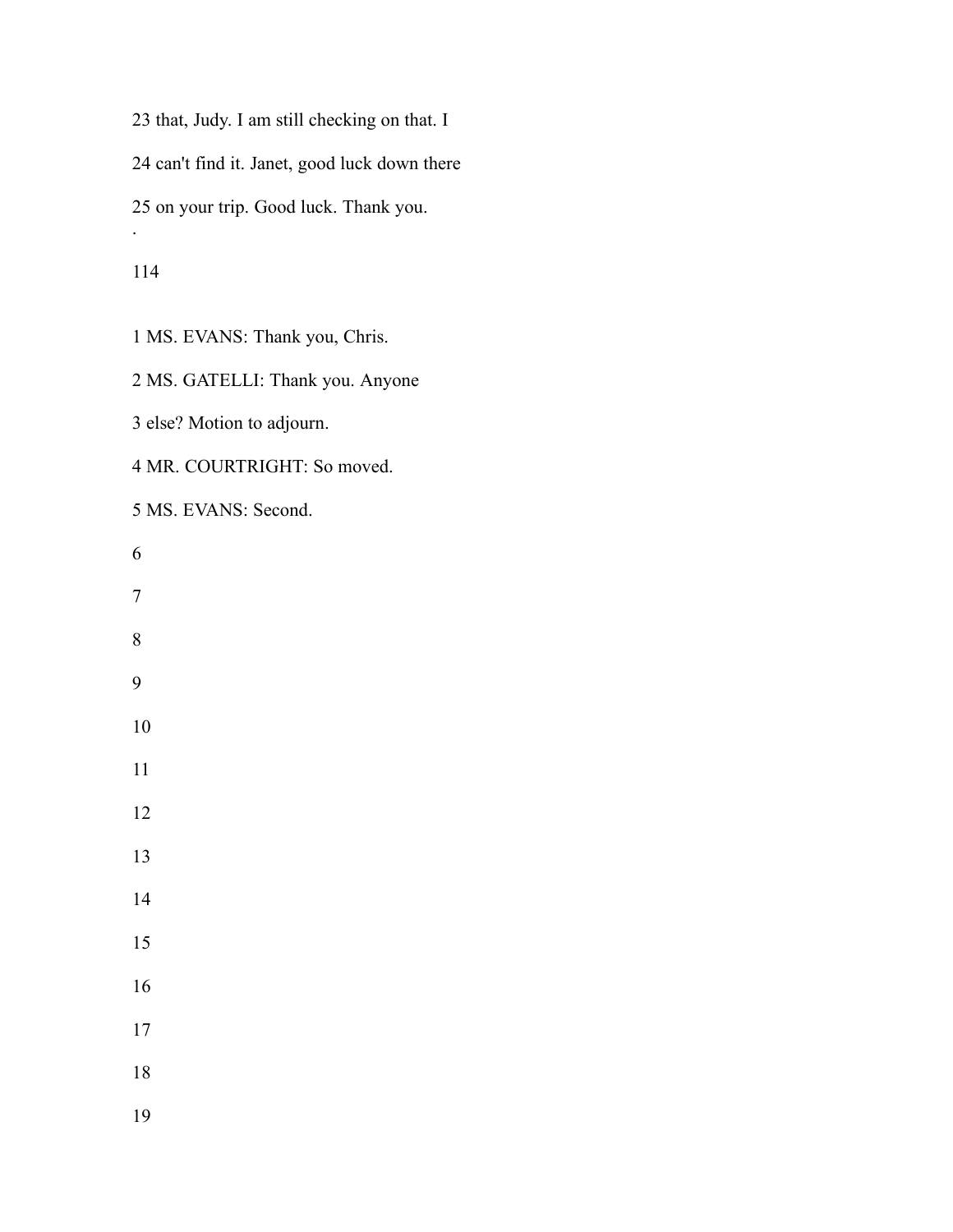. C E R T I F I C A T E I hereby certify that the proceedings and evidence are contained fully and accurately in the notes taken by me on the sentence of the above cause and that this copy is a correct transcript of the same to the best of my ability. 

 Laura Boyanowski, RPR Official Court Reporter